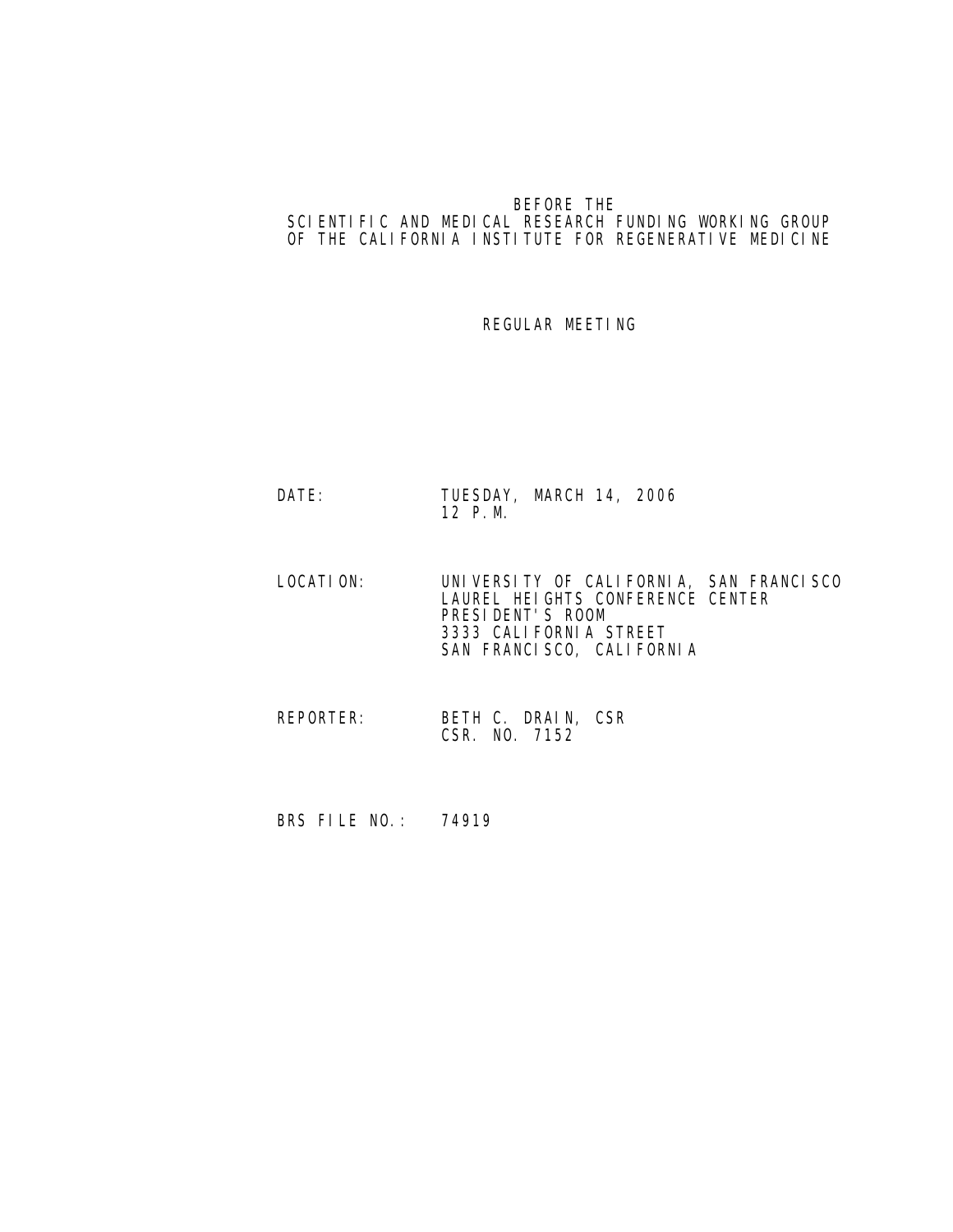## I N D E X

| CALL TO ORDER                                                     | 3   |
|-------------------------------------------------------------------|-----|
| ROLL CALL                                                         | 3   |
| STAFF PROGRESS REPORT                                             | 10  |
| CONSIDERATION OF PROPOSED INTERIM GRANTS<br>ADMINISTRATION POLICY | 47  |
| ADJOURNMENT                                                       | 150 |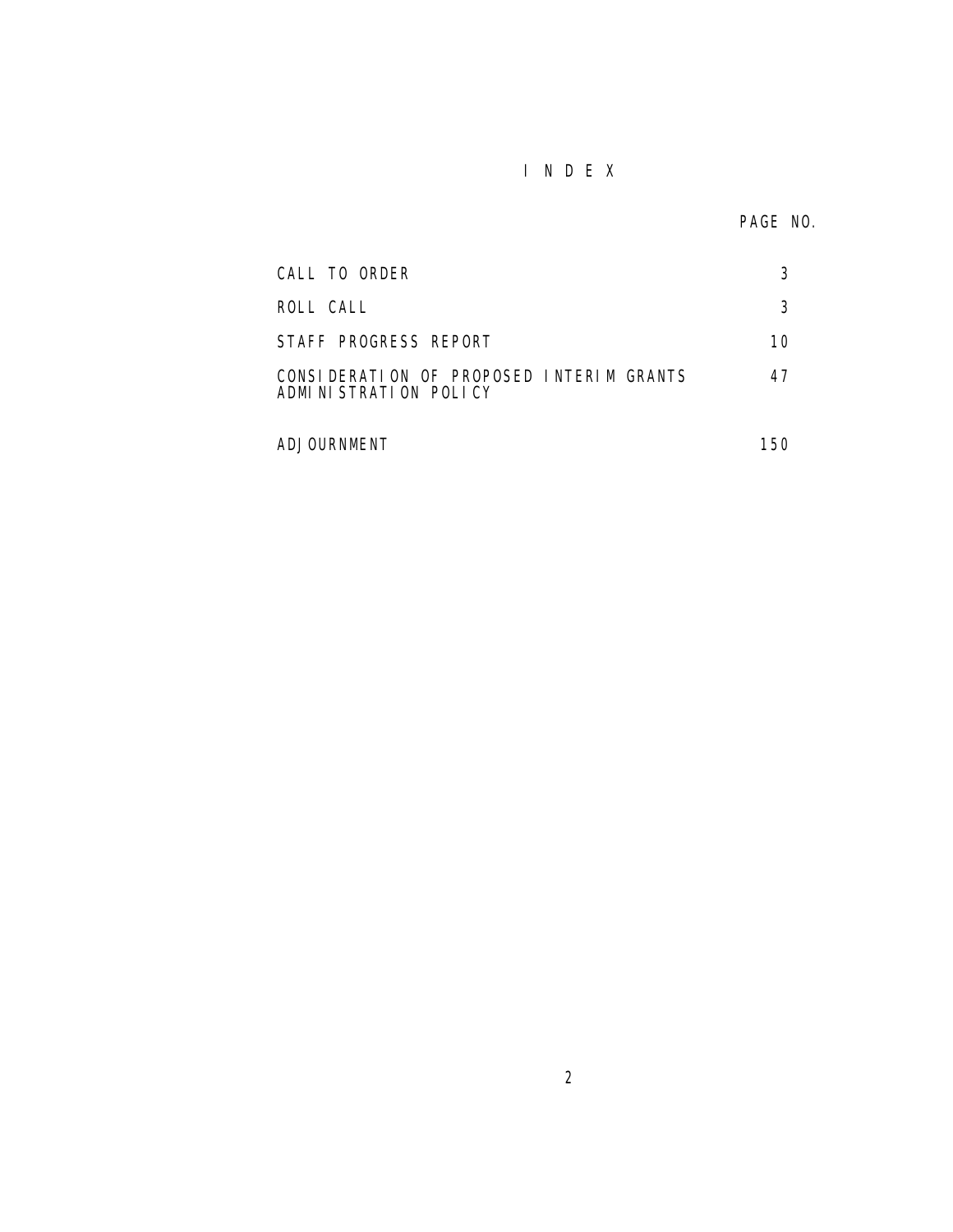| $\mathbf{1}$      | SAN FRANCISCO, CALIFORNIA; TUESDAY, MARCH 14, 2006     |
|-------------------|--------------------------------------------------------|
| $\overline{2}$    |                                                        |
| 3                 | CHAIRMAN ORKIN: OKAY. CAN I CALL TO ORDER?             |
| 4                 | DR. CHIU: YES, PLEASE.                                 |
| 5                 | CHAIRMAN ORKIN: OKAY. CALL TO ORDER. AND I             |
| 6                 | GUESS WE'LL DO THE ROLL CALL FIRST.                    |
| $\overline{7}$    | DR. CHIU: THIS IS GIL SAMBRANO, AND HE'LL DO           |
| 8                 | THE ROLL CALL RIGHT NOW.                               |
| 9                 | MR. SAMBRANO: WHEN I CALL YOUR NAME, PLEASE            |
| 10                | RESPOND. STU ORKIN.                                    |
| 11                | CHAIRMAN ORKIN: HERE.                                  |
| $12 \overline{ }$ | MR. SAMBRANO: JOAN SAMUELSON. BOB KLEIN.               |
| 13                | MR. KLEIN: HERE.                                       |
| 14                | MR. SAMBRANO: SUSAN BONNER-WEIR.                       |
| 15                | DR. BONNER-WEIR: HERE.                                 |
| 16                | MR. SAMBRANO: ALI BRIVANLOU.                           |
| 17                | MR. COOPER: THIS IS HIS ASSISTANT, BLANE               |
| 18                | COOPER. HE IS A RUNNING A FEW MINUTES BEHIND, BUT WILL |
| 19                | BE HERE SHORTLY.                                       |
| 20                | MR. SAMBRANO: PATRICIA DONAHOE. ANDREW                 |
| 21                | FEINBERG. MARCY FEIT. ALEXANDRA JOYNER. JUDITH         |
| 22                | KI MBLE.                                               |
| 23                | DR. KIMBLE:<br>HERE.                                   |
| 24                | MR. SAMBRANO:<br>SHERRY LANSING.                       |
| 25                | MS. LANSING:<br>HERE.                                  |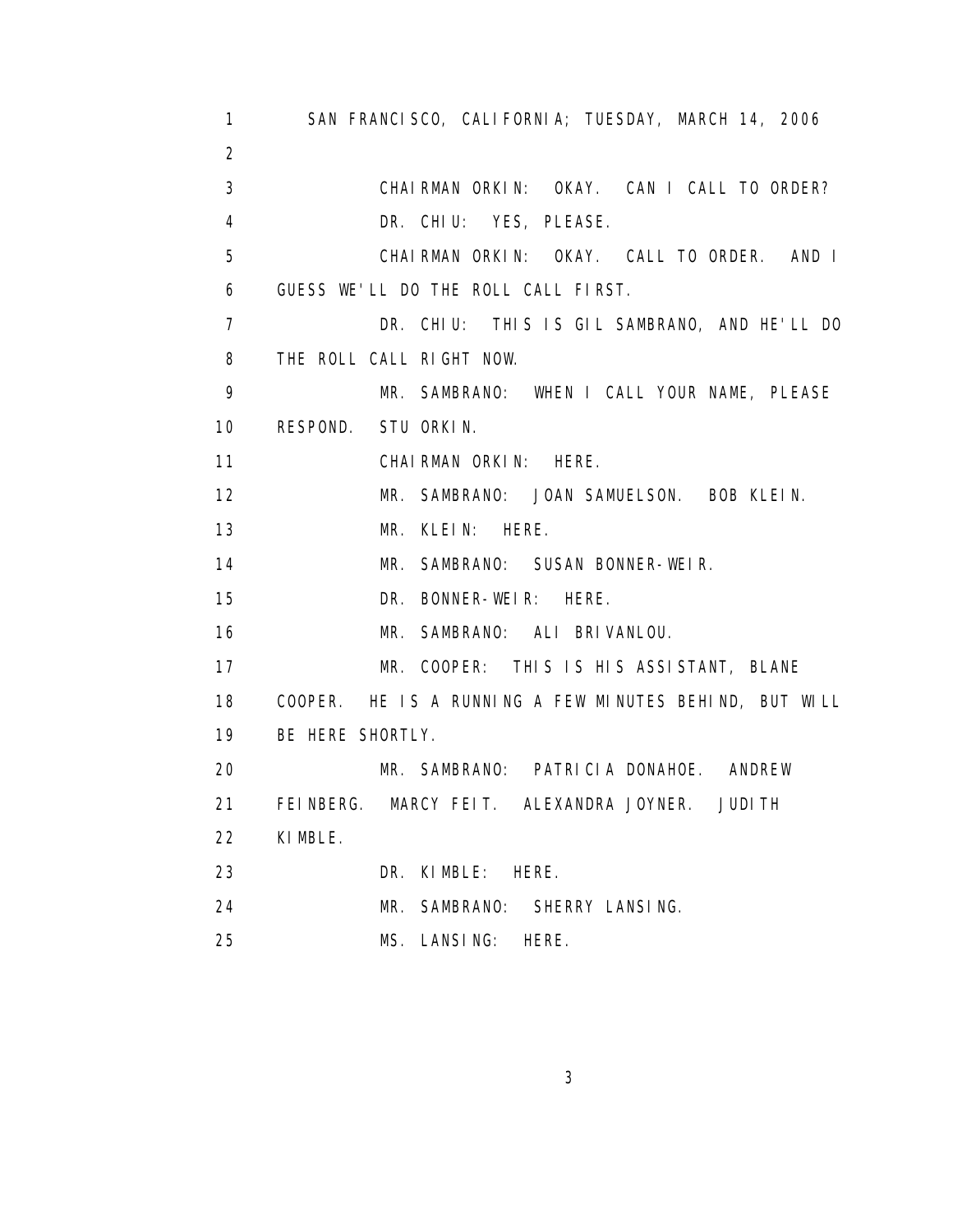| $\mathbf{1}$   | MR. SAMBRANO: JEFFREY MACKLIS.                       |
|----------------|------------------------------------------------------|
| $\overline{2}$ | DR. MACKLIS: HERE.                                   |
| 3              | MR. SAMBRANO: JEFFREY ROTHSTEIN. PABLO               |
| $\overline{4}$ | RUBINSTEIN. DAVID SERRANO-SEWELL.                    |
| 5              | MR. BEDFORD: DAN BEDFORD HAS JOINED.                 |
| 6              | MR. SAMBRANO: JEFF SHEEHY.                           |
| $\overline{7}$ | MR. SHEEHY: HERE.                                    |
| 8              | MR. SAMBRANO: JON SHESTACK. DENNIS                   |
| 9              | STEI NDLER.                                          |
| 10             | DR. STEINDLER: HERE.                                 |
| 11             | MR. SAMBRANO: RAINER STORB. CLIVE SVENDSEN.          |
| 12             | JANET WRIGHT. GEORGE YANCOPOULOS. WISE YOUNG.        |
| 13             | DR. CHIU: OKAY, MR. CHAIRMAN.                        |
| 14             | CHAIRMAN ORKIN: WHAT SORT OF QUORUM DO WE            |
| 15             | NEED?                                                |
| 16             | DR. CHIU: FIFTEEN.                                   |
| 17             | CHAIRMAN ORKIN: ARE WE THERE YET? I DON'T            |
| 18             | THINK SO.                                            |
| 19             | DR. CHIU: WE HAVE NINE IN INCLUDING DR.              |
| 20             | BRIVANLOU, SO WE DON'T HAVE A QUORUM.                |
| 21             | DR. HALL: SHOULD WE -- WE HAVE AN AMAZING            |
| 22             | AMOUNT OF WORK TO GO THROUGH TODAY. ONE POSSIBILITY  |
| 23             | WOULD BE TO GO THROUGH -- I THINK PEOPLE WILL BE     |
| 24             | STEADILY JOINING US. MAYBE WE SHOULD GO AHEAD AND GO |
| 25             | THROUGH THE CIRM STAFF PROGRESS REPORT.              |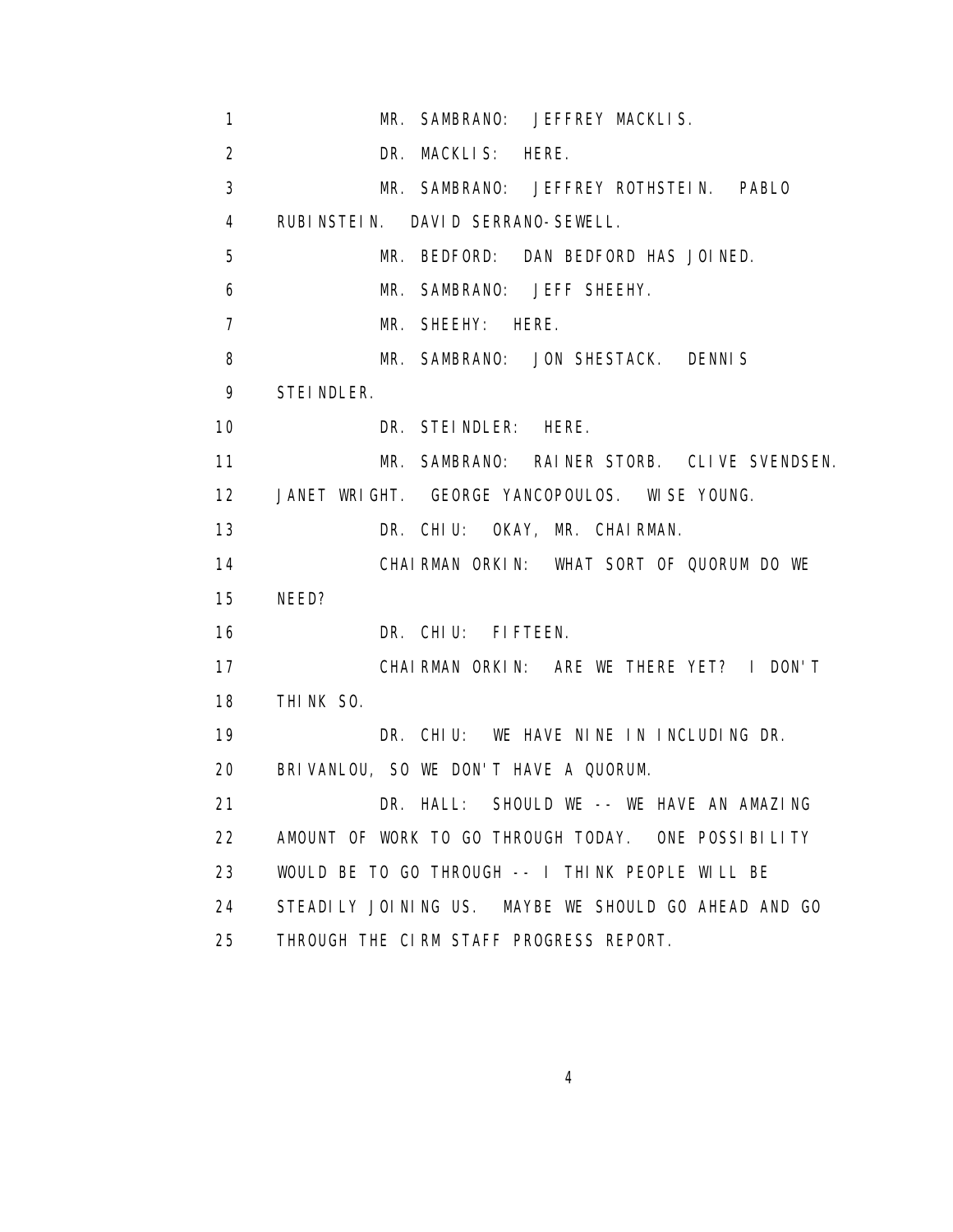1 DR. CHIU: I WAS WONDERING IF WE COULD HOLD 2 UP THE PROGRESS REPORT TILL THE END OF THE MEETING; BUT 3 IF YOU'D LIKE THAT NOW, WE'D LIKE TO GIVE YOU AN 4 UPDATE. THE TRAINING GRANT THAT YOU APPROVED HAS 5 BEEN -- THAT YOU RECOMMENDED FOR APPROVAL HAS BEEN 6 APPROVED WITH ALL YOUR RECOMMENDATIONS BY THE ICOC. 7 AND SO NOW WE'RE IN A POSITION TO AWARD TRAINING GRANTS 8 WHEN BAN FUNDS BEGIN. 9 ZACH MAY WISH TO UPDATE YOU ON THE 10 LITIGATION. 11 MR. KLEIN: BEFORE WE DO THE TRAINING GRANTS, 12 ARLENE, IT IS VERY IMPORTANT TO NOTE FOR THE PUBLIC IN 13 PARTICULAR AND FOR THE RECORD THAT AT THE ICOC BOARD 14 MEETING, THE TRAINING GRANT THAT WENT TO THE BOARD, 15 THERE WERE SEVERAL CHANGES TO THREE DIFFERENT GRANTS. 16 SO WHAT WAS APPROVED -- WHAT WAS APPROVED WAS VERY 17 SIMILAR TO WHAT WAS ADVANCED, BUT THERE WERE SOME 18 MATERIAL CHANGES AT THE BOARD LEVEL. 19 DR. CHIU: RIGHT. AND WE DESCRIBED THOSE AT 20 OUR LAST TELECONFERENCE ON NOVEMBER 28TH. 21 MR. KLEIN: RIGHT. I JUST WANTED FOR THE 22 PUBLIC THAT MAY NOT HAVE BEEN ON THAT PRIOR CALL TO 23 REALIZE THAT THAT RECORD IS IN PLACE. 24 DR. CHIU: RIGHT. 25 DR. HALL: ACTUALLY, BOB, DO YOU WANT TO SAY

 $\sim$  5  $\sim$  5  $\sim$  5  $\sim$  5  $\sim$  5  $\sim$  5  $\sim$  5  $\sim$  5  $\sim$  5  $\sim$  5  $\sim$  5  $\sim$  5  $\sim$  5  $\sim$  5  $\sim$  5  $\sim$  5  $\sim$  5  $\sim$  5  $\sim$  5  $\sim$  5  $\sim$  5  $\sim$  5  $\sim$  5  $\sim$  5  $\sim$  5  $\sim$  5  $\sim$  5  $\sim$  5  $\sim$  5  $\sim$  5  $\sim$  5  $\sim$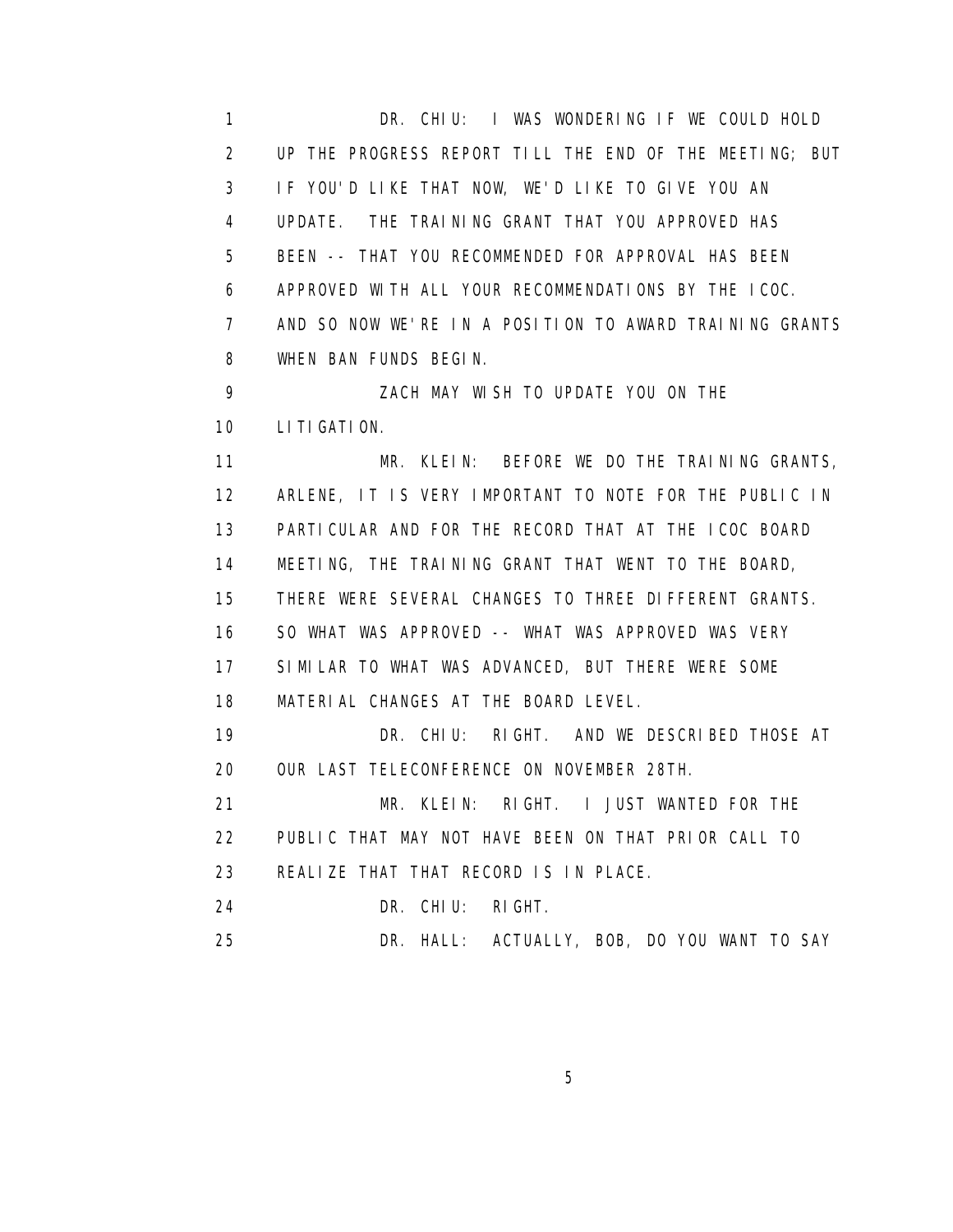1 A FEW BRIEF WORDS ABOUT THE STATUS OF THE LITIGATION? 2 MR. KLEIN: WELL, THE TRIAL WAS OVER LAST 3 WEEK. INSTEAD OF BEING A THREE-WEEK TRIAL, IT WAS A 4 THREE-DAY TRIAL. AND WE HAVE A VERY STRONG POSITION AS 5 REFLECTED BY THE COMMENTS OF THE DEPUTY ATTORNEY 6 GENERAL, TAMARA PACHTER. I BELIEVE HER STATEMENT WAS 7 THAT THE ONLY ISSUE OF VISIBILITY AND OVERSIGHT WERE IN 8 THE MINDS OF THE PLAINTIFFS, AS THE RECORD DOES NOT 9 REFLECT ANY SHORTCOMINGS. BUT THE ATTORNEY GENERAL'S 10 OFFICE IS VERY POSITIVE. WE -- I'M GOING TO HAVE TO 11 LEAVE THIS CALL IN A LITTLE BIT BECAUSE WE HAVE OUR 12 POST TRIAL BRIEFS ON THE DECISION ITSELF, WHICH MUST BE 13 SUBMITTED TOMORROW, WHICH I HAVE TO REVIEW WITH THE 14 ATTORNEYS. BUT WE EXPECT THAT ONCE -- WE WILL BE 15 SUCCESSFUL IN OUR DEFENSE OF THE CONSTITUTIONALITY, 16 THAT THE OPPOSITION WILL APPEAL. AND THE INTENT IS 17 THEN TO HAVE A FINANCE COMMITTEE MEETING OF THE STATE 18 HERE SHORTLY. 19 AND AFTER THAT FINANCE COMMITTEE MEETING, GO

 20 THROUGH THE STEPS OF THE TREASURER AND CONTROLLER'S 21 OFFICE, WHICH MAY TAKE UPWARDS OF 30 DAYS, TO THEN FUND 22 THE FIRST ROUND OF GRANTS AS SOON AS POSSIBLE. 23 MS. LANSING: SAY THAT AGAIN, BOB. I'M 24 CONFUSED. I'M SORRY. I LOST MY TRAIN OF THOUGHT. 25 WHEN DO YOU THINK WE'RE GOING TO GET THE ANSWER?

 $\sim$  6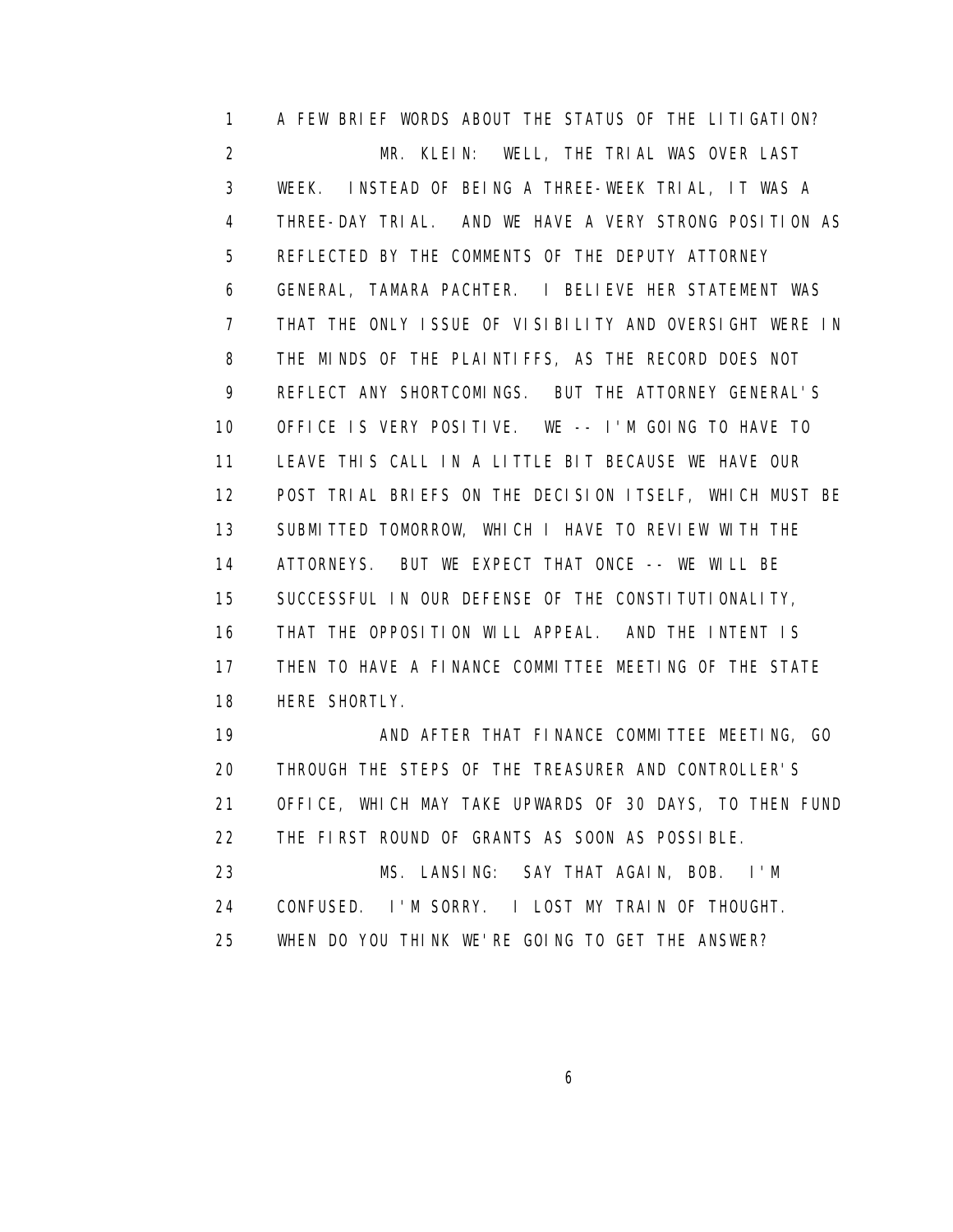1 MR. KLEIN: WE EXPECT THE ANSWER SOMETIME 2 BY -- BEFORE APRIL 15TH. THAT'S AN ESTIMATE. THE 3 JUDGE HAS THE RIGHT TO TAKE WHATEVER TIME SHE FEELS IS 4 REASONABLE. 5 MS. LANSING: THEN WE CAN FUND THE GRANTS IF 6 THE JUDGMENT IS FAVORABLE? 7 MR. KLEIN: WE CAN ACTUALLY FUND THE GRANTS 8 BASED UPON -- WE CAN FUND THE GRANTS BASED UPON THE 9 DECISION OF THE FINANCE COMMITTEE, WHICH WE WOULD 10 EXPECT IN THE NEXT COUPLE OF WEEKS TO GO FORWARD, BUT 11 IT WOULD NORMALLY TAKE ABOUT 30 DAYS AFTER THE FINANCE 12 COMMITTEE MEETS TO ACTUALLY GET THE FUNDING OUT. 13 THE GRANTS -- THE 50 MILLION CARRIES WITH IT 14 A LITIGATION DISCLOSURE ON THE BONDS SO THAT THE PARTY 15 PURCHASING THE BONDS KNOW THAT IF WE WERE NOT TO BE 16 ULTIMATELY SUCCESSFUL, THAT THEY WOULD HAVE MADE A 17 GRANT TO THE STATE. 18 MS. LANSING: IS THERE ANY CHANCE THEY WON'T 19 APPEAL? 20 MR. KLEIN: ANYTHING IS POSSIBLE IN LIFE AND 21 POLITICS. 22 MS. LANSING: BUT IT'S HIGHLY UNLIKELY. I 23 GOT IT. OKAY. SORRY FOR THE INTERRUPTION. 24 MR. KLEIN: NO. I APPRECIATE THE QUESTION. 25 SO IS JOAN THERE YET?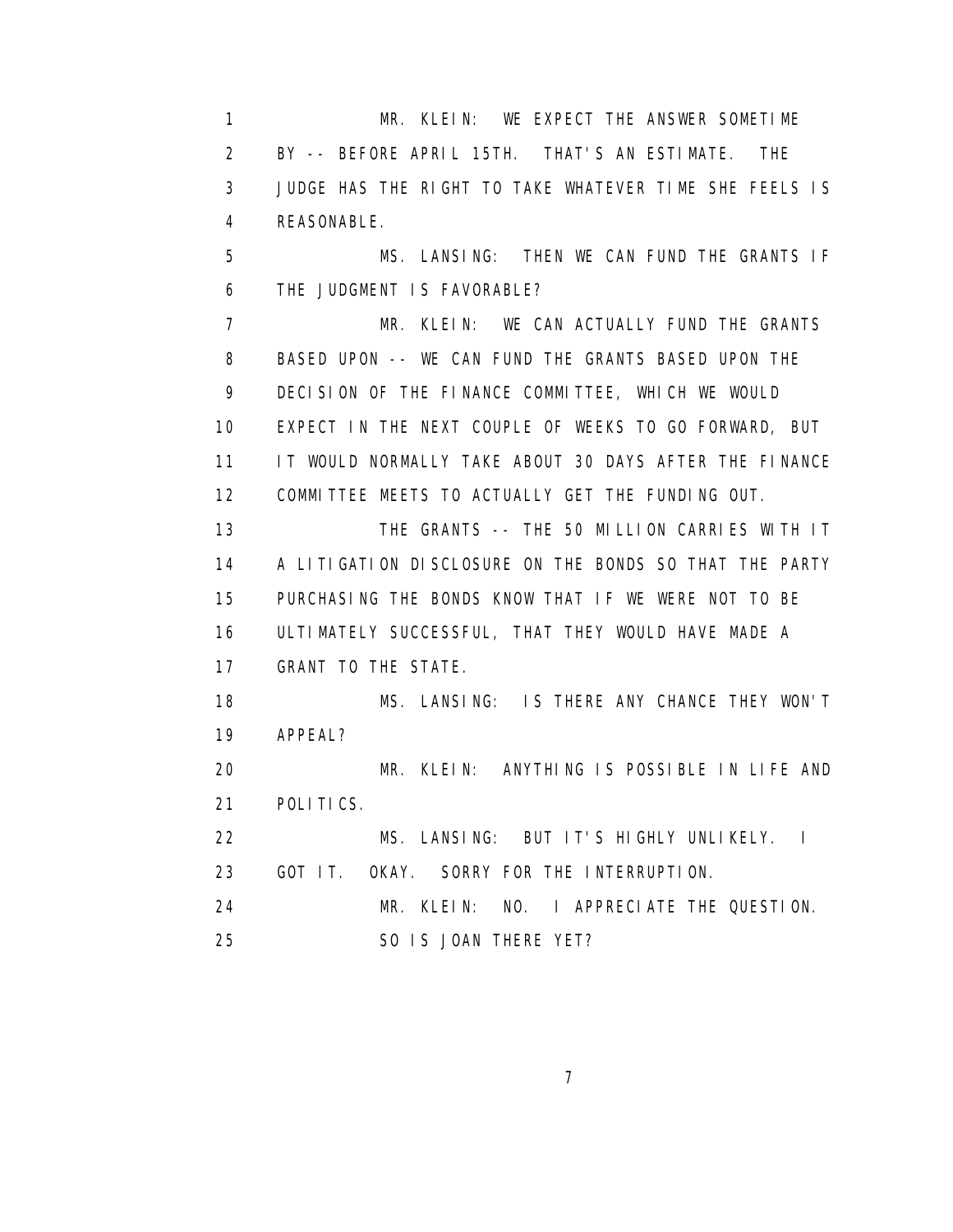1 DR. CHIU: NOT YET. 2 MR. KLEIN: SHE CALLED AND SAID THAT SHE HAD 3 ARRIVED UP AT THE LOCATION, BUT IS PROBABLY MAKING HER 4 WAY INTO THE BUILDING. 5 DR. CHIU: I THINK TWO OTHER PEOPLE HAVE 6 LOGGED ON. COULD YOU PLEASE IDENTIFY YOURSELF? 7 MS. FEIT: IT'S MARCY FEIT. 8 DR. CHIU: AND THE SECOND PERSON. WE DID 9 HEAR A RING TONE. THAT'S CIRM. SO WE STILL DO NOT 10 QUITE HAVE A QUORUM, BUT SHALL I JUST PROCEED WITH HOW 11 WE THINK WE WILL GO THROUGH TODAY'S SESSION, MR. 12 CHAIRMAN? 13 CHAIRMAN ORKIN: SURE. I GUESS THAT ALSO THE 14 LITIGATION IS SORT OF AT THE END OF THE ROAD ON THE 15 HORIZON. I GUESS IT MAKES THE CONSIDERATION OF THE 16 INTERIM GRANT PROCEDURE EVEN MORE IMPORTANT. 17 DR. HALL: HELLO. 18 CHAIRMAN ORKIN: LOT OF NOISE HERE. 19 DR. CHIU: MAY I MAKE A REQUEST, THAT 20 EVERYBODY PLACE THEIR SPEAKER PHONES ON MUTE UNTIL THEY 21 WANT TO SPEAK. AND THEN WHEN YOU DO SPEAK, PLEASE 22 **I DENTIFY YOURSELF SO THAT THE TRANSCRIPT WILL BE**  23 ACCURATE. THIS WOULD BE VERY HELPFUL IN CASE THERE IS 24 NOISES THAT WOULD INTERRUPT THE DISCUSSION. 25 DR. BRIVANLOU: I WILL MENTION THAT I'M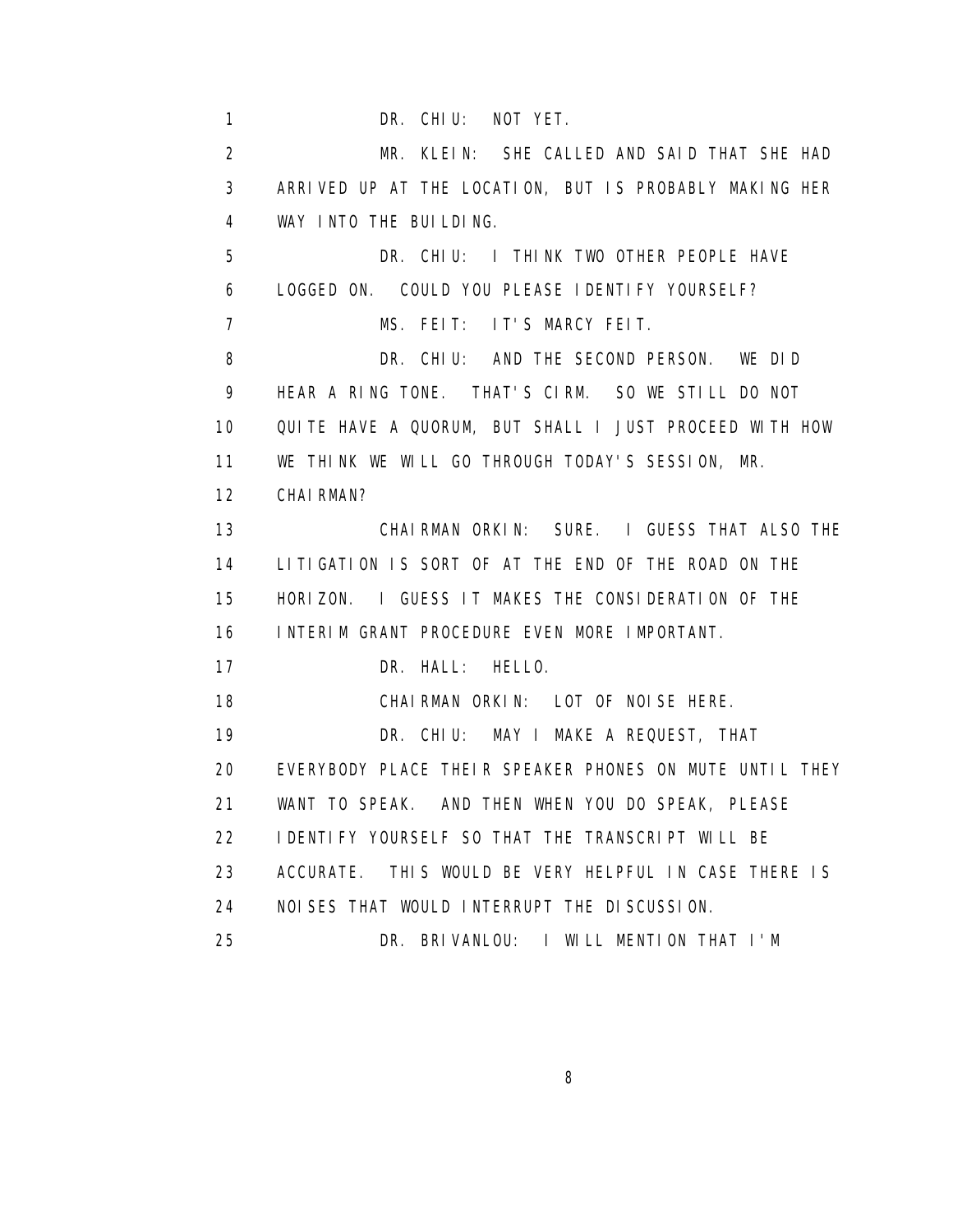1 ONLINE NOW. THIS IS ALI BRIVANLOU. SORRY ABOUT THE 2 DELAY. 3 DR. HALL: ANYBODY ELSE JUST COME ON? 4 DR. DONAHOE: THIS IS PAT DONAHOE COMING 5 ONLINE. 6 DR. HALL: PAT DONAHOE IS HERE, SO WHAT DOES 7 THAT GIVE US? ELEVEN. 8 DR. CHIU: WE NEED FOUR MORE FOR A QUORUM. 9 THE OTHER THING I WOULD LIKE TO ASK EVERYBODY IS NOT TO 10 PUT US ON HOLD BECAUSE SOME OF YOUR MACHINES HAVE 11 MUSIC, AND THEN EVERYBODY GETS THE MUSIC WHETHER WE 12 WANT TO HEAR IT OR NOT. THAT WOULD BE GREATLY 13 APPRECIATED. 14 DR. HALL: WHY DON'T WE GO AHEAD AND JUST 15 TALK ABOUT HOW WE'RE GOING TO PROCEED. IS THAT OKAY, 16 STU, WITH YOU? 17 CHAIRMAN ORKIN: THAT'S FINE. WHY DON'T WE 18 GO AHEAD. 19 DR. CHIU: I'LL GIVE SOME BACKGROUND ON THIS. 20 HERE COMES JOAN. 21 MS. SAMUELSON: HELLO. 22 DR. CHIU: SO WE HAVE OUR CHAIR AND VICE 23 CHAIR, SO I THINK WE CAN BEGIN. 24 SO, FIRST, I WANT TO THANK ALL THE MEMBERS OF 25 THE GROUP, AND THIS IS A RATHER LARGE GROUP, FOR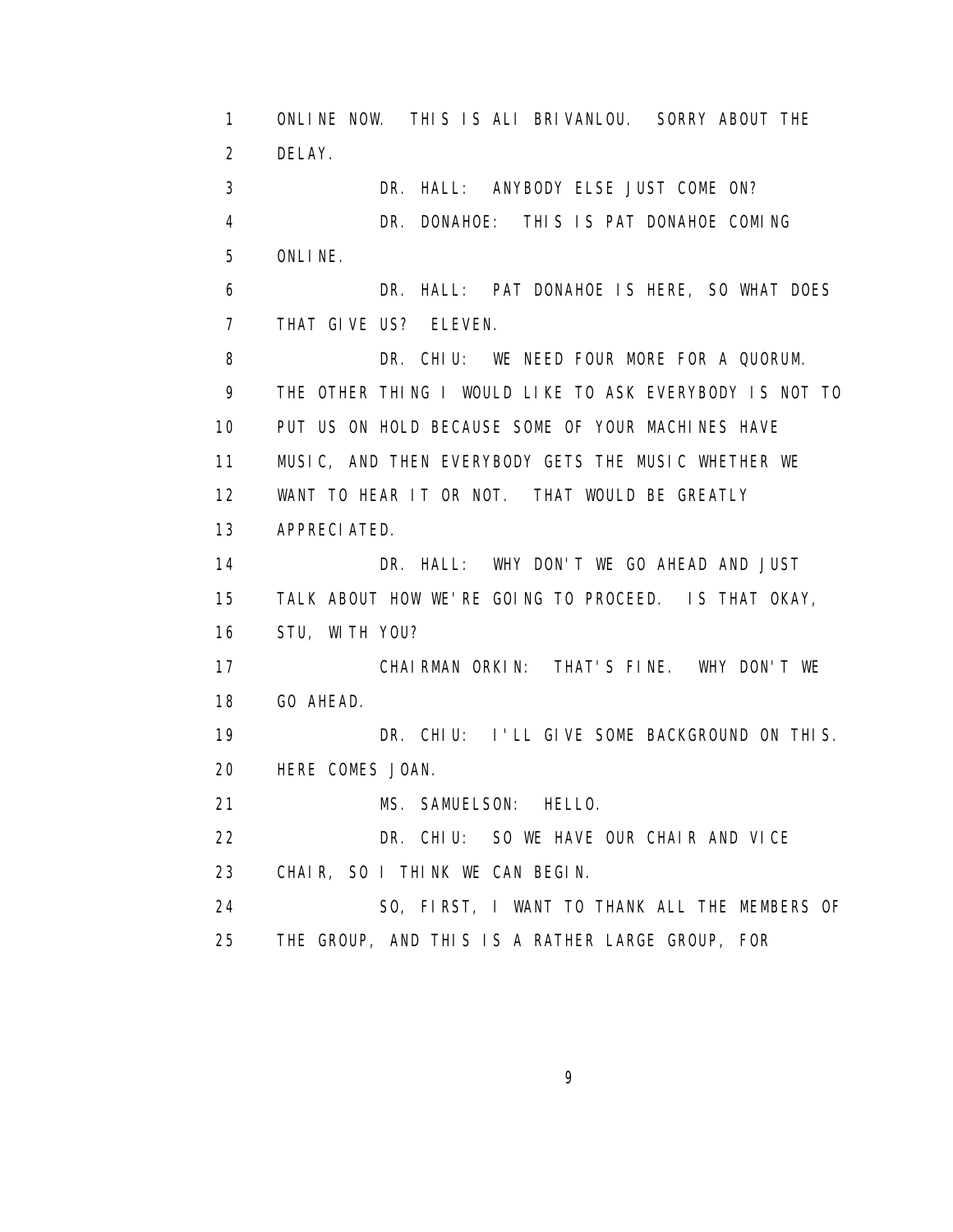1 ATTENDING TODAY'S MEETING. THIS IS NOT EASY GETTING 2 ALL OF YOU ON BOARD, AND WE REALLY APPRECIATE YOUR 3 TIME.

4 AT OUR LAST MEETING ON NOVEMBER 28TH, YOU 5 REVIEWED AND VOTED TO RECOMMEND THE INTERIM GRANTS 6 ADMINISTRATION POLICY FOR TRAINING GRANTS THAT WE 7 IN-HOUSE AFFECTIONATELY CALL THE BABY GAP, GRANTS 8 ADMINISTRATION POLICY. THIS WAS THEN PRESENTED TO THE 9 ICOC, OUR GOVERNING BOARD. AND YOU WILL BE PLEASED TO 10 LEARN THAT THE DOCUMENT, ALONG WITH YOUR RECOMMENDED 11 CHANGES, WAS UNANIMOUSLY APPROVED BY THE ICOC ON 12 DECEMBER 6TH, 2005.

 13 WITH THIS POLICY IN PLACE, THE CIRM IS POISED 14 TO AWARD TRAINING GRANTS THAT YOU REVIEWED LAST YEAR 15 WHEN THE BAN'S, OR THE BOND ANTICIPATION NOTE, FUNDS 16 BECOME AVAILABLE, AS YOU HEARD FROM BOB.

17 AS YOU KNOW, THE PURPOSE OF A GRANTS 18 ADMINISTRATION POLICY IS TO SET OUT TERMS AND 19 CONDITIONS OF GRANT AWARDS FROM THE CIRM AND TO LET THE 20 RECIPIENTS KNOW WHAT ARE THEIR RESPONSIBILITIES AS CIRM 21 GRANTEES. THIS INFORMATION IS DIRECTED AT RECIPIENT 22 INSTITUTIONS AS WELL AS AT THE PI'S OR PRINCIPAL 23 INVESTIGATORS. AND, FINALLY, THE RECIPIENT 24 INSTITUTIONS AND THE PI'S MUST AGREE TO COMPLY WITH

25 THESE GUIDELINES AND PROCEDURES BEFORE THEY CAN RECEIVE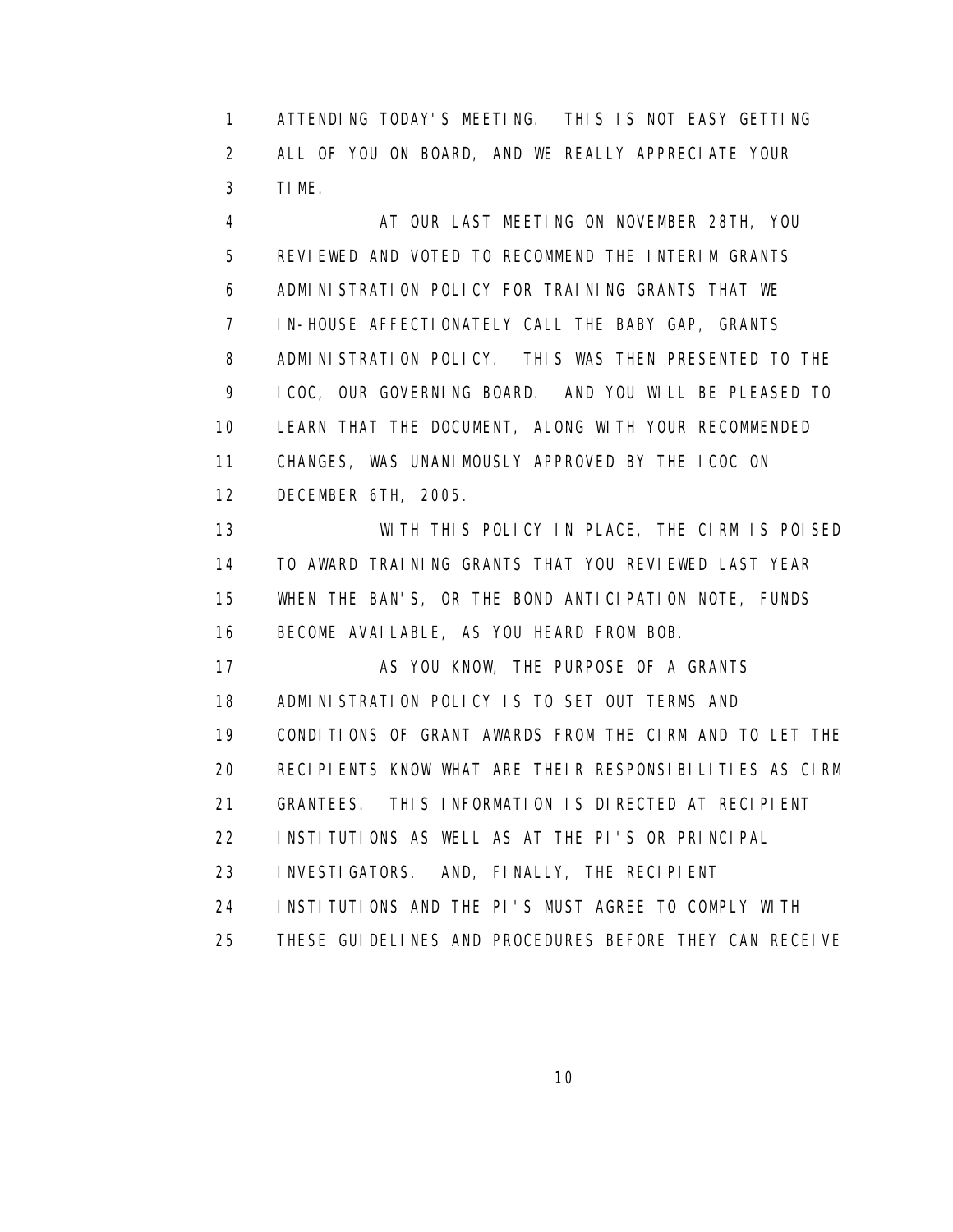1 FUNDS FROM CIRM.

 2 SO TODAY WE BRING TO YOUR ATTENTION A DRAFT 3 OF THE -- A PROPOSED DRAFT OF THE CIRM GRANTS 4 ADMINISTRATION POLICY THAT WILL APPLY TO ALL AWARDS. 5 WE CALL THIS THE BIG GAP TO DISTINGUISH IT FROM THE 6 BABY GAP FOR TRAINING GRANTS, SO WE'LL REFER TO THESE 7 TERMS FOR BREVITY.

8 THIS MORE COMPREHENSIVE DOCUMENT, WHEN 9 APPROVED, WILL FORM THE BASIS FOR DEVELOPING THE GRANTS 10 ADMINISTRATION REGULATIONS PURSUANT TO THE APA, THE 11 ADMINISTRATIVE PROCEDURES ACT, IN CALIFORNIA. 12 NOW, THE STAFF AT CIRM HAVE BEEN WORKING FOR 13 MONTHS ON THIS DOCUMENT THAT YOU HAVE IN FRONT OF YOU, 14 WHICH WILL COVER, AS I SAID, POLICIES FOR ALL GRANTS. 15 AND THE TEAM THAT WORKED ON THIS IS MADE UP OF OUR 16 WHOLE SCIENCE TEAM AT CIRM, WHICH INCLUDES OUR 17 PRESIDENT, ZACH HALL, ME, MARY MAXON, AND GIL SAMBRANO, 18 WHO IS HERE TODAY. IN ADDITION, WE HAVE THE SHARP EYES 19 OF OUR LEGAL TEAM, WHICH CONSISTS OF DAN BEDFORD, WHO 20 HAS CALLED IN, AND SCOTT TOCHER, WHO'S RIGHT HERE TODAY 21 AS WELL.

 22 SO I HAVE TO SAY THAT A GREAT DEAL OF CREDIT 23 MUST GO TO GIL SAMBRANO, OUR SCIENTIFIC REVIEW OFFICER, 24 WHO TOOK ON THE ROLE OF PROJECT MANAGER AND HAS KEPT US 25 FOCUSED THROUGH MULTIPLE VERSIONS AND A CONSTANT STREAM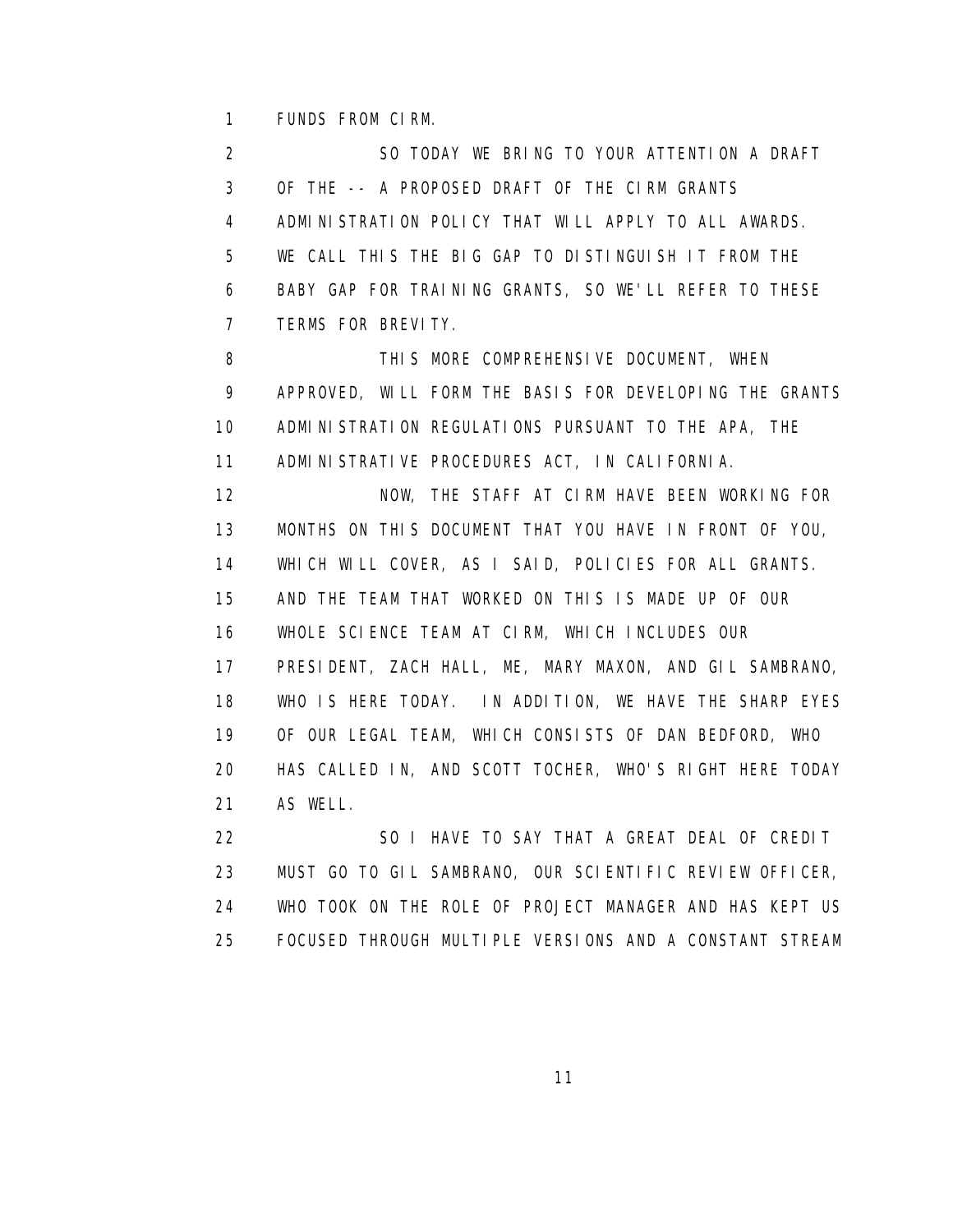1 OF CHANGES, WHICH HASN'T STOPPED, AS YOU WILL SEE. 2 WHO IS THAT? 3 DR. WRIGHT: JANET WRIGHT. 4 DR. CHIU: EXCELLENT. THANK YOU. WE'RE 5 GETTING CLOSER TO A QUORUM. 6 SO FOR BACKGROUND INFORMATION, WE TURN TO 7 POLICIES USED BY A LONG LIST OF PUBLIC AND PRIVATE 8 GRANT-MAKING AGENCIES, INCLUDING THE JDRF, THE AMERICAN 9 CANCER SOCIETY, THE AMERICAN HEART SOCIETY, THE 10 CHRISTOPHER REEVE PARALYSIS FOUNDATION, THE HOWARD 11 HUGHES MEDICAL INSTITUTE, THE CALIFORNIA SPECIAL 12 RESEARCH PROGRAMS, THE NEW JERSEY DEPARTMENT OF HEALTH, 13 THE FLORIDA DEPARTMENT OF HEALTH, AND, OF COURSE, THE 14 NIH. 15 THE BIG GAP TODAY IS ORGANIZED, AS YOU CAN 16 SEE, IN SIX CHAPTERS, AND I REFER YOU TO THE COLORED 17 SHEET WITH THE BOXES, THE BLUE AND ORANGE BOXES. AND 18 THIS GAP IS STRUCTURED AS A GUIDE TO GRANTEES THAT 19 FOLLOWS THE LIFE CYCLE OF A GRANT FROM APPLICATION 20 THROUGH REVIEW, THROUGH THE APPROVAL PROCESS, THROUGH 21 FUNDING, TO THE FINAL STAGE OF CLOSEOUT. 22 FOR YOUR INFORMATION AND FOR TODAY'S 23 DISCUSSION, THE BLUE CHAPTERS, THE BLUE BOXES, ARE 24 PRETTY STRAIGHTFORWARD, WHILE THE ORANGE CHAPTERS MAY 25 INCLUDE ITEMS THAT MAY REQUIRE SOME DISCUSSION. SINCE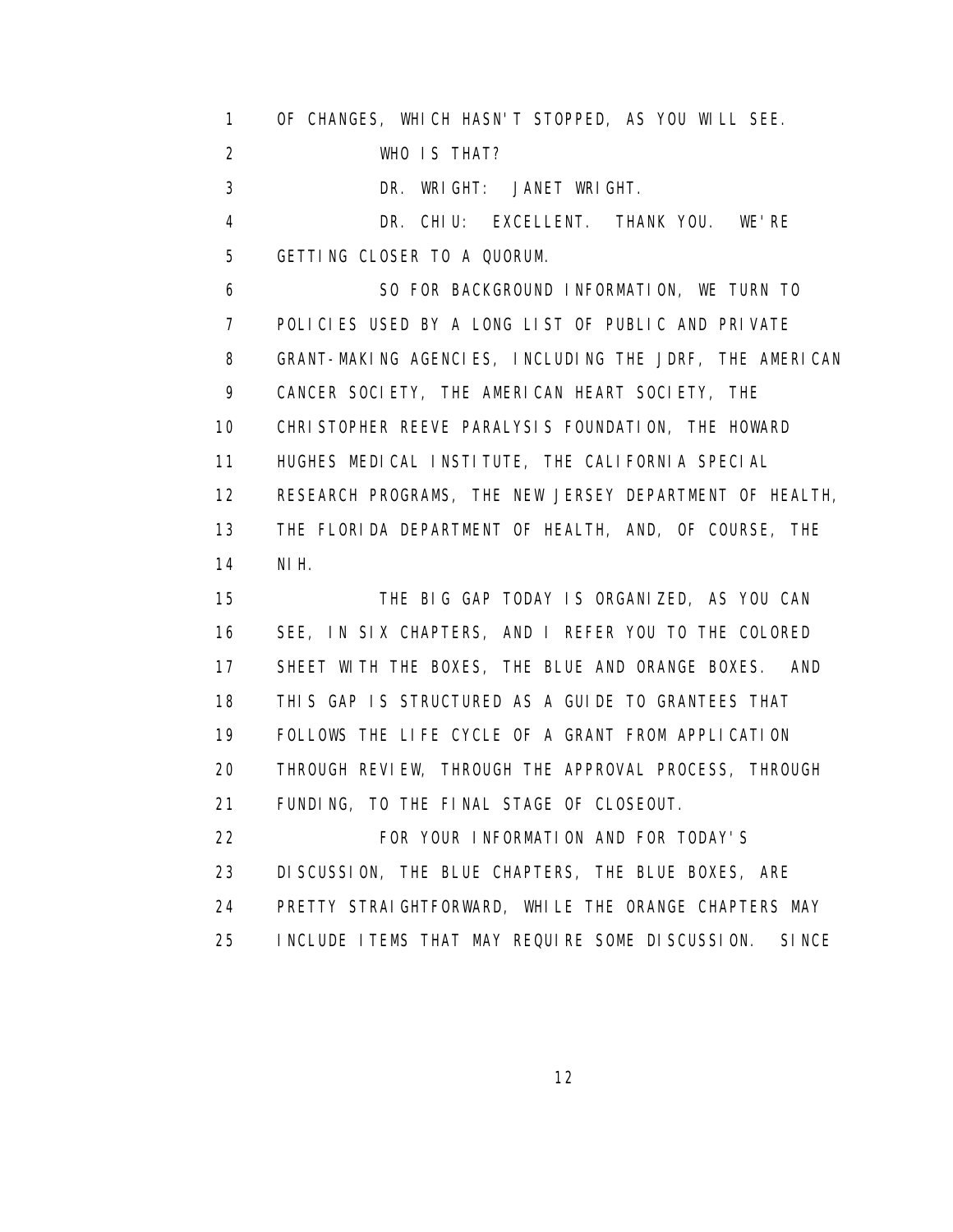1 SOME PEOPLE MAY HAVE TO LEAVE EARLY, WE PROPOSE THAT WE 2 MOVE BRISKLY THROUGH, AND WE SUGGEST A PROCESS THUS. 3 WE'LL GO THROUGH CHAPTER BY CHAPTER; AND AT THE END OF 4 EACH CHAPTER, WE WILL ASK FOR CHANGES IN LANGUAGE, ANY 5 SUGGESTIONS, DISCUSSION, AND COMMENTS FIRST FROM THE 6 WORKING GROUP. AND WHEN THOSE HAVE BEEN IDENTIFIED AND 7 NOTED DOWN, THEN COMMENTS FROM THE PUBLIC.

8 AND THEN IF THERE ARE CHANGES THAT THE GROUP 9 RECOMMENDS TO BE INCLUDED OR MADE IN THE DOCUMENT, WE 10 WILL ASK FOR THOSE TO BE VOTED ON AT THE END OF THE 11 CHAPTER BEFORE WE MOVE ON TO THE NEXT CHAPTER. SHOULD 12 A CHAPTER HAVE MULTIPLE THINGS THAT ARE QUITE DIFFICULT 13 TO HANDLE, WE WILL THEN MOVE CONCERN BY CONCERN; BUT IN 14 SOME OF THESE CHAPTERS THAT ARE RATHER BRIEF, WE COULD 15 MOVE THE PROCESS VERY QUICKLY BY WAITING TILL THE END 16 OF THE CHAPTER. IS THAT AGREEABLE TO ALL?

 17 MR. KLEIN: ARLENE, IN THIS PROCESS THAT YOU 18 OUTLINED, ONE CAVEAT TO THAT PROCESS IS THAT JOAN 19 SAMUELSON GAVE ME YESTERDAY A VERY EFFECTIVE WHITE 20 PAPER IN VERY ROUGH DRAFT THAT I UNDERSTAND SHE'S GOING 21 TO DO SOME MORE WORK ON THAT RAISES SOME IMPORTANT 22 QUESTIONS FOR THIS GROUP.

 23 AND JOAN AND I TALKED WITH ZACH ABOUT THIS, 24 AND WITH A THEORY THAT WE'RE UNDER CERTAIN TIME 25 PRESSURES TO GET THIS INTERIM GRANT ADMINISTRATION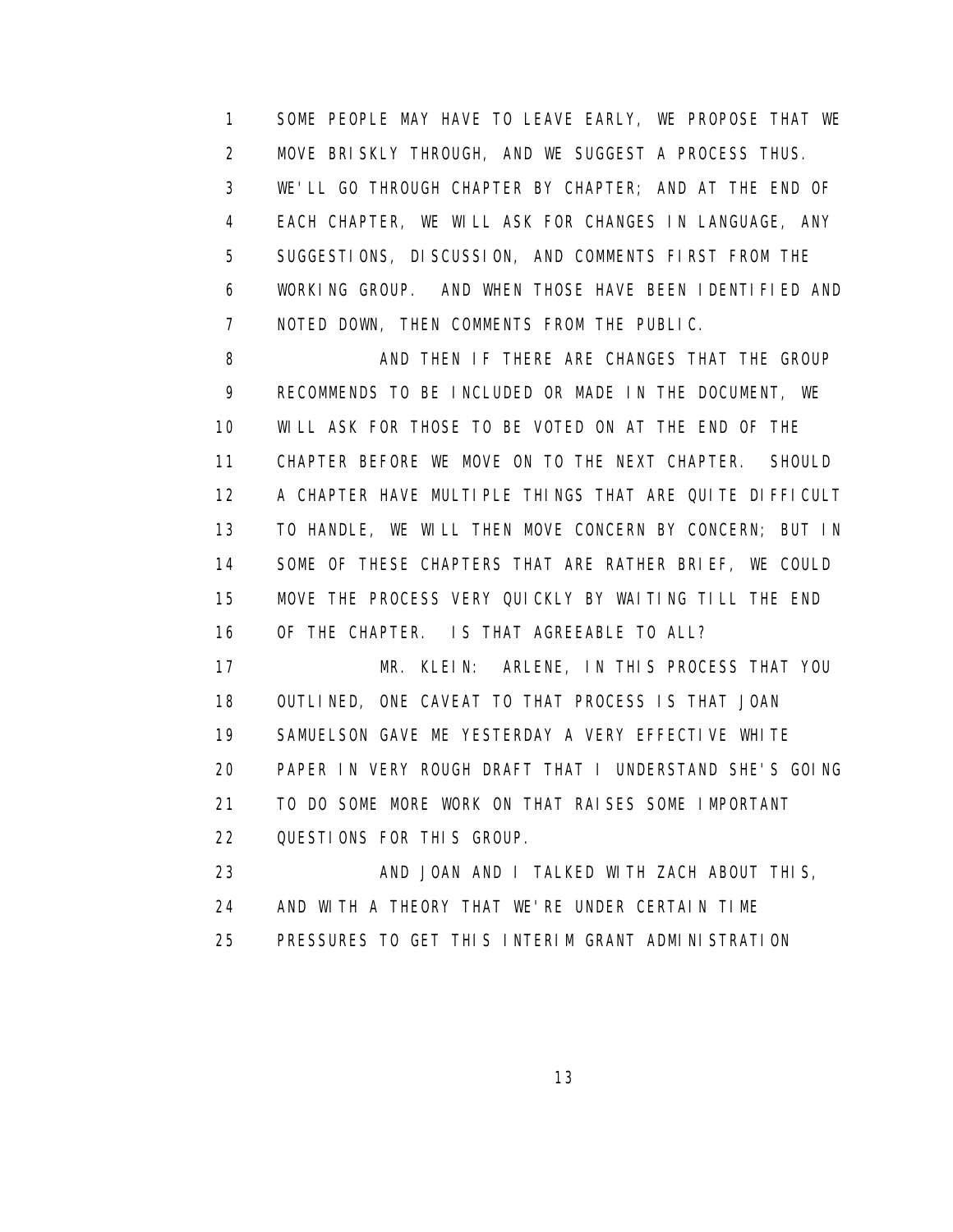1 POLICY ADOPTED AND ON THE BOOKS IMMEDIATELY, BUT IT IS 2 AN INTERIM POLICY WHICH WILL GO THROUGH THE 3 ADMINISTRATIVE PROCEDURES ACT, AND SO THERE WOULD BE 4 THE TIME TO CALL ANOTHER GRANTS MEETING ONCE JOAN HAS 5 HAD THE TIME TO REFINE THAT WHITE PAPER SO WE CAN HAVE 6 A VERY SUBSTANTIVE DISCUSSION ON THOSE IDEAS. 7 ZACH, AS I UNDERSTOOD IT, THAT APPROACH WAS 8 ACCEPTABLE TO YOU SO THAT WE COULD PRESERVE THE 9 OPPORTUNITY TO HAVE THIS GROUP MAKE THAT TYPE OF 10 STRATEGIC KIND OF INPUT TO THIS PROCESS AS IT 11 PROGRESSES. 12 DR. HALL: ABSOLUTELY. NO. 1, I HOPE THAT 13 AFTER THE MEETING JOAN WILL SEND A DOCUMENT TO ALL 14 MEMBERS OF THE WORKING GROUP ABOUT THIS. 15 MS. SAMUELSON: I'M GOING TO SAY A LITTLE BIT 16 ABOUT IT. 17 DR. HALL: WE CAN HAVE A CHANCE LATER ON TO 18 HAVE A MEETING THAT WOULD FOCUS SPECIFICALLY ON THE 19 ISSUES THAT SHE'S CONCERNED WITH. AND IF THERE'S TIME 20 AT THE END OF THE MEETING, SHE MIGHT WISH TO SPEAK 21 ABOUT IT TODAY AT SOME LENGTH. BUT IF YOU WANT TO SAY 22 SOME WORDS NOW, JOAN, PLEASE DO. 23 MS. SAMUELSON: I'D LIKE TO BECAUSE IT 24 PERTAINS TO THE ENTIRE AGENDA AND BECAUSE WE MAY LOSE 25 SOME PEOPLE ALONG THE WAY. ALL OF YOU PROBABLY KNOW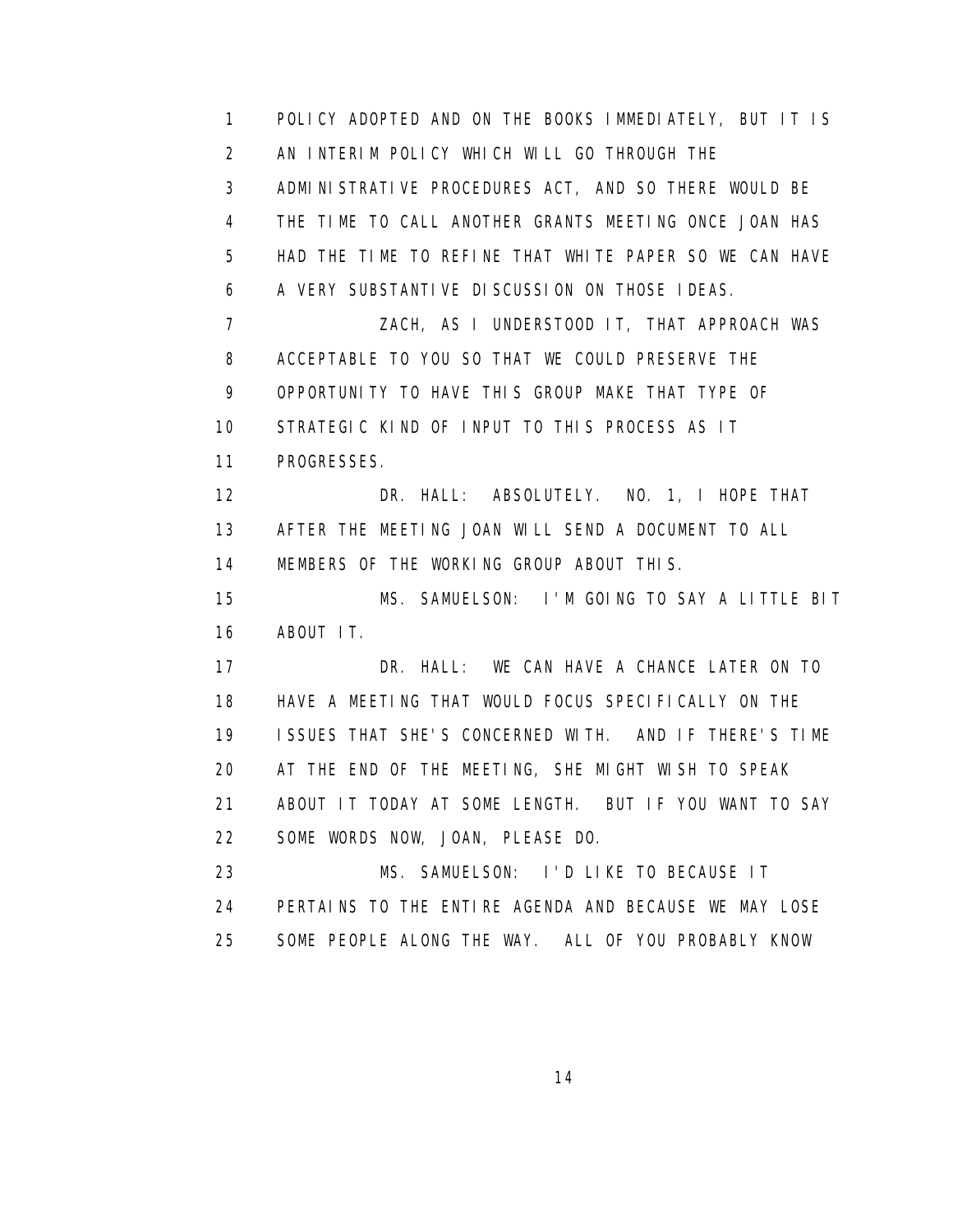1 THAT, SO IT'S MAYBE STATING THE OBVIOUS, BUT I THINK 2 IT'S IMPORTANT TO SAY THAT THE PROCESS OF DEVELOPING 3 THE PROCESS, THE GOVERNANCE, AND THE CONTENT FOR THE 4 RESEARCH FUNDING WORKING GROUP AS AN ADVISORY BODY TO 5 THE ICOC HAS BEEN IN THE SHADOW OF LITIGATION BASICALLY 6 FROM OUR FIRST DAYS. AND THAT HAS PROFOUNDLY AFFECTED 7 OUR ABILITY TO ADDRESS ALL OF THOSE VARIOUS ISSUES. 8 MOST PROFOUNDLY, WE HAVEN'T HAD THE MONEY TO 9 CONVENE US IN THE SAME ROOM SINCE THE VERY FIRST 10 MEETING. AND THIS IS ALL SO VERY IMPORTANT AND 11 COMPLICATED AND PROFOUND, THIS WORK THAT WE'RE ABOUT TO 12 DO, THAT WE REALLY MUST BE IN THE SAME ROOM 13 OCCASIONALLY TO BE ABLE TO DEVELOP THIS WITH ALL THE 14 CREATIVITY AND INTELLIGENCE THAT WE HAVE ON OUR WORKING 15 GROUP.

 16 HAVING SAID THAT, WE NEED TO ENGAGE THAT 17 PROCESS, BUT IT'S HARD TO DO IT UNTIL THE LITIGATION IS 18 OVER WITH AND WE HAVE SOME FUNDING TO DO IT. SO 19 RELUCTANTLY, BUT I THINK NECESSARILY, SO THAT WE CAN 20 MOVE AHEAD, WE'VE HAD TO APPROVE POLICIES FOR THE 21 TRAINING GRANTS. AND WE MAY HAVE TO APPROVE SOME 22 BEYOND THAT. I THINK WE SHOULD QUESTION HOW MUCH 23 SPECIFICALLY WE REALLY HAVE TO DO SO THAT WE DON'T NEED 24 TO USE A TRUNCATED PROCESS ANY MORE THAN WE HAVE TO. 25 SO I'LL BE ASKING SOME OF THOSE QUESTIONS.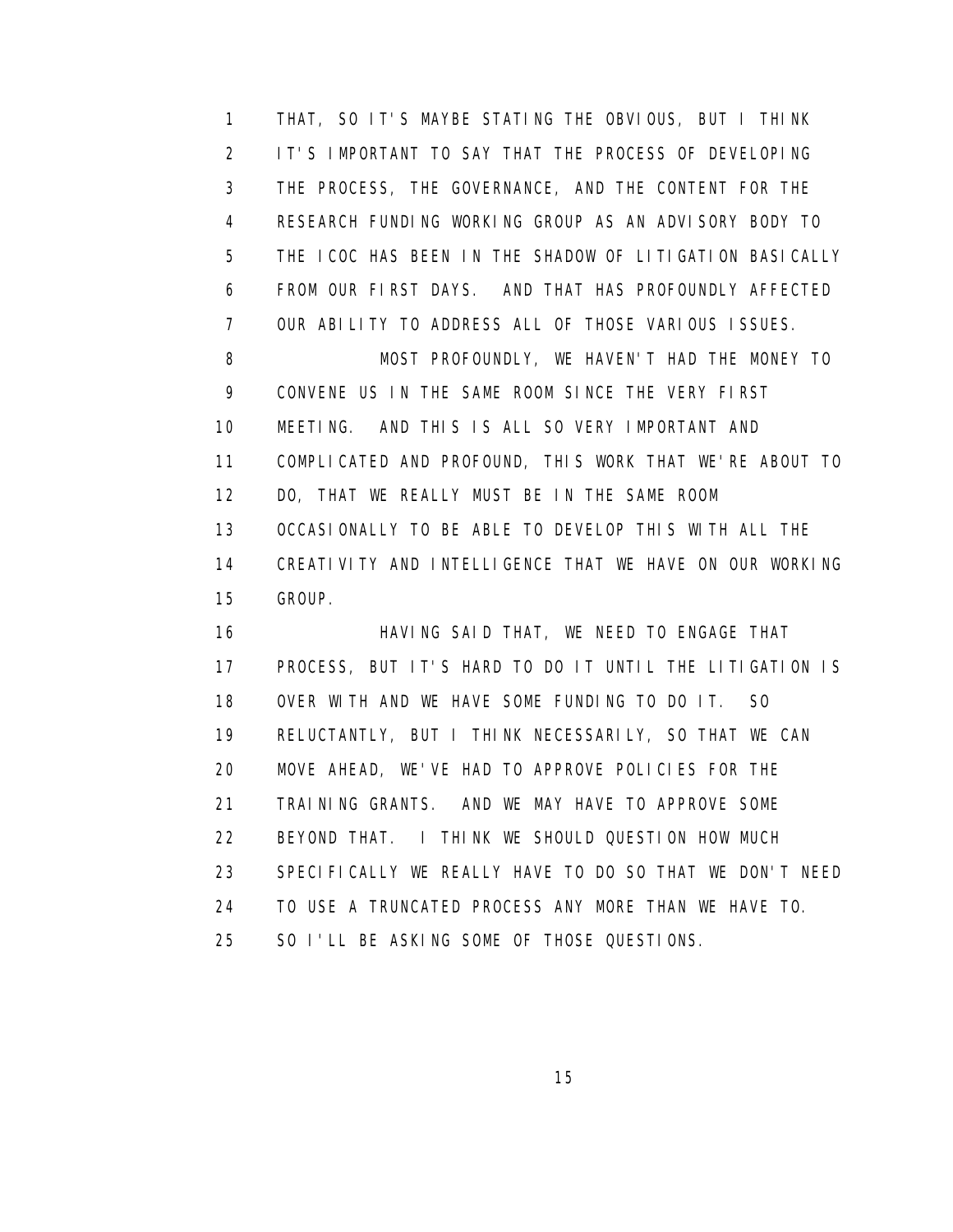1 AND THEN THE MORE FOUNDATIONAL QUESTIONS OF 2 HOW WE REALLY SHOULD BE GOVERNING OURSELVES AND WHAT 3 APPROACHES, WHAT INNOVATIVE MODELS WE SHOULD BE USING 4 ARE THE SUBJECT OF THIS PAPER THAT I WILL BE DEVELOPING 5 WITH YOUR HELP. 6 (INTERRUPTION IN PROCEEDINGS.) 7 MS. SAMUELSON: COULD PEOPLE HEAR ME OVER 8 THAT? 9 CHAIRMAN ORKIN: WE CAN HEAR. I JUST WOULD 10 MAKE ONE COMMENT. I THINK IT'S A VERY POSITIVE 11 SUGGESTION TO HAVE THIS DISCUSSION. I THINK IT WOULD 12 BE ADVISABLE THAT WE HAVE THE MATERIAL IN HAND FOR THE 13 MEMBERS OF THE WORKING GROUP LONG BEFORE THE 14 DISCUSSION -- 15 MS. SAMUELSON: INDEED. 16 CHAIRMAN ORKIN: -- SO THAT WE CAN ACTUALLY 17 GIVE IT DUE CONSIDERATION. I THINK IF IT'S BROUGHT UP 18 TOO SOON BEFORE, IT'S GOING TO BE HARD TO GET THE KIND 19 OF INPUT YOU'D LIKE. 20 MS. SAMUELSON: EXACTLY. THANK YOU FOR THAT 21 COMMENT. THAT'S THE PLAN. 22 MR. KLEIN: AND, JOAN, THIS IS BOB. MY 23 UNDERSTANDING IS TOO, THOUGH, NOT TO RAISE PEOPLE'S 24 IMMEDIATE EXPECTATION, IS THAT THERE'S MAYBE A COUPLE 25 OF WEEKS THAT YOU INDICATED I THINK YOU WERE GOING TO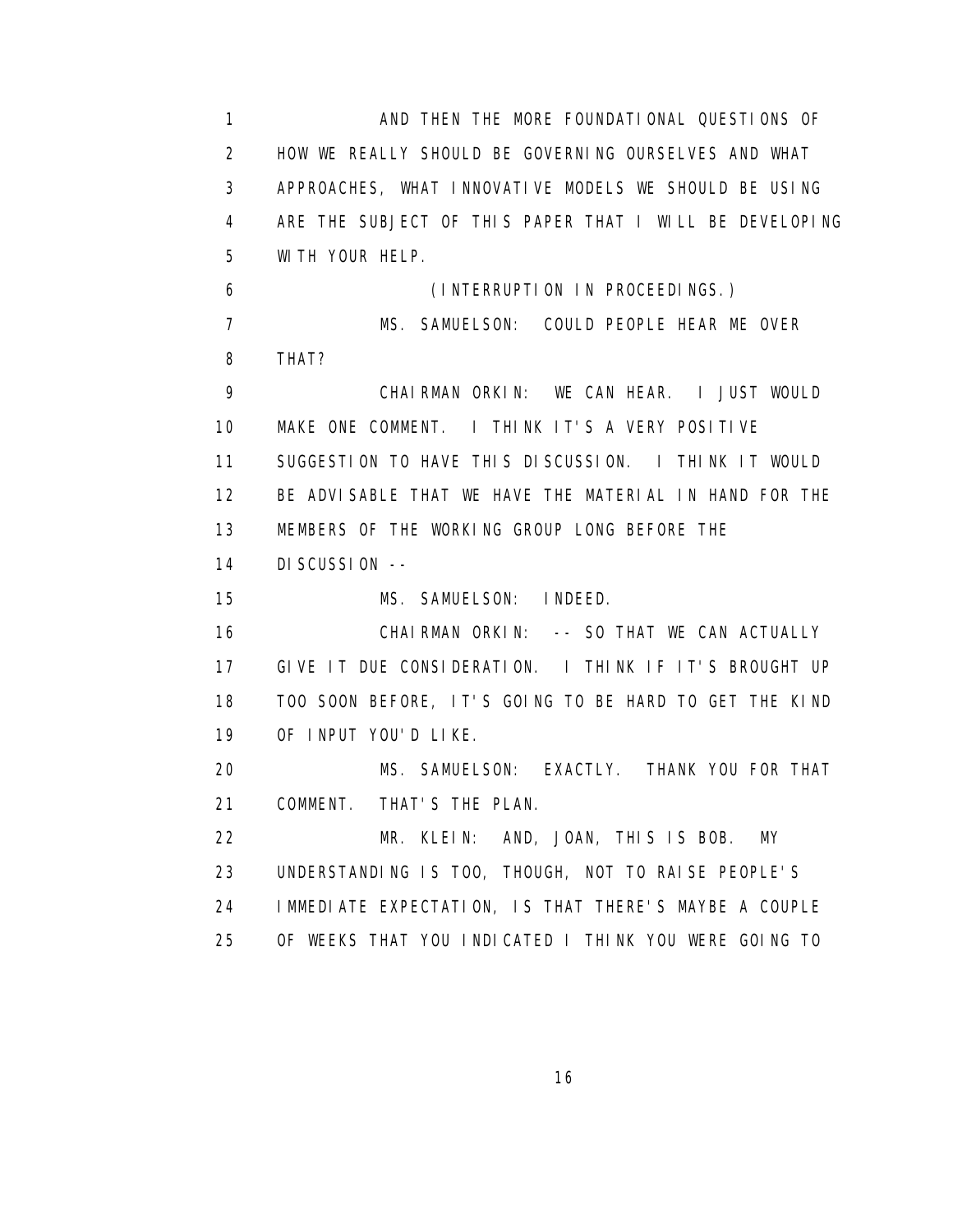1 TAKE TO REFINE THIS, POTENTIALLY GETTING INPUT FROM A 2 COUPLE OF MEMBERS EVEN OF THIS GROUP, SO THAT YOU'VE 3 GOT THE TIME TO REALLY PRESENT A FULLY DEVELOPED WHITE 4 PAPER. IS THAT ACCURATE? 5 MS. SAMUELSON: YEAH, IT IS. I WANT IT TO BE 6 AS COMPLETE AS POSSIBLE. AT THE SAME TIME I WANT TO 7 BENEFIT FROM THE INPUT THAT OUR WORKING GROUP CAN 8 PROVIDE. SO I'LL TRY TO GET IT TO THEM AS SOON AS 9 POSSIBLE. 10 MR. SAMBRANO: A FEW PEOPLE HAVE JOINED. 11 COULD YOU IDENTIFY YOURSELF? 12 MR. SERRANO-SEWELL: DAVID SERRANO-SEWELL. 13 DR. HALL: HAS ANYBODY ELSE COME ON SINCE WE 14 CALLED THE ROLL? 15 CHAIRMAN ORKIN: ONLY ONES WHO ARE NOT 16 CHECKED OFF ON MY LIST ARE ANDY FEINBERG, PABLO 17 RUBINSTEIN, AND JON SHESTACK. 18 DR. CHIU: ALEXANDRA JOYNER. 19 CHAIRMAN ORKIN: SHE WAS NOT GOING TO BE 20 PRESENT. GEORGE YANCOPOULOS. 21 DR. CHIU: WISE YOUNG MIGHT BE COMING LATE. 22 WE NEED TWO MORE FOR A QUORUM. I THINK IN THE INTEREST 23 OF TIME, WE SHOULD BEGIN TO MOVE FORWARD WITH THE GAP 24 DOCUMENT. 25 SO I WANT TO POINT OUT THAT THE BIG GAP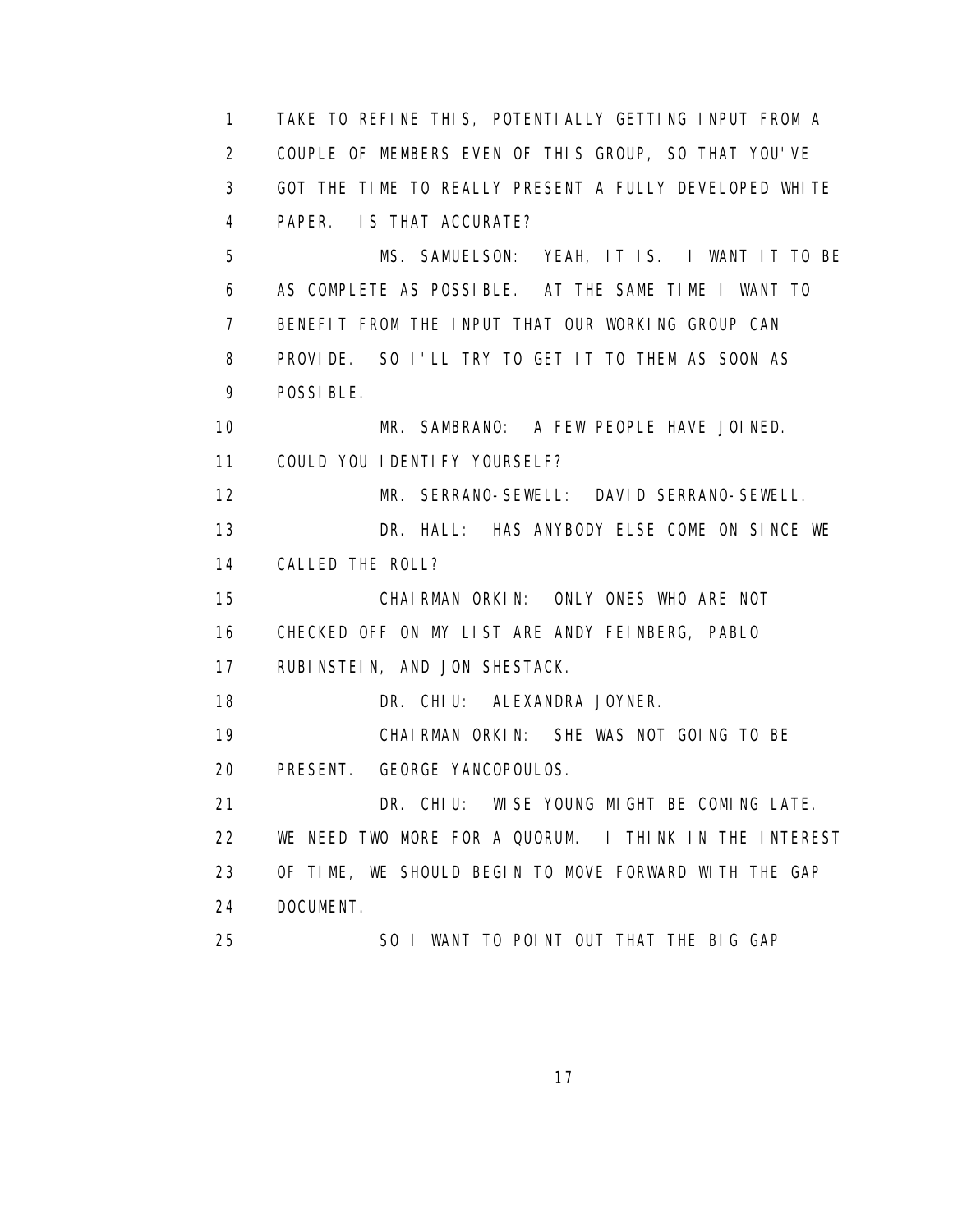1 INCLUDES MATERIAL THAT HAS COME BEFORE YOU ON DIFFERENT 2 OCCASIONS. YOU HAVE REVIEWED THEM --

 3 MR. SHEEHY: DO WE HAVE -- AT WHAT POINT DO 4 WE TAKE PUBLIC COMMENT? IS THERE ANY GENERALIZED 5 PUBLIC COMMENT ABOUT WHAT WE'RE DOING? BECAUSE I'M 6 JUST LOOKING AT THESE LETTERS, AND I DON'T KNOW, FOR 7 INSTANCE, THE ONE FROM INVITROGEN, I'M NOT SURE WHERE 8 THAT WOULD FIT WITHIN THIS GUIDE FOR DISCUSSION. 9 MS. SAMUELSON: I THINK THERE SHOULD BE 10 PUBLIC COMMENT AT THE BEGINNING. THERE USUALLY HAS 11 BEEN. 12 MR. SHEEHY: THIS REFERS DIRECTLY TO A 13 STATUTORY REQUIREMENT TO MAKE A GOOD FAITH EFFORT TO 14 GET 50 PERCENT OF PURCHASES FROM CALIFORNIA SUPPLIERS. 15 IT'S NOT CLEAR TO ME FROM LOOKING AT THIS LETTER UNDER 16 WHAT SECTION OF THIS DOCUMENT THIS PREFERENCE WOULD GO 17 AND WHERE HE WOULD BE APPROPRIATELY INDICATED TO 18 COMMENT TO HAVE THAT. 19 DR. CHIU: WE WILL COME TO THAT. 20 MS. SAMUELSON: THERE MAY BE MORE GENERAL 21 PUBLIC COMMENTS FROM THE ROOM. I DON'T KNOW. I'M JUST 22 OFFERING THE OPPORTUNITY. 23 DR. HALL: I THINK WE SHOULD SAY THAT WE HAVE 24 GOTTEN, IN THE COURSE OF DRAWING THIS UP AND CONSULTING

25 WITH VARIOUS PEOPLE, IN PARTICULAR GRANTEE, POSSIBLE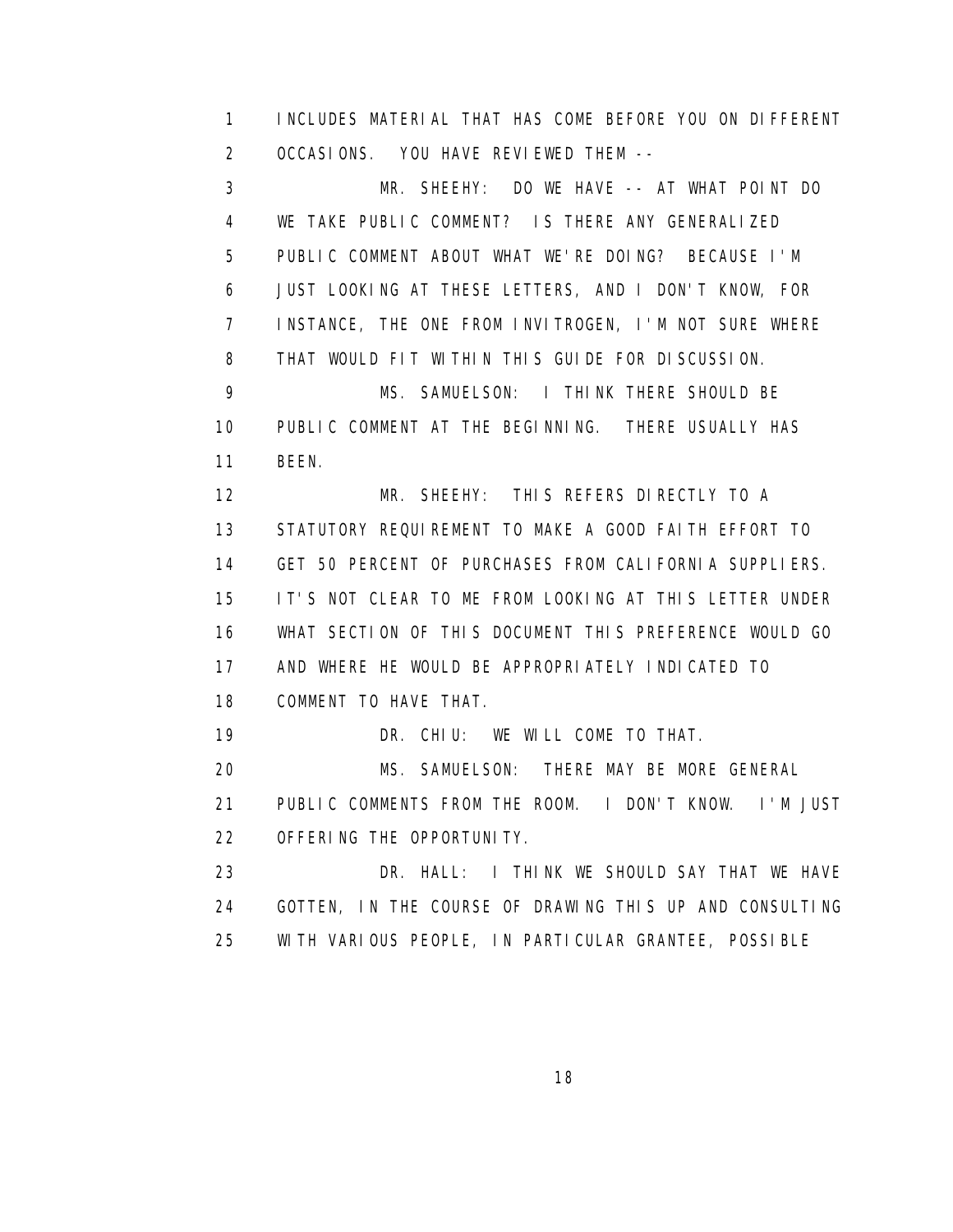1 GRANTEE INSTITUTIONS, TO MAKE SURE THAT WHATEVER 2 POLICIES WE ADOPT ARE ONES THAT THEY CAN LIVE WITH OR 3 DO NOT MAKE DIFFICULTIES FOR THEM THAT WE DIDN'T 4 INTEND. AND WE HAVE GOTTEN A NUMBER OF THOSE COMMENTS. 5 AND RATHER THAN -- THERE ARE QUITE A NUMBER OF THEM. 6 RATHER THAN GO THROUGH ALL OF THEM TODAY, THEY ARE 7 GATHERED FOR YOUR INFORMATION IN ONE OF THE SHEETS THAT 8 YOU GOT. AND WHAT WE WILL DO IS WE WILL TAKE THE 9 RESULTS OF THIS MEETING, AND WE WILL TAKE THOSE 10 COMMENTS, AND THERE MAY BE SOME OVERLAP BETWEEN THEM, 11 AND ALSO BRING THEM TO THE ICOC MEETING IN EARLY APRIL. 12 WE ALSO HAVE ONE OR TWO PROBLEMS INVOLVING 13 TECHNICAL ISSUES AND WHETHER OR NOT WE ARE IN AGREEMENT 14 WITH PROPOSITION 71 ON WHICH WE ARE ALSO CONSULTING OUR 15 LEGAL TEAM. AND THOSE ISSUES WE WILL ALSO NEED TO 16 RESOLVE BEFORE APRIL 6TH. ONE OF THEM, FOR EXAMPLE, 17 INVOLVES THE CALCULATION OF INDIRECT AND DIRECT COSTS. 18 WE THINK THIS IS NOT A MATTER THAT THE WORKING GROUP IS 19 PARTICULARLY CONCERNED WITH, SO WE DON'T INTEND TO HAVE 20 A DISCUSSION OF IT HERE. WE'RE STILL IN DISCUSSION 21 WITH OUR GRANTEE INSTITUTIONS ABOUT IT, AND IT WILL BE 22 BROUGHT UP BEFORE THE ICOC. AND THERE WILL BE A CHANCE 23 TO FULLY AIR IT AT THAT TIME. 24 AND IF MEMBERS OF THE WORKING GROUP WANT TO

25 HAVE INPUT INTO THAT, THAT WILL BE POSTED. ALSO,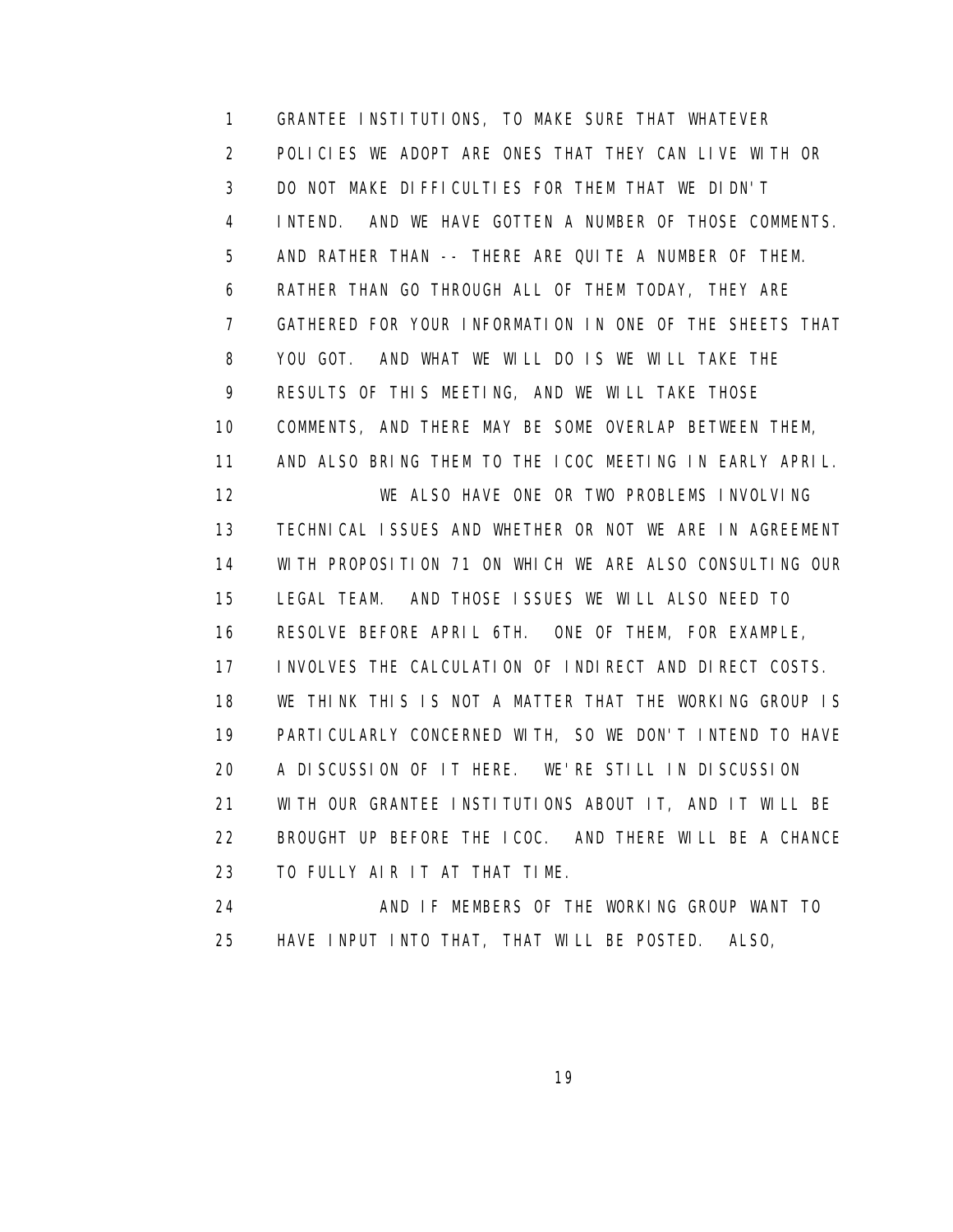1 WHATEVER THE ICOC APPROVES WILL THEN BE SUBMITTED TO 2 OAL, AND THERE WILL ALSO BE A PERIOD OF FORMAL COMMENT 3 BY WHICH ANYBODY CAN MAKE SUGGESTIONS OR CHANGES TO THE 4 DOCUMENTS THAT, AS I SAY, BY STATE LAW REQUIRES US OR 5 STATE PROCEDURES REQUIRES US TO MAKE A FORMAL WRITTEN 6 REPLY AND TO ANSWER FORMALLY ONE WAY OR THE OTHER. SO 7 WE ARE SORT OF GATHERING -- THIS IS A LONG, 8 COMPLICATED, AND DIFFICULT DOCUMENT. WE ARE GATHERING 9 SUGGESTIONS FROM A VARIETY OF SOURCES, AND WE HAVE A 10 LITTLE BIT OF A PROBLEM OF TRYING TO BALANCE THEM ALL 11 AT ONCE. 12 WE WOULD LIKE TO GO THROUGH IT WITH YOU 13 PRIMARILY, GET YOUR THOUGHTS AND SUGGESTIONS TODAY, AND 14 THEN INCORPORATE THOSE INTO WHAT GOES FINALLY TO THE 15 ICOC. 16 MR. SHEEHY: WE ARE GOING TO BE VOTING ON 17 THIS, RIGHT? SO IF WE'RE VOTING ON SOMETHING ON WHICH 18 THERE'S SUBSTANTIAL PUBLIC DISAGREEMENT, EITHER FROM 19 GRANTEES OR OTHER CONCERNED CALIFORNIANS, AND WE 20 HAVEN'T BEEN GIVEN ACCESS TO THAT INFORMATION BEFORE WE 21 VOTE ON IT AND IT'S ALREADY BEEN SUBMITTED, THEN HOW 22 CAN WE VOTE ON IT? 23 DR. HALL: WELL, LET'S WAIT UNTIL WE HAVE A 24 SITUATION THAT ARISES.

25 MR. SHEEHY: YOU JUST SAID THAT YOU'VE BEEN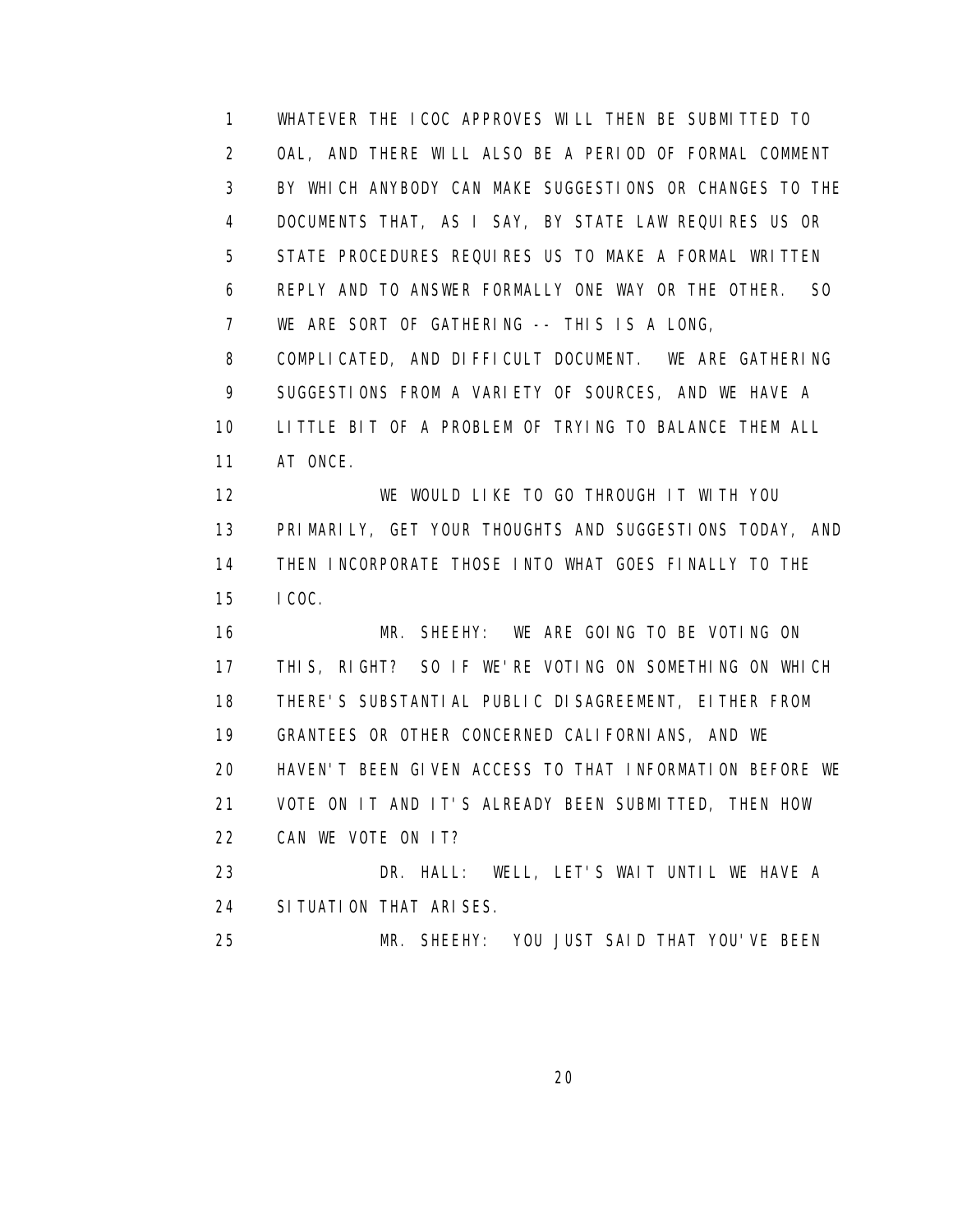1 RECEIVING INFORMATION AND THAT IT'S NOT ALL INCLUDED IN 2 HERE. 3 DR. HALL: IT IS RIGHT IN THE MATERIAL. 4 DR. CHIU: WE'VE SHARED ALL THE MATERIAL THAT 5 WE RECEIVED PRIOR -- 6 DR. HALL: WE DON'T HAVE ANYTHING YOU DON'T 7 HAVE. 8 MR. SHEEHY: IT WASN'T VERY CLEAR. 9 DR. HALL: I APOLOGIZE. 10 MS. SAMUELSON: OKAY. I THINK WE SHOULD TAKE 11 PUBLIC COMMENT IF THERE IS SOME. 12 DR. CHIU: THERE SEEMS TO BE A PUBLIC 13 COMMENT. WOULD YOU COME UP AND IDENTITY YOURSELF, 14 PLEASE? 15 MR. CLAEYS: MY NAME IS MICHAEL CLAEYS, AND 16 I'M HERE REPRESENTING THE ALLIANCE FOR STEM CELL 17 RESEARCH. AND FOLLOWING YOUR COMMENTS, ZACH, WHICH 18 WERE WELL TAKEN, I THINK, TO THE DETAILED COMMENTS THAT 19 YOU'VE RECEIVED, THIS IS A MORE GENERAL LETTER TO THE 20 SCIENTIFIC AND MEDICAL RESEARCH FUNDING WORKING GROUP 21 FROM THE ALLIANCE FOR STEM CELL RESEARCH. I WANT TO 22 PREFACE THIS LETTER BY SAYING HOW MUCH WE ALL 23 APPRECIATE THE HARD WORK, DEDICATION, AND GOOD FAITH 24 EFFORT OF BOTH THE WORKING GROUP AND THE CIRM STAFF IN 25 PREPARING THE DOCUMENTS THAT EVERYBODY HAS BEFORE THEM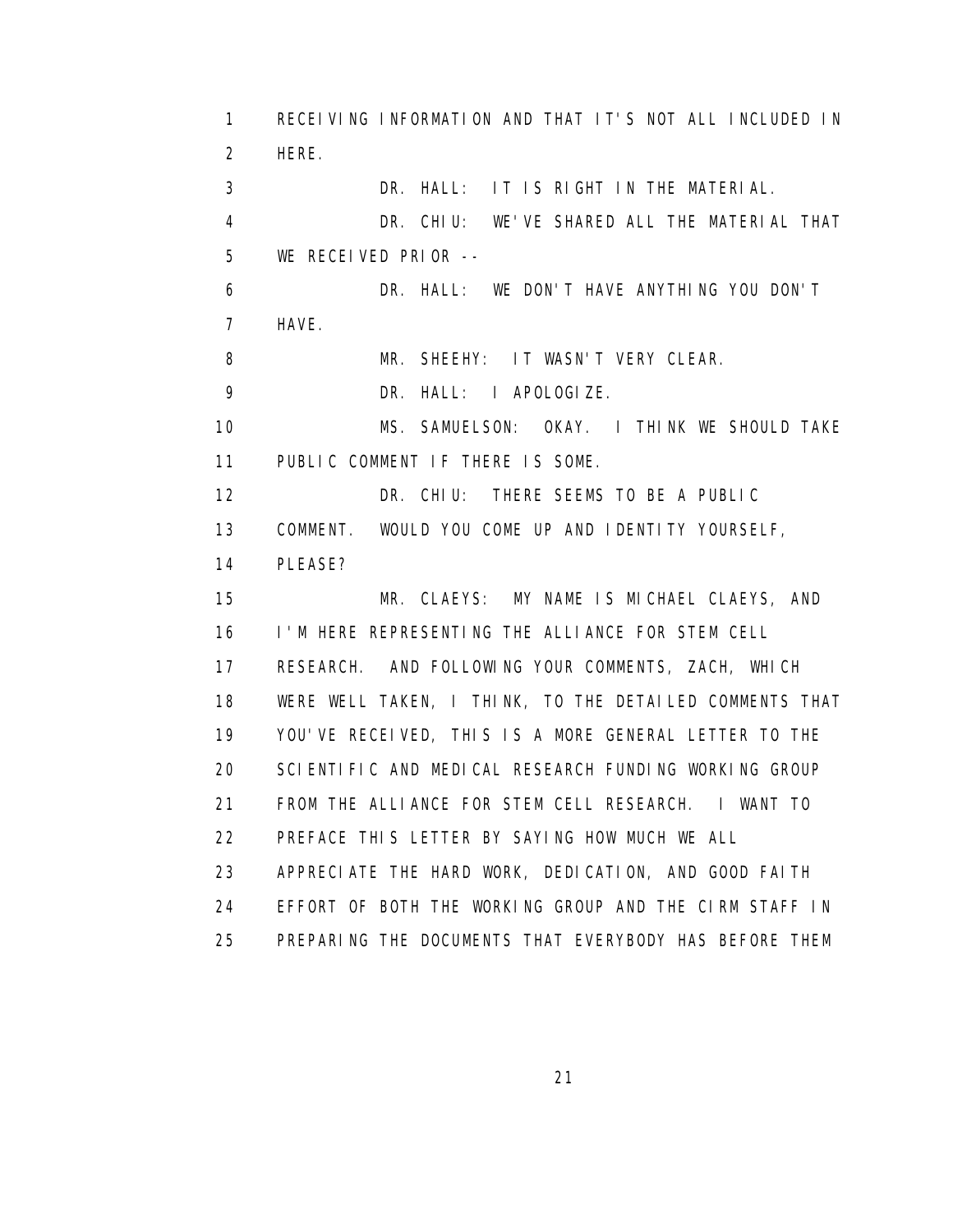1 TODAY.

 2 NOW THE LETTER. DEAR WORKING GROUP MEMBERS, 3 TODAY THE GRANTS WORKING GROUP WILL CONSIDER THE 4 INTERIM GRANTS ADMINISTRATION POLICY. WE ARE ASKING 5 YOU TO DELAY RECOMMENDATION OF ADOPTION OF THIS POLICY 6 TO THE ICOC UNTIL YOU EXPLORE OTHER MODELS OF RESEARCH 7 FUNDING. WE VIEW THIS AS THE FIRST STEP OF THE 8 STRATEGIC PLANNING PROCESS. 9 (INTERRUPTION BY SIREN.) 10 I DIDN'T KNOW IT WAS THAT DRAMATIC. 11 THE PRIORITIES FOR THE SCIENCE CAN ONLY BE 12 ACCOMPLISHED IF YOU BUILD ACCOUNTABILITY, COOPERATION, 13 AND CREATIVITY INTO THE GRANT ADMINISTRATION POLICY. 14 BECAUSE YOU HAVE ALREADY APPROVED AN INTERIM POLICY 15 THAT WILL GOVERN THE TRAINING GRANTS, THERE IS TIME TO 16 EXPLORE OTHER MORE INNOVATIVE PROCESSES. THE WHOLE 17 WORLD REALLY IS WATCHING THIS ENDEAVOR. THIS WILL BE 18 THE MODEL FOR THE OTHER STATES THAT ARE BEGINNING 19 RESEARCH PROGRAMS OF THEIR OWN. THE RESEARCH PROGRAM 20 MUST NOT BE SET UP AS A MINI NIH. 21 PIONEERING APPROACHES THAT PUSH THE ENVELOPE 22 OF CREATIVITY ARE WHAT THE VOTERS OF CALIFORNIA 23 EXPECTED WHEN THEY OVERWHELMINGLY APPROVED PROPOSITION 24 71. WE BELIEVE THAT THEY ARE COUNTING ON THE CIRM TO

<u>22</u>

25 DO RESEARCH IN AN INNOVATIVE AND INSPIRED WAY, TO TAKE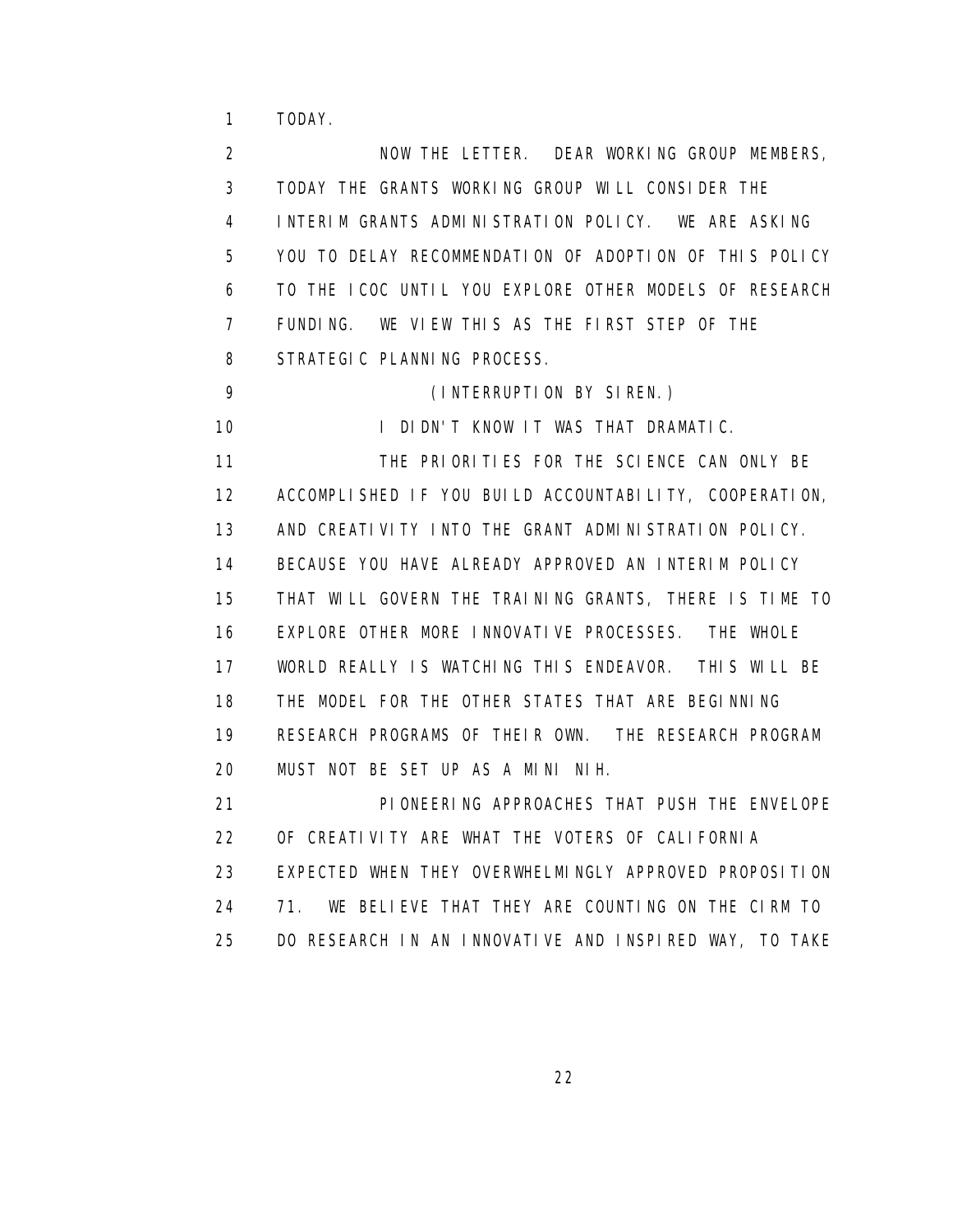1 CHANCES, AND TO REQUIRE ACCOUNTABILITY AND RESULTS FROM 2 THE SCIENTISTS. WE DO NOT BELIEVE THE CURRENT GRANTS 3 ADMINISTRATION POLICY REFLECTS THIS.

 4 THE ALLIANCE IS WILLING TO BRING TOGETHER 5 REPRESENTATIVES OF NOVEL RESEARCH FUNDING PROGRAMS TO 6 RECOMMEND PROVEN STRATEGIES FOR THE CIRM THAT WILL 7 FULFILL THE IDEALS SET FORTH IN THE INITIATIVE. WE ARE 8 PREPARED TO DO THIS WITHIN A TIME FRAME THAT WILL NOT 9 DELAY THE RESEARCH PROGRAM OF THE CIRM. THE SCIENCE IS 10 WHAT THIS ENDEAVOR IS ULTIMATELY ABOUT. PLEASE INVEST 11 THE TIME TO ENSURE THE BEST POSSIBLE OUTCOME FOR ALL 12 THOSE SUFFERING FROM DEBILITATING ILLNESSES WHOSE HOPE 13 LIES IN YOUR WORK. YOURS TRULY, SUSAN DELAURENTIS, 14 PRESIDENT AND CEO OF THE ALLIANCE FOR STEM CELL 15 RESEARCH. THANK YOU. 16 DR. CHIU: THANK YOU. 17 DR. HALL: MAY I JUST ADD A COMMENT, MICHAEL? 18 I HOPE AS WE GO THROUGH THIS, THAT YOU WILL POINT OUT 19 SPECIFIC PLACES WHERE YOU THINK THERE SHOULD BE 20 CHANGES. WE'D BE PLEASED TO HEAR THAT. 21 MS. SAMUELSON: I HAVE A COUPLE QUESTIONS 22 THAT ARE OF A GENERAL NATURE. ONE IS WHAT PARTS OF

23 THIS DRAFT PERTAIN TO THE TRAINING GRANTS THAT THE

 24 WORKING GROUP AND THE ICOC HAVE ALREADY APPROVED OR 25 THAT THE ICOC HAS APPROVED?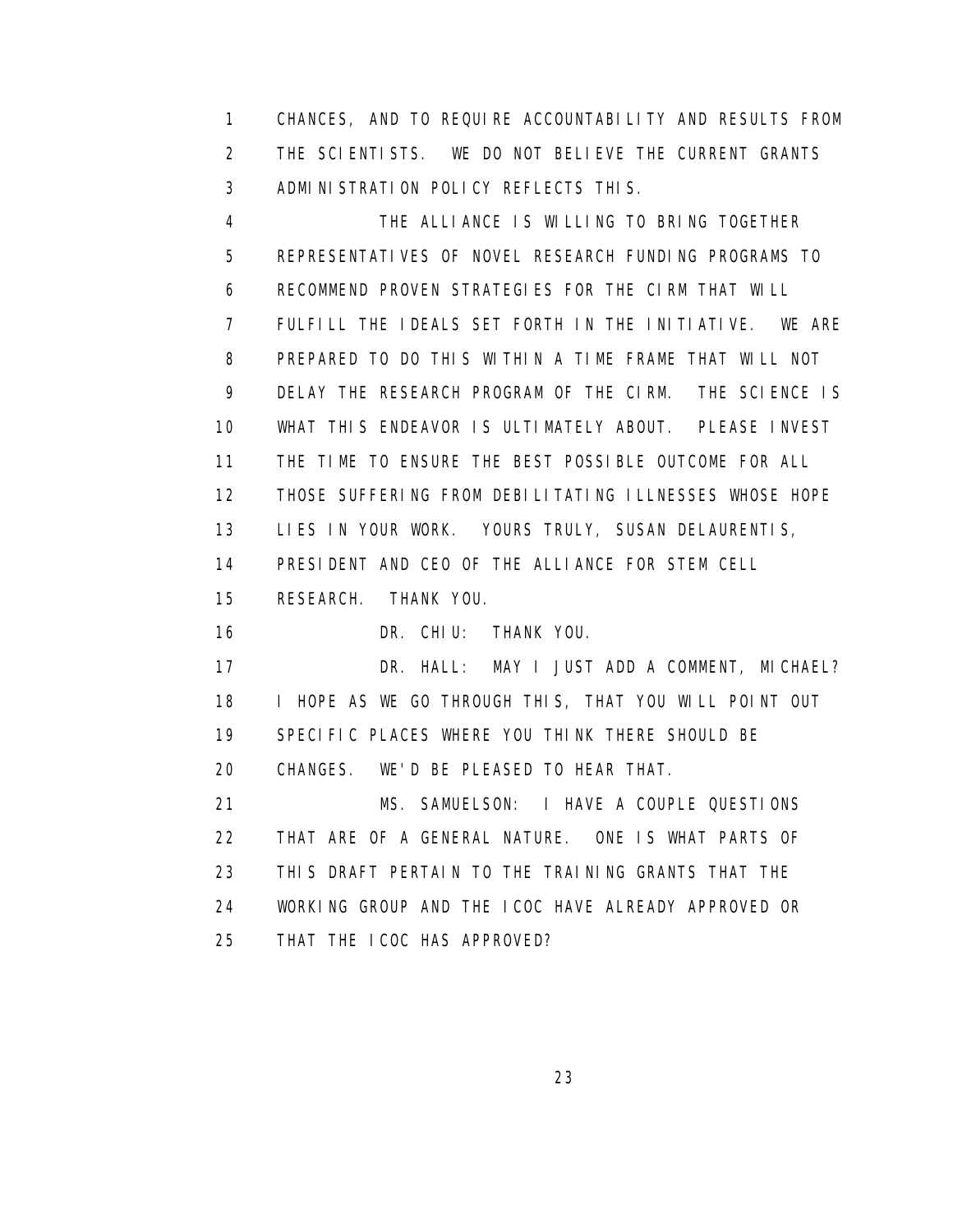1 AND THEN, SECONDLY, TO WHAT -- I GUESS WHAT 2 IS THE TIME -- BEYOND THAT, WHAT IS THE TIME TABLE FOR 3 ADDITIONAL FUNDING BEING AVAILABLE THAT ANY OF THIS 4 WOULD APPLY TO SO THAT WE HAVE SOME SENSE OF THE TIME 5 FRAME WITHIN WHICH THIS IS NECESSARY? 6 DR. CHIU: FIRST, I'D LIKE TO ADDRESS WHAT 7 CHAPTERS HAVE BEEN INCORPORATED IN HERE. IN FACT, THAT 8 WAS THE NEXT STATEMENT I WAS GOING TO PRESENT. IT 9 INCLUDES MATERIAL THAT YOU'VE SEEN ON DIFFERENT 10 OCCASIONS AND THAT THE GROUP HERE HAS REVIEWED AT PAST 11 MEETINGS AND HAVE BEEN SUBSEQUENTLY APPROVED BY THE 12 ICOC. AND THESE ARE, NO. 1, THE TRAINING GRANT GRANT 13 ADMINISTRATION POLICY IS NOW INCLUDED IN CHAPTER 6. IN 14 FACT, CHAPTER 6 COVERS THE TRAINING GRANTS AS SPECIAL 15 POLICIES. YOU'VE SEEN THIS BEFORE. 16 MS. SAMUELSON: SO IS THAT PART OF THE 17 DOCUMENT THE PART THAT THIS WORKING GROUP HAS ALREADY 18 REVIEWED AND APPROVED? 19 DR. CHIU: YES. 20 MS. SAMUELSON: OKAY. IS THERE ANYTHING ELSE 21 IN THE DOCUMENT THAT PERTAINS TO THE TRAINING GRANTS OR 22 NOT? I HAD THE IMPRESSION THAT THERE WAS SOMETHING 23 ELSE NEEDED FOR THE TRAINING GRANTS. 24 DR. CHIU: PART OF IT IS. THERE ARE SOME 25 POLICIES IN OUR CURRENT TRAINING GRANT THAT SOME OF THE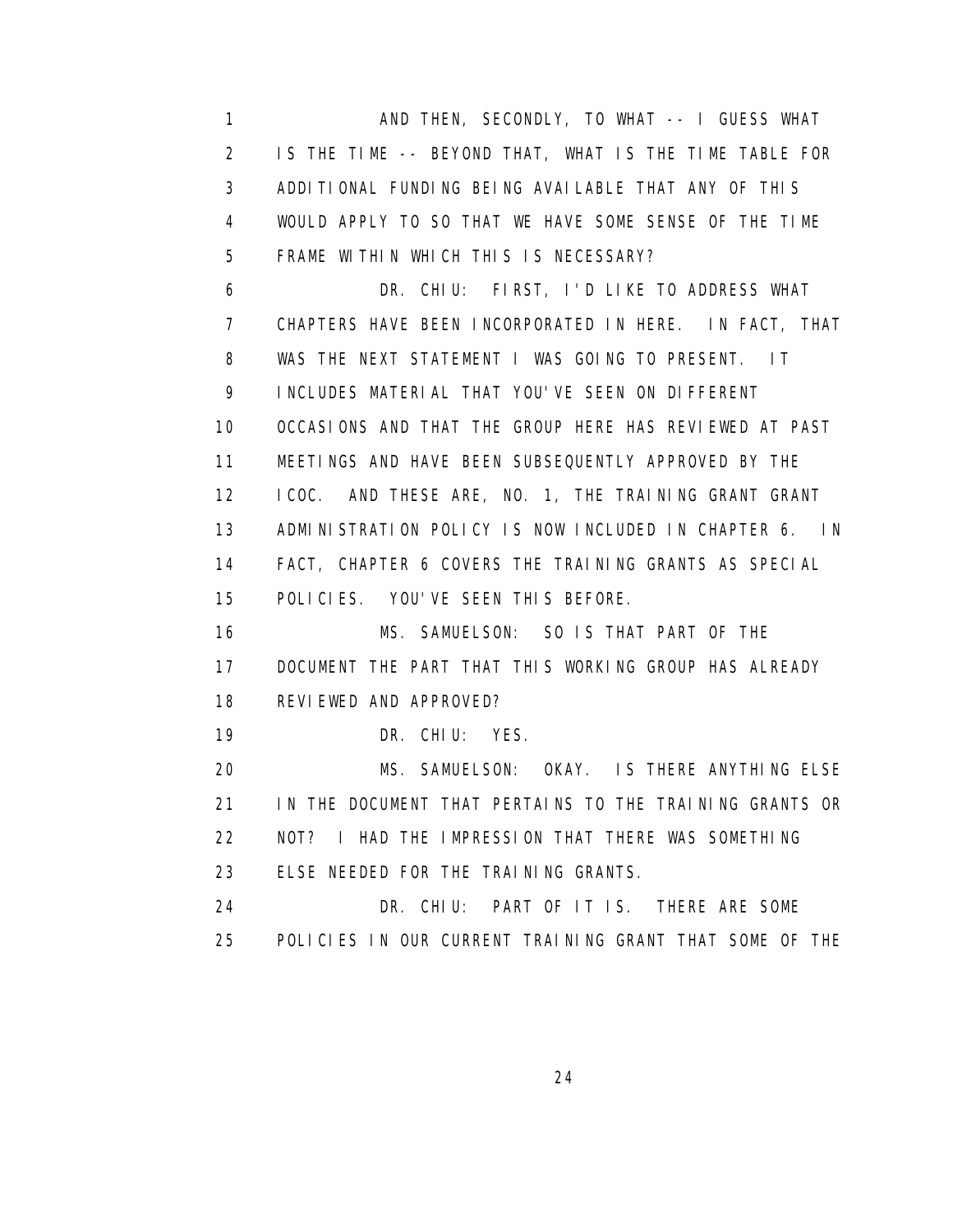1 UNIVERSITIES FIND PROBLEMATIC IN THE APPROVED ONE IN 2 TERMS OF RETURN OF FUNDS, ETC. 3 MS. SAMUELSON: THE IP ARENA. 4 DR. CHIU: WE'VE TAKEN THAT INTO 5 CONSIDERATION AND PUT IT IN HERE. AND IF WE -- THEY 6 WILL BE ABLE TO SIGN OFF ON ACCEPTING GRANTS IF THEY 7 SEE THAT THIS DOCUMENT, WHICH WILL SUPERSEDE THE 8 TRAINING GRANT THAT WE'VE ALREADY APPROVED, COMES INTO 9 BEING. 10 MS. SAMUELSON: WHEN YOU SAY HERE, IS THAT 11 EXCLUSIVELY? IS IT ALL WITHIN SECTION 6? 12 DR. CHIU: CHAPTER 6? NO. IT'S NOW 13 DISTRIBUTED. PARTS OF IT LIKE IP, ETC., REPORTING 14 REQUIREMENTS, ARE DISTRIBUTED IN THE DIFFERENT 15 CHAPTERS. 16 MS. SAMUELSON: BUT YOU CAN IDENTIFY WHICH 17 PARTS PERTAIN TO THE TRAINING GRANTS. 18 DR. CHIU: YOU CAN PROBABLY DO TO DIFFERENT 19 PARTS, YES. 20 MR. SAMBRANO: THERE'S ACTUALLY A DETAILED 21 DOCUMENT THAT'S CALLED INCORPORATION OF THE INTERIM 22 GRANTS ADMINISTRATION POLICY FOR TRAINING GRANTS INTO A 23 COMPREHENSIVE POLICY. AND SO IT'S A FOUR, FIVE-PAGE 24 DOCUMENT THAT BASICALLY TAKES -- 25 MS. SAMUELSON: DO YOU WANT TO IDENTIFY WHAT

<u>25 and 25 and 26 and 26 and 26 and 26 and 26 and 26 and 26 and 26 and 26 and 26 and 26 and 26 and 26 and 26 and 26 and 26 and 26 and 26 and 26 and 26 and 26 and 26 and 27 and 27 and 27 and 27 and 27 and 27 and 27 and 27 a</u>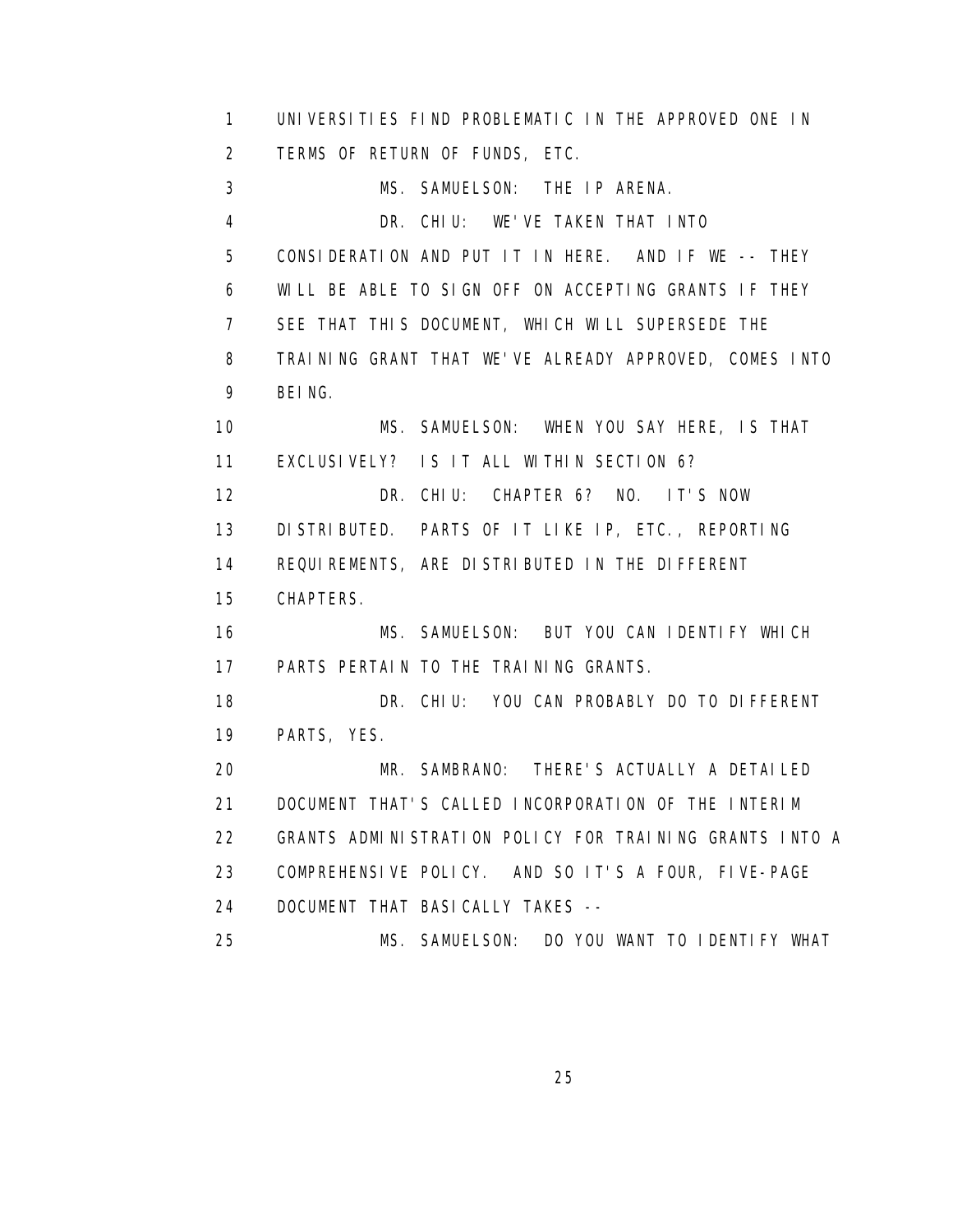1 YOU'RE LOOKING AT FOR THE OTHERS IF THEY HAVE THE SAME 2 DOCUMENT? 3 MR. SAMBRANO: IT WAS SENT TO THE WORKING 4 GROUP MEMBERS, AND IT'S ENTITLED "INCORPORATION OF THE 5 INTERIM GAP FOR TRAINING GRANTS INTO A COMPREHENSIVE 6 POLICY." AND SO IT DETAILS HOW THAT POLICY WAS 7 INCORPORATED INTO THIS DOCUMENT SECTION BY SECTION. 8 DR. CHIU: OKAY? 9 MS. SAMUELSON: IS EVERYBODY ON THE WORKING 10 GROUP CLEAR ABOUT THIS? ARE YOU TRACKING WITH THIS 11 DOCUMENT AND SO ON? 12 CHAIRMAN ORKIN: LOT OF FIRE. IT WILL BE 13 CLEAR, I THINK, AS WE GO ALONG HOPEFULLY. 14 MR. SHEEHY: DO WE WANT TO CONSIDER AT ALL 15 THE REQUESTS FROM THE PUBLIC? 16 DR. CHIU: AT EACH CHAPTER -- 17 MR. SHEEHY: I THINK THAT THE REQUEST WAS FOR 18 A DELAY. 19 DR. CHIU: FOR A DELAY? 20 MR. CLAEYS: ABSOLUTELY. I MEAN WHILE IT MAY 21 BE WORTHWHILE TO GO THROUGH AND TALK POINT BY POINT, AS 22 YOU SUGGESTED, I THINK OUR REQUEST, THE ALLIANCE FOR 23 STEM CELL RESEARCH REQUEST, IS TO NOT RUSH THIS VERY, 24 VERY IMPORTANT PROCESS TO ALLOW OPPORTUNITY FOR 25 ADDITIONAL INPUT AND NOT TO -- NOT TO MOVE FORWARD WITH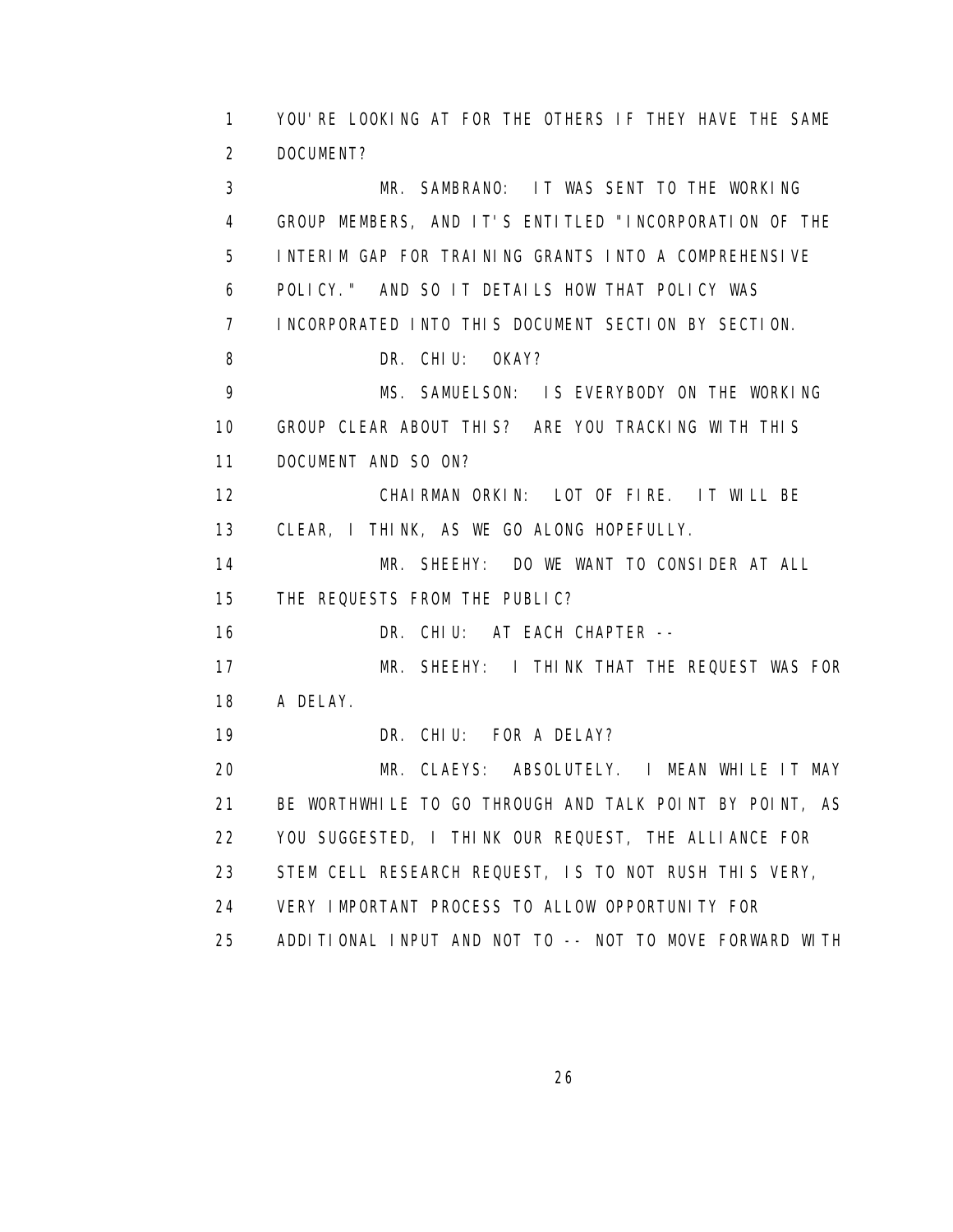1 APPROVING THE PROPOSED INTERIM POLICY, MAKING IT 2 OFFICIAL YET, BUT ALLOWING --

 3 DR. HALL: ISN'T THAT A DECISION THAT SHOULD 4 BE MADE BY THE ICOC? I MEAN IT'S PERFECTLY POSSIBLE 5 FOR US TO GO THROUGH AND WORK ON THIS AND THEN TO SAY 6 TO THE ICOC MEETING SHOULD WE DELAY THIS OR NOT. I 7 THINK THAT WOULD BE THE TIME TO MAKE THIS. I THINK IF 8 WE DECIDE HERE, WE, IN FACT, PRECLUDE ANY DECISION OR 9 CONSIDERATION OF THIS BY THE ICOC. AND IT SEEMS TO ME 10 THIS IS A VERY MAJOR REQUEST THAT YOU MAKE. AND MY 11 SUGGESTION WOULD BE THAT WE HOLD THAT IN ABEYANCE, THAT 12 WE WORK ON THIS DOCUMENT, THAT YOU IDENTIFY THE 13 CONCERNS THAT YOU HAVE; AND THEN IF YOU'RE NOT HAPPY 14 WITH IT, WHICH YOU MAY VERY WELL NOT BE, THEN WHEN IT 15 COMES UP FOR THE ICOC, YOU AT THAT TIME PROPOSE THAT 16 THE WHOLE THING BE DELAYED. I THINK THEN THE ICOC CAN 17 CHOOSE TO DO THAT OR NOT.

 18 MR. KLEIN: THERE'S THREE POINTS RELATED TO 19 THAT. ONE IS THAT TO THE EXTENT THAT WE CAN GET 20 COMMENTS EARLY CONCERNING -- THE ALLIANCE FOR STEM CELL 21 RESEARCH KNOWS WHERE TO REACH US. IT'S VERY HELPFUL TO 22 ALL THE MEMBERS AND THE STAFF AND THIS BOARD TO GET 23 INFORMATION EARLY SO THEY CAN THOUGHTFULLY CONSIDER 24 SOMETHING OF THIS KIND ON A WORKING GROUP.

25 NO. 2 IS THAT JOAN IS, I THINK, THINKING OF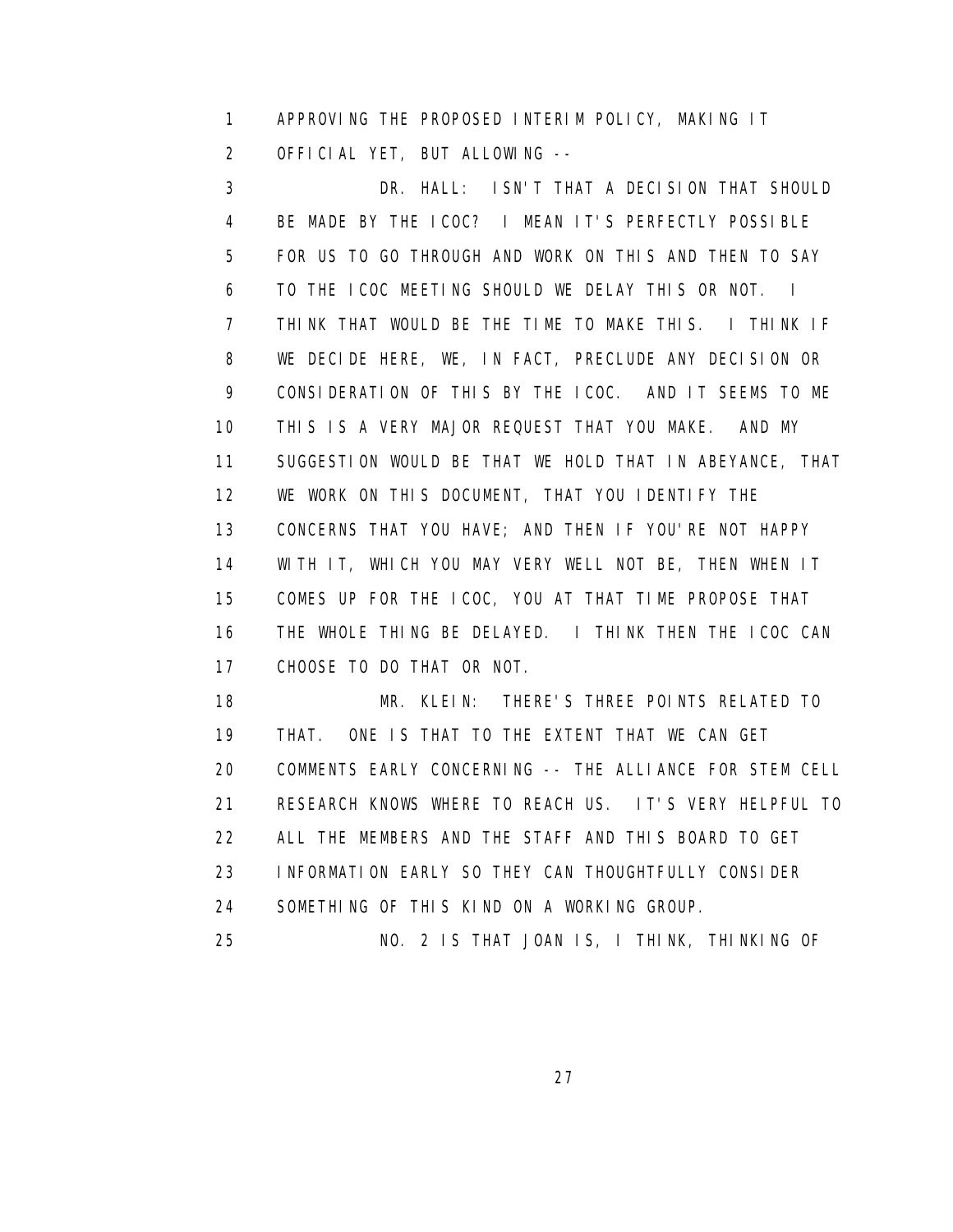1 MANY OF THESE ISSUES. THE PATIENT ADVOCATES IN GENERAL 2 AND THE OTHER MEMBERS OF THE BOARD, A NUMBER OF THEM 3 FROM THE RESEARCH INSTITUTIONS AND MEDICAL SCHOOLS, 4 WANT TO FIND INNOVATIVE WAYS TO DO THIS RESEARCH, WHICH 5 IS BOTH GOING TO BE ADDRESSED IN THE STRATEGIC PLAN AS 6 WELL AS WHAT JOAN IS TALKING ABOUT AS A SPECIAL MEETING 7 OF THE WORKING GROUP TO GO OVER A WHITE PAPER THAT WILL 8 PRESENT AN ORGANIZED WAY TO LOOK AT THIS.

 9 THIS IS AN INTERIM POLICY ONLY SO THAT WE CAN 10 BE FUNCTIONING, BUT WHAT YOU'RE TALKING ABOUT IS MAJOR 11 INNOVATION, WHICH THERE'S BROAD SUPPORT FOR, AND IT 12 TAKES TIME TO DEVELOP THOSE. WHERE WE'RE AT TODAY IS 13 DEALING WITH FELLOWSHIP GRANTS AND IN THE NEAR FUTURE 14 HOPEFULLY INNOVATION GRANTS, BUT THE WHOLE STRATEGIC 15 APPROACH TO GRANTS AS WELL AS THE INPUT FROM THIS 16 COMMITTEE ARE NOT ITEMS THAT ARE CUT OFF BY HAVING AN 17 INTERIM ADMINISTRATION GRANT PROGRAM THAT JUST ALLOWS 18 YOU TO FUNCTION.

 19 MS. SAMUELSON: THIS IS JOAN. I WAS IN THE 20 MIDDLE OF TRYING TO GET SOME CLARIFICATION. I NOW 21 UNDERSTAND WHERE THE TRAINING GRANT MATERIALS ARE, 22 WHICH IS IN SEVERAL DIFFERENT SECTIONS, WHICH IS ARE 23 THE FUNDS FOR THAT PRESUMABLY -- WELL, WE'VE COMMITTED 24 THEM. AND WHAT'S THE STATUS OF THE FUNDS FOR THE 25 TRAINING GRANTS, BOB?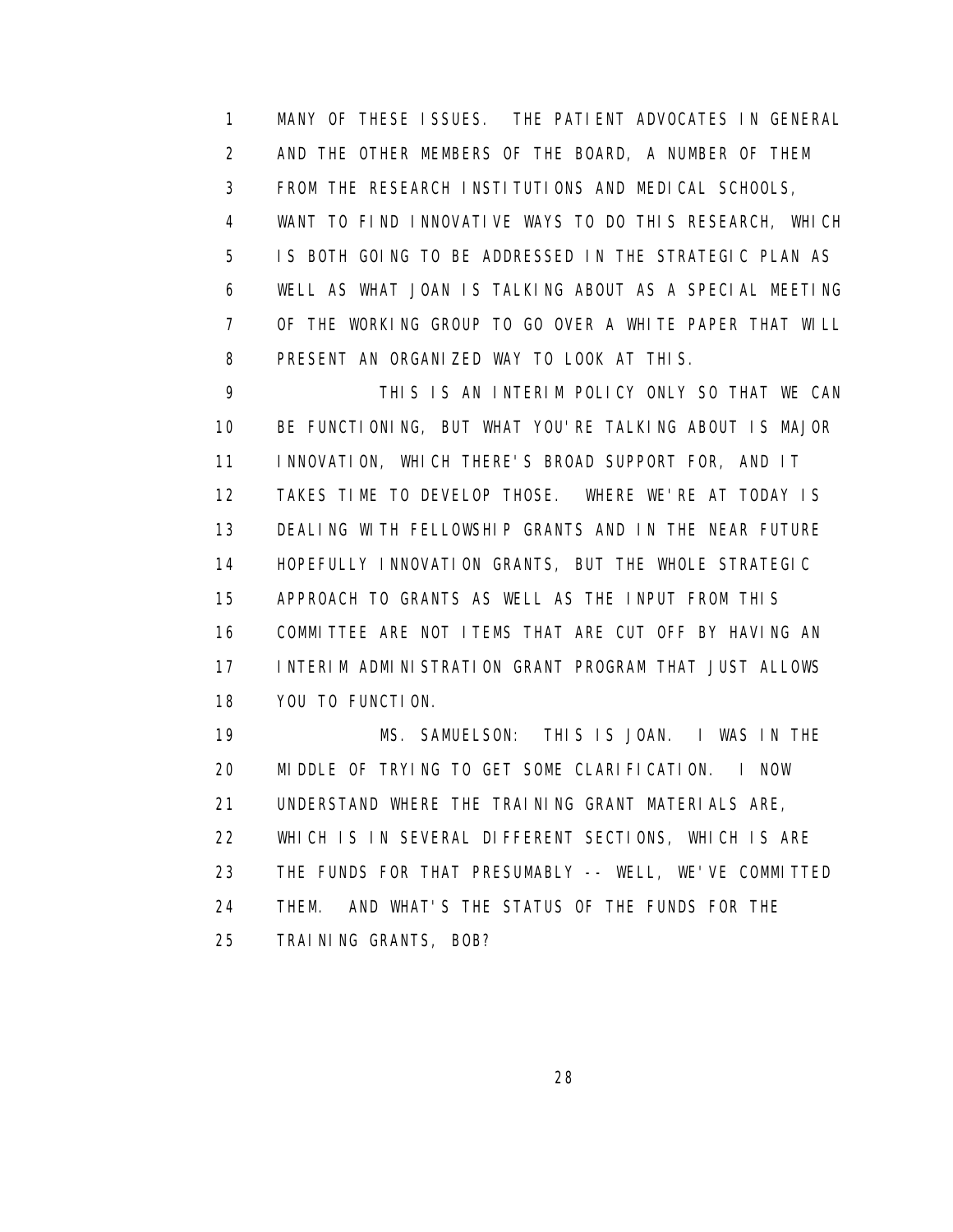1 MR. KLEIN: WELL, WITH THE PARTICIPATION OF 2 AND THE TIMING BEING SET BY THE TREASURER'S OFFICE, WE 3 HOPE IT IS VERY, VERY NEAR TERM. THE COMMITMENTS -- 4 THE COMMITMENTS EXIST TO MOVE THE PROGRAM FORWARD. 5 WE'RE HOPEFUL THAT WE'RE GOING TO HAVE A NOTICE FROM 6 THE FINANCE COMMITTEE IN THE VERY NEAR FUTURE. 7 MS. SAMUELSON: NEAR ENOUGH THAT IT'S 8 IMPORTANT THAT THEY GET APPROVED THROUGH THE PROCESS. 9 MR. KLEIN: ABSOLUTELY CORRECT. 10 MS. SAMUELSON: WE DON'T WANT TO DELAY THE 11 TRAINING GRANTS, CERTAINLY, BUT ON THE OTHER HAND, WE 12 DON'T WANT TO RUSH AN OVERALL PLANNING PROCESS THAT 13 NEED NOT BE RUSHED BECAUSE WE DON'T HAVE THE FUNDS. 14 MR. KLEIN: UNDER THE INITIATIVE IT 15 SPECIFICALLY SET OUT TWO DIFFERENT PROCESSES. AN 16 INTERIM IN ORDER TO ALLOW THE AGENCY TO FUNCTION AND 17 THEN FINAL WITH A STRATEGIC PLAN. WE WILL CONTINUALLY 18 MODIFY THESE PROCEDURES BECAUSE THEY WILL ALL BE 19 SUBSERVIENT TO THE STRATEGIC PLAN SO THAT WE CAN 20 DEVOLVE THIS PROCESS AND CONTINUE TO CAPTURE THE MOST 21 INNOVATIVE APPROACHES. 22 MS. LANSING: CAN I JUST SECOND THAT? I'D 23 LIKE TO THINK BECAUSE I THINK THAT, YOU KNOW, WE WANT

 24 TO GIVE OUT OUR TRAINING GRANTS, WE WANT OUR MOMENTUM 25 TO CONTINUE, AND I'D LIKE TO THINK THAT THIS COULD BE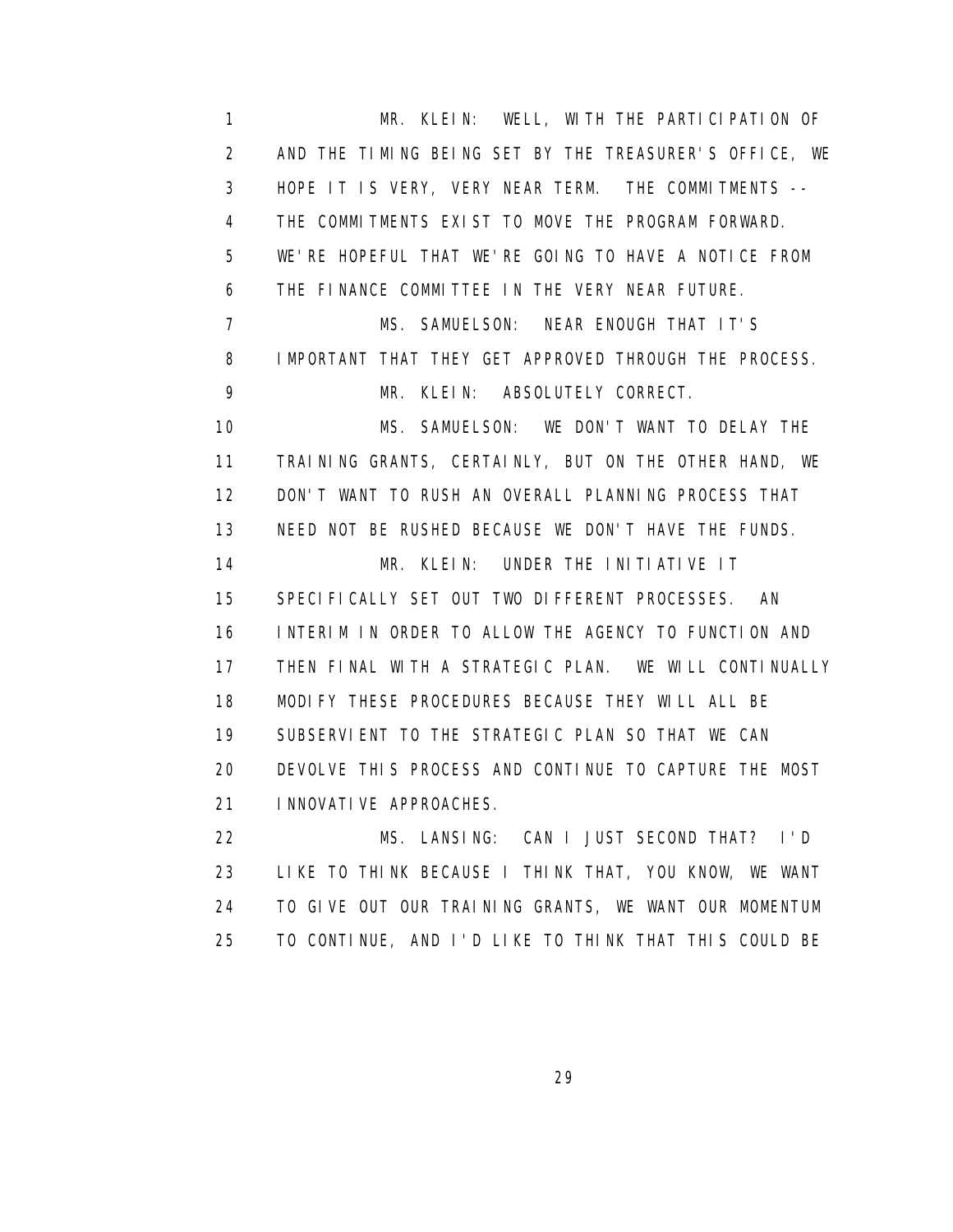1 LIKE THE STANDARDS GROUP, WHICH A LOT OF YOU ARE ON, 2 WHERE WE ADOPT INTERIM STANDARDS AND WE VIEW THEM AS A 3 WORK IN PROGRESS, WHICH ALLOWS US TO FUNCTION. AND WE 4 KEEP MODIFYING THEM TILL WE'RE SATISFIED, AND THEN, 5 QUITE HONESTLY, IF THE SCIENCE PROGRESSES, WE'LL MODIFY 6 THEM AGAIN EVEN AFTER WE'VE ADOPTED WHAT WE CALL OUR 7 FINAL STANDARDS.

8 MR. SERRANO-SEWELL: JOAN SAMUELSON AND DR. 9 ORKIN, THIS IS DAVID SERRANO-SEWELL. CAN YOU GUYS HEAR 10 ME? THANK YOU.

 11 MY ISSUE WAS ALWAYS ON ANY QUESTION, ON ANY 12 MATTER PRESENTED TO US, WHETHER IT BE ON THIS WORKING 13 GROUP OR THE ICOC, IS WHETHER STAFF, NAMELY, DR. HALL 14 AND DR. CHIU IN THIS INSTANCE, HAVE DONE THEIR DUE 15 DILIGENCE. HAVE THEY REACHED OUT TO THE INTERESTED 16 PARTIES? HAVE THEY GOT ALL THE INFORMATION? HAVE THEY 17 COMPILED IT IN AN INTELLIGENT, READABLE MANNER? AND 18 ARE WE REACHING OUR OBJECTIVE?

 19 AND IN THIS CASE I'VE LOOKED AT THE DOCUMENT. 20 I HAVE TO BE VERY HONEST. NOTHING GLARES OUT, AND I 21 DON'T GET ANY RED FLAG. I AGREE WITH SHERRY. WE OUGHT 22 TO LOOK TOWARDS THE STANDARDS WORKING GROUP, WHICH HAS 23 MET. THEY HAVE HAD MEETINGS. AND THEY HAVE GONE ABOUT 24 IT IN AN INTELLIGENT WAY BY MAKING DECISIONS,

25 PRESENTING IT AND REPORTING TO THE ICOC, AND MOVING THE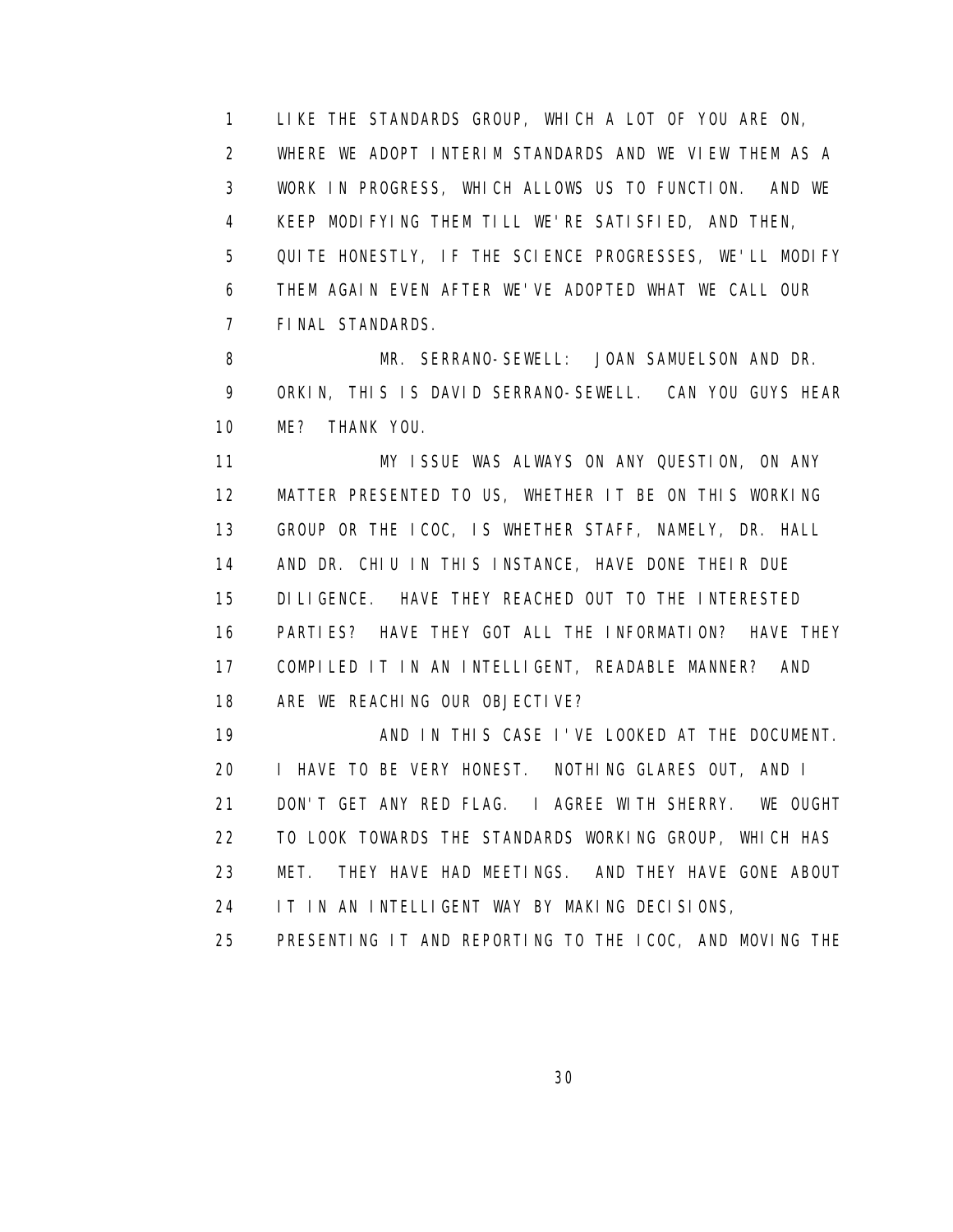1 BALL FORWARD.

2 AS TO INNOVATION IN GENERAL, I'M NOT SURE 3 THIS WORKING GROUP OR THE ICOC AS A WHOLE CAN FORCE 4 INNOVATION. IT'S GOING TO HAPPEN WITHOUT US, THANK 5 GOD, BECAUSE WHAT THEY'RE DOING IN SAN DIEGO WITH THIS 6 CONSORTIUM -- SAN DIEGO INSTITUTION, I THINK THAT'S 7 INNOVATIVE. AND CERTAINLY WE CREATED THE VENUE FOR IT. 8 THE CALIFORNIA VOTERS CREATED THE VENUE FOR IT, BUT IT 9 WASN'T THROUGH ANY PRODDING OR POLICY INITIATIVES OR 10 RESOLUTIONS ON OUR PART. IT JUST HAPPENED. 11 I'VE GOT -- AT SOME POINT WE'VE JUST GOT TO 12 MOVE FORWARD. AND THIS INTERIM POLICY IS IMPORTANT. 13 LET'S DISCUSS IT AND LET'S MOVE FORWARD. 14 MS. LANSING: AGAIN, THIS SHERRY AGAIN TO 15 EVERYBODY. AND KNOW THAT THIS WILL BE A CONTINUAL WORK 16 IN PROGRESS. I THINK ALL OF US ON THE COMMITTEE WILL 17 BE DEDICATED TO THE VERY END -- I'M TALKING YEARS FROM 18 NOW -- TO CONSTANTLY BE REEVALUATING AND CONSTANTLY 19 LOOKING AT OUR POLICY AND MAKING IT FIT THE TIMES AND 20 FIT THE SCIENCE. 21 MR. KLEIN: AND IN THE NEAR TERM WITH A FOCUS 22 ON WHAT JOAN IS BRINGING TO US, WHICH IS A PLATFORM TO 23 DISCUSS JUST THAT. 24 MS. LANSING: ABSOLUTELY.

25 MS. SAMUELSON: AND THIS IS JOAN. THE POINT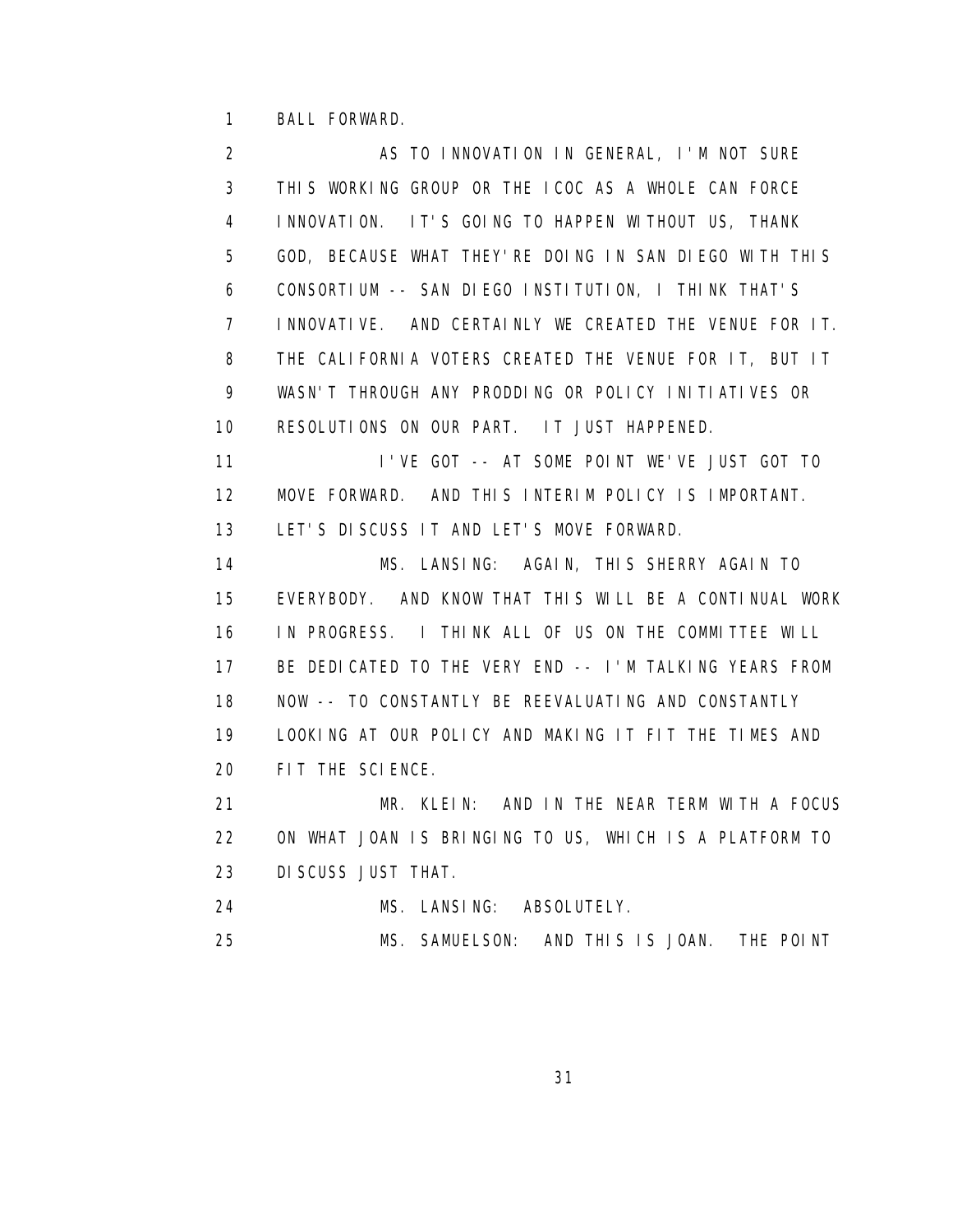1 IS NOT JUST TO BE REVISING WHAT HAS ALREADY BEEN 2 REVIEWED, BUT REALLY TO START FROM THE BEGINNING POINT 3 THAT AS A WORKING GROUP WE NEVER REALLY STARTED FROM. 4 THE OTHER WORKING GROUPS HAVE IN SELF-GOVERNING AND 5 DEVELOPING THEIR OWN PROCESS FOR APPLYING THE 6 CREATIVITY AND INTELLIGENCE OF THE MEMBERS IN A 7 PLANNING PROCESS WHERE THEY HAVE THE BENEFIT OF EACH 8 OTHER'S THINKING. WE HAVEN'T HAD THE BENEFIT OF THAT, 9 NECESSARILY PERHAPS BECAUSE OF THE CONSTRAINTS OF THE 10 LAWSUIT. AND THE MOST IMPORTANT THING IN MY MIND IS TO 11 GET THOSE LAWSUITS OVER WITH SO THAT WE'RE FREE TO 12 FUNCTION WITH THE COMPLETE AMBIT THAT WE WANT TO HAVE. 13 BUT I ALSO DON'T WANT TO TIE US UNDULY TO 14 SOMETHING THAT WE MIGHT VERY MUCH WANT TO REVISE WHEN 15 WE HAVE THE TIME AND RESOURCES TO DO IT. SO THAT'S WHY 16 I GET BACK TO MY INITIAL QUESTION, WHICH IS, SURE, WE 17 DON'T WANT TO HAMSTRING THE TRAINING GRANTS, BUT IS 18 THERE ANY REASON NOT TO SIMPLY PULL FROM THIS THE PARTS 19 THAT PERTAIN TO THE TRAINING GRANTS AND REVIEW THAT 20 CAREFULLY AND THEN APPROVE IT IF WE SEE FIT AND WE HAVE 21 A QUORUM.

 22 DR. HALL: BOB, YOU MENTIONED INNOVATION 23 GRANTS, AND I DON'T KNOW IF YOU WANT TO SAY ANY MORE 24 ABOUT THAT, BUT WE CERTAINLY WOULD NOT BE ABLE TO PUT 25 TOGETHER AN RFA FOR AN INNOVATION GRANT WITHOUT AN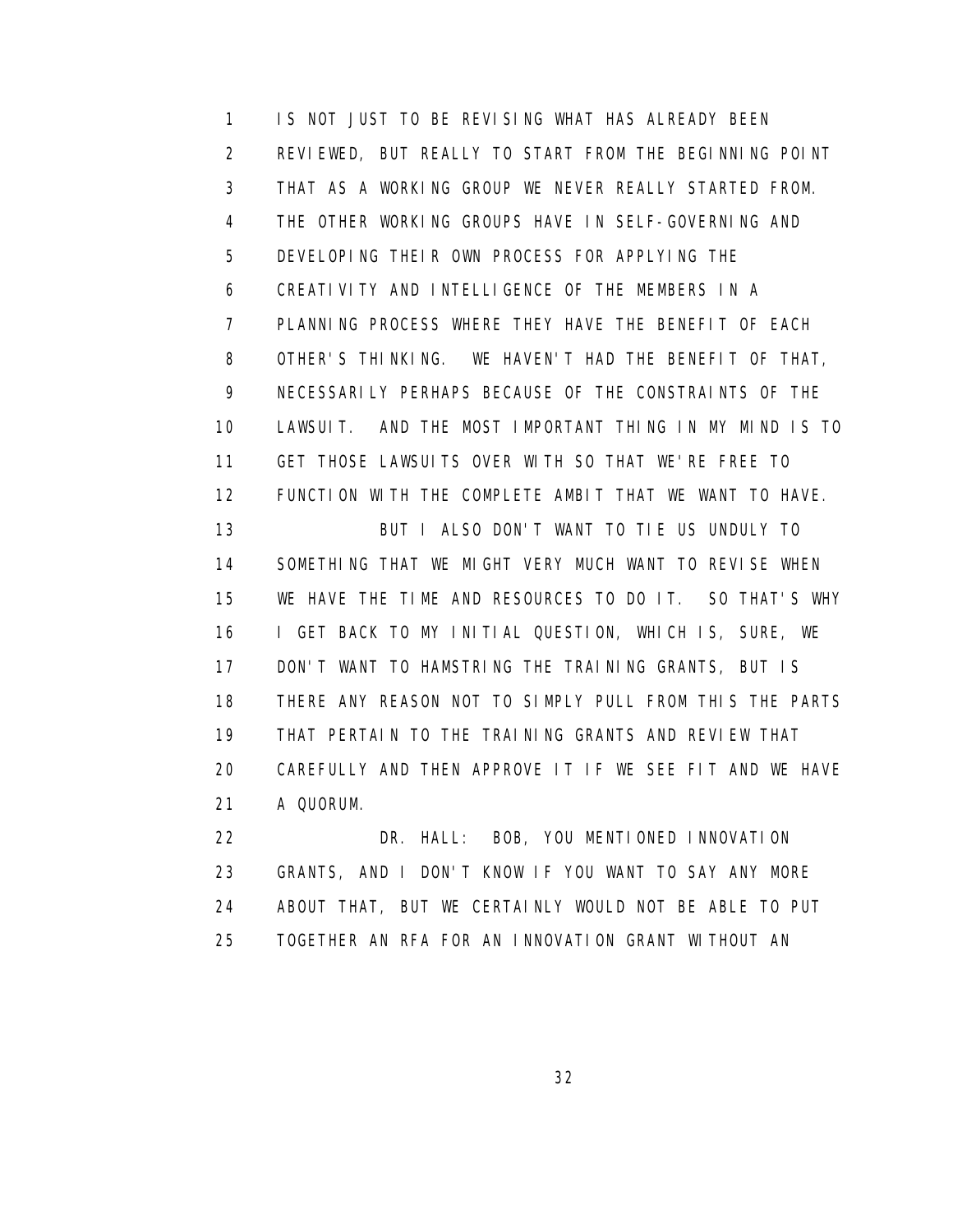1 INTERIM GRANTS ADMINISTRATION POLICY. YOU KNOW, WITH 2 THE TRAINING GRANTS, WE ACTUALLY PUT IN CRITERIA IN 3 THAT POLICY AND DID THAT ALL AT ONCE, AND THEN WE HAD 4 TO GO BACK AND REDO IT. I DON'T THINK ANY OF US FELT 5 THAT WAS THE IDEAL WAY TO DO IT, AND I WOULD NOT WANT 6 TO DO THAT AGAIN.

7 I THINK, AND PARTICULARLY HERE WHERE I THINK 8 WE ARE NOW ENTERING INTO OUR REAL GRANTS PROGRAM, EVEN 9 IF IN A RATHER SMALL WAY, AND I THINK WE NEED POLICIES 10 IN PLACE IF WE'RE TO DO THAT. I DON'T THINK WE COULD 11 WRITE AN RFA WITHOUT AT LEAST AN INTERIM GRANTS 12 ADMINISTRATION POLICY THAT WOULD COVER RESEARCH GRANTS. 13 MR. KLEIN: THE BOARD IS --

 14 MS. SAMUELSON: WE DON'T EVEN HAVE THE MONEY 15 THOUGH.

16 MR. KLEIN: -- GOING TO DECIDE WHERE 17 THEY'RE GOING TO GO, AND DR. HALL IS CORRECT, THAT IN 18 MARCH AND APRIL WE TALKED ABOUT POTENTIAL TO SPREAD 19 SMALL GRANTS WIDELY TO REALLY SEE THE BRILLIANT IDEAS 20 IN THE STATE, IDEAS OF POTENTIALLY GREAT INNOVATION 21 POTENTIAL THAT COULD BE A REAL-TIME FEEDBACK TO US WHEN 22 WE'RE REVIEWING OUR PROCEDURES FOR GRANTS, AND WHAT OUR 23 FOCUS MIGHT BE AND WHAT OUR STRATEGIC PLAN MIGHT BE, 24 BUT THAT'S A BOARD LEVEL DISCUSSION THAT IS YET TO 25 OCCUR TO VALIDATE OR CONFIRM WHAT WE'RE GOING TO DO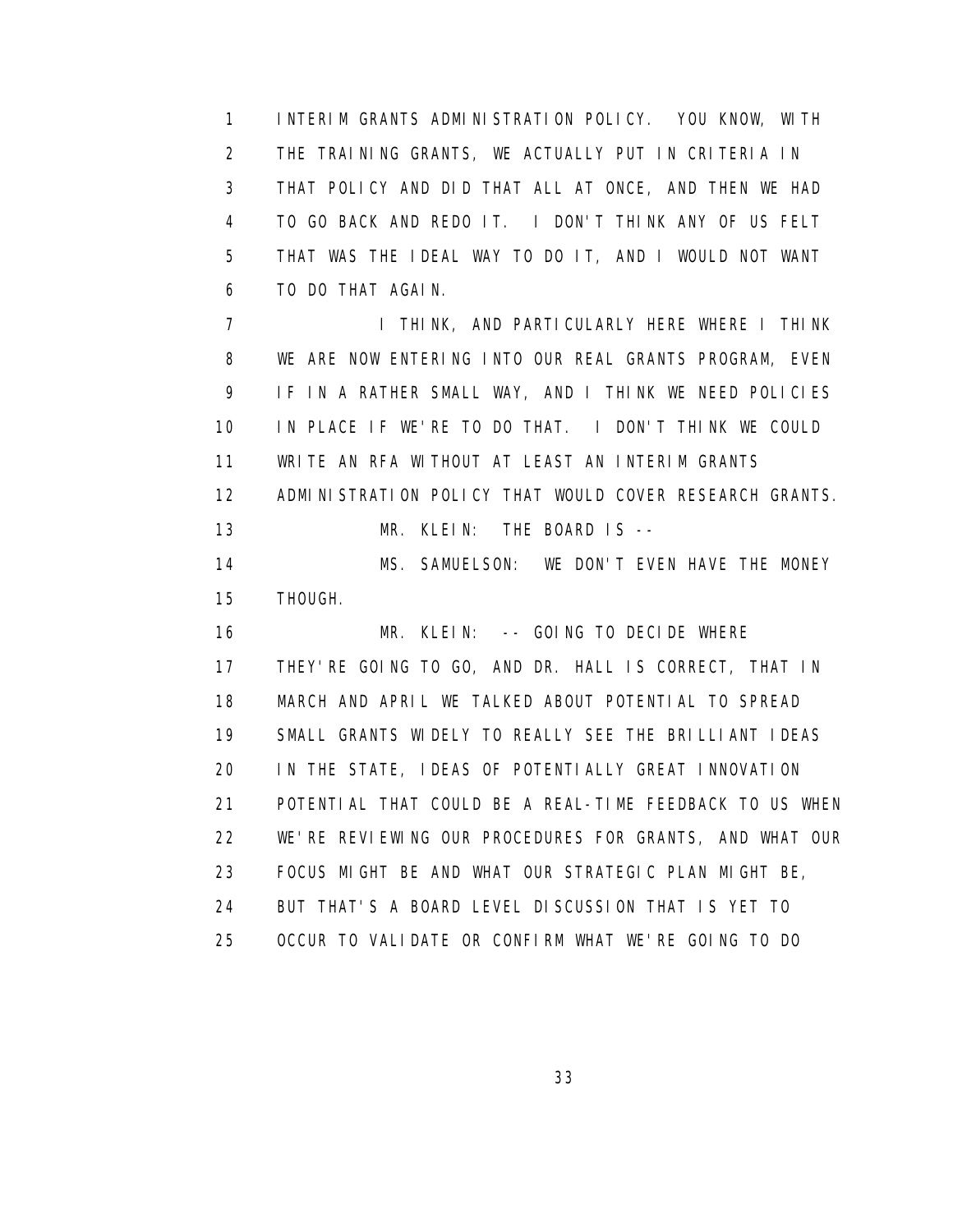1 NEXT.

 2 BUT THAT FOR PURPOSES OF COMFORTING THE STATE 3 TO UNDERSTAND THAT THERE IS AN OVERALL ADMINISTRATION 4 POLICY IN PLACE WHILE WE'RE GOING THROUGH THE 5 LITIGATION THAT JOAN REFERENCES, IT IS IMPORTANT THAT 6 IT BE TRANSPARENT AND THE STATE UNDERSTAND THAT ON A 7 BROAD SCALE WE HAVE AN INTERIM POLICY IN PLACE BECAUSE 8 TO THE EXTENT THAT TO THE STATE CAN UNDERSTAND OUR 9 INTERIM POLICIES, INCLUDING OUR INTELLECTUAL PROPERTY 10 POLICY, WHICH IS NOW A PART OF THE GRANT ADMINISTRATION 11 PROGRAM, WE GIVE COMFORT TO THOSE WHO ARE SUPPORTERS 12 AND WE PROVIDE MATERIAL AND SIGNIFICANT AND THOUGHTFUL 13 INPUT TO REBUT THOSE THAT SAY THAT WE WILL NOT HAVE 14 POLICIES IN PLACE AND THAT WE WILL ACT AD HOC. 15 SO I THINK IT'S VERY IMPORTANT TO GET THIS IN 16 PLACE. AS DAVID SERRANO-SEWELL SAYS, THE STAFF HAS 17 GONE THROUGH THIS. THIS IS A BASIC DOCUMENT. IT IS 18 NOT A WORK OF ART. IT FUNDAMENTALLY BENEFITS OFF OF 19 MAJOR FOUNDATIONS THAT GIVE FUNDS AS WELL AS THE NIH, 20 HOWARD HUGHES PROCEDURES. SO WE HAVE A LOT OF WORK TO 21 DO TO CREATE AN INNOVATIVE STRUCTURE, WHICH IS ALL OF 22 OUR GOALS, WHICH WILL BE THE NEXT STEP, BUT WE DO NEED 23 AN INTERIM PROGRAM IN PLACE SO WE CAN MOVE THE BALL 24 FORWARD. AND SO I WOULD SUGGEST THAT DR. HALL'S 25 COMMENT IS APPROPRIATE FOR MANY REASONS, INCLUDING THE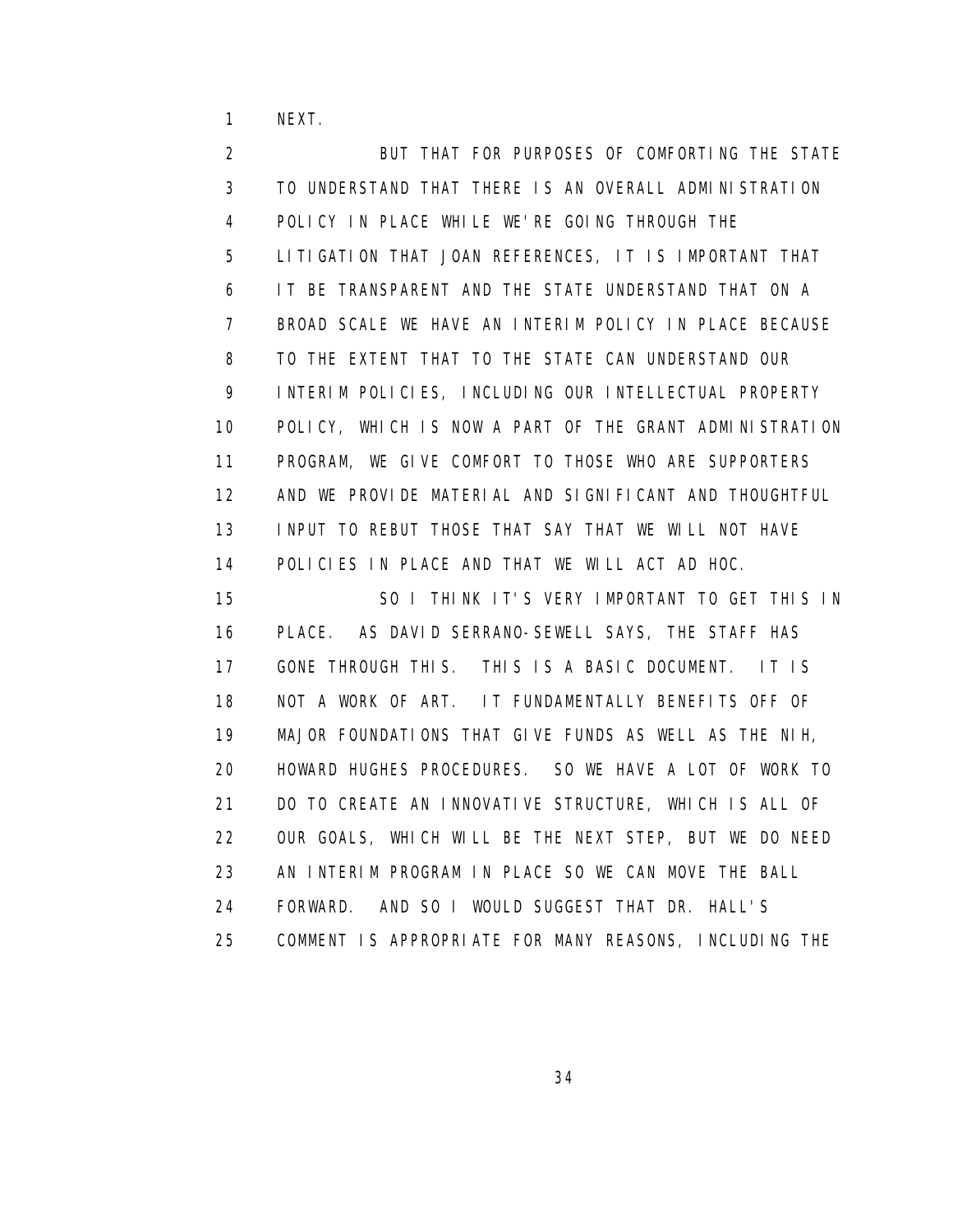1 FACT THAT IN THE MIDST OF LITIGATION, WE NEED TO 2 PROVIDE COMFORT THAT THERE WILL BE A THOUGHTFUL SET OF 3 RULES IN PLACE AT ALL TIMES DURING OUR EXISTENCE. 4 MS. SAMUELSON: JUST TO COMPLETE THE 5 INFORMATION I'M SEEKING, WHEN WOULD WE HAVE ANY MONEY 6 OVER AND ABOVE THE MONEY WE NEED FOR THE TRAINING 7 GRANTS? 8 MR. KLEIN: \$50 MILLION, 12.1 MILLION IS 9 ABSORBED IN THE TRAINING GRANTS. THE BALANCE IS 10 IMMEDIATELY AVAILABLE FOR THE NEXT GRANT PROGRAM, WHICH 11 COULD BE INNOVATION GRANTS OR SUCH OTHER PROGRAM AS THE 12 BOARD MAY DESIGNATE. 13 MS. SAMUELSON: DON'T WE NEED SOME OF THAT TO 14 KEEP THE DOORS OF THE CIRM OPEN? 15 MR. KLEIN: WE'RE LIMITED TO USING 6 PERCENT 16 OF THE MONEY, APPROXIMATELY \$3 MILLION, FOR OVERHEAD. 17 SO THE DISCIPLINE IS QUITE STRICT, AND IT DOES LEAVE 18 US, IF YOU TAKE \$3 MILLION OFF THE TOP, THEN TAKE OFF 19 12.1 MILLION, YOU STILL HAVE APPROXIMATELY \$35 MILLION 20 LEFT. 21 MS. SAMUELSON: AND WE HAVE A BINDING 22 COMMITMENT THAT WE CAN RELY ON FOR THAT? 23 MR. KLEIN: I'M OF THE SCHOOL THAT SAYS THAT 24 UNTIL THE MONEY IS IN THE BANK, WE DON'T HAVE THE 25 MONEY, BUT WE'RE GETTING VERY CLOSE TO THAT REALITY.

<u>35 and 2012 and 2013 and 2014 and 2014 and 2014 and 2014 and 2014 and 2014 and 2014 and 2014 and 2014 and 201</u>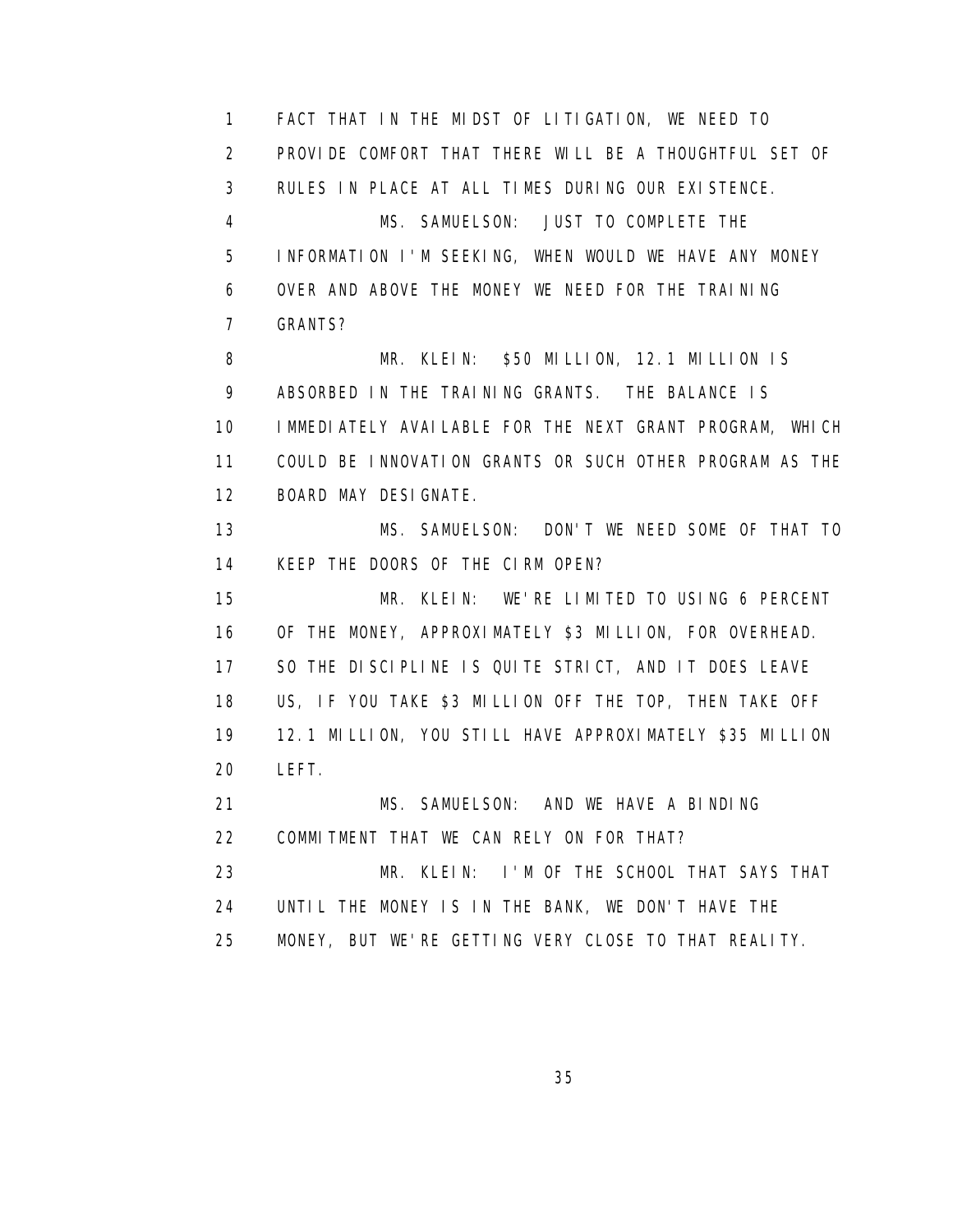1 WE HAVE -- AS WE DISCUSSED AT THE LAST BOARD MEETING, 2 WE'RE GOING TO CLOSE THIS INCREMENTALLY. AND WE HAVE 3 SOME WORK TO DO, BUT WE'RE TRYING TO GET THE LAST PIECE 4 OF THAT WORK DONE VERY QUICKLY. 5 MS. SAMUELSON: CAN YOU GIVE AN ESTIMATE 6 ROUGHLY? 7 MR. KLEIN: I COULD AND EVERYONE ELSE WOULD 8 HANG ME. 9 MS. SAMUELSON: OKAY. WELL, HERE'S THE 10 DIFFICULTY THEN. IDEALLY WE WOULDN'T RUSH WITH 11 ANYTHING INTERIM. WE WOULD JUST DO THE JOB WE NEED TO 12 DO TO HAVE SOMETHING THAT WE'RE ALL COMFORTABLE WITH. 13 AND IF THE MONEY ISN'T GOING TO BE AVAILABLE UNTIL 14 THEN, THAT PROCESS MAKES MORE SENSE THAN THIS SORT OF 15 TRUNCATED ONE, TO ME. BUT IF THE MONEY IS GOING TO BE 16 THERE, THEN SOMETHING THAT IS TRULY INTERIM, THAT 17 DOESN'T BIND OUR RECOMMENDATIONS AND OUR FREE CREATIVE 18 PROCESS THEREAFTER, IT COULD BE USED JUST FOR THAT 19 FUNDING IF NEED BE. 20 MR. KLEIN: I THINK THAT WE'RE ALL 21 STRONGLY -- WELL, I CAN ONLY SPEAK AS ONE INDIVIDUAL AS 22 BEING STRONGLY SUPPORTIVE. I HEARD SHERRY SAYING SHE 23 WAS STRONGLY SUPPORTIVE OF A POSITION WHERE THIS IS 24 REALLY INTERIM. IT IS NOT INTENDED TO BIND OUR FUTURE 25 CREATIVE PROCESS AND RESPONDING TO IDEAS FROM THE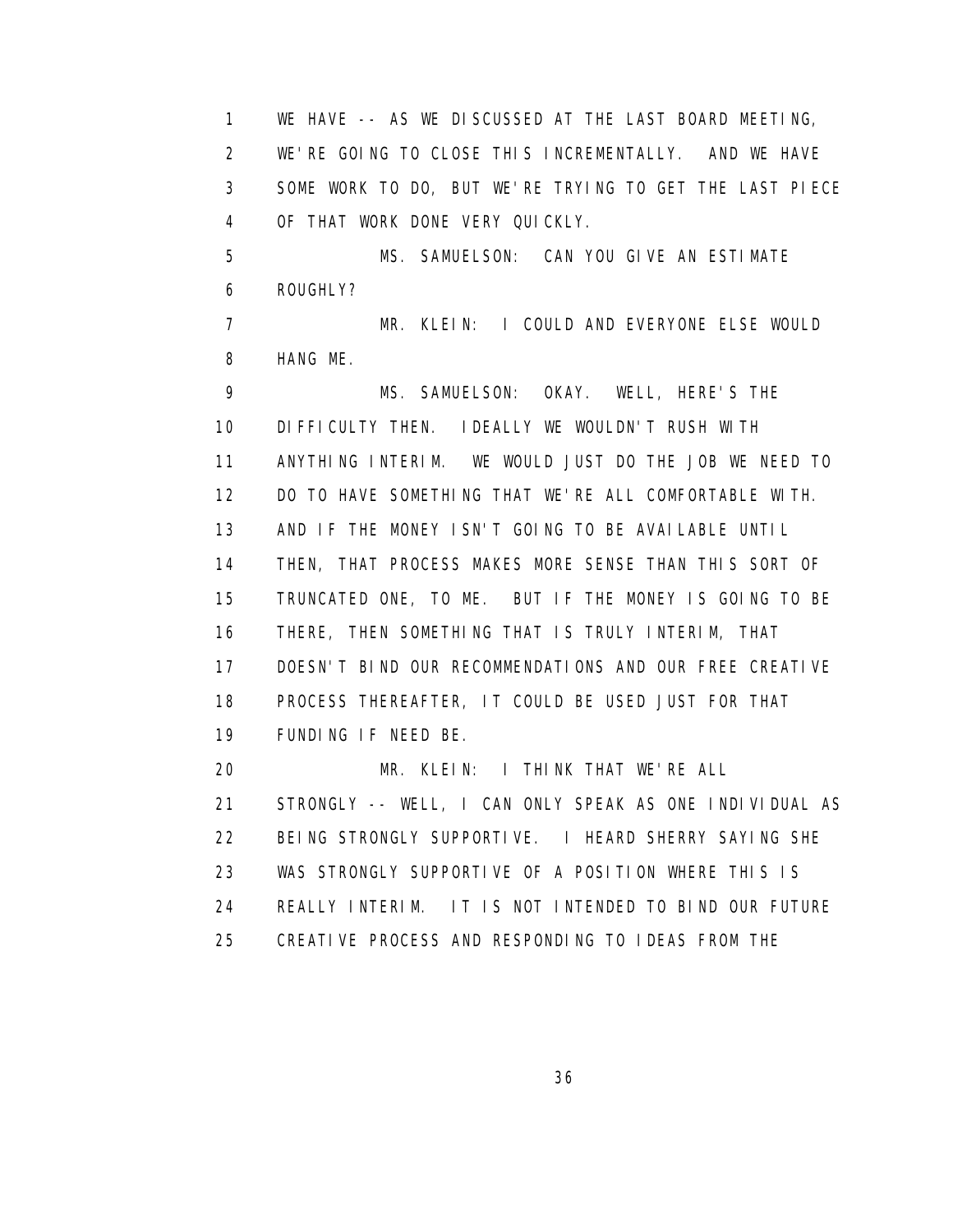1 PUBLIC ON HOW WE CAN ENHANCE THAT CREATIVITY. THIS 2 CREATES A BASE CONDITION.

 3 DR. HALL: BOB, MAY I SHARE SOMETHING THAT 4 WE'VE LEARNED IN GOING THROUGH THIS AND TALKING ABOUT 5 THE TRAINING GRANT FACILITIES; AND THAT IS, A 6 WILLINGNESS OF OUR INSTITUTIONS TO SIGN OFF ON A 7 DOCUMENT THAT MAY BEAR NO RESEMBLANCE TO SOMETHING 8 THAT'S COMING DOWN THE ROAD AT A LATER TIME IS LIMITED. 9 AND WE HAVE OVER WHAT I WOULD REGARD IN SOME CASES AS 10 RELATIVELY SMALL ISSUES, WE HAVE RUN UP ON RESISTANCE. 11 ONE OF THE ISSUES THAT WE FACE NOW IS THAT UNIVERSITY 12 OF CALIFORNIA IN PARTICULAR WANTS TO LOOK AHEAD FROM 13 THE TRAINING GRANT POLICIES AND MAKE SOME ESTIMATE ON 14 THOSE AREAS IN WHICH WE DON'T GIVE THEM THE 15 SATISFACTION THEY WOULD LIKE. THEY SAY, OKAY, LET'S 16 LOOK AT THE BIG GAP. IF THAT'S PASSED, THEN WE KNOW 17 WHERE WE STAND, AND WE'RE OKAY TO GO AHEAD WITH THIS. 18 BUT I THINK JUST A WORD OF WARNING. IF WE 19 PUT THIS OUT THERE AS AN INTERIM POLICY THAT MAY BEAR 20 NO RESEMBLANCE TO WHAT WE DO LATER, THEN I THINK WE'RE 21 GOING TO HAVE A HARD TIME WITH MANY OF THE 22 INSTITUTIONS. AND IF SOME OF YOU FEEL DIFFERENTLY 23 ABOUT THIS, PLEASE SPEAK UP. THAT'S BEEN OUR 24 EXPERIENCE. 25 MR. KLEIN: WE ALREADY KNOW, FOR EXAMPLE,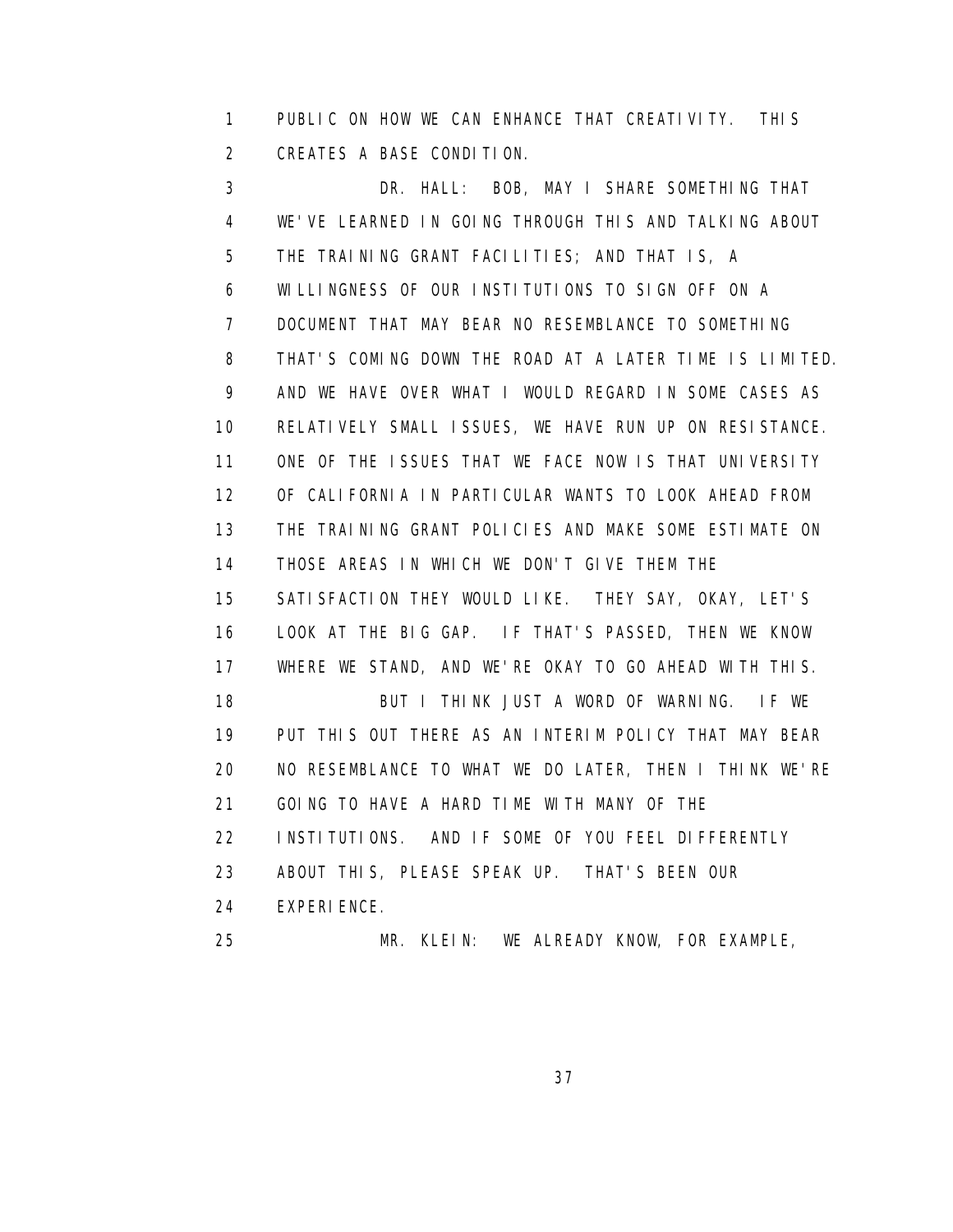1 THAT THE IP POLICY AND THE MEDICAL AND ETHICAL 2 STANDARDS WHICH ARE INCORPORATED, YOU KNOW, HAVE GONE 3 THROUGH SOME VERY THOUGHTFUL PROCESSES AND ARE FAIRLY 4 REFINED. BUT IN TERMS OF THE KINDS OF GRANTS THAT WE 5 OFFER IN THE FUTURE OR THE STRUCTURE OF THOSE GRANTS OR 6 THE CRITERIA FOR THEM, I MEAN IT'S WIDELY KNOWN THAT 7 THOSE ARE GOING TO BE SET AS WE GO AND BE SET IN THE 8 STRATEGIC PLAN, WHICH INTERFACES WITH THIS WHOLE 9 PROCESS. BUT THERE ARE ADMINISTRATIVE PORTIONS OF THIS 10 THAT YOU'RE TALKING ABOUT THAT THEY NEED TO KNOW ABOUT 11 NOW THAT COULD REMAIN VERY STABLE.

 12 MS. SAMUELSON: IF THAT'S ALL WE'RE TALKING 13 ABOUT, THEN THAT'S ONE THING, BUT WE NEED TO BE VERY 14 CLEAR ABOUT THIS, I THINK, BECAUSE THE PROCESS WE'RE 15 USING RIGHT NOW AND THAT WE'VE USED UP TO THIS POINT 16 DOESN'T BEGIN TO FULLY RESPOND TO PROP 71'S AIMS. I 17 THINK WE HAVE TO RECOGNIZE THAT. AND WE NEED TO AT 18 SOME POINT GO BACK TO THE FULL SCOPE OF THE 19 RESPONSIBILITIES OF THIS WORKING GROUP AND CONSTRUCT 20 SOMETHING THAT MAKES THE VERY BEST USE OF THE CREATIVE 21 TALENT OF THE PEOPLE WE HAVE ON THIS LINE. 22 MR. KLEIN: I THINK, JOAN, WE SHOULD 23 DIFFERENTIATE BECAUSE ON A LEGAL BASIS, I THINK WE'VE

24 DONE EXTRAORDINARILY WELL UNDER PROP 71. ON A CREATIVE

25 BASIS, WE'RE JUST SETTING THE PLATFORM WHERE WE CAN

<u>38 and 2012 and 2013 and 2014 and 2014 and 2014 and 2014 and 2014 and 2014 and 2014 and 2014 and 2014 and 201</u>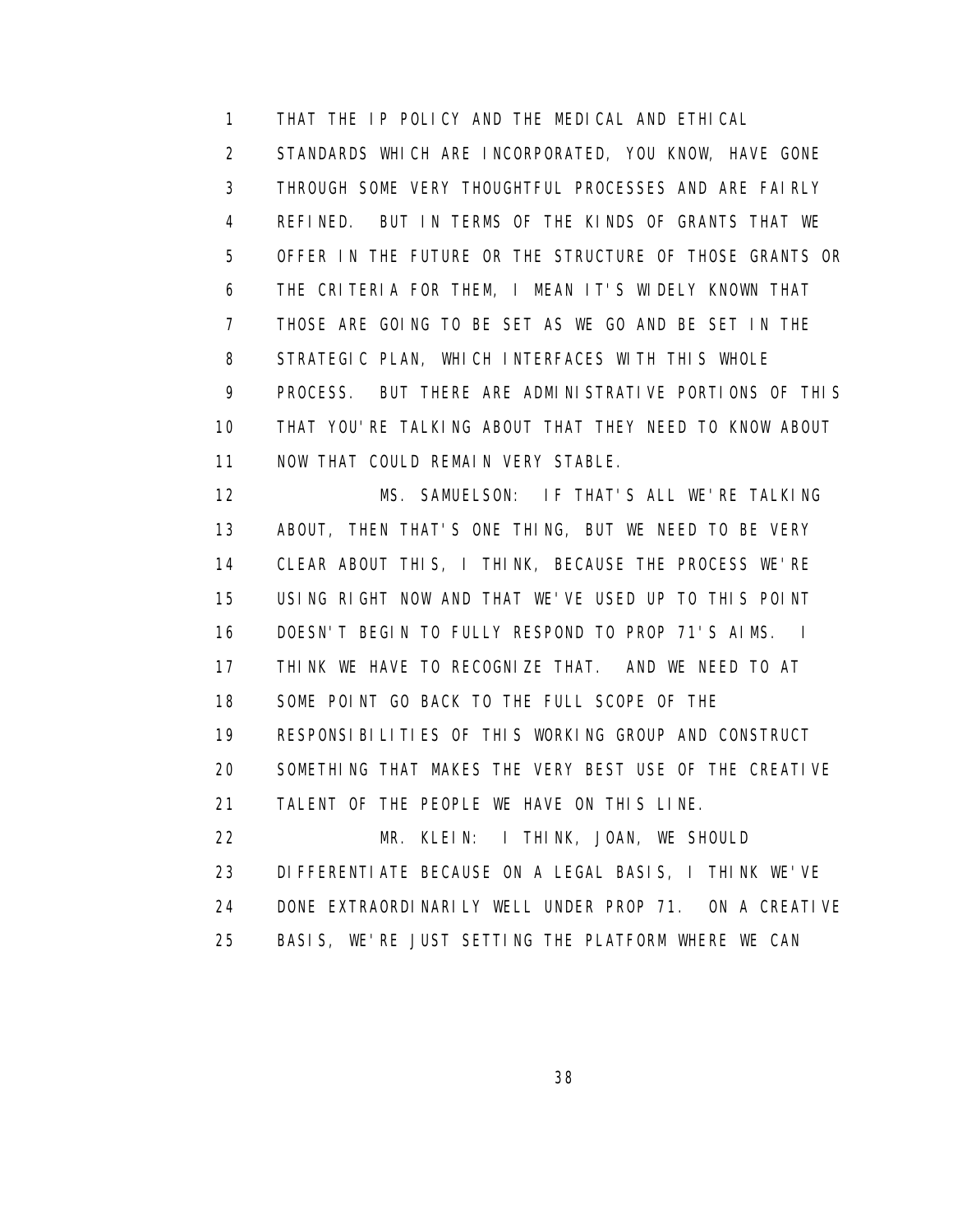1 THEN DEAL WITH THE CREATIVE POSSIBILITIES OF GRANT 2 PROGRAMS THAT MIGHT EXIST AND INNOVATIVE APPROACHES TO 3 GRANT PROGRAMS.

 4 MS. SAMUELSON: BUT THOSE ARE VERY IMPORTANT 5 NONETHELESS.

 6 MR. KLEIN: ABSOLUTELY. THEY'RE GOING TO BE 7 IMPORTANT HERE AND IN OUR STRATEGIC PLAN AS WELL.

8 MS. SAMUELSON: I'M HEARING THAT WE MAY BIND 9 OURSELVES TODAY TO SOMETHING THAT DR. HALL THINKS WILL 10 HAVE HUGE PUSH-BACK IN CHANGING. AND I DON'T WANT US 11 TO BE IN A POSITION OF AGREEING TO THAT IF THAT'S THE 12 CASE.

 13 MR. KLEIN: DR. HALL, MY INTERPRETATION OF 14 WHAT YOU WERE RELATING TO WAS CREATING STABILITY IN 15 ADMINISTRATIVE AREAS AND PROCEDURAL AREAS DEALING WITH 16 THE ADMINISTRATION OF GRANTS AND IP POLICY AND MEDICAL 17 AND ETHICAL STANDARDS, BUT YOU WEREN'T SUGGESTING THAT 18 THE INSTITUTIONS WOULD BIND OUR ABILITY TO CREATE 19 INNOVATIVE NEW GRANT PROGRAMS?

 20 DR. HALL: NO, NOT AT ALL. IN FACT, ONE OF 21 THE THINGS I WANTED TO SAY WAS ONE OF THE REASONS I 22 WANTED TO ACTUALLY HAVE US GO THROUGH IT IS THAT MOST 23 OF THE ITEMS THAT ARE DEALT WITH IN THIS ARE, I THINK, 24 RATHER MUNDANE. THAT IS, THEY HAVE TO DO WITH A LOT OF 25 TECHNICAL ISSUES ABOUT THE CONTRACT BETWEEN OURSELVES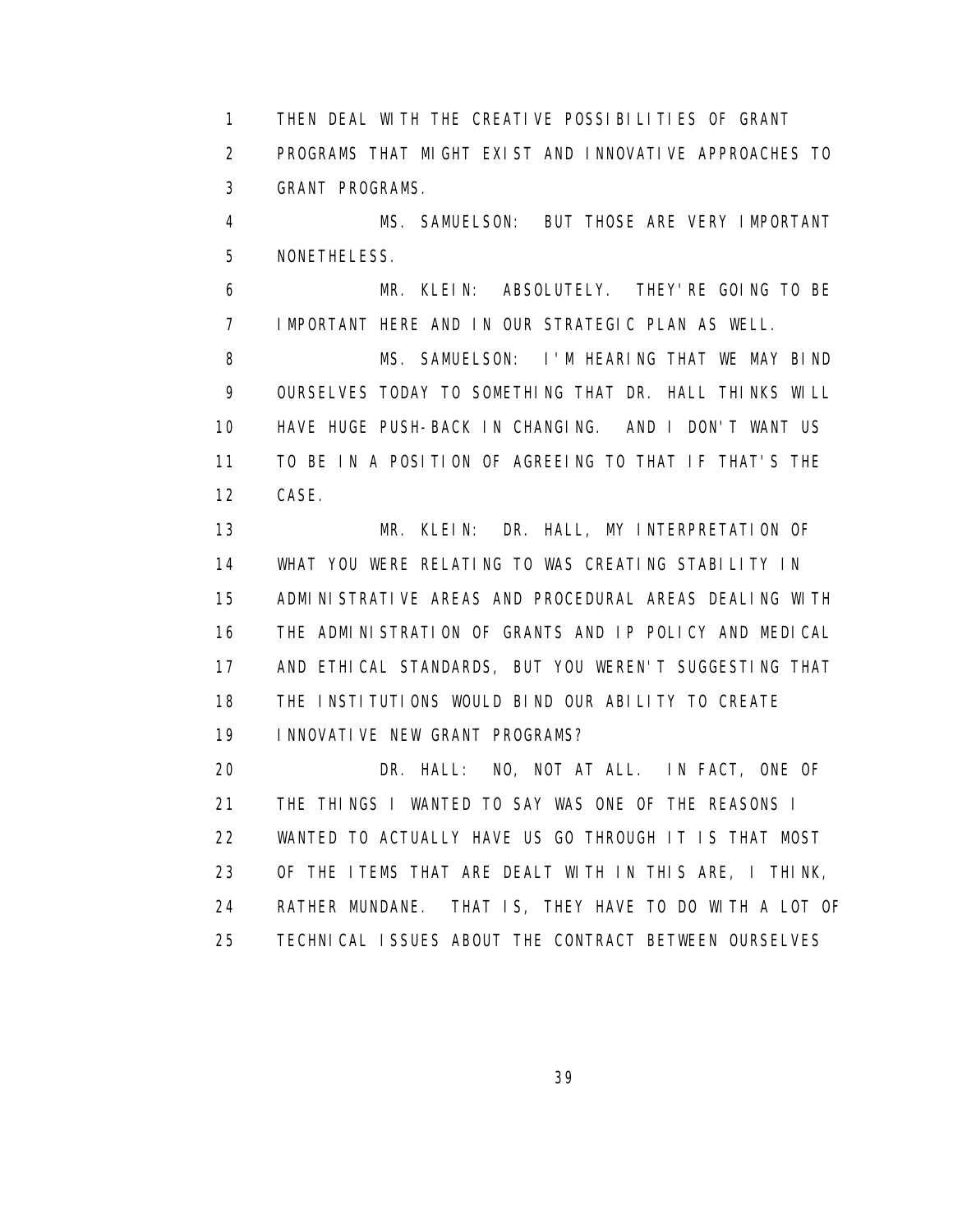1 AND THE GRANTEE INSTITUTIONS. I THINK MANY OF THE 2 ISSUES THAT PEOPLE HAVE BEEN CONCERNED ABOUT HERE 3 REALLY HAVE TO DO MORE WITH OUR STRATEGIC PLAN AND HOW 4 WE PLAN TO ENERGIZE AND SHAPE OUR GRANTS PROGRAM THAN 5 IT DOES OUR GRANTS ADMINISTRATION POLICY. SO I WOULD 6 LIKE TO SEE US GO THROUGH THIS SECTION BY SECTION, TALK 7 ABOUT THE DIFFERENT ITEMS, AND THEN I THINK WE WILL BE 8 IN A MUCH BETTER POSITION TO UNDERTAKE THIS DISCUSSION, 9 WHETHER NOW OR AT THE ICOC MEETING, ABOUT WHETHER OR 10 NOT WE SHOULD DELAY IT AND WHETHER OR NOT IT SHOULD BE 11 AN INTERIM POLICY WITH THE IDEA THAT WE MAY COMPLETELY 12 CHANGE IT.

 13 MY OWN SENSE IS THAT I THINK, AS I SAY, MOST 14 OF THESE ARE TECHNICAL AND ADMINISTRATIVE, AND THAT THE 15 REAL CHANCE FOR INNOVATION WILL COME THROUGH OUR 16 SCIENTIFIC STRATEGIC PLAN. I THINK THAT'S WHERE THE 17 FOCUS AND THE ENERGY OUGHT TO BE. I WOULD LIKE TO SEE 18 US GO AHEAD AND AT LEAST GET OUR ADMINISTRATIVE HOUSE 19 IN ORDER THAT WILL THEN FREE US UP TO GO AHEAD AND 20 BUILD ON THAT. AND SO IF WE COULD JUST GO THROUGH 21 THIS; AND THEN IF YOU WANT RETURN TO THIS QUESTION, I 22 THINK WE COULD DO SO. I WOULD LIKE JUST TO SEE US GO 23 THROUGH IT IF WE COULD, TALK ABOUT THE ISSUES -- 24 MR. KLEIN: JOAN, GIVEN THE EFFECTIVE TIME, 25 WE HAVE LIMITED TIME TO BE ABLE TO GET THROUGH IT, WE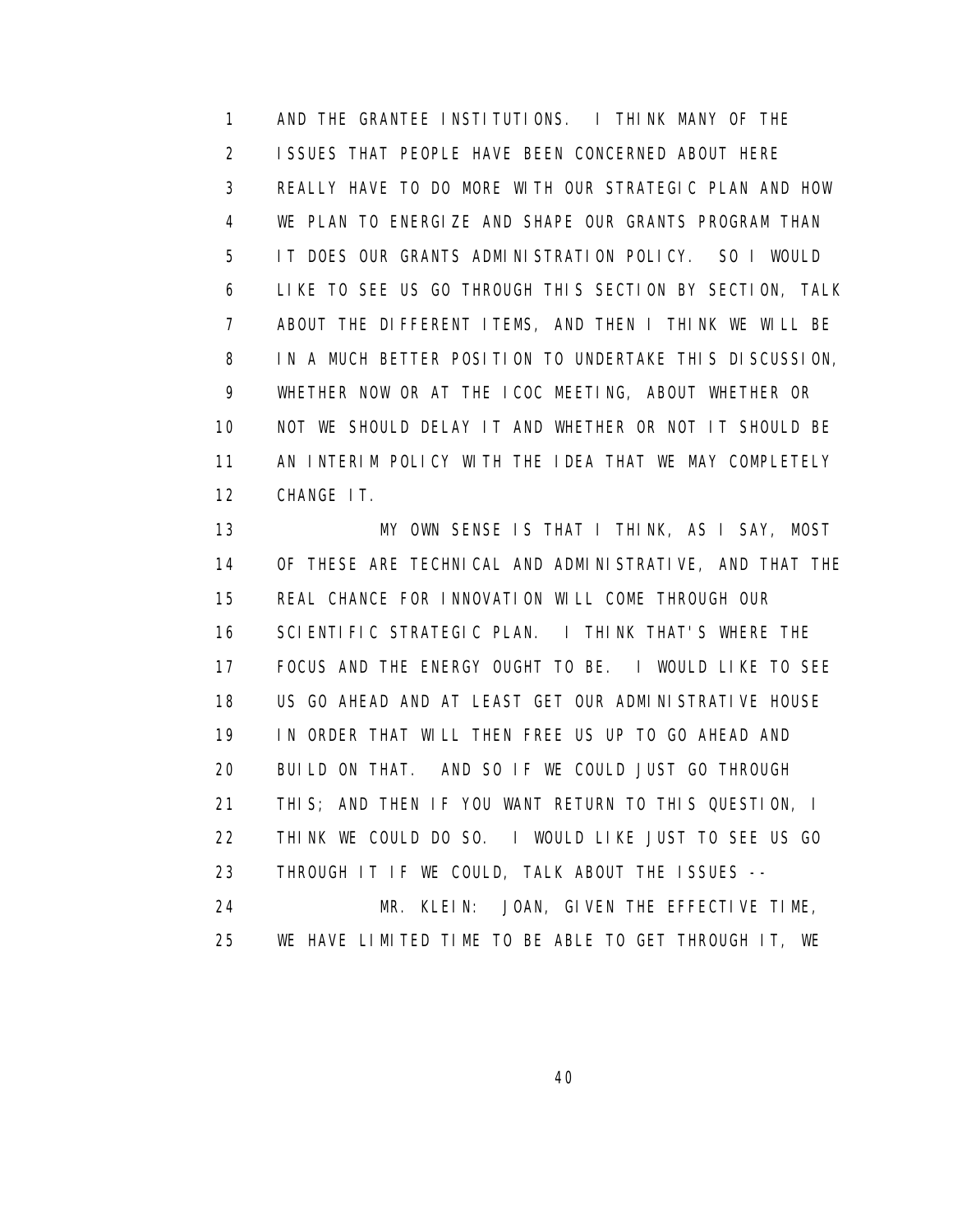1 GOT TO GET THROUGH IT IN A THOUGHTFUL WAY IF WE'RE 2 GOING TO GET IT IN PLACE. SO I WOULD ASK IF, GIVEN 3 THAT WE'VE GOTTEN THIS HELPFUL DISCUSSION, WHICH IS 4 CLARIFYING, HOPEFULLY, AND LITERALLY NOT BINDING US IN 5 TERMS OF OUR GRANT PROGRAMS, CAN WE AT THIS POINT 6 EMBARK ON GOING THROUGH THIS?

7 MS. SAMUELSON: WELL, IT LOOKS LIKE THERE MAY 8 BE SOME MORE PUBLIC COMMENT. I THINK WE HAVE TO TAKE 9 CARE OF THAT FIRST, AND THEN SEE IF WE HAVE A QUORUM. 10 AND THEN WHAT WE MIGHT WANT TO DO IS START WITH THE 11 TRAINING GRANT PORTION SO WE'RE SURE THAT WE HAVE THOSE 12 UNDERWAY.

 13 MS. AURITI: IT'S ELLEN AURITI FROM THE 14 UNIVERSITY OF CALIFORNIA OFFICE OF THE PRESIDENT. I 15 JUST WANTED TO WEIGH IN AND SAY DR. HALL HAD IT EXACTLY 16 RIGHT WITH RESPECT TO MANY OF THE ISSUES THAT WE'VE 17 RAISED AND DISCUSSED WITH CIRM STAFF. I THINK MANY OF 18 THOSE ARE INCORPORATED IN THE MATERIALS THAT WERE 19 DISTRIBUTED TO MEMBERS. MANY OF THEM ARE PROBABLY MORE 20 MUNDANE TECHNICAL ISSUES, BUT VERY IMPORTANT ISSUES TO 21 GRANTEE INSTITUTIONS. AND WE DO NEED SOME CERTAINTY 22 AND SOME STABILITY IN KNOWING HOW WE'RE GOING TO BE 23 MOVING FORWARD ONCE GRANTS -- ONCE MONEY BECOMES 24 AVAILABLE. AND FROM OUR PERSPECTIVE, WE'D MUCH RATHER 25 HAVE SOME OF OUR CONCERNS ADDRESSED, TAKEN CARE OF, AND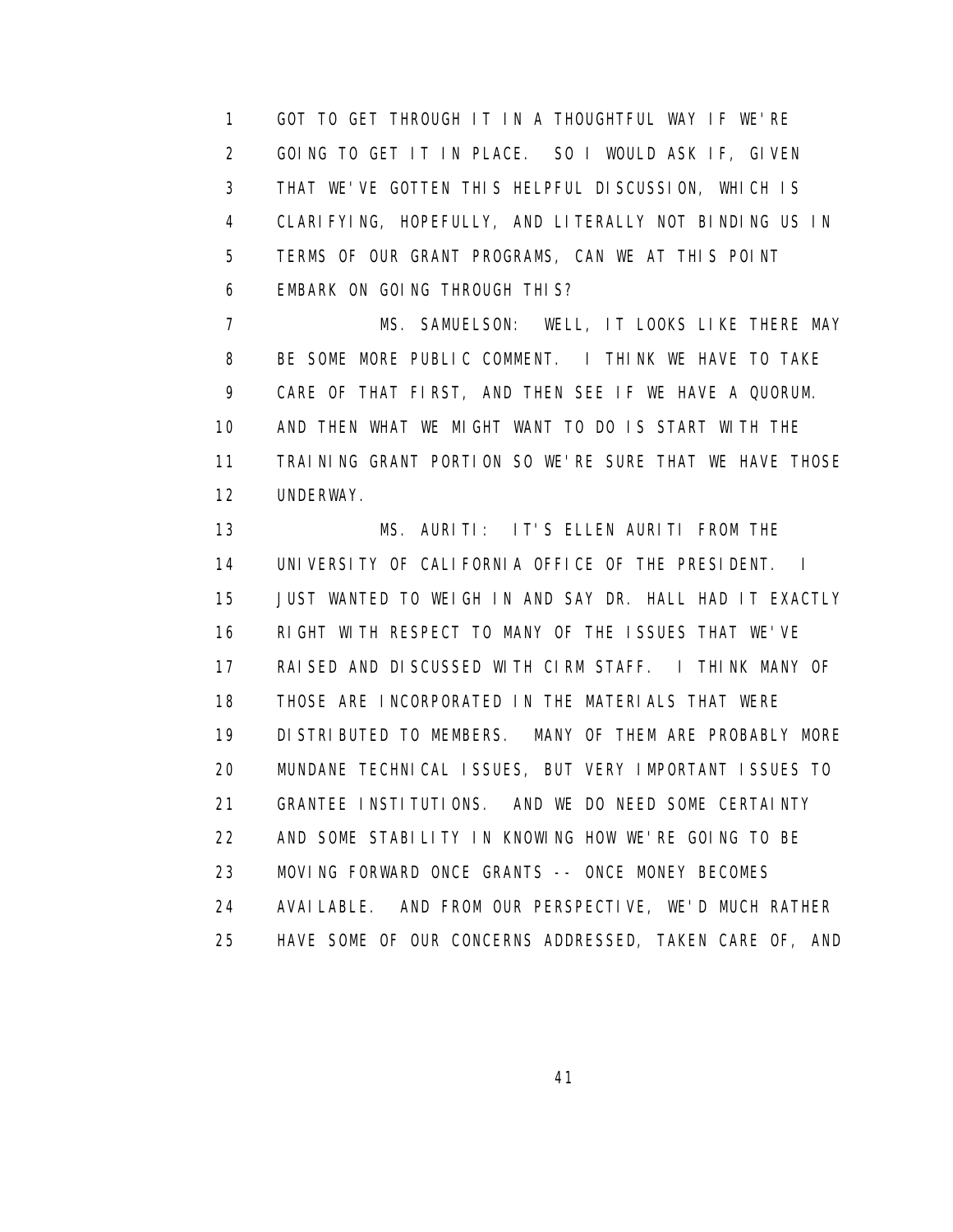1 CONSIDERED BY THE WORKING GROUP AND BY THE ICOC NOW SO 2 THAT WE CAN GET OUR PROGRAMS IN PLACE, KNOWING WHAT THE 3 TERMS ARE RATHER THAN HAVING AN INTERIM POLICY THAT 4 PERHAPS IS MORE IMPERFECT.

 5 WE'D LIKE THE OPPORTUNITY TO GET THE ISSUES 6 ADDRESSED NOW. I THINK THAT WOULD BE VERY HELPFUL FOR 7 US MOVING FORWARD. AND WE HAVE SOME FOLKS FROM OUR 8 GRANTS -- FROM OUR RESEARCH ADMINISTRATION OFFICE HERE 9 WHO COULD SPEAK TO ANY OF THE ISSUES THAT MAYBE MEMBERS 10 HAVE QUESTIONS ABOUT THAT WE RAISED WITH RESPECT TO THE 11 MUNDANE, TECHNICAL, BUT IMPORTANT ISSUES FOR US.

 12 MR. CLAEYS: FIRST OF ALL, I WANT TO THANK 13 THE WORKING GROUP FOR THE OPPORTUNITY FOR THIS PUBLIC 14 COMMENT. MIKE CLAEYS FROM THE ALLIANCE FOR STEM CELL 15 RESEARCH. I WANT TO JUST CLARIFY THAT OUR POSITION IS 16 NOT TO IN ANY WAY DELAY THE POLICY FOR THE TRAINING 17 GRANTS TO GO FORWARD, BUT RATHER TO TAKE A STEP BACK 18 AND ASK FOR MORE INPUT INTO DEVELOPING THE BIG GAP 19 POLICIES, AS YOU DESCRIBE THEM, AND THINK THAT WE WANT 20 TO SEE THE CONCERNS OF THE FUNDEES BEING MET, OR THE 21 GRANT RECIPIENTS BEING MET, BUT WE'D HATE TO SEE THE 22 TAIL WAG THE DOG IN THIS SITUATION WHERE THE PROGRAM IS 23 HAMSTRUNG BY THE REQUIREMENTS OF THE GRANT RECIPIENTS. 24 **I THINK THAT A CREATIVE DISCUSSION CAN BE** 25 DONE IN A TIMELY FASHION THAT WOULD ALLOW FOR THE CIRM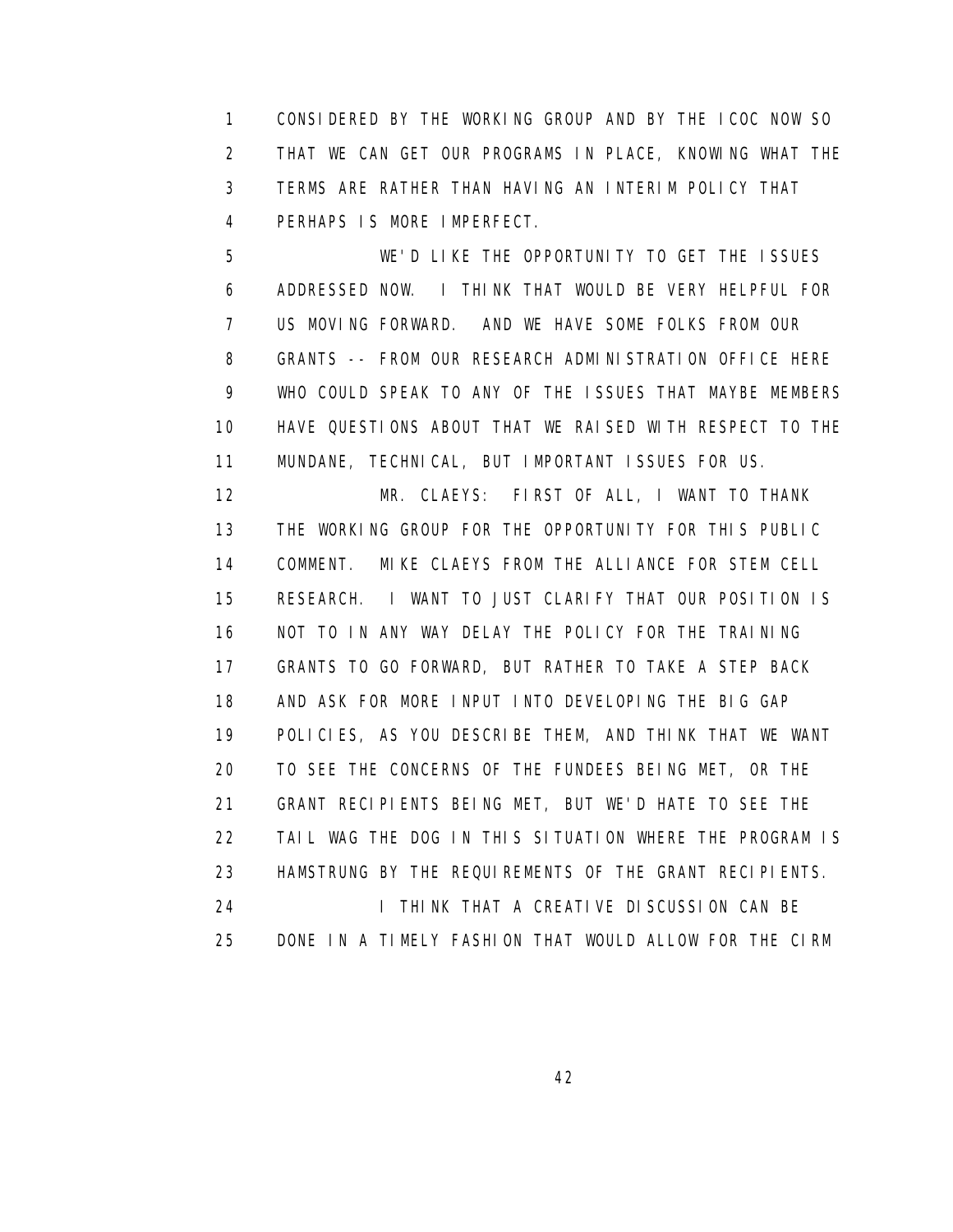1 TO TAKE ADVANTAGE OF MULTIPLE MECHANISMS FOR AWARDING 2 FUNDS, RUNNING DIFFERENT KINDS OF PROGRAMS 3 SIMULTANEOUSLY WHEN THE FUNDING IS UP AND RUNNING SO 4 THAT THEY CAN BE STIMULATING INNOVATIVE SCIENCE AND 5 MUNDANE SCIENCE AT THE SAME TIME. AND OUR HOPE WOULD 6 BE THAT THE ICOC WOULD PUT OFF ACCEPTING THE BIG GAP 7 UNTIL THERE'S BEEN A CHANCE FOR MORE DISCUSSION AND 8 MORE INPUT FROM PEOPLE WHO ADMINISTER INNOVATIVE 9 PROGRAMS. AND AGAIN, I THANK YOU FOR THE TIME FOR 10 COMMENT. 11 MS. SAMUELSON: I WOULD LIKE TO, I THINK, 12 MAKE A MOTION TO THAT EFFECT. I'M HEARING A VARIETY OF 13 CONCERNS ABOUT -- 14 DR. HALL: WHAT IS THE MOTION? 15 MS. SAMUELSON: TO PROCEED TO REVIEW THE 16 PORTIONS OF THIS DOCUMENT THAT WOULD PERTAIN TO THE 17 TRAINING GRANTS AND CONSOLIDATE THEM INTO THEIR OWN 18 DOCUMENT SO THAT THEY CAN GOVERN THE TRAINING GRANT 19 FUNDING AS SOON AS IT'S AVAILABLE, BUT THEN PROCEED TO 20 REVISIT THE APPROACH THAT THE WORKING GROUP WOULD LIKE 21 TO TAKE ITSELF TO THE WHOLE ISSUE OF GRANTS FUNDING AND 22 THE RESPONSIBILITIES THAT ARE IDENTIFIED FOR THE 23 WORKING GROUP UNDER PROPOSITION 71. 24 MR. SERRANO-SEWELL: MADAM, VICE CHAIR, THIS 25 IS DAVID. IF YOU WOULD PLEASE POLL THE MEMBERS ON THAT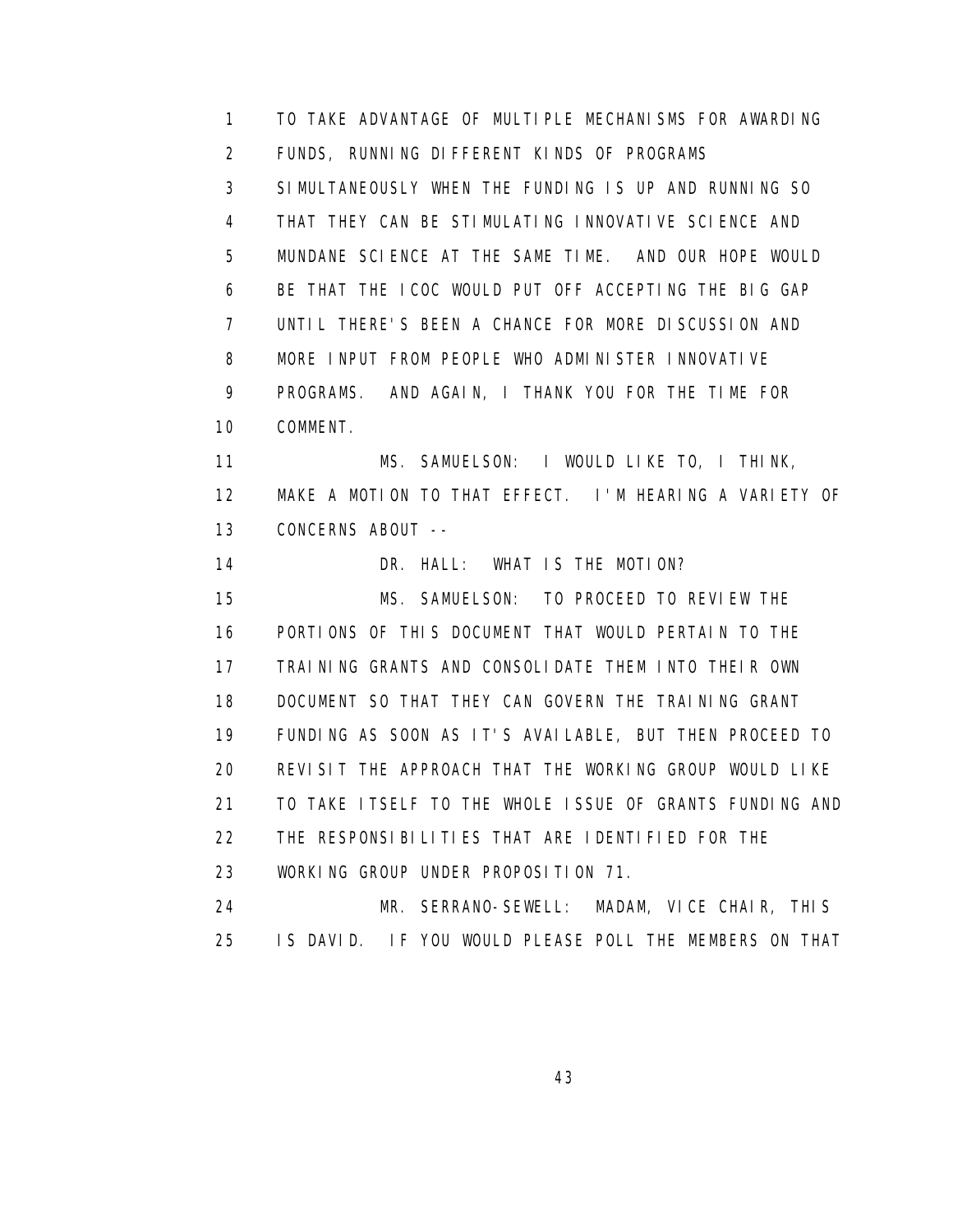1 POINT, AND I'LL START WITH MYSELF. I'M IN AGREEANCE 2 WITH DR. HALL, THAT WE OUGHT TO LOOK AT THE ENTIRE 3 PACKAGE THIS AFTERNOON WHILE WE HAVE EVERYBODY ON THE 4 PHONE, THAT IT WOULD BE OKAY -- THIS IS WHERE I PERHAPS 5 DISAGREE WITH DR. HALL AND THE UC'S OFFICE -- I THINK 6 IT WOULD BE OKAY TO HAVE AN INTERIM ADMINISTRATION 7 POLICY IN PLACE. AND, YOU KNOW, IT GIVES A STRONG 8 INDICATION TO THOSE INSTITUTIONS WHERE WE'RE AT. 9 THERE'S LIKELY -- I DON'T KNOW IF THERE'LL BE BIG 10 CHANGE OR NOT, BUT I THINK MOST OF THESE ELEMENTS, AS 11 DR. HALL DESCRIBED, ARE MUNDANE AND ARE NOT SUBJECT TO 12 DRAMATIC CHANGE. AND A LOT OF THIS WILL GET PLAYED OUT 13 IN THE STRATEGIC PLANNING COMMITTEE PROCESS. SO I'M 14 PREPARED, JUST AS ONE MEMBER, TO DISCUSS THE ENTIRE 15 PACKAGE AND NOT JUST CARVE OUT THE TRAINING PIECE OF IT 16 ONLY, BUT I'LL GO WITH THE WILL OF THE WHOLE COMMITTEE. 17 MR. KLEIN: THIS IS BOB KLEIN. I WOULD 18 SUPPORT DAVID SERRANO-SEWELL'S POSITION, BUT I THINK WE 19 SHOULD GO THROUGH -- DAVID, ARE YOU MAKING A CALL -- 20 MAKING A MOTION FOR A VOTE? 21 MR. SERRANO-SEWELL: I THINK JOAN PUT A 22 MOTION ON THE TABLE TO SORT OF DO A CARVE-OUT WITH THE 23 TRAINING GRANTS. I'M SAYING BEFORE WE ENTERTAIN THAT 24 MOTION -- JOAN, IF I UNDERSTOOD YOU TO MAKE THAT

25 MOTION. IF YOU WOULD PLEASE, BEFORE WE VOTE OR DO A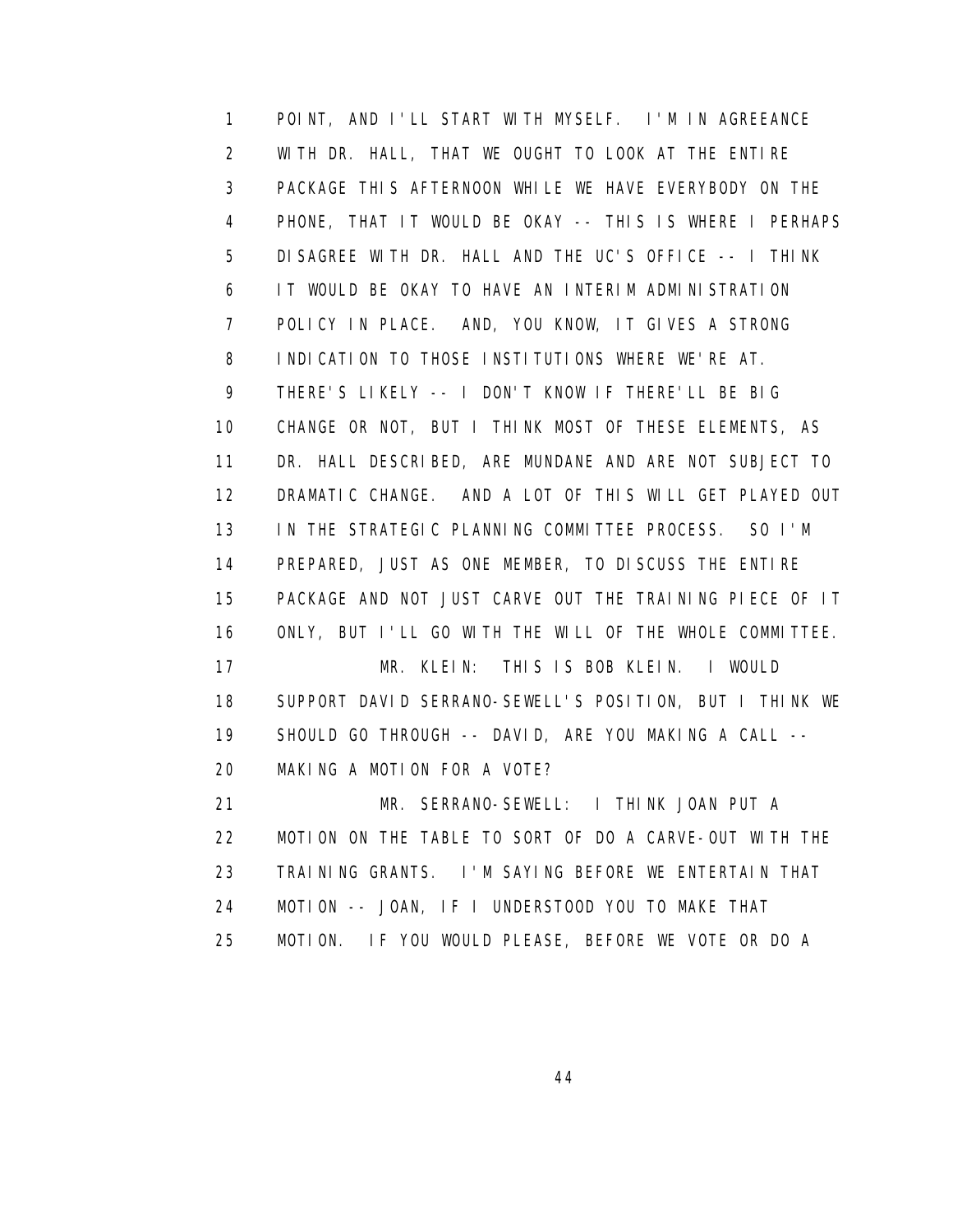1 FORMAL MOTION, POLL THE MEMBERS BECAUSE I THINK THERE'S 2 TWO DIRECTIONS WE CAN GO INTO, WHAT YOU DESCRIBED AND 3 WHAT I'VE DESCRIBED. SO JUST POLL THE MEMBERS. THAT'S 4 ALL I'M ASKING. YOU'VE HEARD FROM ME AND YOU'VE HEARD 5 FROM BOB. 6 CHAIRMAN ORKIN: I WOULD AGREE. 7 DR. DONAHOE: I AGREE. 8 DR. KIMBLE: I DO AS WELL. 9 DR. BONNER-WEIR: I DO AS WELL. 10 MS. FEIT: I AGREE. MARCY FEIT. 11 DR. BRIVANLOU: I AGREE. 12 DR. STEINDLER: I AGREE. 13 DR. MACKLIS: I AGREE. 14 DR. CHIU: I'M GOING TO CALL OUT A FEW NAMES, 15 AND I WANT TO KNOW THE POSITION OF THESE MEMBERS. SO 16 ANDREW FEINBERG. ALEX JOYNER. SHERRY LANSING. JEFF 17 ROTHSTEIN. PABLO RUBINSTEIN. JEFF SHEEHY. DO NOT 18 AGREE? 19 MR. SHEEHY: I'M LISTENING. 20 DR. CHIU: I THOUGHT THEY WERE TAKING A VOTE. 21 MR. SHEEHY: DOING A STRAW VOTE. 22 DR. CHIU: JON SHESTACK IS NOT HERE. RAINER 23 STORB. CLIVE SVENDSEN. JANET WRIGHT. 24 DR. WRIGHT: I AGREE. 25 DR. CHIU: GEORGE YANCOPOULOS. AND WISE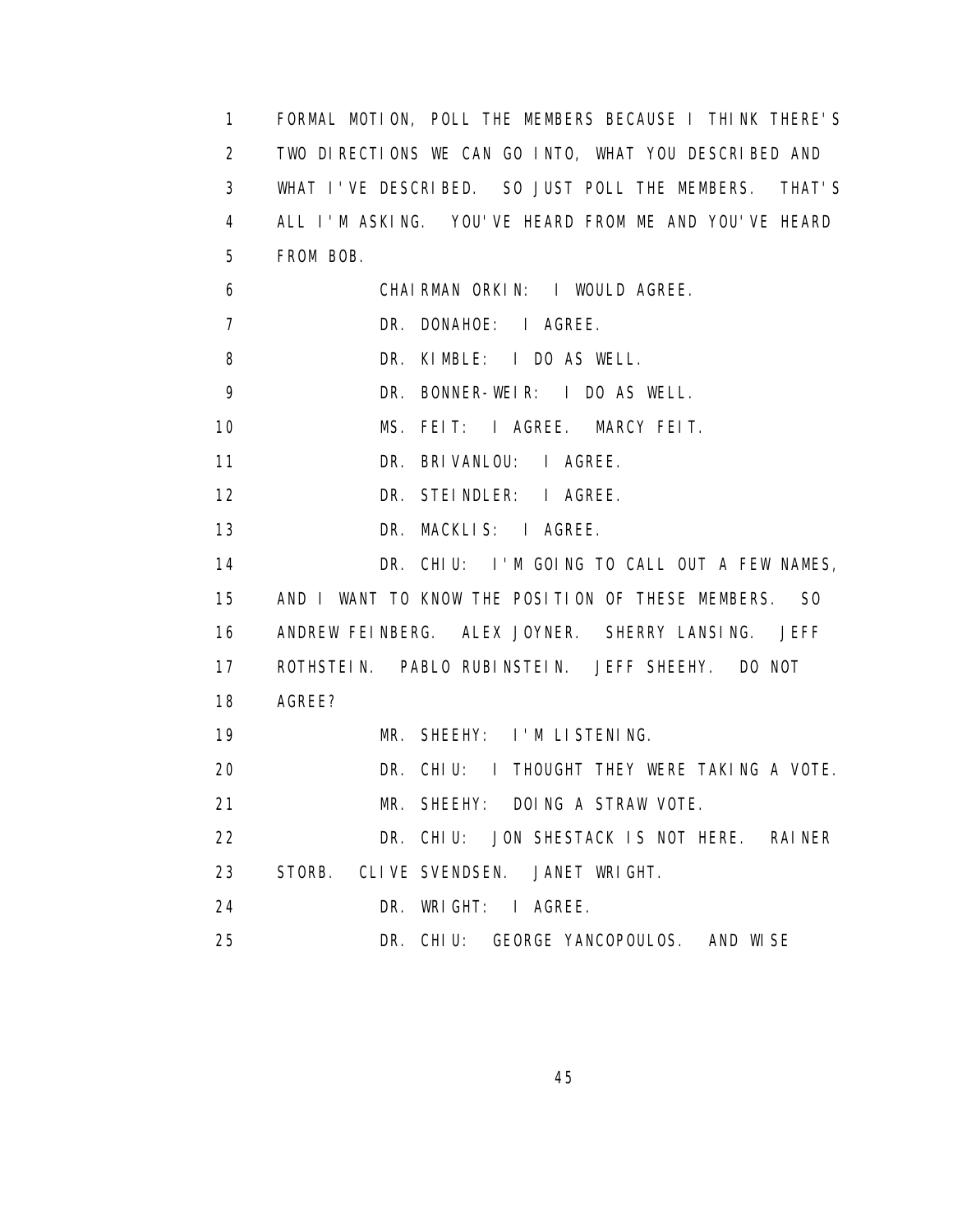1 YOUNG IS NOT HERE.

 2 MS. SAMUELSON: DO WE HAVE A QUORUM? 3 DR. CHIU: NO. 4 MS. SAMUELSON: HOW MANY DO WE HAVE AND HOW 5 FAR ARE WE FROM A QUORUM? 6 DR. CHIU: WE LOST SHERRY. WE NEED TWO MORE. 7 WE'RE 13. 8 MS. SAMUELSON: WELL, THEN WE'RE REALLY 9 HAVING A DISCUSSION AND NOT A MEETING AT THIS POINT. 10 ALL RIGHT. 11 MR. KLEIN: WHATEVER IS FORWARDED HERE, 12 UNLESS WE HAVE A QUORUM, WILL BE FORWARDED AS A 13 DISCUSSION POSITION. 14 MS. SAMUELSON: RIGHT. RIGHT. 15 MR. SERRANO-SEWELL: DO WE HAVE AN OUTCOME ON 16 THE POLLING OF THE MEMBERS? 17 DR. CHIU: WE DON'T HAVE A QUORUM, BUT WE 18 HAVE A MAJORITY OF AGREEING, JOAN NOT, AND JEFF THERE 19 IS NO VOTE EITHER WAY. 20 MR. SHEEHY: ABSTENTION. 21 MR. SERRANO-SEWELL: IT SEEMS AS THOUGH -- I 22 DON'T WANT TO TAKE CONTROL OF THIS MEETING, BUT IT 23 SEEMS AS THOUGH, WITHOUT QUORUM, THE MAJORITY, THE WILL 24 OF THIS WORKING GROUP IS TO, I THINK, DO WHAT DR. HALL 25 HAS PROPOSED IN TERMS OF A DISCUSSION.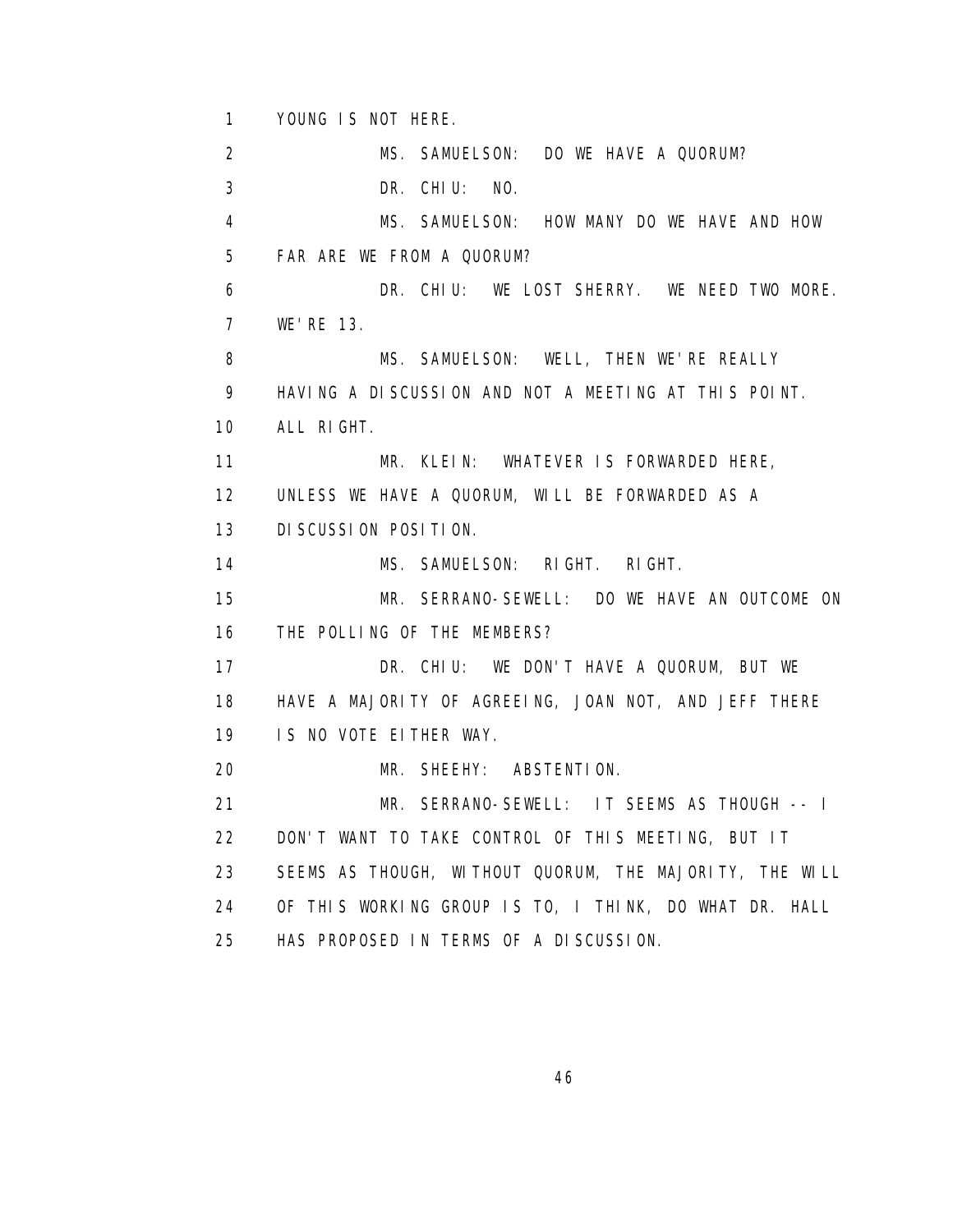1 MS. SAMUELSON: I THINK -- 2 MR. SERRANO-SEWELL: CAN WE START? 3 MS. SAMUELSON: I THINK WE SHOULD GO THROUGH 4 THE DOCUMENT. 5 CHAIRMAN ORKIN: LET'S HAVE A BRIEF 6 DISCUSSION OF THE WHOLE DOCUMENT. AND I THINK MANY 7 MEMBERS OF THE WORKING GROUP, IF I COULD SPEAK TO THEM, 8 WOULD PROBABLY, I THINK, BELIEVE THAT THERE IS REALLY 9 THE SEPARATION BETWEEN THE SORT OF ADMINISTRATIVE 10 MECHANICS VERSUS MORE STRATEGIC ASPECTS ABOUT 11 COLLABORATIVE RESEARCH AND HOW TO GET INNOVATIONS. AND 12 I THINK THOSE ARE TWO SEPARATE ISSUES WHICH OUGHT TO BE 13 DISTINGUISHED. 14 DR. CHIU: MR. CHAIR, WITH YOUR PERMISSION, 15 AND, MADAM CHAIR, GIL SAMBRANO AND I, ARLENE CHIU, WILL 16 TAKE TURNS PRESENTING THE CHAPTERS TO THE WORKING GROUP 17 FOR YOUR COMMENTS, DISCUSSION, AND RECOMMENDATIONS THAT 18 WE CAN TAKE TO THE ICOC. 19 MS. SAMUELSON: CAN YOU IDENTIFY WHAT AND

20 WHERE IN THE DOCUMENT YOU'RE TALKING FROM?

 21 DR. CHIU: I WILL. FIRST OF ALL, WE ARE 22 GOING TO BE DEALING WITH THE LATEST VERSION THAT WAS

23 SENT TO YOU VERY RECENTLY. THIS IS VERSION 9D

24 IDENTIFIED AT THE BOTTOM, AND IT'S IN YOUR BOOK, JOAN,

25 THE ONE IN YOUR BOOK. THIS VERSION SHOWS RECENT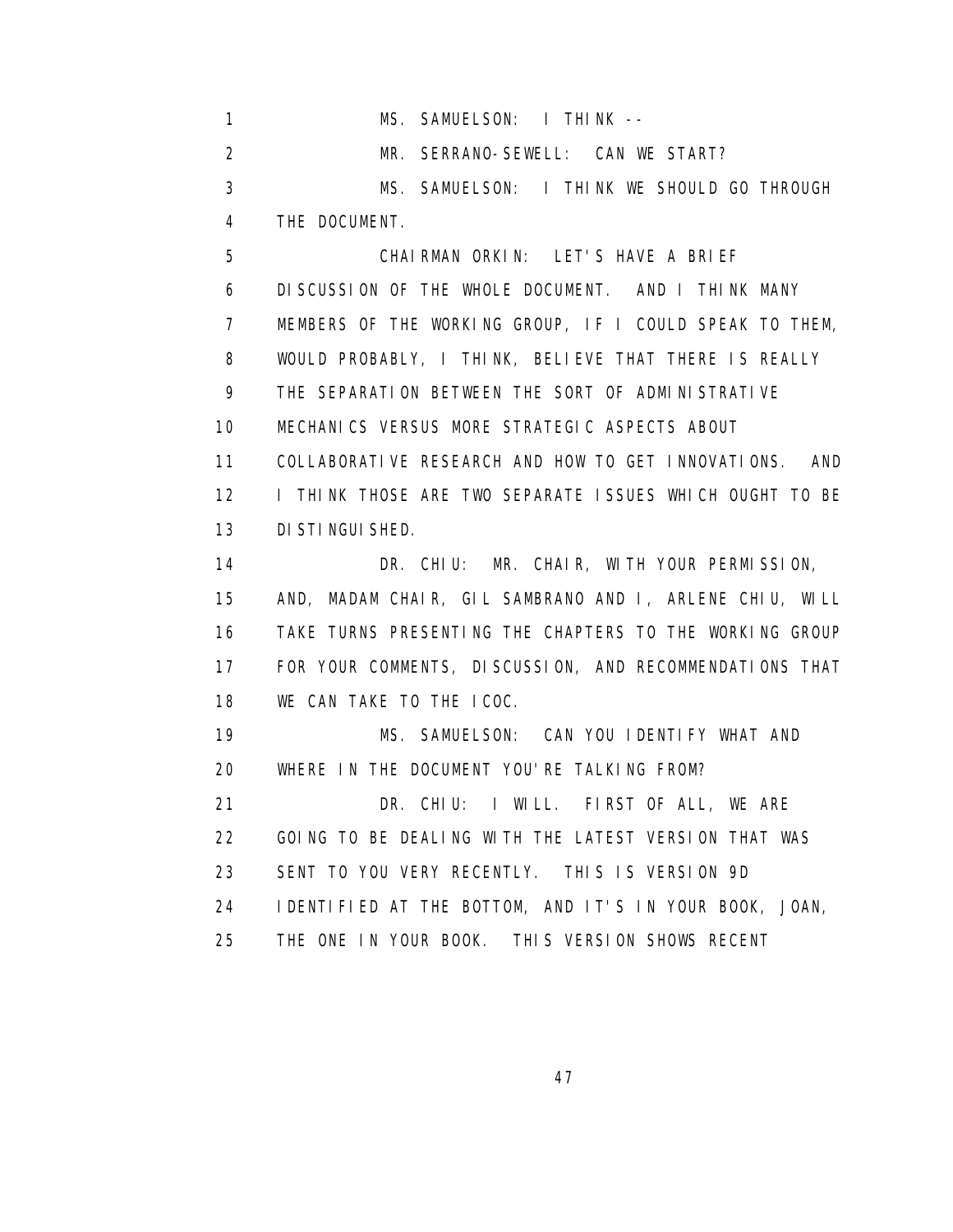1 CHANGES. IT TRACKS RECENT CHANGES IN LANGUAGE THAT THE 2 CIRM TEAM HAVE MADE TO IMPROVE THE CLARITY OF THE 3 DOCUMENT.

 4 SO STARTING WITH CHAPTER 1, WHICH IS PAGES 4 5 THROUGH 13 OF YOUR DOCUMENT, CHAPTER 1 CONTAINS GENERAL 6 INFORMATION STRUCTURED INTO SIX SECTIONS FROM A THROUGH 7 F. IT INCLUDES -- COVERS ABBREVIATIONS USED, A 8 GLOSSARY WITH DEFINITIONS, DESCRIPTIONS OF TYPES OF 9 SUPPORT. THE MOST IMPORTANT PART IN THIS CHAPTER 10 DEFINES THE ROLES AND RESPONSIBILITIES OF CIRM STAFF 11 AND OF THE STAFF AT GRANTEE ORGANIZATIONS. AND THE 12 LAST PART OF THE CHAPTER COVERS SOURCES OF INFORMATION. 13 SO, MR. CHAIRMAN, I REQUEST DISCUSSION OF 14 THIS CHAPTER AT THIS POINT. CHAPTER 1. 15 DR. KIMBLE: CAN I ASK A QUESTION OF 16 CLARIFICATION? IF WE DON'T HAVE A QUORUM, ARE WE GOING 17 TO BE DOING THIS MEETING AGAIN? 18 DR. HALL: NO. 19 MS. SAMUELSON: THIS WILL HAVE NO FORCE AND 20 EFFECT. 21 DR. HALL: NO. I THINK WE WILL TAKE IT TO 22 THE ICOC MEETING; ISN'T THAT CORRECT? WE'LL TAKE IT TO 23 THE ICOC MEETING WITH THE CONSENSUS APPROVAL OF THOSE 24 WHO ARE PRESENT. 25 MR. KLEIN: THE REQUEST THAT THE BOARD HAS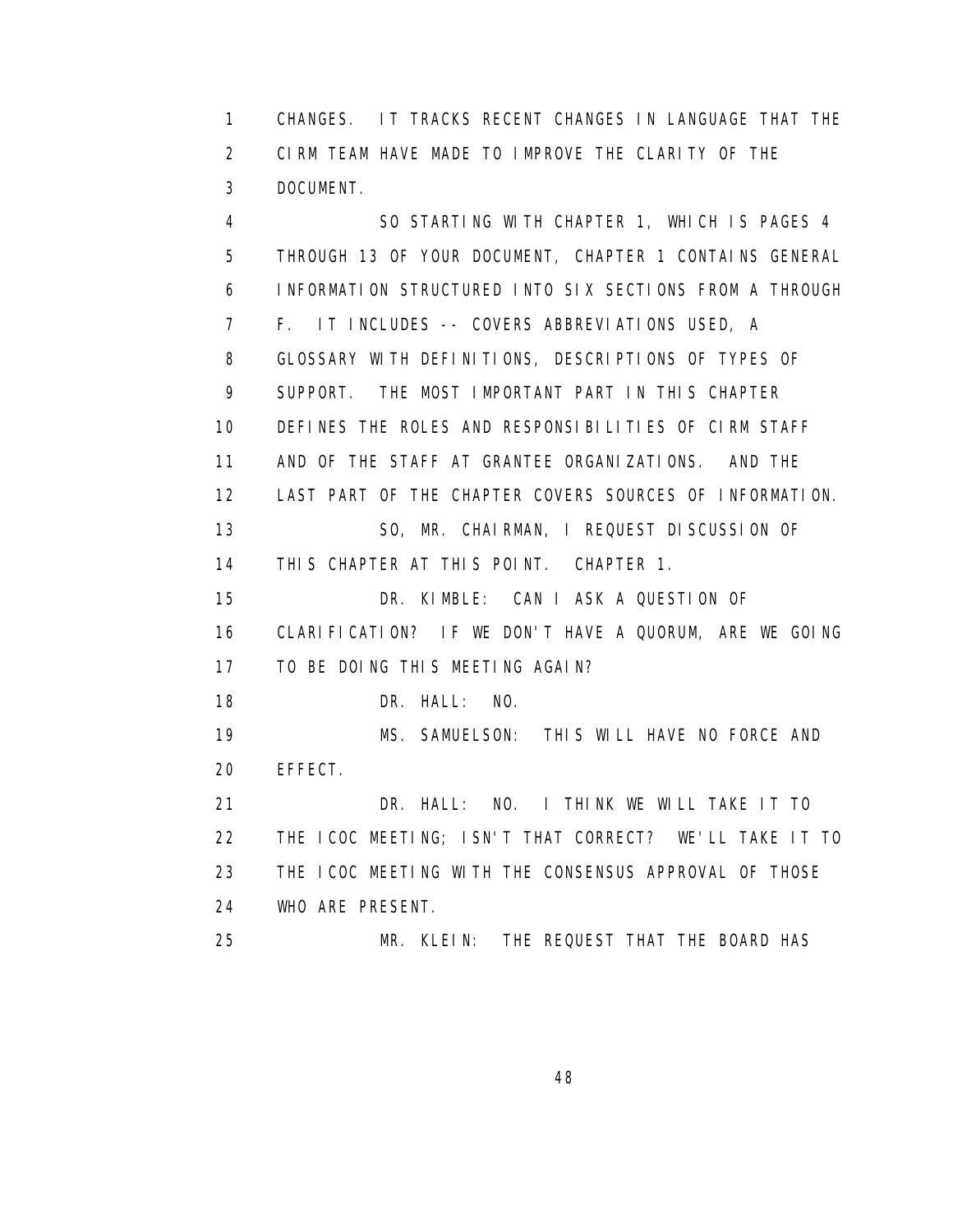1 MADE OF THE WORKING GROUP IS TO BRING FORWARD THIS 2 DOCUMENT. IF YOU DON'T HAVE A QUORUM, YOU WILL NEED TO 3 BRING IT FORWARD WITH A CONSENSUS. 4 DR. KIMBLE: THANK YOU. 5 MR. SHEEHY: CAN I ASK JUST A QUESTION? 6 BECAUSE IT'S NOT CLEAR THAT THE DOCUMENT, THE COMMENTS 7 WE'VE RECEIVED ARE INCORPORATED IN THIS VERSION. 8 DR. CHIU: THAT IS CORRECT. IT HASN'T BEEN 9 BECAUSE WE RECEIVED THEM TOO LATE. 10 MR. SHEEHY: SHOULD WE GET A REVIEW OF THOSE 11 BECAUSE THEY SEEM FAIRLY PERFUNCTORY AND THE SORT OF 12 THING WE WOULD ADOPT. HOW DO YOU WANT TO INTEGRATE 13 THOSE IN? 14 DR. CHIU: WELL, WE WERE HOPING TO BRING 15 THOSE TO THE ICOC AS THEY HAVE COME IN, THE VERY 16 LETTER, BUT WE SHOWED IT TO THE WORKING GROUP SO THEY 17 KNOW THE SUBSTANCE OF WHAT WAS PROPOSED, AND THAT'S WHY 18 THE LENGTHY DOCUMENT. 19 MR. SHEEHY: I THINK THIS IS GREAT THE WAY 20 THAT THIS IS PRESENTED, BUT JUST IN TERMS OF PROCESS 21 HOW WE CAN MAKE SURE THAT IT'S INCLUDED IN IN A WAY 22 THAT INDICATES TO PEOPLE LIKE UCOP AND THE OTHER FOLKS 23 WHO'VE HAD COMMENTS THAT THEIR COMMENTS HAVE BEEN NOTED 24 AND HAVE BEEN INCORPORATED IN THE FINAL DOCUMENT.

25 DR. HALL: SO WHAT WE HAD PLANNED AND WE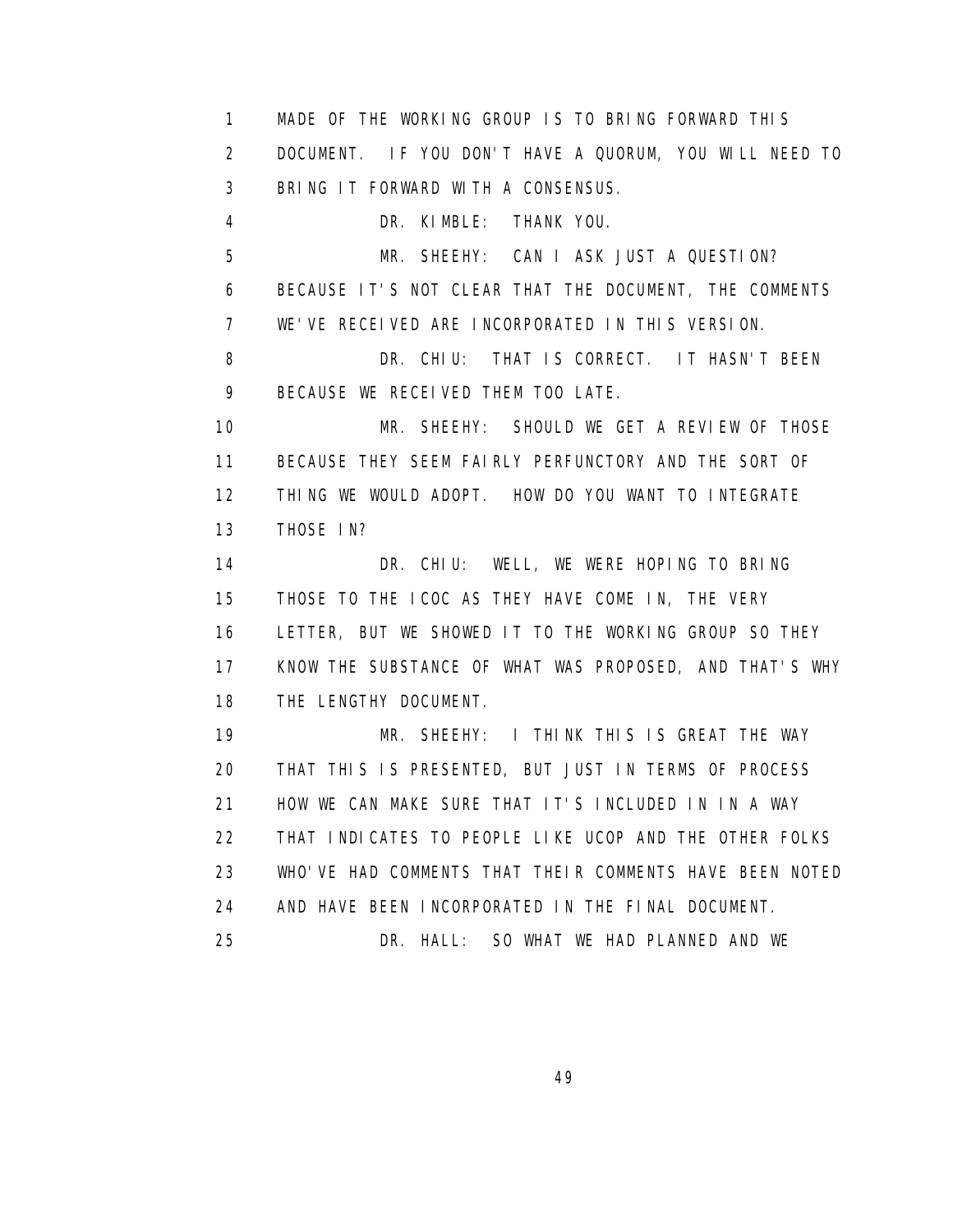1 CAN -- I'M HAPPY TO DISCUSS THIS IF YOU WISH. 2 MS. SAMUELSON: AND EXCUSE ME. WHERE IS WHAT 3 JEFF WAS JUST TALKING ABOUT? 4 DR. CHIU: THIS IS THAT LATEST DOCUMENT WE 5 SENT TO YOU. 6 MS. SAMUELSON: WHEN WAS THAT RECEIVED? 7 DR. CHIU: YESTERDAY OR TWO DAYS AGO. 8 MR. SHEEHY: WE'VE HAD THIS FOR A COUPLE 9 DAYS. 10 MS. SAMUELSON: I DON'T KNOW WHAT YOUR TRAVEL 11 AND WORK SCHEDULE HAS BEEN LIKE, BUT I HAVEN'T HAD TIME 12 TO REVIEW THEM THAT LATE. WE CAN'T ASSUME THAT PEOPLE 13 CAN REVIEW -- 14 DR. CHIU: WE GOT THEM PRETTY LATE. 15 MS. SAMUELSON: I KNOW. IT'S NOT A 16 CRITICISM. IT'S JUST A QUESTION ABOUT HOW WE PROCEED. 17 MR. SHEEHY: IT'S ALL VERY REASONABLE AND 18 VERY TECHNICAL. 19 **DR. HALL: WHAT WE THOUGHT WAS, BECAUSE WE**  20 HAVE A LOT OF COMMENTS FROM THOSE PEOPLE, WE EXPECT 21 COMMENTS FROM THE WORKING GROUP, THAT WE WOULD GO 22 THROUGH MORE OR LESS INDEPENDENTLY; THAT IS, WE WOULD 23 NOT ASK YOU TO NECESSARILY COMMENT ON EACH OF THOSE. 24 IF THEY CAME UP IN CONCERNS THAT WORKING GROUP MEMBERS 25 HAD, THEN THAT WOULD BE RELEVANT. AND THEN WE WOULD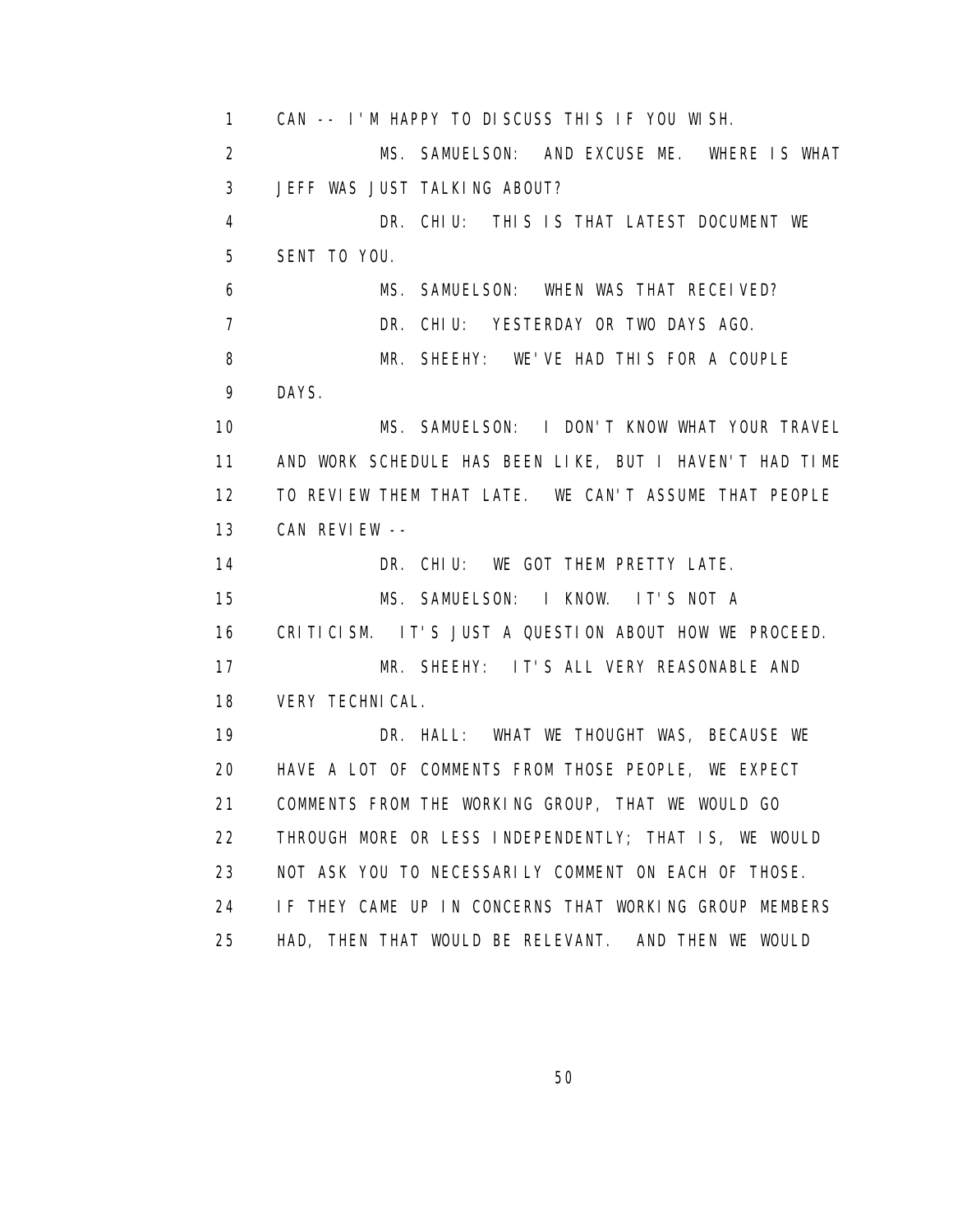1 BRING ALL OF THIS, COMBINE THEM ACTUALLY, TO THE ICOC 2 AND SAY HERE ARE THE CHANGES THAT HAVE BEEN SUGGESTED. 3 AND WE MAY ALSO HAVE CHANGES FROM THE PUBLIC, OTHERS 4 THAT COME IN, AND SO WE WOULD BRING THOSE IN AND THEN 5 TRY TO INTEGRATE EVERYTHING AT THE ICOC MEETING WHERE 6 THE BASIC DOCUMENT PLUS THE CHANGES SUGGESTED BY THE 7 WORKING GROUP, THE CHANGES SUGGESTED BY GRANTEE 8 INSTITUTIONS, AND OTHERS ALL WOULD BE CONSIDERED 9 TOGETHER.

 10 SO JUST IN THE INTEREST OF TIME, WE WOULD 11 LIKE TO GET, FIRST OF ALL, EVERYBODY'S COMMENTS ON THE 12 BASIC DOCUMENT. AND THEN IF THERE'S TIME, WE CAN GO 13 INTO THE OTHERS, BUT WE HAVE QUITE A BIT -- WE WANT TO 14 HEAR FROM YOU ON THE BASIC DOCUMENT, NOT ON THE 15 COMMENTS THAT HAVE BEEN MADE.

 16 MR. SHEEHY: YEAH. I JUST WANTED TO MAKE 17 SURE THAT THEY WOULD BE INCLUDED IN THE FINAL.

18 DR. HALL: ABSOLUTELY.

 19 DR. CHIU: SO ARE THERE ANY COMMENTS FROM THE 20 WORKING GROUP ON CHAPTER 1?

 21 CHAIRMAN ORKIN: I THOUGHT IT WAS QUITE CLEAR 22 AND STRAIGHTFORWARD.

 23 DR. HALL: DO YOU WANT TO ASK FOR COMMENTS 24 FROM THE WORKING GROUP, THEN COMMENTS FROM THE PUBLIC? 25 CHAIRMAN ORKIN: FROM THE GROUP, ANY COMMENT?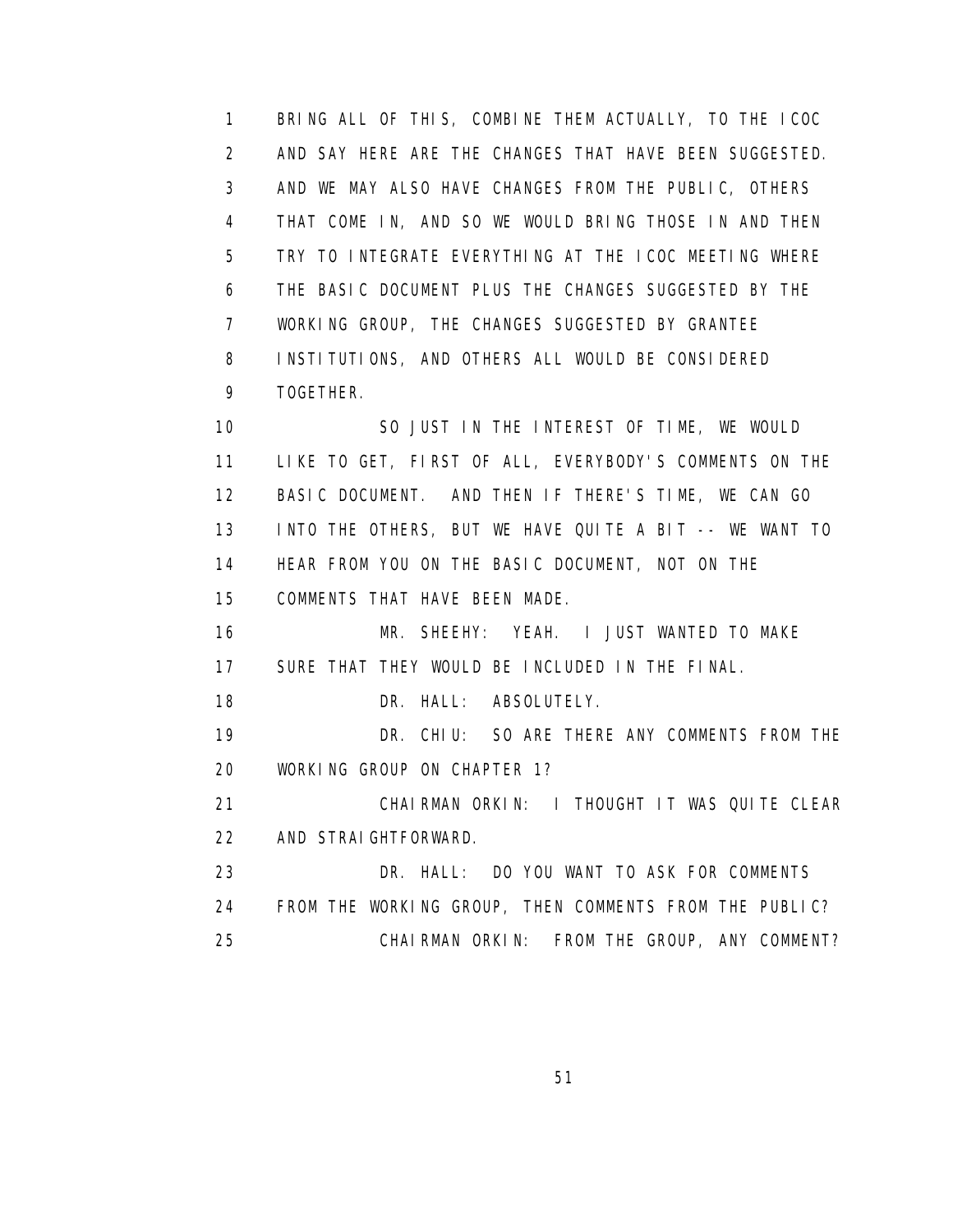1 MS. SAMUELSON: WELL, I HAVE A COMMENT, WHICH 2 IS REALLY TO POINT OUT WHY I THINK IT'S MOST IMPORTANT 3 THAT WE REGARD THIS AS AN INTERIM DOCUMENT. IF THE 4 WORKING GROUP IS GOING TO ASSUME ANY RESPONSIBILITY FOR 5 SUCH THINGS AS RECOMMENDING INTERIM AND FINAL CRITERIA, 6 STANDARDS AND REQUIREMENTS FOR CONSIDERING FUNDING 7 APPLICATIONS AND AWARDING RESEARCH GRANTS, AND 8 RECOMMENDING STANDARDS FOR SCIENTIFIC AND MEDICAL 9 OVERSIGHT, BECAUSE THOSE ARE RESPONSIBILITIES THAT WE 10 HAVE, AND IF WE'RE GOING TO CEDE THEM PERMANENTLY TO 11 THE STAFF, THEN WE NEED TO UNDERSTAND THAT WE'RE DOING 12 THAT AND HAVE THERE BE A CONSIDERED DISCUSSION ABOUT 13 THAT AMONG OURSELVES AND THE ICOC. I DON'T THINK WE'RE 14 AT A POINT WHERE WE WANT TO DO THAT, BUT WE HAVE TO 15 REMEMBER, THEN, THAT THIS IS AN INTERIM DOCUMENT. 16 DR. HALL: IS THERE A PARTICULAR DESCRIPTION 17 OR PHRASE OR SOMETHING IN HERE THAT YOU ARE CONCERNED 18 WITH, JOAN? 19 MS. SAMUELSON: I DON'T WANT TO GET DOWN TO 20 PARSING EVERY WORD IN THE DOCUMENT BECAUSE I DON'T 21 THINK WE HAVE TIME AND THIS ISN'T THE TIME FOR THAT. 22 MR. KLEIN: IT VERY CLEARLY IS AN INTERIM 23 DOCUMENT, JOAN. 24 MS. SAMUELSON: OKAY. AS LONG AS WE'RE CLEAR 25 BECAUSE I HEARD SEVERAL CONCERNS VOICED FROM THE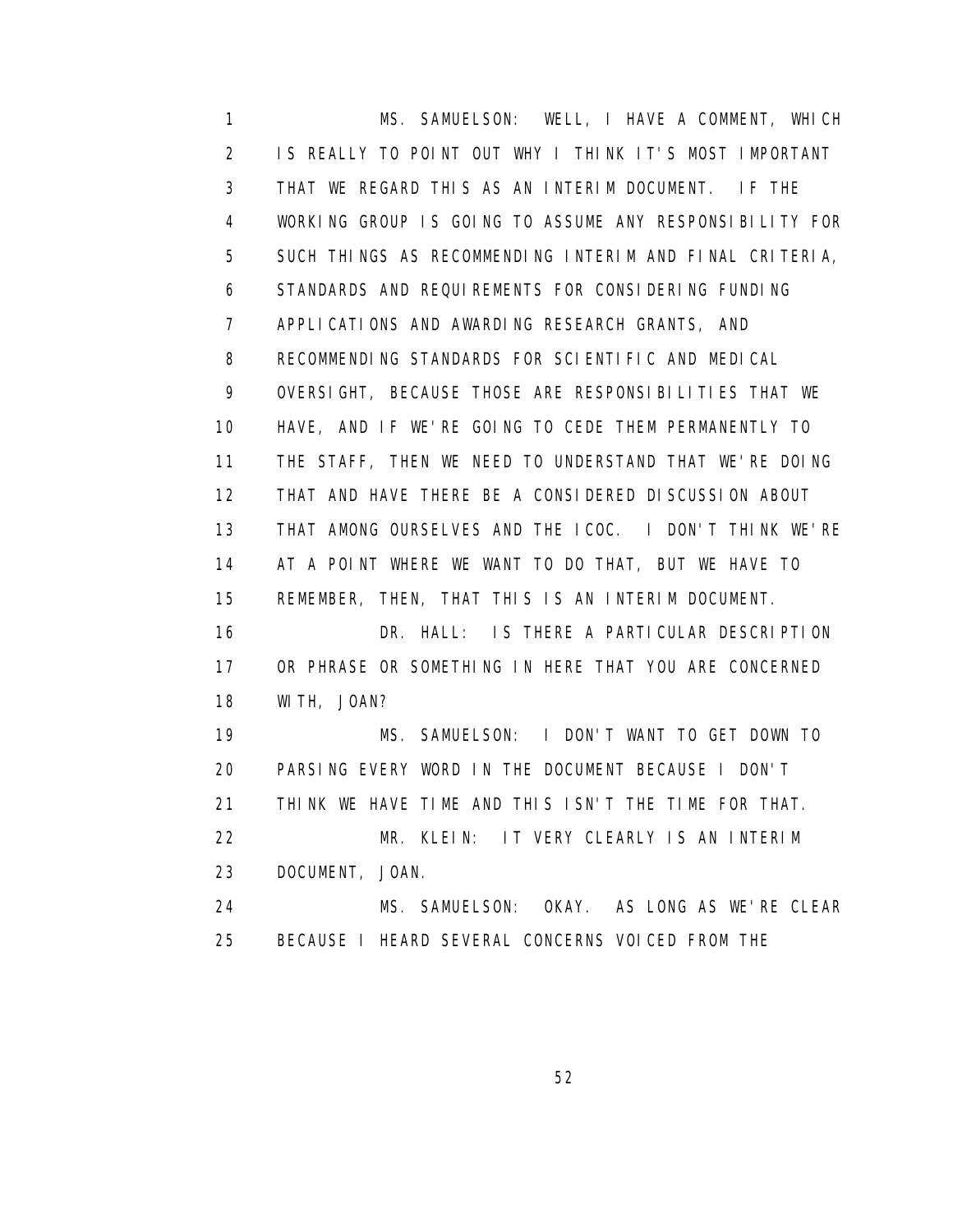1 UNIVERSITY OF CALIFORNIA, AS WELL AS DR. HALL, AND THE 2 ALLIANCE FOR STEM CELL RESEARCH THAT TO HAVE TWO 3 PARALLEL PROCESSES ONE AFTER THE OTHER WOULD BE 4 DISRUPTIVE AND CONFUSING.

 5 DR. HALL: I WANT TO STATE FOR THE RECORD 6 THAT I WOULD BE HAPPY TO HAVE THE DESCRIPTION OF MY 7 OFFICE CHANGED HOWEVER THE ICOC OR WORKING GROUP WISHES 8 TO DO IT IN THIS DOCUMENT IN FUTURE VERSIONS.

 9 CHAIRMAN ORKIN: IF YOU LOOK AT CHAPTER 1, 10 THOUGH, I THINK THERE'S NOTHING THAT THE WORKING GROUP 11 HAS CEDED IN TERMS OF EVALUATION OF POTENTIAL GRANTS IN 12 THE FUTURE. I DON'T SEE THAT. I SEE IT MOSTLY AS JUST 13 THE DEFINITION OF THE VARIOUS FUNCTIONS OF THE 14 PERSONNEL AND TERMINOLOGY.

15 **ANY COMMENTS FROM THE WORKING GROUP?** ANY 16 ADDITIONAL COMMENTS?

 17 DR. MACKLIS: I GUESS I SUPPORT WHAT DR. 18 ORKIN JUST SAID. AND TO COMMENT ABOUT JOAN SAMUELSON'S 19 USING THE WORD "CEDING," PERHAPS WE SHOULD USE A 20 DIFFERENT VERB, THAT THERE ARE INCREDIBLY WORLD-CLASS, 21 HIGHLY TRAINED SCIENTIFIC ADMINISTRATION STAFF MEMBERS 22 AT CIRM WHO ARE HELPING TO GUIDE US AS A WORKING GROUP 23 IN ESTABLISHING EXCELLENT POLICY. I DON'T SEE ANYTHING 24 THAT GOES AGAINST THAT. I DON'T FEEL THAT WE'RE CEDING 25 ANYTHING, BUT RATHER WE'RE TAKING ADVANTAGE OF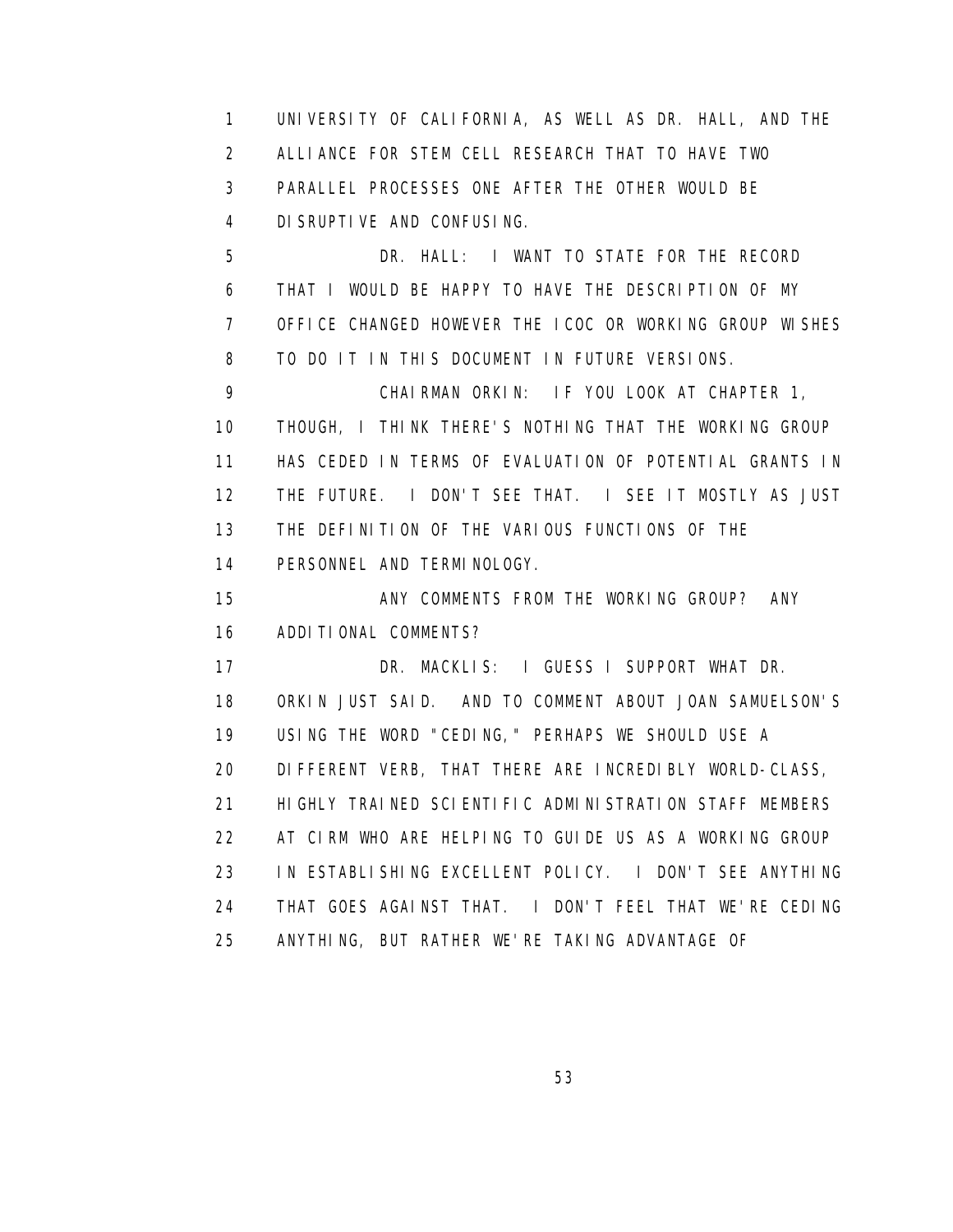1 EXCELLENT LEADERSHIP. THANK YOU.

 2 CHAIRMAN ORKIN: THANK YOU. I AGREE. ANY 3 OTHER COMMENTS FROM THE WORKING GROUP? CAN WE TAKE 4 COMMENTS FROM THE PUBLIC ON CHAPTER 1? PUBLIC 5 REPRESENTATIVES.

 6 MR. CLAEYS: THIS IS MIKE CLAEYS WITH THE 7 ALLIANCE FOR STEM CELL RESEARCH AGAIN. MY ONLY COMMENT 8 WOULD BE TO FOLLOW UP ON WHAT DR. MACKLIS HAD SAID, AND 9 I DON'T THINK THAT THERE'S ANY DISAGREEMENT ABOUT THE 10 QUALITY OF THE CIRM STAFF. I THINK IT'S MORE OF A 11 QUESTION THE QUALITY -- THE INTELLIGENCE AND THE HARD 12 WORK OF THE STAFF. IT'S MORE OF A QUESTION OF THE 13 PROCESS AS LAID OUT IN PROPOSITION 71, AND IS THE -- IS 14 THE WORKING GROUP REACTING TO RECOMMENDATIONS MADE BY 15 THE STAFF, OR ARE THE WORKING GROUP MEMBERS WHO HAVE 16 BEEN APPOINTED BY ELECTED OFFICIALS DRIVING THE 17 PROCESS? SO I GUESS THE QUESTION WOULD BE WHO'S 18 DRIVING AND WHO'S SUPPORTING? 19 DR. HALL: COULD WE KEEP OUR COMMENTS TO 20 CHAPTER 1? AND IF YOU HAVE SPECIFIC ISSUES WITH THE 21 WORDING HERE. I DON'T THINK -- THAT PARTICULAR ISSUE 22 IS A VERY LARGE ISSUE AND I DON'T THINK GERMANE 23 SPECIFICALLY TO THE LANGUAGE IN CHAPTER 1 UNLESS I 24 MISSED SOMETHING. IF IT IS, IF YOU COULD SAY SO, THAT 25 WOULD BE GREAT.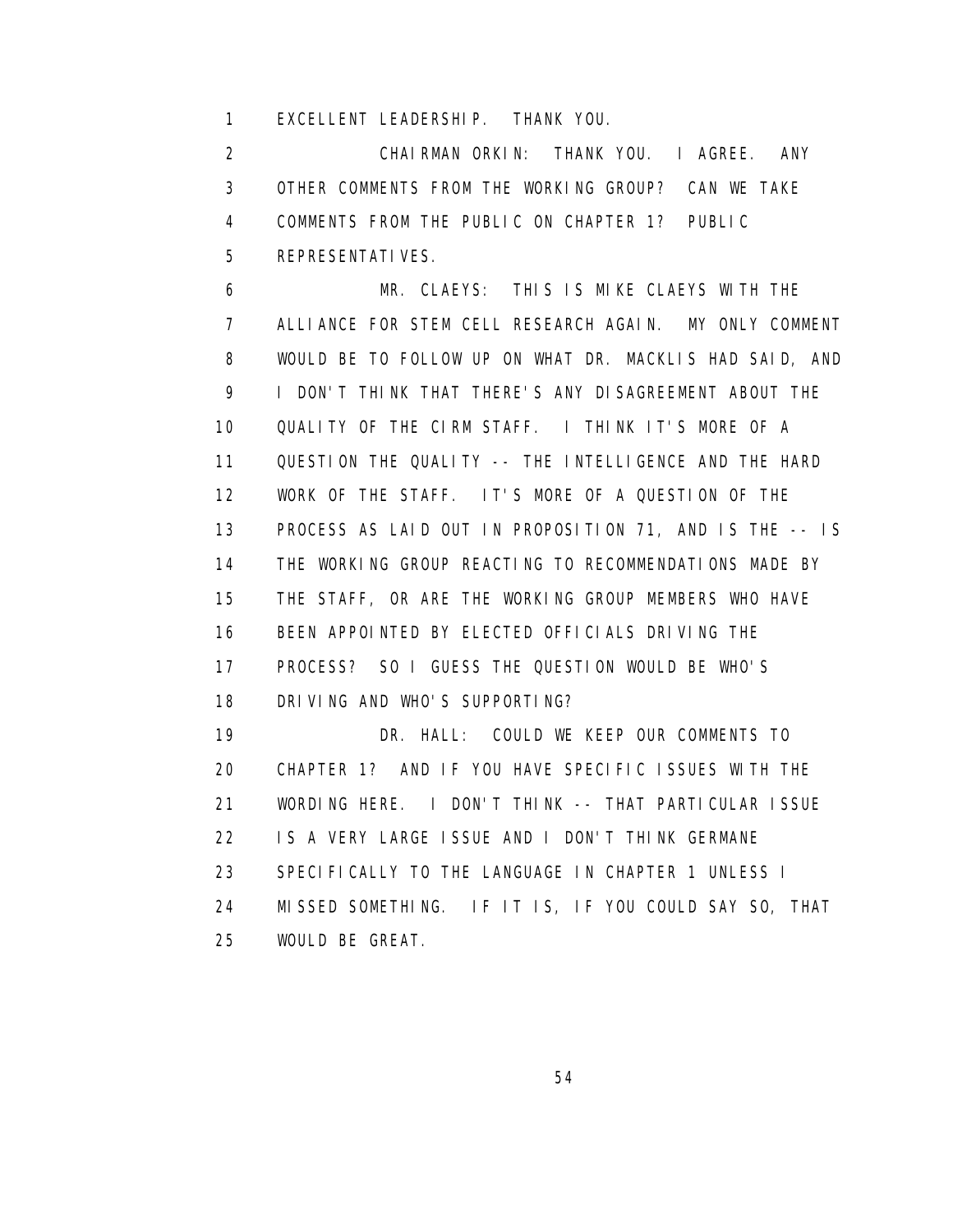1 MR. CLAEYS: FAIR ENOUGH. I WAS FOLLOWING UP 2 ON THE COMMENTS OF PREVIOUS SPEAKERS. 3 MS. SAMUELSON: AS FAR AS I'M CONCERNED, IT 4 IS THE ISSUE THAT I'M CONCERNED WITH, WITH THIS 5 CHAPTER, SOME OF THE LANGUAGE IN IT AND PERHAPS IN 6 SUCCEEDING CHAPTERS. SO WE MAY HAVE TO SIMPLY DECIDE 7 THAT WE'RE INTERESTED IN BOTH GOING AHEAD AND TRYING TO 8 KEEP FLEXIBILITY, AND WE WILL SEE HOW THAT WORKS IN THE 9 FUTURE. 10 CHAIRMAN ORKIN: ANY OTHER COMMENTS 11 SPECIFICALLY ADDRESSING CHAPTER 1? 12 DR. HALL: ANY COMMENT FROM THE PUBLIC HERE? 13 MR. MEARS: DAVID MEARS. I'M THE DIRECTOR OF 14 RESEARCH ADMINISTRATION, UNIVERSITY OF CALIFORNIA. 15 WE'VE WORKED VERY CLOSELY WITH STAFF TO ANALYZE THE 16 DOCUMENT AND PROVIDE SPECIFIC COMMENTS. WE'RE PLEASED 17 FOR THAT OPPORTUNITY TO DO SO. BUT I MUST ADMIT THAT 18 IT'S A BIT FRUSTRATING TO NOT KNOW WHAT THE STAFF'S 19 RESPONSE IS TO THE COMMENTS. AND WITHOUT SEEING A 20 RESPONSE LIKE THE APA WHERE AN ISSUE AND THEN A 21 RESPONSE, WE DON'T KNOW WHAT THE OUTCOME IS. AND SO 22 THIS FORUM HERE IS NOT AN OPPORTUNITY TO GO THROUGH THE 23 COMMENTS AND GET A RESPONSE. 24 SO THIS IS ALL GOING TO BE GATHERED UP AND 25 SENT TO THE ICOC, BUT, YOU KNOW, AT VERY HIGH LEVELS I

<u>55 September 2006 September 2006 September 2006 September 2006 September 2006 September 2006 September 2006 S</u>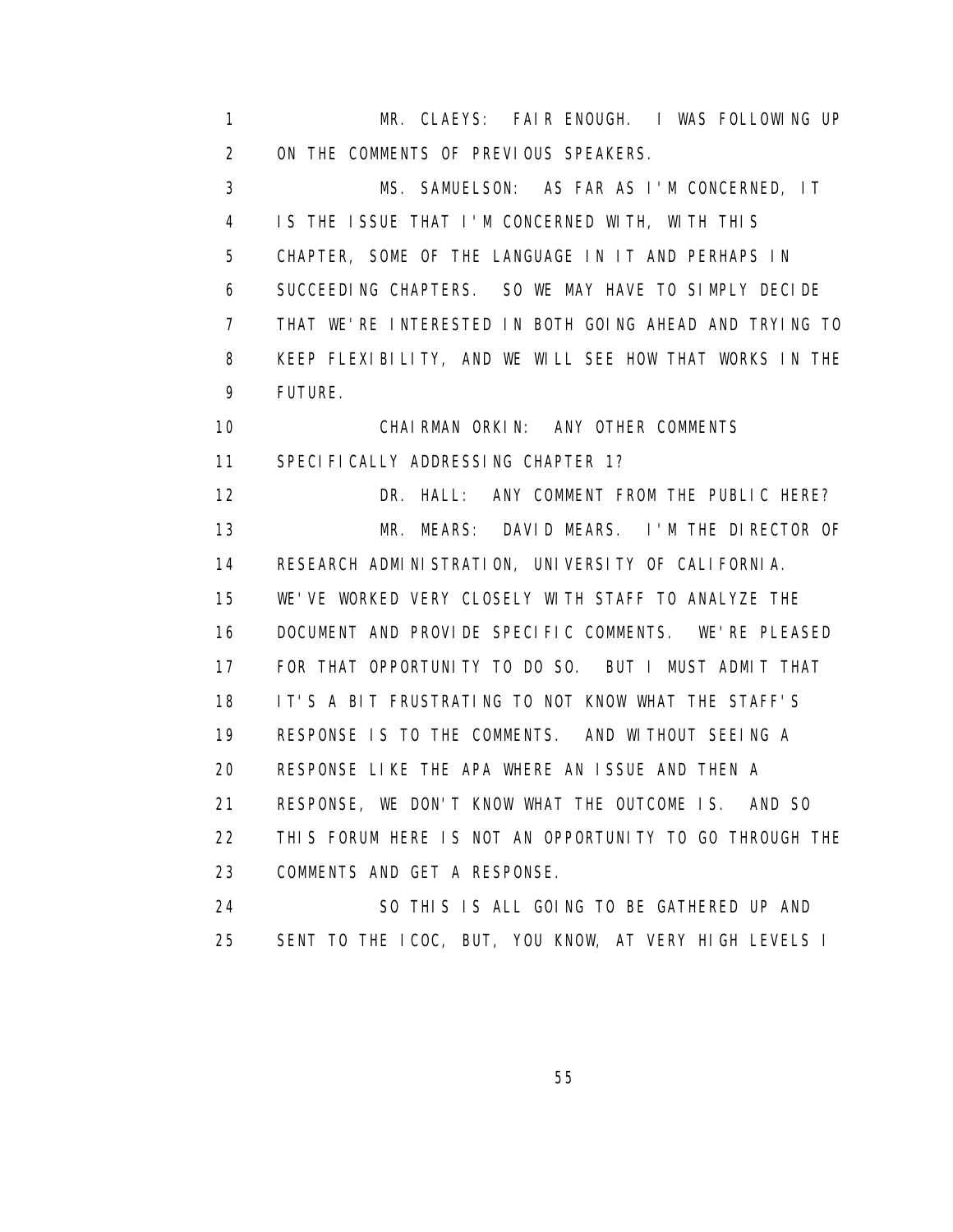1 DON'T KNOW HOW THEY'RE GOING TO BE DEALING WITH A LOT 2 OF THIS MACHINERY KIND OF MATERIAL THAT YOU SUGGESTED 3 IS PRETTY MUCH THE MECHANICS OF THE GRANT PROCESS. 4 DR. HALL: ONCE AGAIN, WE'RE TRYING TO FOCUS 5 ON CHAPTER 1 HERE. IF YOU HAVE ISSUES ON CHAPTER 1 6 THAT YOU'D LIKE TO BRING UP, YOU MAY. 7 MR. MEARS: WE'VE DONE THAT IN OUR WRITTEN 8 COMMENTS. 9 DR. HALL: OUR ISSUE, WHICH WE'RE TRYING TO 10 DO, IS TO GET COMMENTS FROM THE WORKING GROUP. WE HAVE 11 SPENT A LOT OF TIME WITH YOU, AND WE WILL SPEND MORE 12 TIME WITH YOU. IF THERE'S TIME, WE WILL HAVE THE 13 WORKING GROUP COMMENT ON YOUR ISSUES, BUT WE ARE -- WE 14 HAVE -- I CAN'T TELL -- WE NEED TO HEAR FROM OUR 15 WORKING GROUP ABOUT HOW THEY FEEL ABOUT THESE ISSUES. 16 MR. MEARS: I ACCEPT THAT. I JUST WANTED TO 17 VOICE MY FRUSTRATION IN NOT KNOWING WHAT THE RESPONSES 18 TO OUR COMMENTS WERE. 19 MS. SAMUELSON: AND I WOULD LIKE TO SAY IN 20 RESPONSE TO YOU, SIR, THIS IS HELPFUL TO ME BECAUSE IT 21 SUGGESTS SOMETHING THAT THE WORKING GROUP MIGHT WANT TO 22 RECOMMEND WHEN IT GETS TO ITS BUSINESS IN THE NEXT 23 MEETING, WHICH IS TO DIFFERENTIATE BETWEEN THINGS THAT 24 ARE TRULY POLICY, SOME OF WHICH PROBABLY ARE IN HERE IN 25 THIS DOCUMENT AND OTHER THINGS WHICH ARE REALLY A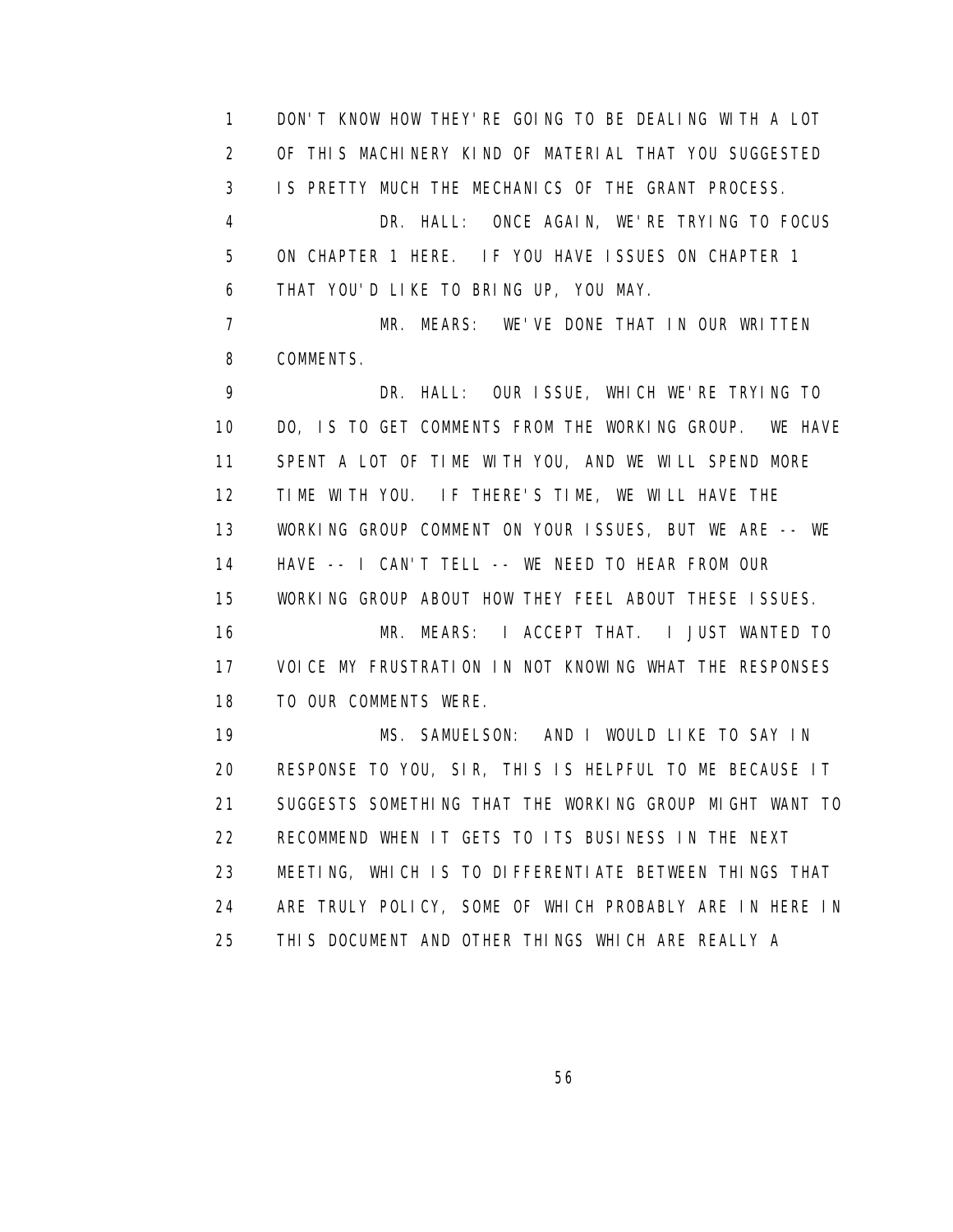1 MATTER OF THE EFFICIENT MANAGEMENT OF THE GRANTS 2 PROGRAM THAT THE WORKING GROUP MIGHT BEST STAY OUT OF 3 AND OVERSEE, BUT DELEGATE TO THE STAFF, OR RECOMMEND 4 THAT TO THE ICOC SO THAT YOU DON'T HAVE THAT CONFUSION. 5 SO THAT NONE OF US DO AND WE'RE NOT WASTING THE TIME OF 6 OUR SCIENTISTS AROUND THE COUNTRY.

 7 MR. SHEEHY: MAYBE THE THING TO DO, AND 8 PEOPLE HAVE THE DOCUMENT IN FRONT OF THEM, IS TO AS WE 9 GO THROUGH EACH SECTION, TO DO A QUICK READ AND JUST 10 GIVE A SENSE OF THE COMMITTEE THAT WE AGREE WITH THE 11 CONCERNS AND THE FIXES THAT HAVE BEEN PROPOSED BY 12 STAFF. I THINK THIS IS LAID OUT FAIRLY CLEARLY BY 13 STAFF, AND I THINK THAT THE DIALOGUE HAS BEEN GOOD, AND 14 I CAN UNDERSTAND WHY SOME OF THE POTENTIAL RECIPIENTS 15 MAY WANT TO HAVE SOME SENSE OF APPROVAL EVEN IF WE 16 DON'T HAVE A QUORUM FOR THESE CHAPTER BY CHAPTER. 17 AND IF YOU LOOK ON PAGE 4, PEOPLE HAVE THE 18 DOCUMENT ON THE COMMENTS, THERE'S ONE ON CHAPTER 1. 19 AND A QUICK READ THROUGH THAT, I THINK NONE OF THIS IS 20 CONTROVERSIAL. I WOULD BE VERY HAPPY, IF WE CAN'T DO A 21 FORMAL MOTION, TO AT LEAST SUGGEST THAT THIS IS 22 SOMETHING THAT I'M EXTREMELY COMFORTABLE WITH AND I 23 THINK MAKES PERFECT. 24 DR. CHIU: I'D BE HAPPY TO DO THAT VERY

25 QUICKLY IF IT'S OKAY WITH THE GROUP. THAT ON PAGE 4 OF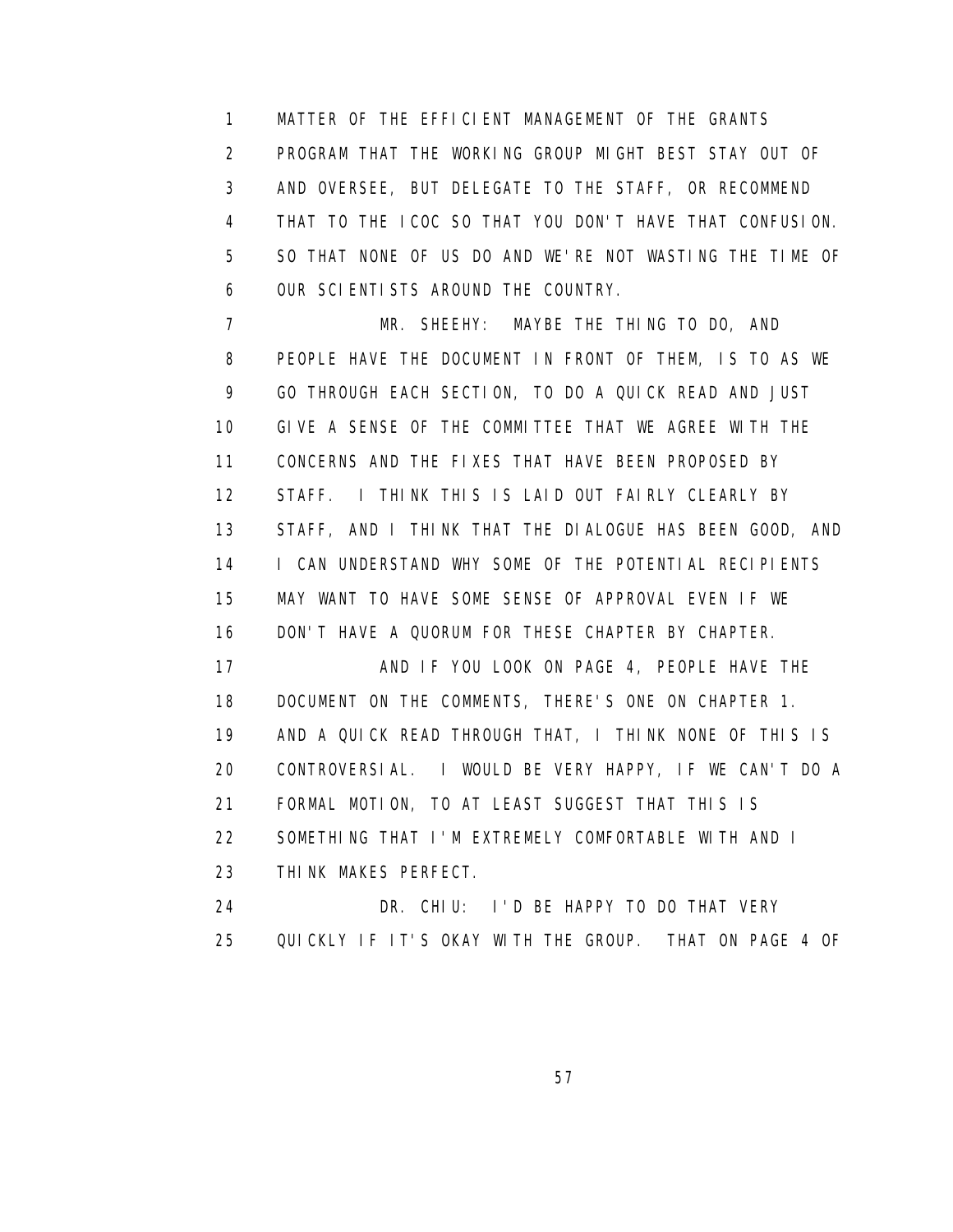1 YOUR COMMENTS FROM THE PUBLIC DOCUMENT, WE'RE GOING 2 THROUGH -- SOME OF THE DOCUMENTS ARE FROM CAL TECH OR 3 FROM UCOP. THE FIRST ABOUT DIRECT COSTS, I WAS GOING 4 TO DEFER THAT UNTIL WE COME TO THE SECTION IN CHAPTER 3 5 OR 5 WHERE WE ARE NOW WORKING AND WE WILL BE WORKING 6 WITH THE UNIVERSITIES TO GET THE LANGUAGE IN THIS 7 DOCUMENT MUCH MORE IN LINE WITH THE INTENT OF PROP 71. 8 SO I'D LIKE TO DEFER THE ACTUAL DISCUSSION OF DIRECT 9 COSTS.

 10 IN TERMS OF EQUIPMENT, THE UCOP SUGGESTED 11 ADDING IN LANGUAGE THAT I'VE IDENTIFIED IN BOLD ABOUT 12 ACQUISITION COSTS WHICH EQUALS OR EXCEEDS THE LESSER OF 13 THE CAPITALIZATION LEVEL ESTABLISHED BY THE GRANTEE 14 INSTITUTION FOR FINANCIAL MANAGEMENT PURPOSES OR 15 \$5,000. AND WE WOULD RECOMMEND ACCEPTING THIS 16 LANGUAGE. 17 MOVING ON TO PAGE 9, UNDER THE TERM 18 "GRANTEE," WE WOULD LIKE TO SUBSTITUTE THE WORDS 19 "CAMPUSES" FOR "INSTITUTIONS" SO THAT IT BETTER REFLECT 20 THE CAMPUSES AT UC. 21 ON PAGE 9 TO 10, IN TERMS OF INDIRECT COST, 22 AGAIN, THIS IS AN AREA WHERE WE'RE GOING TO GO TO 23 REFLECT AND BE CONSISTENT WITH PROP 71, AND WE WILL BE 24 REVISING THAT SECTION.

25 IN CHAPTER 1, GENERAL INFORMATION, SECTION E,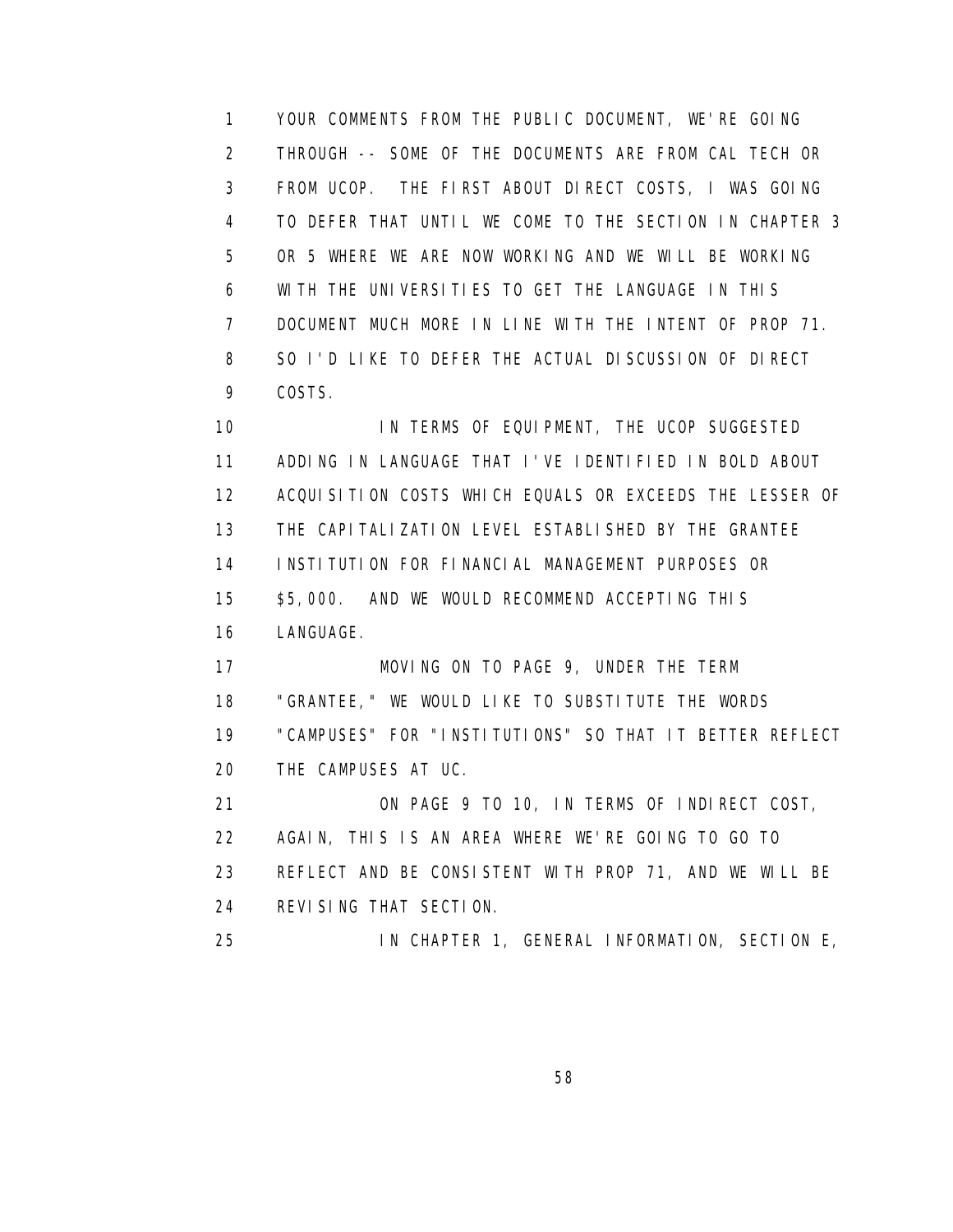1 RULES AND RESPONSIBILITIES, ON PAGE 14, PRINCIPAL 2 INVESTIGATOR. THIS IS SOMETHING FOR THE GROUP TO 3 CONSIDER, THAT THE PI IS AN INDIVIDUAL DESIGNATED BY 4 THE GRANTEE ORGANIZATION. AND WE HAD WANTED THE PI 5 ALSO TO BEAR RESPONSIBILITY FOR COMPLIANCE WITH THE 6 FINANCIAL AND ADMINISTRATIVE ASPECTS OF THE AWARD; 7 WHEREAS, UC FEELS THAT THE PI'S RESPONSIBLE WITH 8 COMPLYING WITH THE TERMS, BUT IS NOT RESPONSIBLE FOR 9 ENSURING COMPLIANCE WITH THE FINANCIAL AND 10 ADMINISTRATIVE ASPECTS OF THE AWARD. AND WE WOULD LIKE 11 TO KNOW HOW THE WORKING GROUP FEELS ABOUT 12 RESPONSIBILITY. 13 WE FEEL -- CIRM SUGGESTED THAT IT'S DUAL 14 RESPONSIBILITY, AND UC SUGGESTS THAT IT'S REALLY THE 15 RESPONSIBILITY OF THE INSTITUTION AND NOT THE PI. 16 MS. SAMUELSON: I'D LIKE TO HEAR FROM THE 17 SCIENTIFIC MEMBERS OF THE WORKING GROUP WHAT THEIR 18 EXPERIENCE WITH THAT HAS BEEN AND WHAT THEY RECOMMEND. 19 DR. DONAHOE: I CERTAINLY THINK THE PI SHOULD 20 BE RESPONSIBLE FOR THE FINANCIAL AND ADMINISTRATIVE 21 ASPECTS. USUALLY IT'S IN COOPERATION WITH THEIR 22 ADMINISTRATORS. THE PI SHOULD HAVE THE ULTIMATE 23 RESPONSIBILITY. 24 DR. CHIU: ARE THERE ANY OTHER COMMENTS FROM 25 THE WORKING GROUP?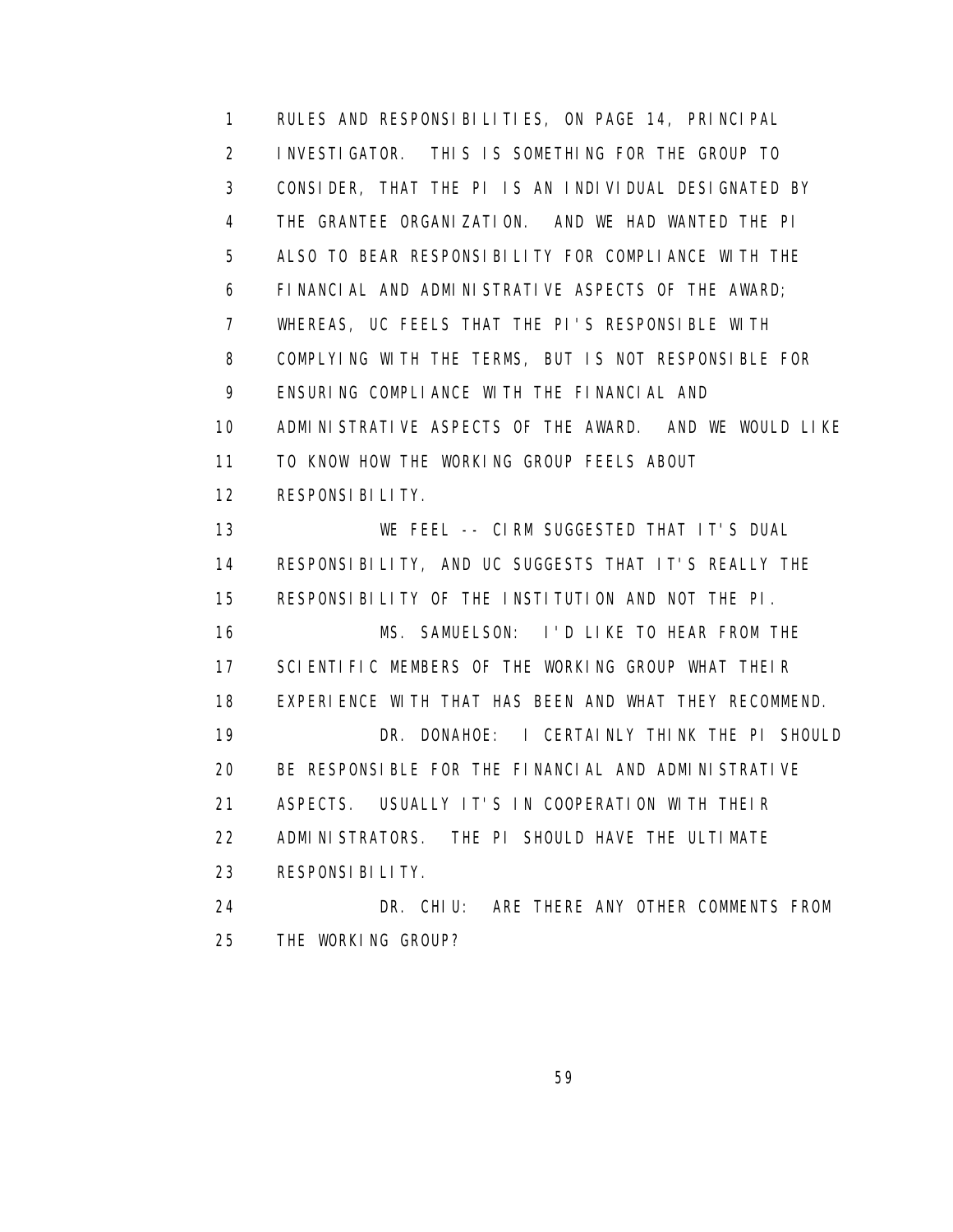1 CHAIRMAN ORKIN: I AGREE WITH PAT IN THE 2 SENSE THAT IT IS IN COOPERATION WITH THE INSTITUTION'S 3 MANAGEMENT FOLKS. GENERALLY, I THINK MOST 4 INVESTIGATORS BELIEVE THE ONUS IS ON THE INSTITUTION, 5 NOT ON THEMSELVES, ALTHOUGH THAT MAY NOT BE LEGALLY 6 CORRECT. 7 DR. BONNER-WEIR: AT OUR INSTITUTION IT IS 8 BOTH THE INSTITUTION AND THE PI WHO HAVE TO SIGN OFF ON 9 GRANT AWARDS. 10 DR. BRIVANLOU: THE SAME IS TRUE AT THE 11 ROCKEFELLER UNIVERSITY WHERE IT IS A SHARED 12 RESPONSIBILITY. 13 DR. STEINDLER: DENNIS STEINDLER AT THE 14 UNIVERSITY OF FLORIDA. IT'S A BIT MORE MYSTERIOUS 15 HERE. THE UNIVERSITY WANTS US TO FEEL THAT THE PI IS 16 RESPONSIBLE, BUT YET THEY SEEM TO TAKE A FAIR AMOUNT OF 17 CONTROL. SO THAT SAID, I SUPPORT WHAT DR. ORKIN SAID. 18 I THINK IT NEEDS TO BE FOLLOWED. 19 MS. SAMUELSON: THANK YOU. 20 CHAIRMAN ORKIN: I THINK YOU HAVE A SENSE OF 21 THE COMMITTEE ON THAT ONE. 22 DR. CHIU: YES, WE DO. THANK YOU. 23 I'D LIKE TO ASK FOR ACCEPTANCE OF THE 24 PROPOSED CHANGES IN CHAPTER 1, THE ACCEPTANCE OF 25 CHAPTER 1.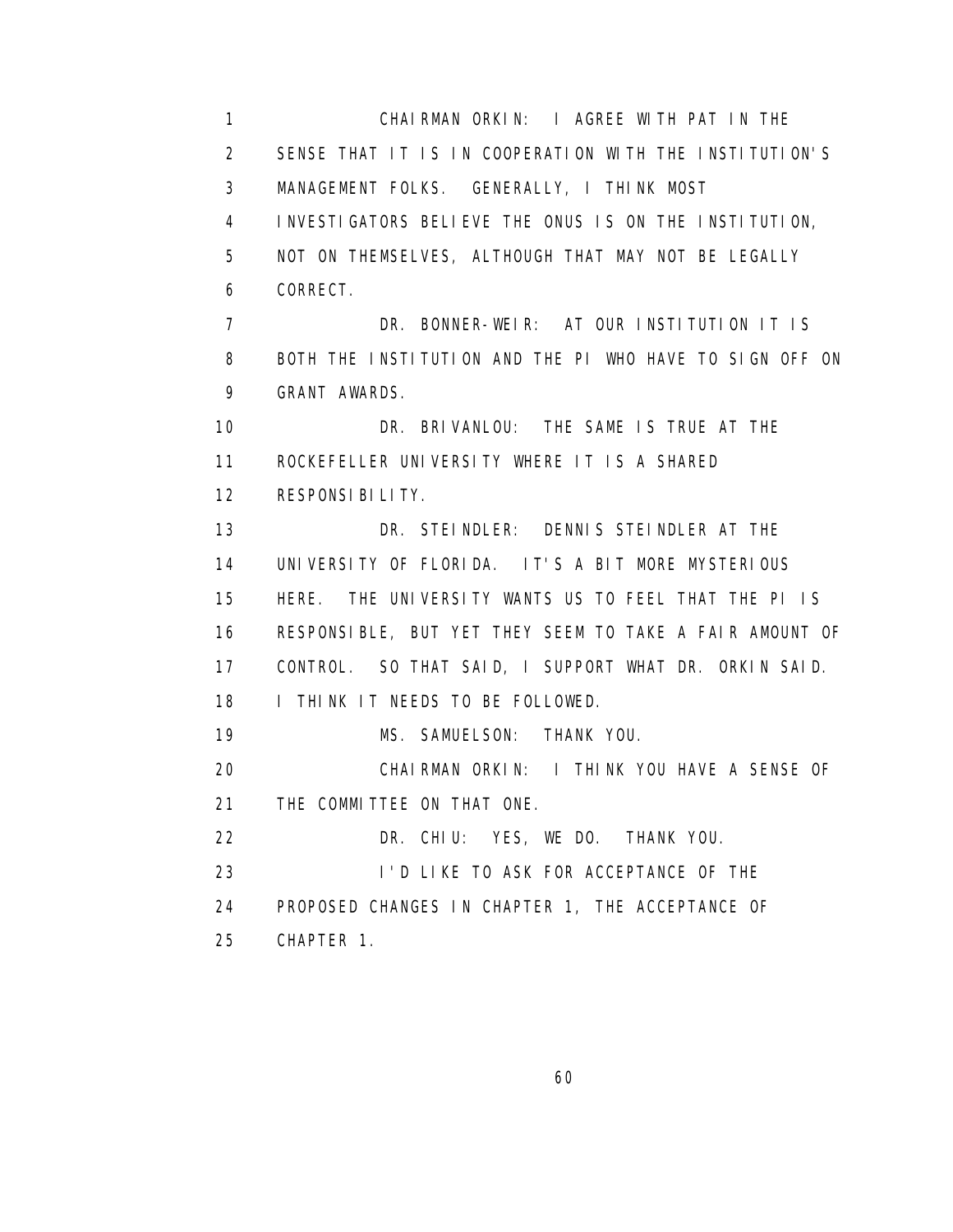1 MR. SHEEHY: DO WE HAVE A QUORUM? 2 MS. SAMUELSON: WE DON'T HAVE A QUORUM, AND I 3 THINK WE NEED TO RECHECK WHO IS ACTUALLY ON THE LINE. 4 MR. SHESTACK: THIS IS JON SHESTACK. I'M ON 5 THE LINE ALSO. 6 DR. HALL: IF WE TAKE A VOTE, WE'LL FIGURE 7 OUT. 8 MR. SHESTACK: I'VE BEEN HERE FOR A WHILE. 9 MS. SAMUELSON: WE CAN'T TAKE A VOTE PER SE 10 BECAUSE WE DON'T HAVE A QUORUM. 11 MR. SHEEHY: A STRAW VOTE. 12 DR. HALL: IF WE'RE GOING TO SAY THAT WE'D 13 BRING THEM FORWARD WITH CONSENSUS. WE DON'T HAVE A 14 QUORUM, WE CAN'T FORMALLY RECOMMEND IT, BUT WE CAN DO, 15 AS WE'VE DONE WITH THE GOVERNANCE SUBCOMMITTEE AND I 16 THINK WITH STANDARDS, I'M NOT SURE, BUT WE BRING THINGS 17 FORWARD AND SAY THERE WAS NO QUOROM, BUT IT WAS A 18 CONSENSUS OF THOSE PRESENT THAT THIS BE DONE. 19 MR. SHEEHY: WE DID IT IN IP. MAYBE WHAT I 20 CAN DO IS MOVE THIS FORWARD, AND MAYBE IF I CAN GET A 21 SECOND, IF BY SOME CHANCE WE HAVE 15 PEOPLE ON THE 22 LINE, BECAUSE WE DON'T KNOW, THEN WE'LL ACTUALLY HAVE A 23 WORKING MOTION, AND WE CAN COME BACK AT THE END OF IT. 24 PERHAPS AT SOME POINT AT THE END OF IT, WE MAY HAVE 15. 25 AND IF PEOPLE DO COME IN LATER, THEY'LL FEEL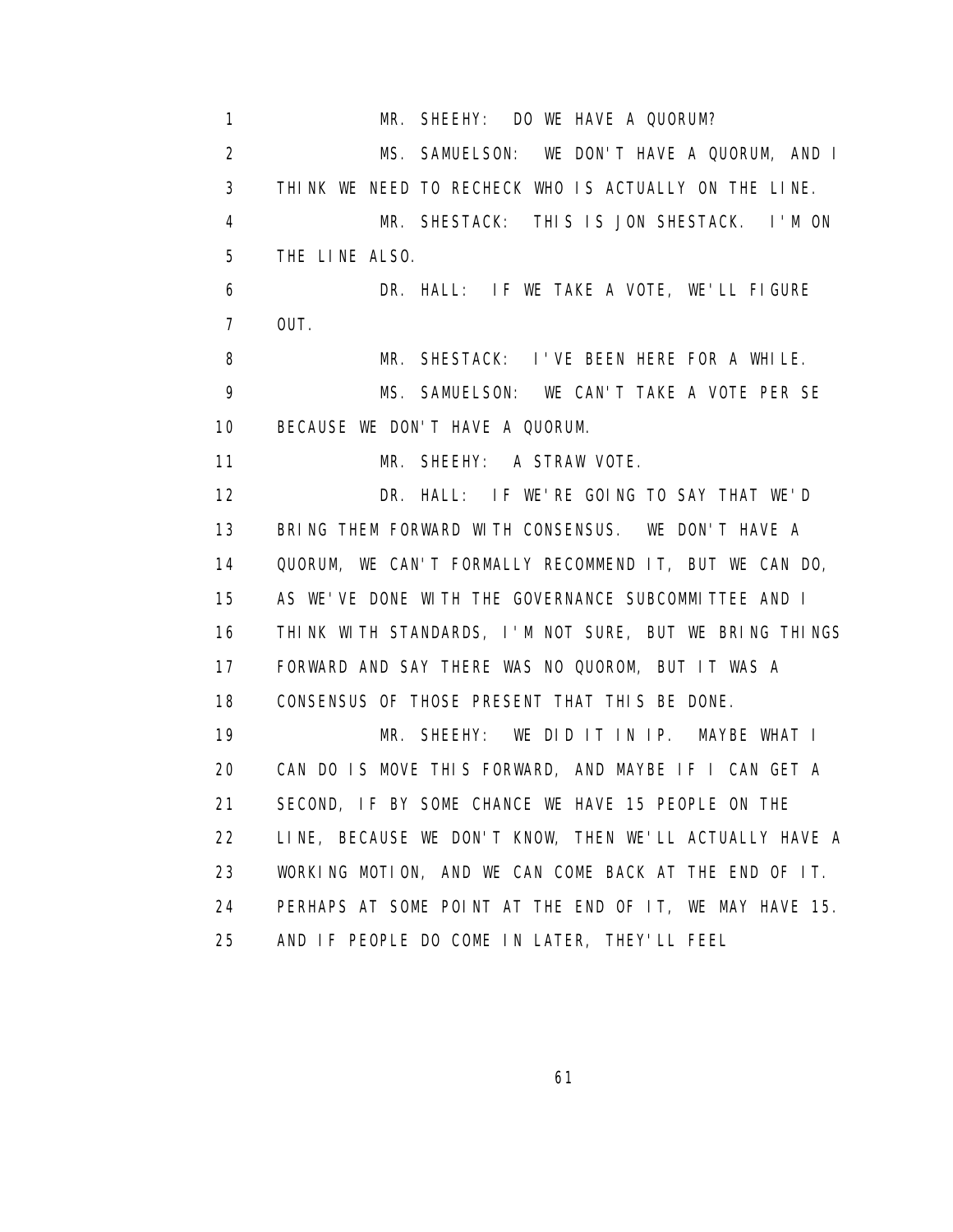| 1.             | COMFORTABLE THAT THIS HAS BEEN REVIEWED AND WE CAN   |
|----------------|------------------------------------------------------|
| 2              | RECAPI TULATE FAIRLY QUICKLY.                        |
| 3              | DR. KIMBLE: I WOULD ALSO SAY IF WE DON'T GET         |
| 4              | ON WITH IT, WE'RE GOING TO LOSE PEOPLE.              |
| 5              | MR. SAMBRANO: LET ME GO AHEAD AND GO THROUGH         |
| 6              | THE NAMES, AND JUST PLEASE INDICATE YES IF YOU AGREE |
| $\overline{7}$ | WITH THE CHAPTERS.                                   |
| 8              | STU ORKIN.                                           |
| 9              | CHAIRMAN ORKIN: YES.                                 |
| 10             | MR. SAMBRANO: JOAN SAMUELSON.                        |
| 11             | MS. SAMUELSON: YES.                                  |
| 12             | MR. SAMBRANO: ROBERT KLEIN. SUSAN                    |
| 13             | BONNER-WEIR.                                         |
| 14             | DR. BONNER-WEIR: YES.                                |
| 15             | MR. SAMBRANO: ALI BRIVANLOU.                         |
| 16             | DR. BRIVANLOU: YES.                                  |
| 17             | MR. SAMBRANO: PATRICIA DONAHOE.                      |
| 18             | DR. DONAHOE: YES.                                    |
| 19             | MR. SAMBRANO: ANDREW FEINBERG. MARCY FEIT.           |
| 20             | MS. FEIT: YES.                                       |
| 21             | MR. SAMBRANO: ALEXANDRA JOYNER. JUDITH               |
| 22             | KIMBLE.                                              |
| 23             | DR. KIMBLE: YES.                                     |
| 24             | MR. SAMBRANO: SHERRY LANSING. JEFFREY                |
| 25             | MACKLIS.                                             |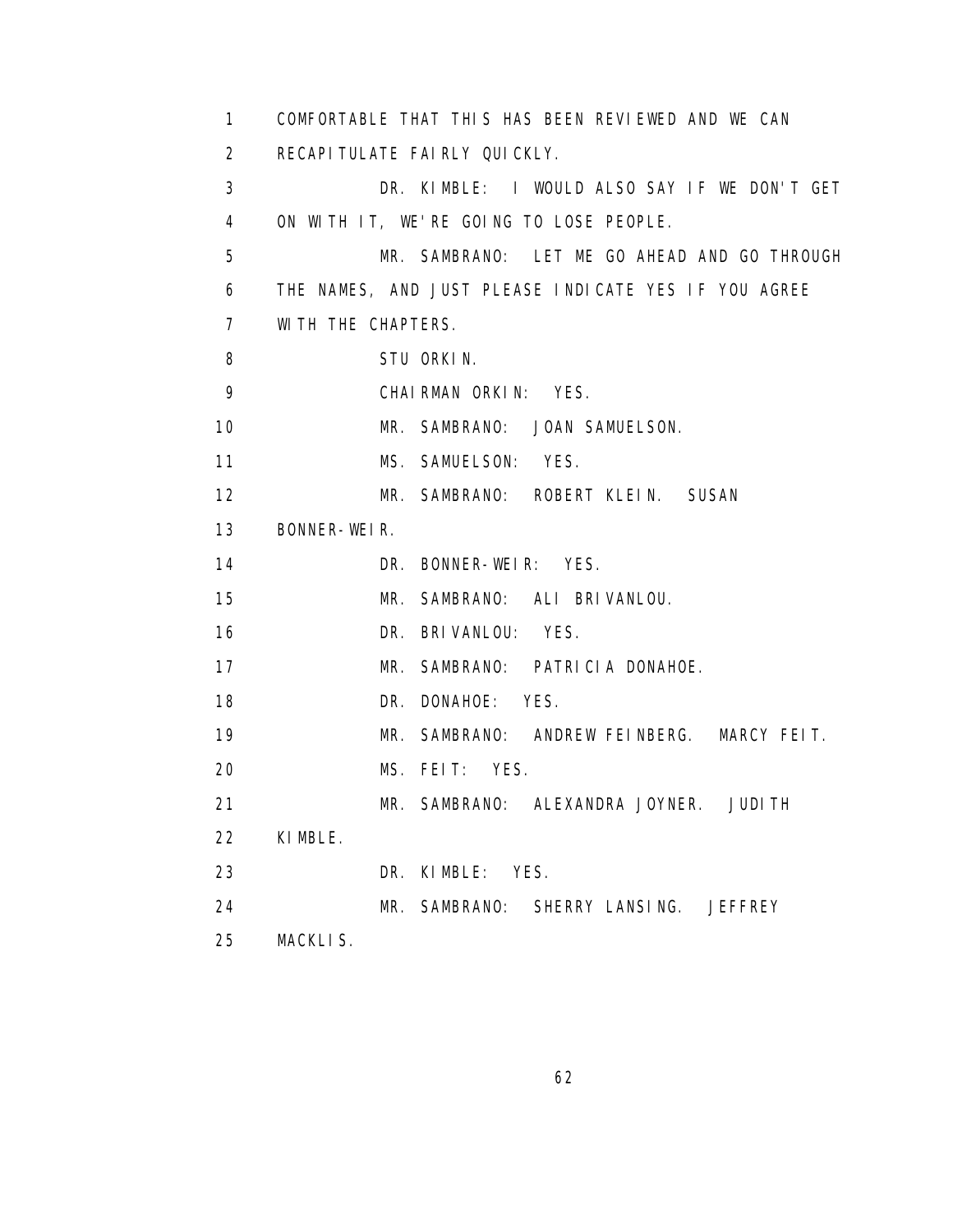1 DR. MACKLIS: YES. 2 MR. SAMBRANO: JEFFREY ROTHSTEIN. PABLO 3 RUBINSTEIN. DAVID SERRANO-SEWELL. 4 MR. SERRANO-SEWELL: YES. 5 MR. SAMBRANO: JEFF SHEEHY. 6 MR. SHEEHY: YES. 7 MR. SAMBRANO: JON SHESTACK. 8 MR. SHESTACK: YES. 9 MR. SAMBRANO: DENNIS STEINDLER. 10 DR. STEINDLER: YES. 11 MR. SAMBRANO: RAINER STORB. CLIVE SVENDSEN. 12 JANET WRIGHT. GEORGE YANCOPOULOS. 13 DR. YANCOPOULOS: I JUST WANTED TO SAY HI 14 BECAUSE I JUST WANTED TO MAKE SURE YOU GUYS COULD HEAR 15 ME BECAUSE I HADN'T SIGNED ON BEFORE. 16 DR. CHIU: WHO IS THIS? 17 DR. YANCOPOULOS: THIS IS GEORGE YANCOPOULOS. 18 I'LL SAY YES, BUT I JUST WANTED TO MAKE SURE THAT YOU 19 GUYS ARE AWARE I'VE BEEN HERE FOR A WHILE AND I DIDN'T 20 WANT TO INTERRUPT BEFORE. 21 MR. SAMBRANO: THANK YOU. AND WISE YOUNG. 22 MR. TOCHER: I COUNTED 13 YESES. 23 DR. CHIU: THIRTEEN YESES, SO WE DO HAVE 24 CONSENSUS. 25 MR. TOCHER: ASK IF THERE ARE ANY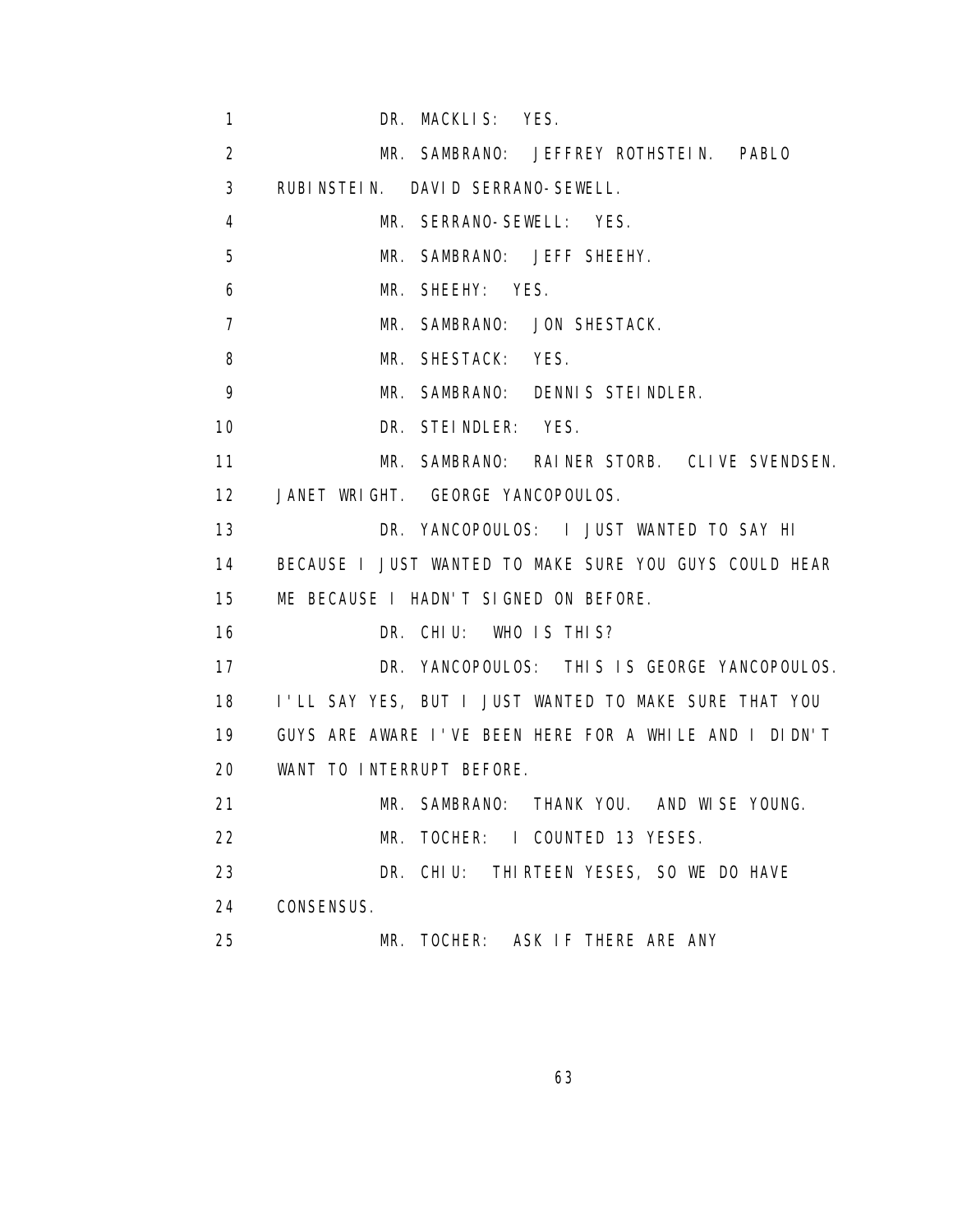1 ABSTENTIONS.

 2 MR. SAMBRANO: ARE THERE ANY ABSTENTIONS? 3 DR. CHIU: NO. 4 MS. SAMUELSON: I THINK WE CAN ASSUME THAT IF 5 SOMEONE WASN'T NECESSARILY GOING TO SAY YES, BUT THEY 6 WERE PRESENT, THEY WOULD HAVE TO LET US KNOW. 7 DR. CHIU: SO I'D LIKE TO MOVE ALONG TO 8 CHAPTER 2, WHICH IS AN ORANGE CHAPTER. THERE ARE 9 THINGS FOR DISCUSSION. PAGE 14 THROUGH 18, AND THIS 10 CONTAINS THE GRANT APPLICATION AND REVIEW PROCESS 11 STRUCTURED INTO NINE SECTIONS A THROUGH I. 12 SECTION 1, SECTION A DESCRIBES ELIGIBILITY 13 REQUIREMENTS. SECTION B ON PAGE 14 WE HAVE REMOVED. 14 I'D LIKE TO POINT OUT THAT WE HAVE REMOVED THE 15 REFERENCE TO RFP'S BECAUSE THESE INITIATIVES DEAL WITH 16 CONTRACTS WHICH ARE INHERENTLY DIFFERENT FROM GRANTS. 17 AND WE BELIEVE THAT CONTRACTS DESERVE A SEPARATE 18 ADMINISTRATIVE POLICY, SO WE HAVE REMOVED RFP'S. 19 SECTION C IS -- DID SOMEONE JUST JOIN? 20 SECTION C IS LEGAL EFFECT OF SIGNING THE 21 APPLICATION. 22 SECTION D DESCRIBES THE PEER REVIEW, AND 23 THERE MIGHT BE SOME DISCUSSION OF -- I'M SORRY. 24 SECTION E IS WHAT I WAS DEALING WITH, THE REVIEW OF 25 APPLICATIONS.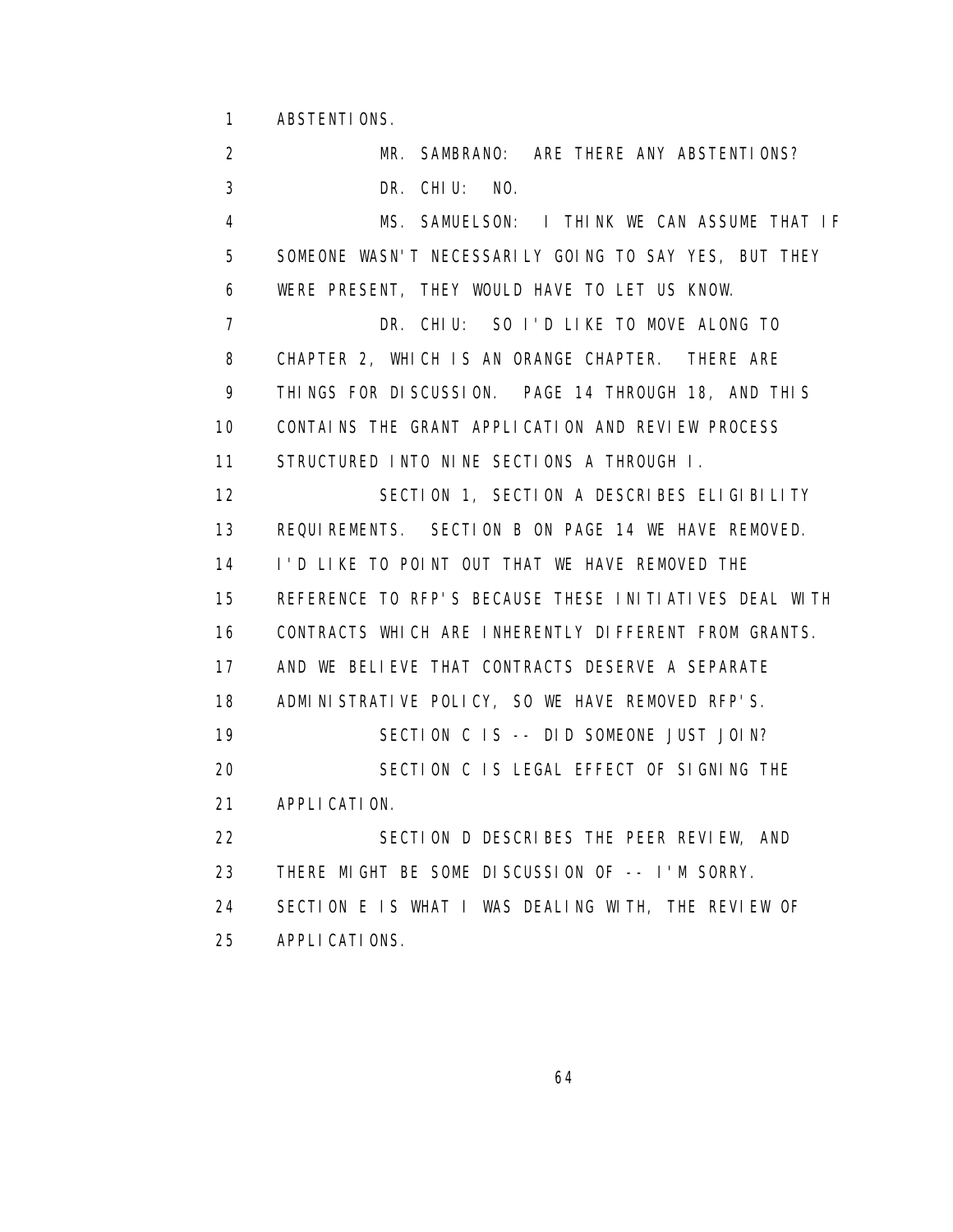1 AND THEN SECTION E WE'VE MADE SOME CHANGES 2 DEALING WITH THE REVIEW CRITERIA. I'M REFERRING TO 3 PAGE 15 THROUGH 16 OF YOUR DOCUMENT 9(D). SO I'D LIKE 4 TO GO OVER THESE WITH YOU. 5 WE ADDED LANGUAGE THAT CLOSELY TRACKS 6 PROPOSITION 71. THAT'S THE BASIC REASON FOR ADDING THE 7 LANGUAGE YOU SEE ON PAGE 15. 8 FIRST, ON PAGE 15 WE'VE ADDED THE LANGUAGE 9 REFERRING DIRECTLY TO PROP 71. NOW THE HEALTH AND 10 SAFETY CODE WITH THE SECTION NUMBER. 11 SECOND, ON PAGE 16, THE ICOC IN THEIR LAST 12 MEETING HAVE ADDED THREE POINTS THAT WE HAVE NOW 13 INCLUDED. THE FIRST POINT IN REFERENCE TO CRITERION 14 NO. 2, QUALITY OF THE RESEARCH PLAN, AT THE TOP OF PAGE 15 16 IS A REFERENCE TO MILESTONES IN ORDER TO FOLLOW THE 16 PROGRESS TOWARD AIMS AND GOALS OF THE PROPOSAL. 17 THE NEXT CHANGE IS A NEW CRITERION NO. 6 18 WHICH DEALS WITH COLLABORATION. 19 CHAIRMAN ORKIN: CAN I INTERRUPT? WHERE DOES 20 IT SAY MILESTONES? 21 DR. CHIU: RIGHT ON TOP. IT'S UNDERLINED ON 22 PAGE 16, THE FIRST TWO SENTENCES ON PAGE 16. 23 CHAIRMAN ORKIN: SORRY. I SEE IT. THANK 24 YOU. 25 DR. CHIU: THAT'S THE MILESTONE COMMENT. THE

 $\sim$  65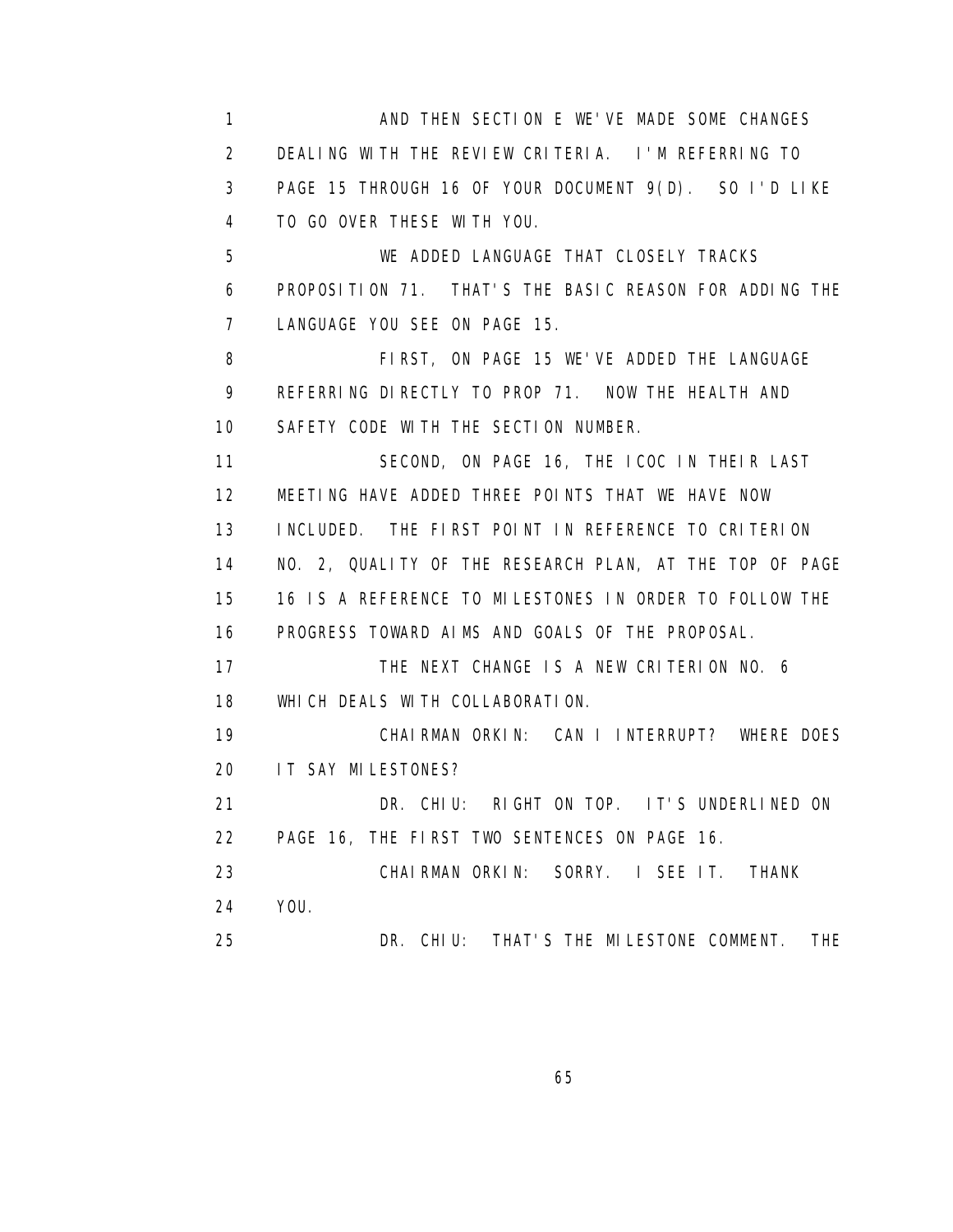1 SECOND ADDITION DEALS WITH COLLABORATION, WHICH IS 2 CRITERION NO. 6.

 3 AND THE THIRD IS CRITERION NO. 7, 4 RESPONSIVENESS TO THE RFA. THOSE WERE ADDED IN AS 5 APPROVED BY THE ICOC.

 6 MOVING ON TO SECTION F DEALS WITH APPEALS 7 PROCESS IF THE REVIEW IS DEEMED FLAWED. I'D JUST LIKE 8 TO CUT TO THE CHASE OF IT AND SAY THAT THE HEART OF THE 9 SECTION IS IN THE SECOND PARAGRAPH ON PAGE 17 WHERE IT 10 SAYS, AND I QUOTE, AN APPLICANT MAY LODGE A FORMAL 11 APPEAL OF THE REVIEW ONLY IF THE APPLICANT CAN SHOW 12 THAT A DEMONSTRATED FINANCIAL OR SCIENTIFIC CONFLICT OF 13 INTEREST HAD A NEGATIVE IMPACT ON THE REVIEW PROCESS 14 AND RESULTED IN A FLAWED REVIEW. AND THE REST OF THE 15 PARAGRAPH DESCRIBES THE PROCESS IF THE REVIEW IS 16 DEEMED -- REVIEWED AGAIN, DEEMED FLAWED, WHAT HAPPENS 17 TO THE APPLICATION.

 18 THE OTHER SECTIONS OF THIS CHAPTER DEAL WITH 19 APPROVAL FOR FUNDING BY THE ICOC, DEALS WITH POLICIES 20 ON PERSONAL INFORMATION, ON PUBLIC ACCESS TO PUBLIC 21 RECORDS, AND HOW THE CALIFORNIA PUBLIC RECORDS ACT 22 APPLIES TO GRANT ACTIVITIES.

 23 SO THAT COMES TO THE END OF CHAPTER 2. MR. 24 CHAIRMAN, DO YOU HAVE ANY DISCUSSION ON THIS CHAPTER? 25 ARE THERE ANY CHANGES THAT THE WORKING GROUP WANTS TO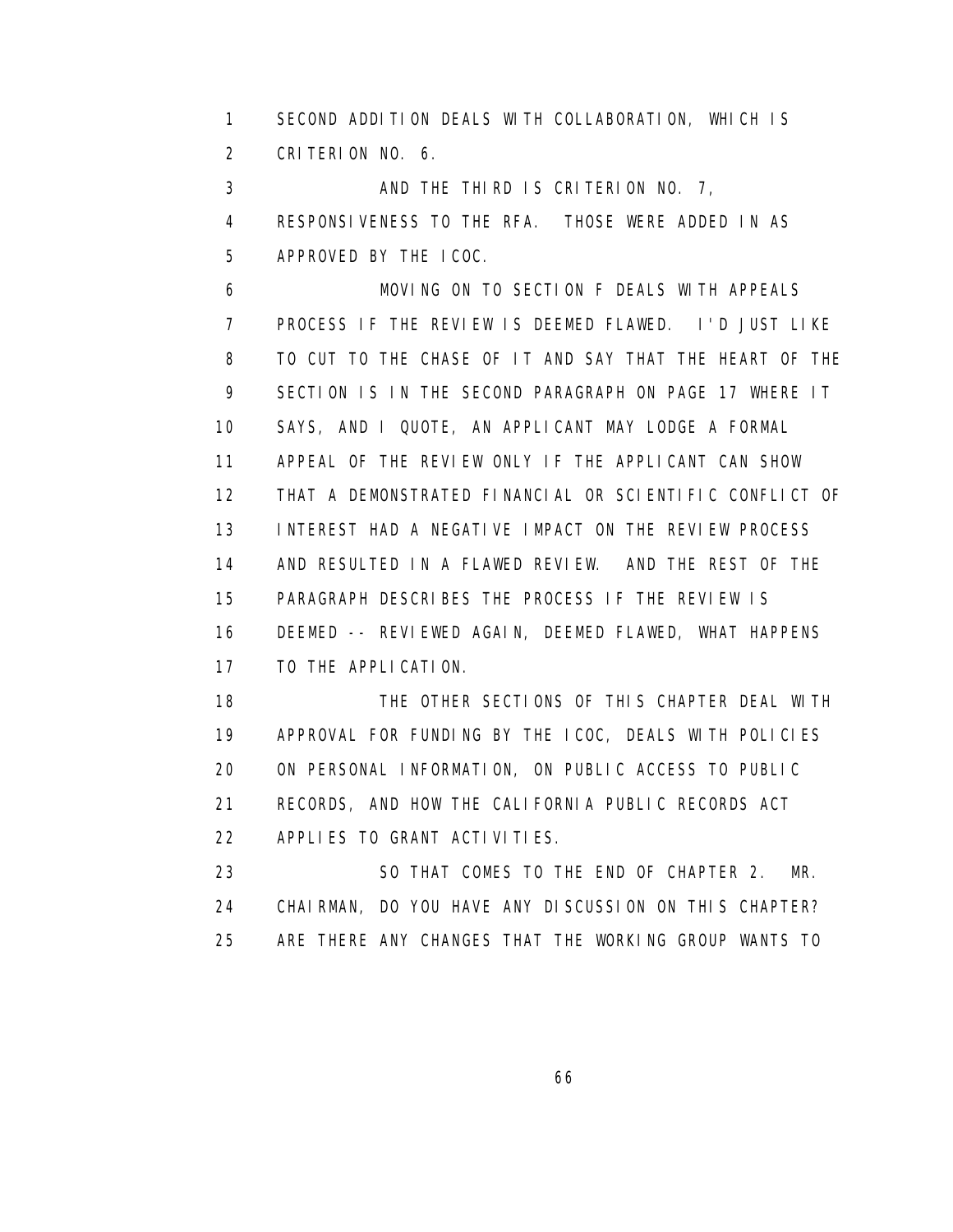1 BRING UP AT THIS POINT?

 2 CHAIRMAN ORKIN: ASK FOR ANY COMMENTS FROM 3 THE WORKING GROUP.

 4 MR. SHEEHY: CAN I RAISE THE UC COMMENT, 5 WHICH I THINK IS INTERESTING? AND THIS IS ON PAGE 17, 6 APPEALS OF SCIENTIFIC REVIEW, AND I THINK IT MIGHT BE 7 INTERESTING TO HEAR FROM SOME OF THE COMMITTEE MEMBERS 8 ON THIS.

 9 THEY ACTUALLY SAY THAT THE NIH PROCESS ALLOWS 10 FOR A BROADER APPEAL PROCESS, THAT IT INCLUDES, IF 11 THERE'S A BELIEF THAT THE REVIEW PROCESS WAS 12 PROCEDURALLY FLAWED, AND I MEAN I'D JUST LIKE TO HEAR 13 HOW PEOPLE THINK. THIS IS LIMITED SOLELY TO AN APPEAL 14 BASED ON A PERCEIVED CONFLICT OF INTEREST, BUT SOMEBODY 15 MAY WANT TO FIGHT HARD FOR THEIR SCIENCE. IS THERE ANY 16 SENSE THAT WE MIGHT WANT TO BROADEN THE APPEAL HERE? 17 DR. HALL: WHAT ARE PEOPLE'S EXPERIENCES WITH 18 THAT? MY OWN SENSE FROM NIH, THE MOST FREQUENT THING 19 WAS I'M IN THE WRONG STUDY SECTION, WHICH IS NOT A 20 PROBLEM HERE, BUT THERE MAY BE OTHER. 21 DR. CHIU: AS I RECALL, THE NIH CRITERION IS 22 THAT DIFFERENCES OF SCIENTIFIC OPINION ARE NOT GROUNDS

23 FOR APPEAL, SO IT HAS TO BE FACT.

24 DR. DONAHOE: RIGHT.

25 DR. CHIU: WE'VE JUST BEEN JOINED BY DR. WISE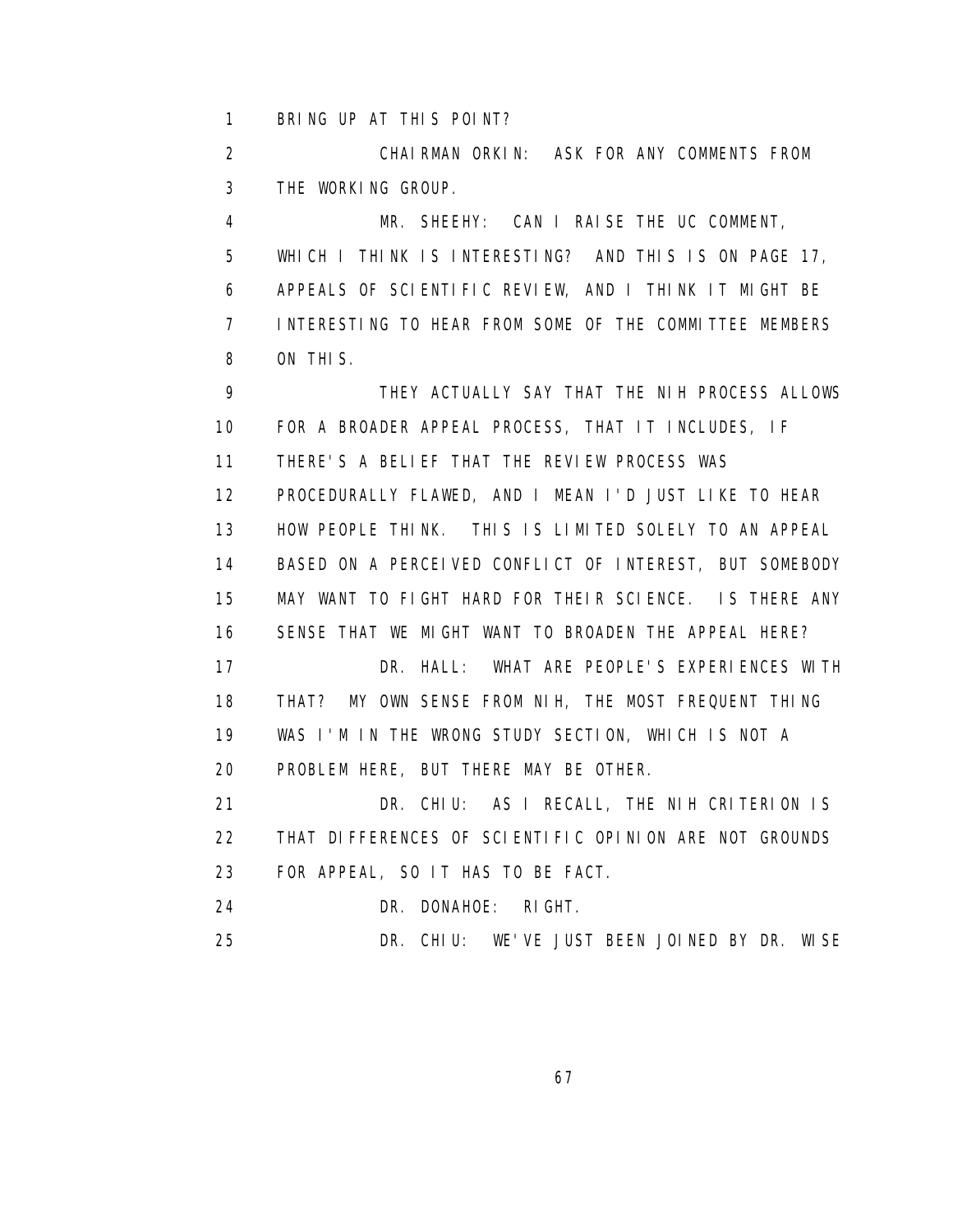1 YOUNG.

2 ARE THERE OTHER EXPERIENCES OR COMMENTS FROM 3 THE WORKING GROUP REGARDING THE APPEALS PROCESS? 4 CHAIRMAN ORKIN: I THINK THIS IS A REASONABLE 5 ONE. THE OTHER THING BESIDES WE'RE IN THE WRONG STUDY 6 SECTION, VERY OFTEN THE GRANT APPLICANT THINKS HIS 7 GRANT WAS REVIEWED BY A COMPETITOR WHEN, IN FACT, VERY 8 OFTEN IT'S NOT. BUT I THINK THAT IS ONE OF THE MOST 9 FREQUENT CAUSES. 10 MR. SHESTACK: THAT WON'T BE POSSIBLE HERE 11 BECAUSE THE REVIEWERS ARE ALL FROM OUT OF CALIFORNIA. 12 CHAIRMAN ORKIN: THERE CAN STILL BE A 13 CONFLICT IN TERMS OF THE SCIENTIFIC AREA. 14 MR. SHESTACK: THAT'S TRUE. 15 DR. HALL: SO THAT IS A CONFLICT OF INTEREST. 16 WE WORK VERY HARD TO KEEP THOSE OUT ACTUALLY. AND IF 17 WE -- THAT WOULD BE GROUNDS FOR APPEAL. 18 DR. CHIU: IF ONE SLIPPED THROUGH, THAT IS 19 THE GROUNDS THAT WE HAVE MADE AVAILABLE FOR APPEAL. 20 MR. SHESTACK: DOESN'T THAT ACTUALLY REDUCE 21 YOUR LEVEL OF EXPERTISE TO SOME EXTENT IF YOU TRY AND 22 GET PEOPLE WHO DON'T HAVE A POSSIBLE RESEARCH CONFLICT 23 AND THEY ALSO DON'T HAVE EXPERTISE IN A SPECIFIC GRANT? 24 DR. HALL: WE TRY TO IDENTIFY. IF WE FIND 25 TWO PEOPLE THAT ARE IN CLOSE COMPETITION OR THAT ARE ON

 $\sim$  68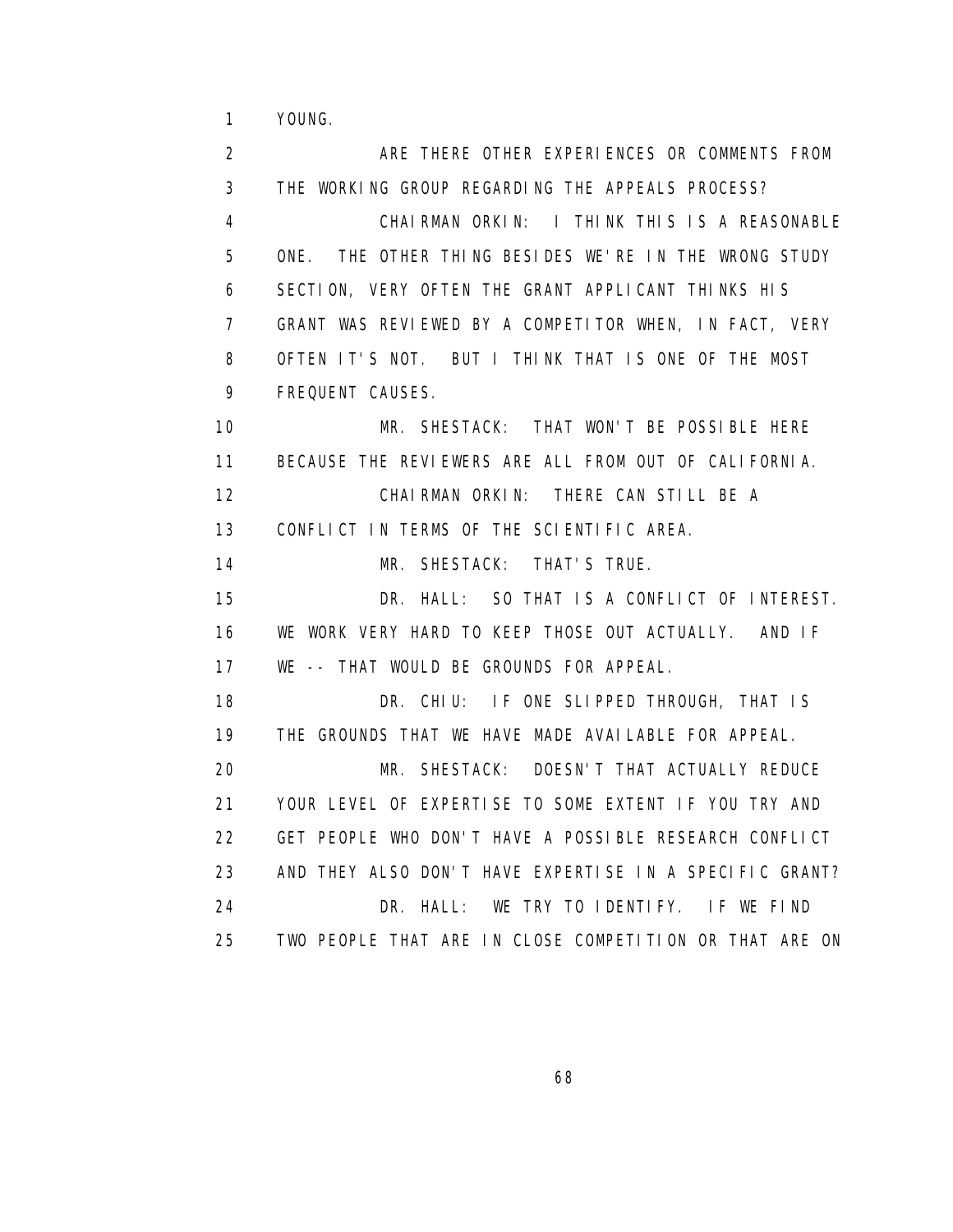1 OPPOSITE SIDES OF THE SAME ISSUE OR SOMETHING LIKE 2 THAT, I THINK --

 3 MR. SHESTACK: TRY AND STEER CLEAR. 4 DR. HALL: THAT WOULD BE THE JUDGMENT. 5 USUALLY WHAT HAPPENS IS STU IS QUITE RIGHT. ALL OF US 6 AS SCIENTISTS HAVE A KIND OF PARANOIA, AND YOU OFTEN 7 FEEL, OH, I KNOW WHO WROTE THAT NASTY COMMENT I GOT. 8 IT MUST HAVE BEEN SO-AND-SO, AND VERY OFTEN THAT'S 9 WRONG. AS I FORESEE THIS, SOMEBODY MIGHT WRITE TO US 10 AND SAY MY GRANT DID NOT GET WELL REVIEWED. I THINK 11 SO-AND-SO AND SO-AND-SO ON THE WORKING GROUP MIGHT HAVE 12 BEEN THE PRIMARY REVIEWER ON THIS AND MIGHT HAVE BEEN 13 BIASED. AND WE MIGHT LOOK AT OUR RECORDS AND REALIZE 14 THAT THAT PERSON HADN'T EVEN VOTED BECAUSE WE HAD 15 IDENTIFIED A CONFLICT OF INTEREST. OR IT MAY BE THAT 16 THERE IS A COMPETITIVE ASPECT TO IT THAT WE HAD NOT 17 REALIZED OR THAT THERE WAS SOME SENSE IT WAS TOO CLOSE. 18 SO THAT WOULD BE THE WAY IN OPERATION THAT I WOULD 19 IMAGINE THAT HAPPENING. 20 CHAIRMAN ORKIN: THE OTHER THING IS THE

 21 WORKING GROUP IN A SENSE HAS AN INTERNAL CORRECTION 22 MECHANISM FOR POLICING ITSELF. SO I THINK WE COULD ALL 23 BE SENSITIVE TO WHEN REVIEWS ARE OUT OF BOUNDS. 24 MR. SHEEHY: I'M INTRIGUED BY THE STUDY 25 SECTION QUESTION BECAUSE WE ARE BY STATUTE LIMITED TO A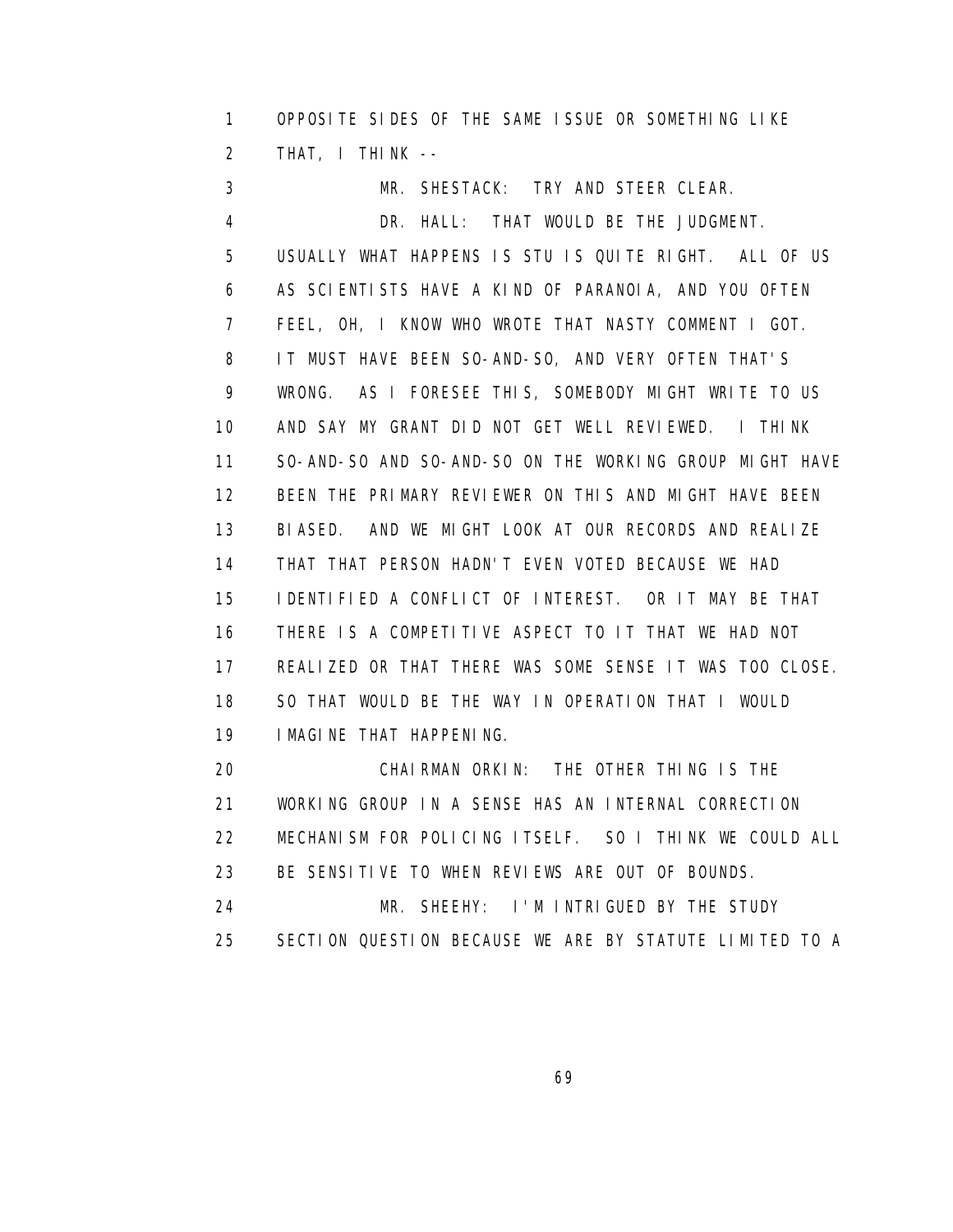1 RELATIVELY SMALL GROUP. I JUST WONDER IF WE WOULD WANT 2 TO HAVE A BROADER APPEAL. SOMEONE COULD COME IN WITH 3 AN APPLICATION THAT WOULD NOT BE ANYTHING IN THE REALM 4 OF ANYBODY'S EXPERIENCE AND MIGHT FEEL THAT WE DIDN'T 5 ACTUALLY LOOK AT IT APPROPRIATELY AND ASK THAT WE GIVE 6 IT ANOTHER LOOK WITH MORE A SPECIALIZED SET OF EYES. I 7 DON'T THINK THAT WOULD BE UNREASONABLE.

8 MR. SHESTACK: JEFF, AREN'T WE MAKING CLEAR 9 THAT WE WILL ACTUALLY BRING IN AD HOC REVIEWERS AS 10 NEEDED FOR EXPERTISE? I ACTUALLY DON'T -- PERSONALLY 11 I'D LIKE TO KEEP THE APPEAL PROCESS PRETTY LIMITED AND 12 HAVE GRANTS AND NOT GET BOGGED DOWN IN APPEALS OF 13 GRANTS.

 14 DR. HALL: I THINK, AGAIN, THE NIH, THE IDEA 15 OF IF IT'S SOMETHING THAT'S PROCEDURAL, AND THE ONLY 16 THING THAT WE COULD IDENTIFY HERE THAT WE THOUGHT WAS 17 CONVINCING WAS CONFLICT OF INTEREST. BUT ON ISSUES OF 18 SCIENTIFIC DISAGREEMENT, I THINK IN THE END WE HAVE TO 19 LET THE WORKING GROUP, WHICH IS COMPOSED OF 15 20 SCIENTISTS AND 7 PATIENT ADVOCATES, THEN BELIEVE THAT 21 WHAT COMES OUT OF THAT, WE SHOULD ABIDE BY UNLESS THERE 22 ARE REASONS TO THINK THERE'S BEEN SOME EGREGIOUS 23 PROBLEM. 24 MR. SHESTACK: BUT YOU WILL GET AD HOC

25 REVIEWERS AS NECESSARY?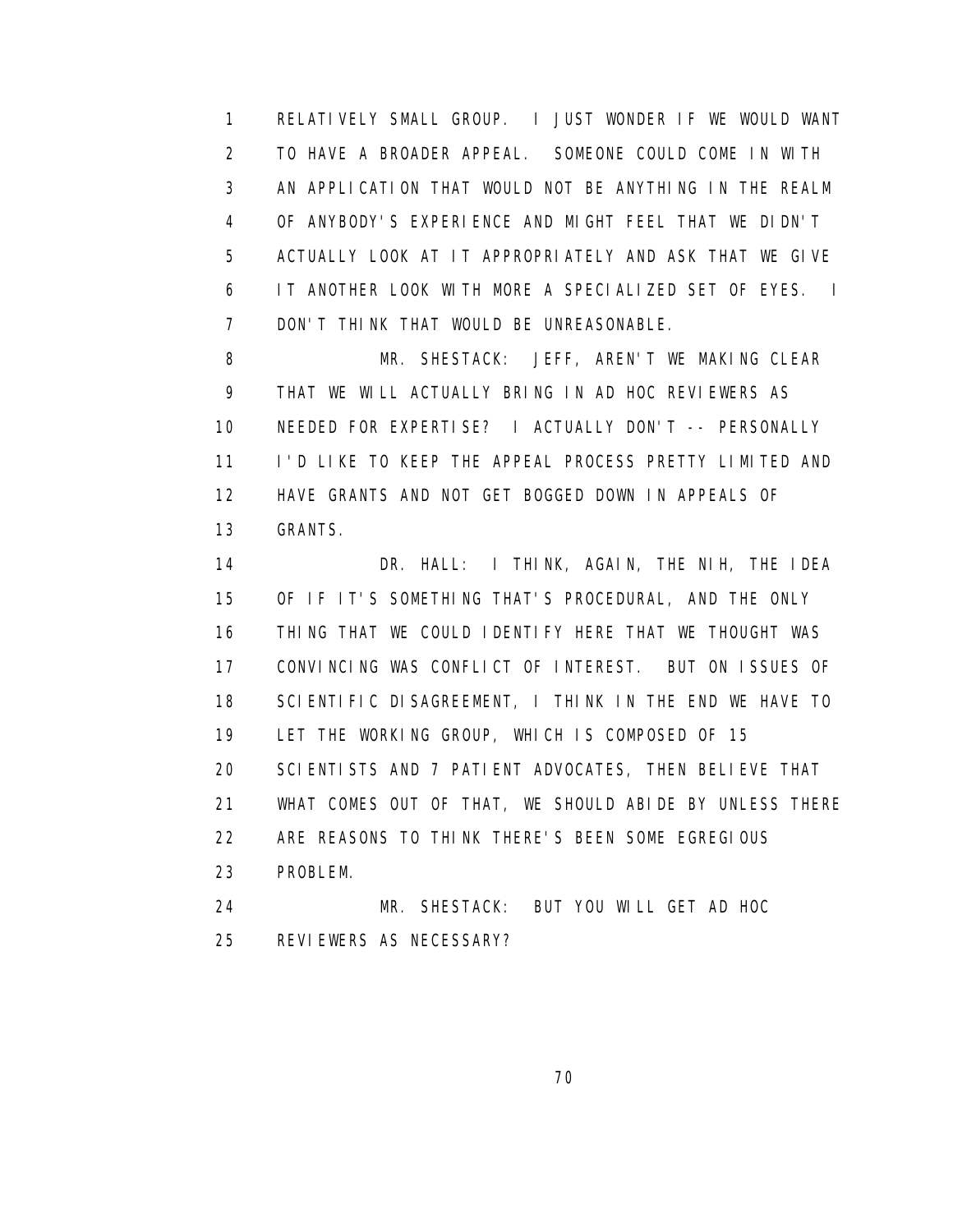1 DR. HALL: YES, WE WILL. YES. 2 CHAIRMAN ORKIN: ANY OTHER COMMENTS ON THIS 3 CHAPTER FROM THE WORKING GROUP? 4 DR. CHIU: IF NOT, CAN WE HAVE -- 5 CHAIRMAN ORKIN: ANY FROM THE PUBLIC? 6 MR. KLEIN: JUST AS A TRAILING COMMENT, I 7 THINK ALL THE AD HOC REVIEWERS IN THAT PARTICIPATION IS 8 ALL SUBJECT TO CONFIRMATION FROM COUNSEL. IS THAT 9 APPROPRIATE, ZACH? 10 DR. HALL: IF THEY VOTE, YES. REMEMBER, WE 11 HAVE TWO KINDS OF REVIEWERS. WE HAVE AD HOCS, WHO ARE 12 PREAPPROVED BY THE ICOC. WE ALSO BRING IN SPECIALISTS 13 WHO MAY GIVE OPINIONS, BUT DON'T VOTE. 14 MR. KLEIN: RIGHT. RIGHT. I FOLLOW YOU. 15 THANK YOU VERY MUCH FOR THE CLARIFICATION. 16 CHAIRMAN ORKIN: COMMENTS FROM THE PUBLIC? 17 DR. CHIU: WE DON'T SEE ANY PUBLIC COMMENTS 18 OVER HERE. 19 CHAIRMAN ORKIN: MAYBE WE SHOULD MOVE 20 FORWARD. 21 DR. HALL: IS THERE A MOTION FOR APPROVAL? 22 MR. SHEEHY: SO MOVED. 23 DR. CHIU: WE'VE BEEN JOINED BY DR. WISE 24 YOUNG. 25 MS. SAMUELSON: I DON'T THINK THAT'S 15.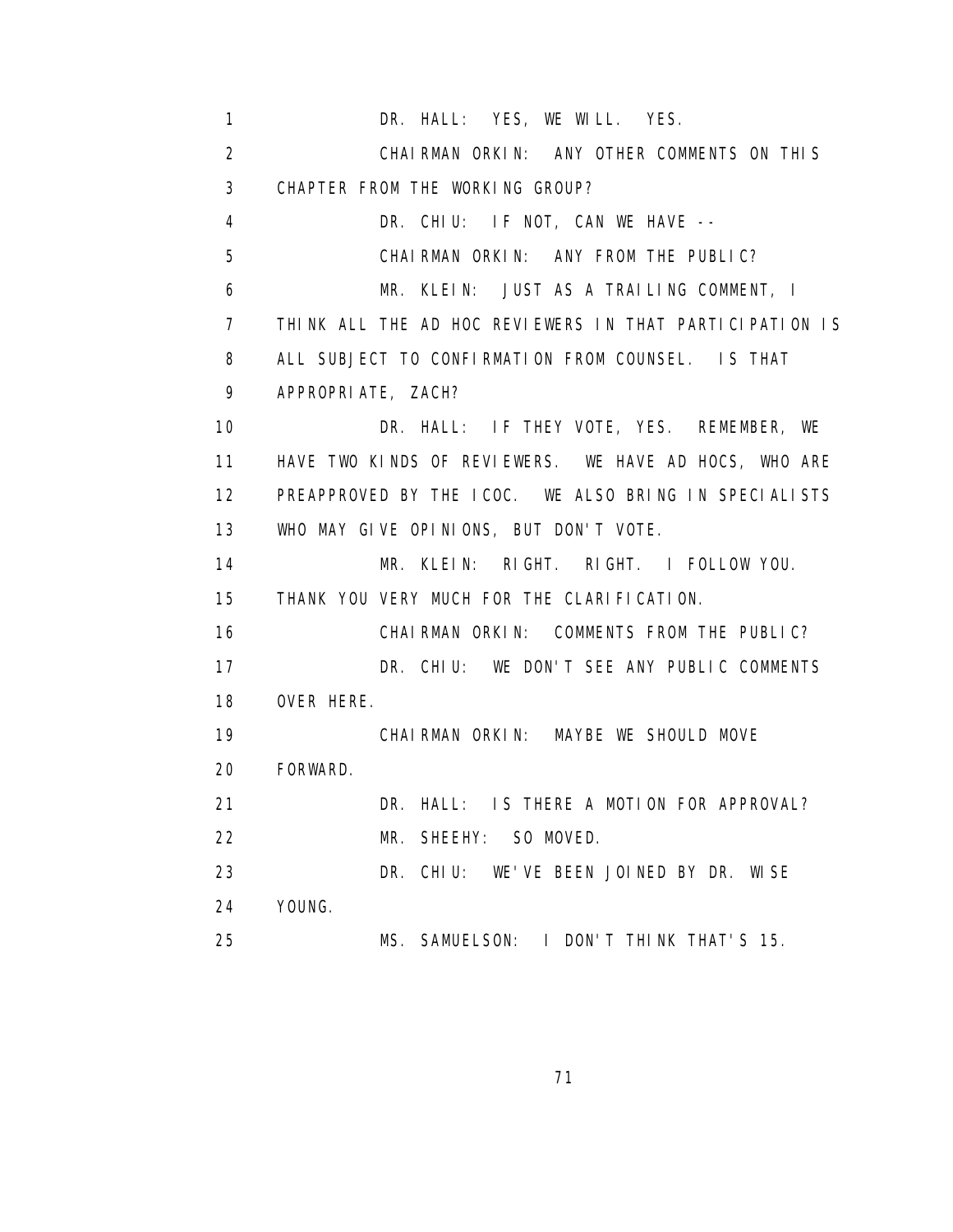| $\mathbf{1}$    | MR. SHEEHY: WITH BOB, THAT'S 15.                      |
|-----------------|-------------------------------------------------------|
| 2               | DR. CHIU: CHAPTER 2, SHALL WE READ A ROLL             |
| 3               | CALL FOR APPROVAL OF CHAPTER 2?                       |
| 4               | CHAI RMAN ORKIN:<br>OKAY.                             |
| 5               | DR. CHIU: DR. ORKIN.                                  |
| 6               | CHAI RMAN ORKIN:<br>YES.                              |
| $\overline{7}$  | DR. CHIU: JOAN SAMUELSON.                             |
| 8               | MS. SAMUELSON: YES.                                   |
| 9               | DR. CHIU: BOB KLEIN.                                  |
| 10              | MR. KLEIN: YEAH. I'M ACTUALLY EX OFFICIO,             |
| 11              | SO I'M NOT VOTING, AND I DO NOT NEED TO BE CONSIDERED |
| 12              | IN THE QUORUM.                                        |
| 13              | DR. CHIU: DR. BONNER-WEIR.                            |
| 14              | DR. BONNER-WEIR: YES.                                 |
| 15              | DR. CHIU: DR. BRIVANLOU.                              |
| 16              | DR. BRIVANLOU: YES.                                   |
| 17              | DR. CHIU: DR. DONAHOE.                                |
| 18              | DR. DONAHOE:<br>YES.                                  |
| 19              | DR. CHIU:<br>DR. FEINBERG. MS. FEIT.                  |
| 20              | MS. FEIT:<br>YES.                                     |
| 21              | DR. CHIU: DR. JOYNER. DR. KIMBLE.<br>WF'VF            |
| 22 <sub>2</sub> | LOST DR. KIMBLE. SHERRY LANSING. JEFF MACKLIS.        |
| 23              | DR. MACKLIS: YES.                                     |
| 24              | DR. CHIU: JEFF ROTHSTEIN. PABLO RUBINSTEIN.           |
| 25              | DAVID SERRANO-SEWELL.                                 |

<u>72</u>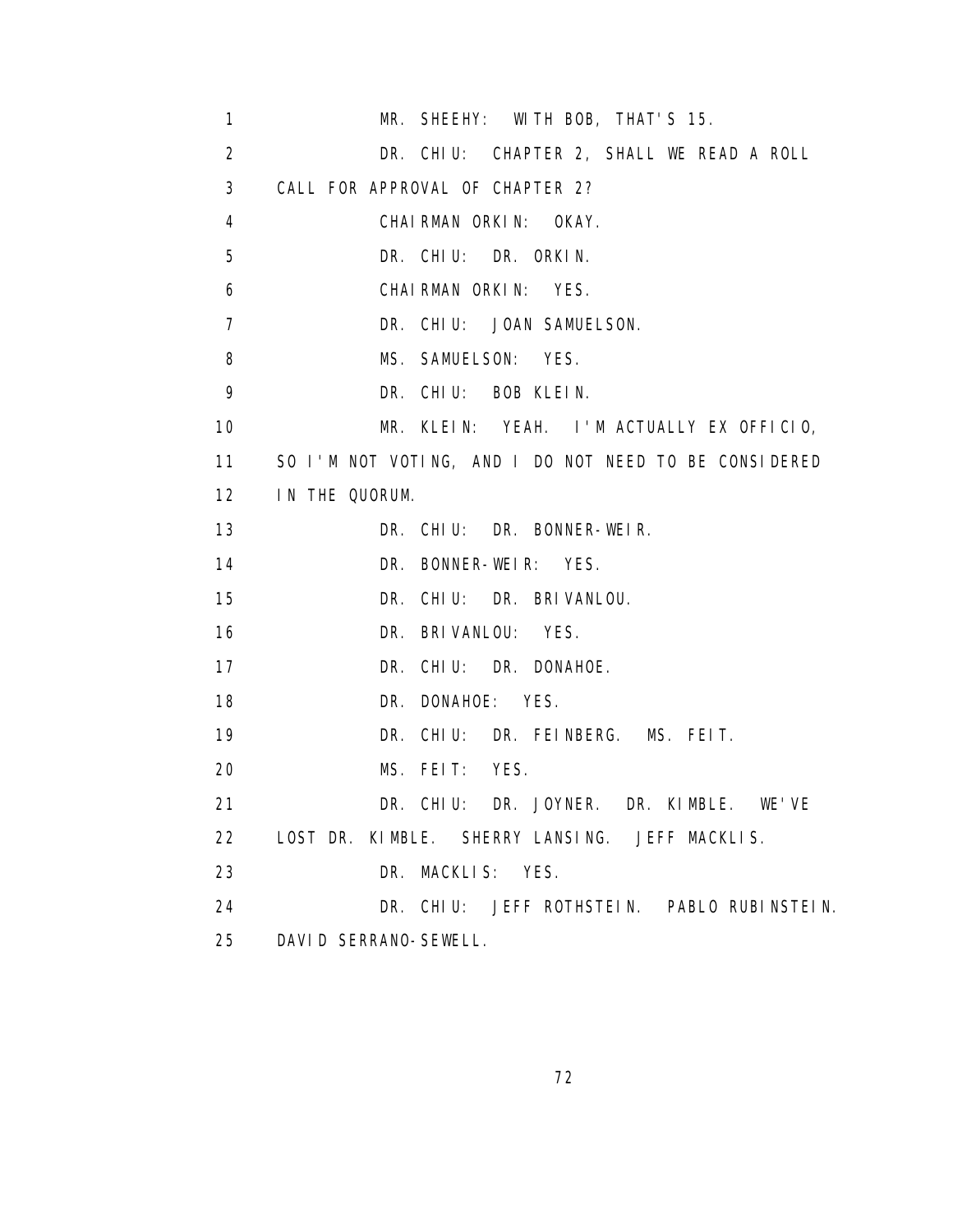- 1 MR. SERRANO-SEWELL: YES.
- 2 DR. CHIU: JEFF SHEEHY.
- 3 MR. SHEEHY: YES.
- 4 DR. CHIU: JON SHESTACK.
- 5 MR. SHESTACK: YES.
- 6 DR. CHIU: DENNIS STEINDLER.
- 7 DR. STEINDLER: YES.
- 8 DR. CHIU: RAINER STORB. CLIVE SVENDSEN.

9 JANET WRIGHT. GEORGE YANCOPOULOS.

10 DR. YANCOPOULOS: YES.

11 DR. CHIU: WISE YOUNG.

12 DR. YOUNG: HERE.

 13 DR. CHIU: THANK YOU. THIRTEEN. SO WE HAVE 14 A CONSENSUS VOTE.

 15 MR. KLEIN: ARLENE, I SUGGEST THAT YOU COULD 16 LEAVE THE ROLL OPEN ON THESE SO THAT IF SOMEONE HAS 17 LEFT FOR A TIME PERIOD, THEY CAN COME BACK AND REGISTER 18 THEIR VOTE.

 19 DR. CHIU: EXCELLENT IDEA. THANK YOU. SINCE 20 WE'VE ALREADY DEALT WITH THE CONCERN FOR CHAPTER 2, I 21 NOW TURN CHAPTER 3 OVER TO GIL SAMBRANO.

 22 MR. SAMBRANO: CHAPTER 3 CALLED PREAWARD AND 23 AWARD BEGINS ON PAGE 19. SO THIS CHAPTER DESCRIBES 24 ESSENTIALLY WHAT HAPPENS WITH AN APPLICATION AFTER IT 25 HAS BEEN APPROVED BY THE ICOC, BUT BEFORE ACCEPTANCE OF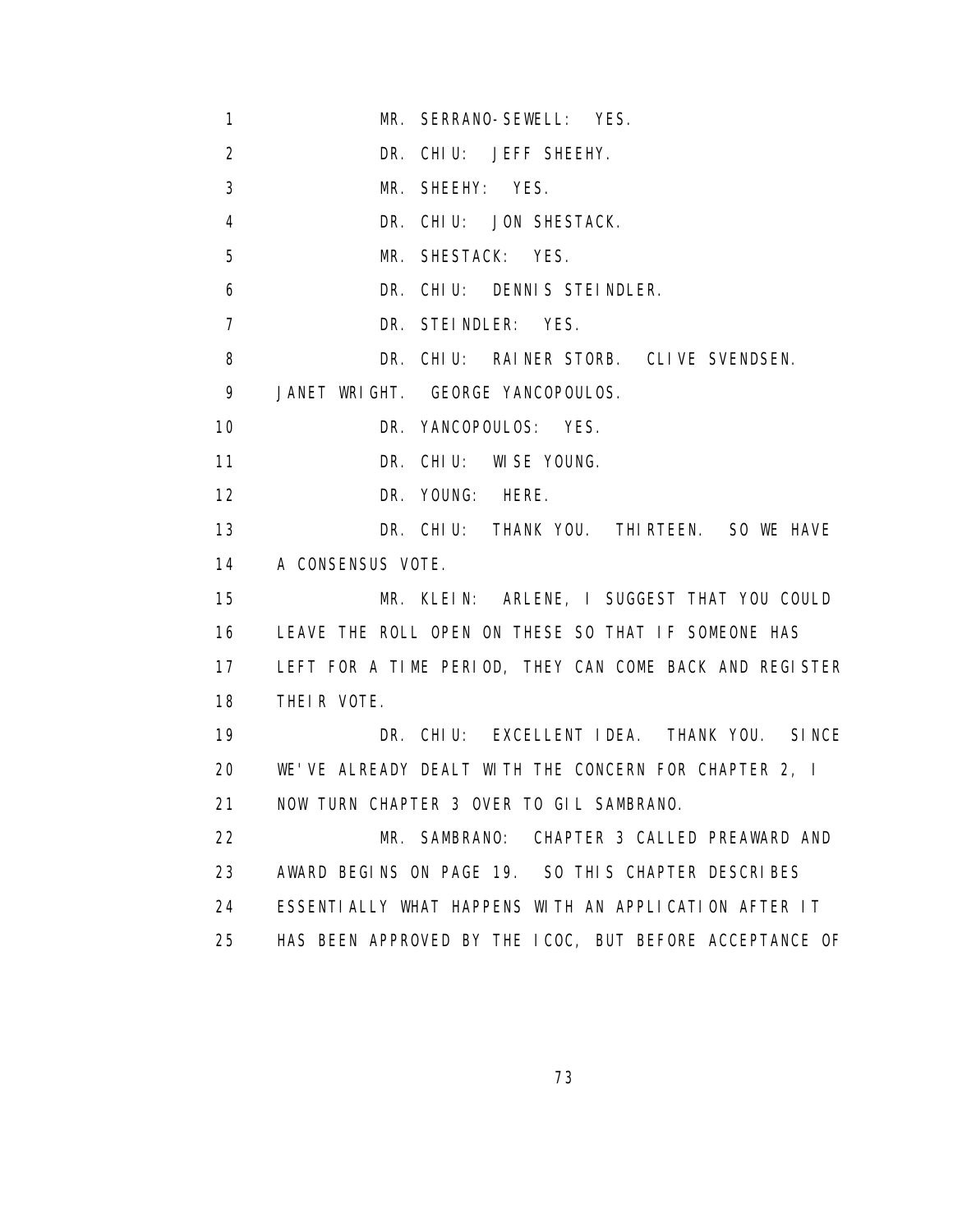1 THE AWARD BY THE GRANTEE. IT FOCUSES ON THE 2 ADMINISTRATIVE REVIEW PROCESS, WHICH IS IN A, AND ALSO 3 EMPHASIZES THE PUBLIC POLICIES THAT POTENTIAL GRANTEES 4 ARE EXPECTED TO COMPLY WITH, SUCH AS RESEARCH CONDUCT, 5 USE OF EMBRYONIC STEM CELLS, AND HUMAN SUBJECTS, WHICH 6 ARE ALL DESCRIBED. 7 IN TERMS OF CHANGES THAT ARE SUGGESTED BY 8 CIRM STAFF ON PAGE 19, THEY HAVE TO DO WITH B, 9 LIABILITY, AND YOU CAN SEE THOSE CHANGES THERE. THE 10 PRIMARY CHANGE IS IN THE SECOND PARAGRAPH WHERE WE 11 AGAIN ARE TRACKING MORE CLOSELY WITH PROP 71. 12 OTHER CHANGES ARE ON PAGE 21, HAVING TO DO 13 WITH THE RESEARCH CONDUCT. THERE IS SIMPLY THE 14 ADDITION OF THE WORD "ADOPT" IN THE SENTENCE. 15 AND THE LAST CHANGE IS ON PAGE 25 WITH A 16 REPHRASING OF THE INTRODUCTORY PARAGRAPH FOR THE

 17 JUST-IN-TIME POLICY. NOTHING SUBSTANTIAL WAS CHANGED 18 OTHER THAN TO IMPROVE THE CLARITY OF THAT PARAGRAPH. 19 SO IF THERE ARE ANY QUESTIONS OR OTHER

20 COMMENTS.

 21 MS. SAMUELSON: JUST IN TIME ISN'T DEFINED 22 ANYWHERE AND I DON'T KNOW WHAT IT MEANS.

 23 CHAIRMAN ORKIN: WE HAVE SOME NOISE ON THE 24 LINE. I HAVE A QUESTION WITH REGARD TO HUMAN STEM CELL 25 LINES AND TISSUES AND IRB APPROVAL. I THINK IT REFERS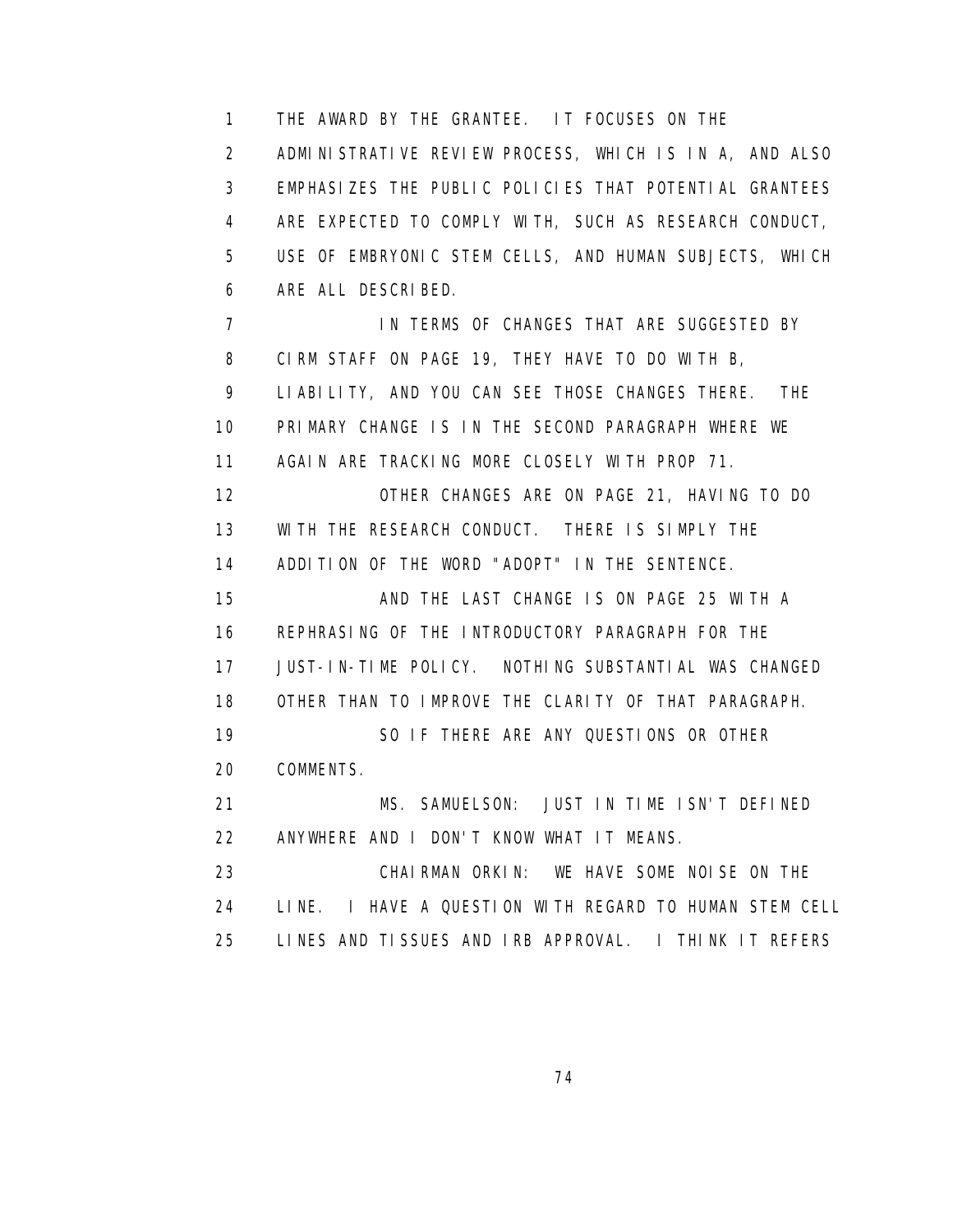1 TO THE CIRM ACCOUNTABILITY STANDARDS WORKING GROUP. 2 DR. DONAHOE: WHICH PAGE ARE YOU ON, STU? 3 CHAIRMAN ORKIN: PAGE 22, ITEMS 4 AND 5 AND 4 HUMAN SUBJECTS, WHERE THE RECOMMENDATIONS FALL WITH 5 RESPECT TO, FOR EXAMPLE, THE NIH GUIDELINES AND THOSE 6 FROM NAS PARTICULARLY, NAS MORE THAN NIH.

 7 MR. SAMBRANO: MOST OF THE CONTENT, SO, FOR 8 EXAMPLE, THE DEFINITION FOR RESEARCH INVOLVING HUMAN 9 SUBJECTS, COMES FROM NIH POLICY OR PHS POLICY. THE 10 DOCUMENTATION THAT IS REQUIRED ALSO MIRRORS NIH. THE 11 FORMATION OF IRB'S AND THEIR APPROVAL IS, AGAIN, NIH 12 POLICY. AND IT'S ACTUALLY SPECIFICALLY DESCRIBED IN 13 THE CODE OF FEDERAL REGULATIONS, 45 CFR PART 46. 14 IN ADDITION, THERE IS A SECTION WHICH 15 REQUIRES WOMEN AND MEMBERS OF MINORITY GROUPS TO BE

16 INCLUDED IN CIRM-FUNDED CLINICAL RESEARCH. THAT

 17 LANGUAGE IS FROM NIH POLICY AS WELL. I THINK THAT 18 COVERS MOST OF IT.

 19 CHAIRMAN ORKIN: FIRST, THE STEM CELLS, DOES 20 IT MORE OR LESS ALIGN WITH NAS?

21 DR. CHIU: YES.

 22 MR. SAMBRANO: THE USE OF HUMAN STEM CELL 23 LINES MAKES REFERENCE TO THE CIRM MEDICAL AND ETHICAL 24 STANDARDS. AND SO THOSE ARE GOING TO BE INCLUDED IN 25 APPENDIX A.

<u>75 and 2012 and 2013 and 2014 and 2014 and 2014 and 2014 and 2014 and 2014 and 2014 and 2014 and 2014 and 201</u>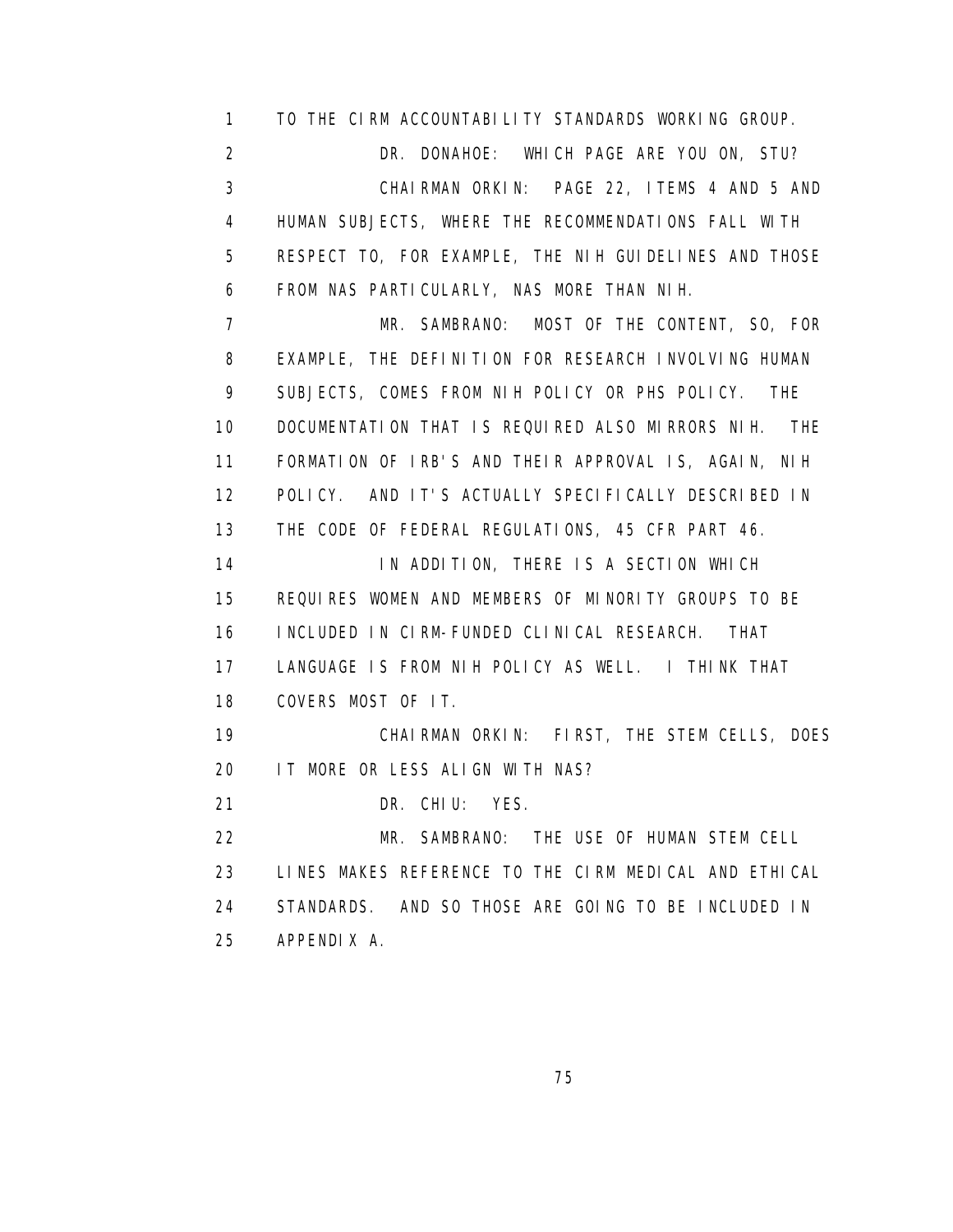1 MS. SAMUELSON: BUT THE WORKING GROUP HASN'T 2 SEEN THEM YET.

 3 DR. CHIU: THEY WERE DIRECTED TO A WEBSITE IN 4 SOME OF THE E-MAILS WHERE THE LATEST POLICY HAS BEEN 5 POSTED, AND THE POLICIES WERE JUST VOTED UPON AND 6 ACCEPTED. SO, YES, THEY GO BEYOND THE NAS GUIDELINES. 7 DR. BRIVANLOU: CAN I ASK A TECHNICAL 8 QUESTION HERE? THERE ARE TWO ASPECTS OF THE NIH 9 REGULATION ABOUT EMBRYONIC STEM CELLS. ONE IS WHAT IS 10 ON THE WEB PAGE OF THE NIH, AND THE SECOND ONE IS ON 11 THE MTA'S THAT YOU SIGN SOMETIME COMING FROM WYCELL OR 12 OTHER PLACES FOR THE OFFICIAL LINES. AND THERE ARE 13 DIFFERENCES BETWEEN THE TWO. FOR EXAMPLE, IN THE MTA 14 THERE IS A SPECIFIC RECOMMENDATION THAT THE CELLS 15 CANNOT BE USED FOR ANY EMBRYONIC EXPERIMENTS. 16 WHEN WE TALK ABOUT NIH OR NAS, CAN WE CLARIFY 17 WHAT RULES WE'RE TALKING ABOUT? 18 DR. CHIU: SO IT'S NAS GUIDELINES THAT GUIDE 19 THE USE OF HUMAN EMBRYONIC STEM CELL LINES, AND THAT 20 CAN BE FOUND -- THE VOTED UPON AND APPROVED POLICY CAN 21 BE FOUND ON OUR WEBSITE. 22 DR. BRIVANLOU: OKAY. 23 MR. KLEIN: ARLENE, YOU'RE SAYING NATIONAL 24 ACADEMY OF SCIENCES.

25 DR. CHIU: NATIONAL ACADEMY OF SCIENCES.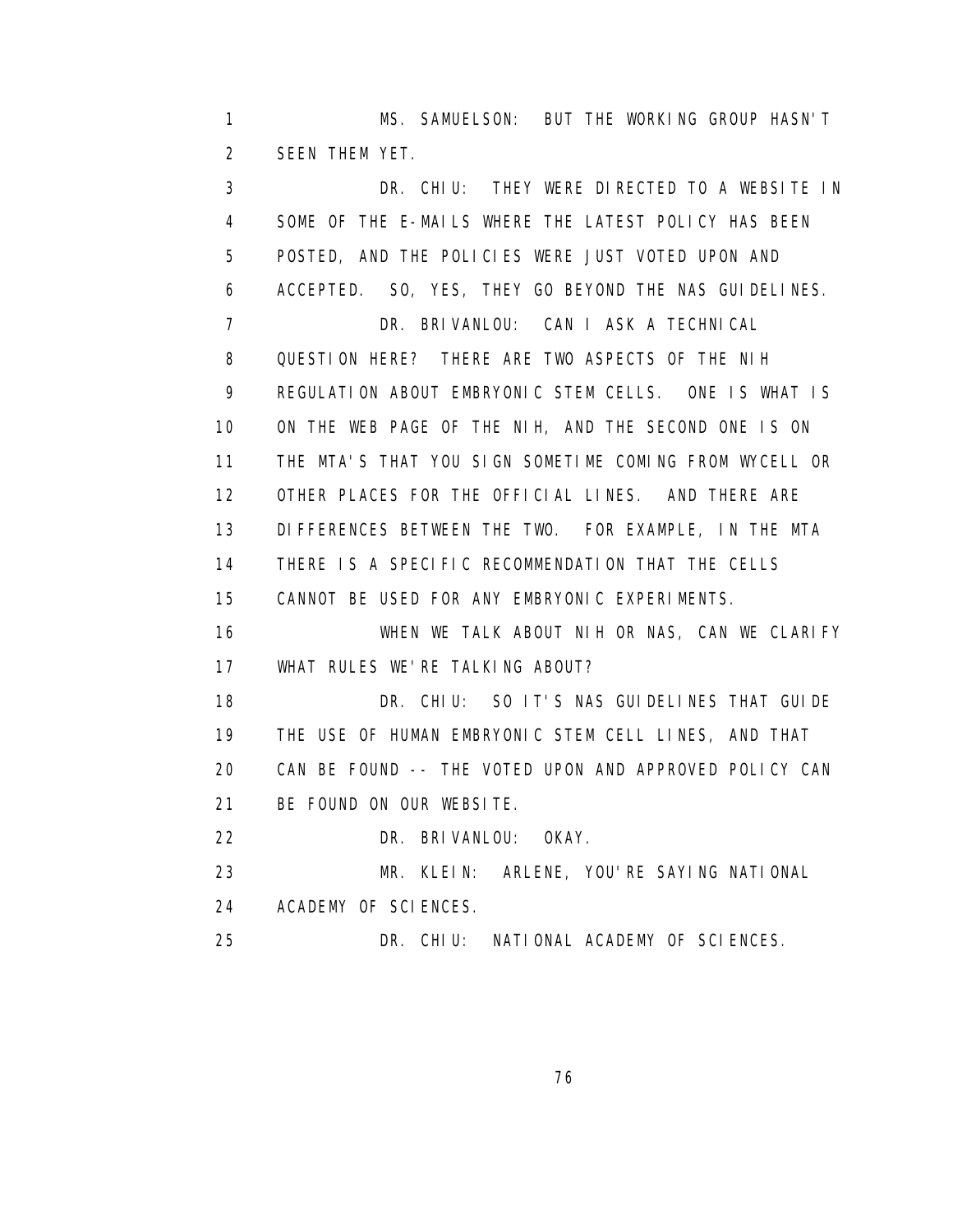1 MR. KLEIN: SOME PEOPLE MAY THINK YOU'RE 2 SAYING NIH.

 3 DR. CHIU: I'M SORRY. IT'S THE NATIONAL 4 ACADEMY OF SCIENCES GUIDELINES. WE'VE ACTUALLY GONE 5 BEYOND THAT IN TERMS OF TAKING CARE OF EGG DONORS' 6 MEDICAL EXPENSES FOR ANY COMPLICATIONS, NEAR-TERM 7 COMPLICATIONS, AND A NUMBER OF OTHER POINTS THAT 8 DOESN'T COME TO MIND RIGHT NOW TO ME, BUT IT'S ON THE 9 WEBSITE, AND THOSE ARE THE GUIDELINES THAT OUR MEDICAL 10 AND ETHICAL STANDARDS WORKING GROUP HAVE ADOPTED. 11 DR. BRIVANLOU: VERY GOOD. THANK YOU. 12 CHAIRMAN ORKIN: ANY OTHER COMMENTS FROM THE 13 WORKING GROUP? 14 MR. SERRANO-SEWELL: I HAVE A COMMENT, AND I 15 APOLOGIZE, DR. ORKIN AND JOAN SAMUELSON, BUT I'M 16 LOOKING AT MY PAGE 19. WE'RE AT CHAPTER 3, RIGHT? 17 DR. CHIU: YES. 18 MR. SERRANO-SEWELL: CHAPTER 3, SUBHEADING 2, 19 LIABILITY. I WAS OFF FOR A COUPLE OF MINUTES. DID WE 20 DISCUSS THAT SECTION AT ALL? I HAVE A COMMENT, AND 21 THAT HAS TO DO WITH STRIKING WHERE IT STARTS THE 22 GRANTEE ORGANIZATION REPRESENTS. 23 DR. HALL: DAVID, CAN I SAY A WORD ABOUT 24 THAT? SO WE HAD A DIFFERENCE OF OPINION WITH THE 25 UNIVERSITY OF CALIFORNIA ABOUT WHAT PROPOSITION 71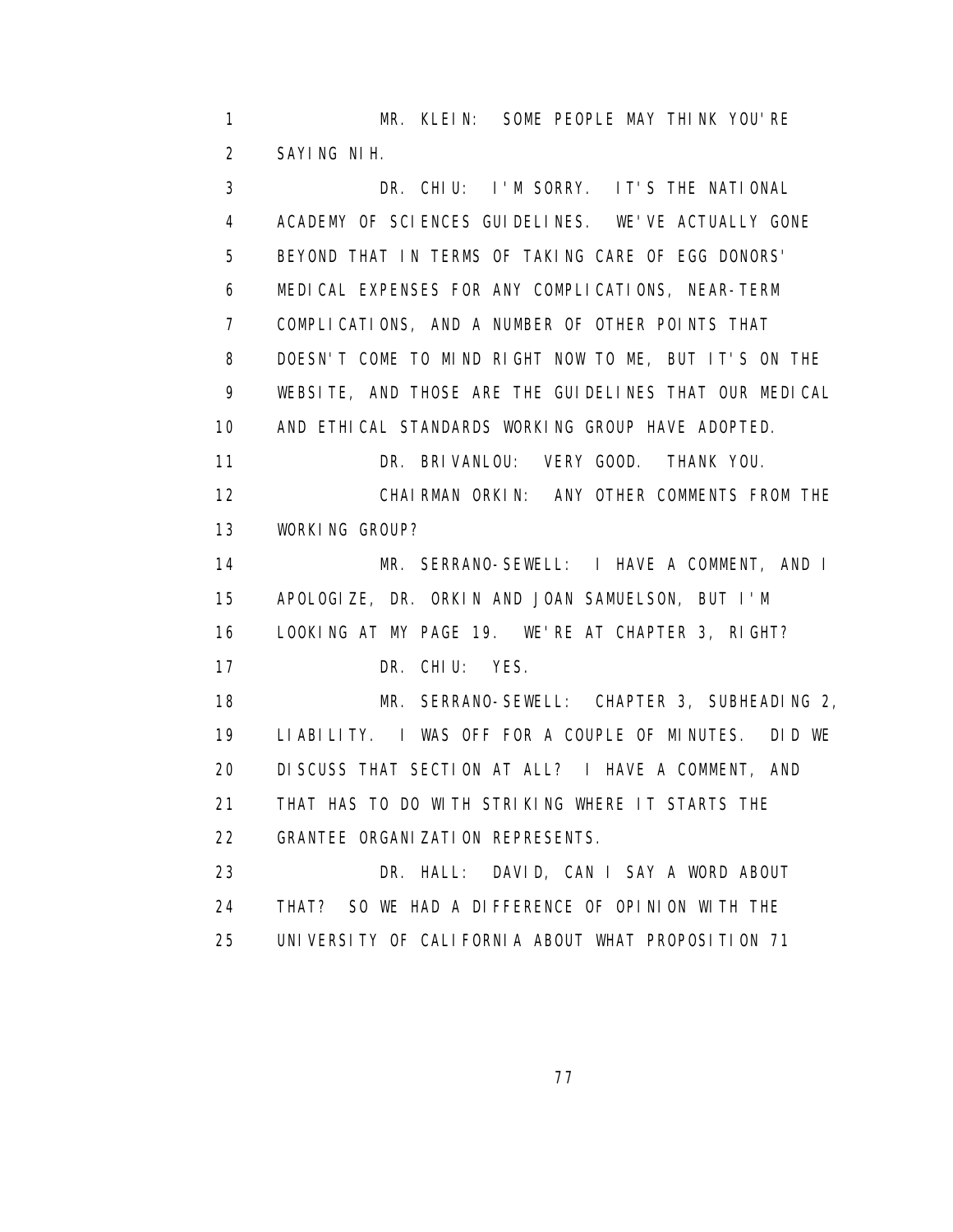1 MEANT IN WRITING OUR INDEMNIFICATION LANGUAGE. AND WE 2 FINALLY DECIDED THAT THE EASIEST THING TO DO WAS SIMPLY 3 TO PUT THE LANGUAGE OF PROPOSITION 71 INTO THE GRANTS 4 ADMINISTRATION POLICY. AND IF THERE WAS EVER AN 5 OCCASION TO DECIDE IN WHICH THAT DIFFERENCE BECAME 6 IMPORTANT, WE WOULD SIMPLY DECIDE IT LEGALLY AT THAT 7 POINT.

8 MR. SERRANO-SEWELL: I WOULD -- 9 DR. HALL: LET ME JUST SAY THEY ARE BOUND BY 10 CERTAIN RULES WHICH PREVENT THEM FROM SIGNING CERTAIN 11 KINDS OF CONTRACTS. THE KIND OF CONTRACT THAT THEY 12 WOULD HAVE PREFERRED WE DIDN'T FEEL MET PROPOSITION 71, 13 ALTHOUGH THEY DID FEEL IT. AND THEY DIDN'T FEEL THAT 14 WHAT WE HAD WRITTEN WAS SOMETHING THEY COULD SIGN, SO 15 WE ENDED UP PUTTING IN PROPOSITION 71 LANGUAGE AND, IN 16 ESSENCE, DEFERRING THAT DISAGREEMENT TO SOME ACTUAL 17 CASE. IT'S, TO REPEAT THE PHRASE, IT'S COMPLEX AND 18 ARCANE AND DEPENDS ON A NUMBER OF WHAT-IF SCENARIOS. 19 AND RATHER THAN GET THE WHOLE THING GROUND TO A HALT 20 OVER SOME DISTANT POSSIBILITY THAT MAY OR MAY NOT EVER 21 OCCUR, BOTH SIDES AGREED THAT THIS WAS THE RIGHT WAY TO 22 PROCEED. SO THAT'S THE EXPLANATION FOR THE CHANGE. 23 MR. SERRANO-SEWELL: LET ME JUST COMMENT FROM 24 MY EXPERIENCE. AND THAT IS, WE ALWAYS ADVISE OUR 25 CLIENT, WHOMEVER THEY MAY BE, WHATEVER DEPARTMENT IN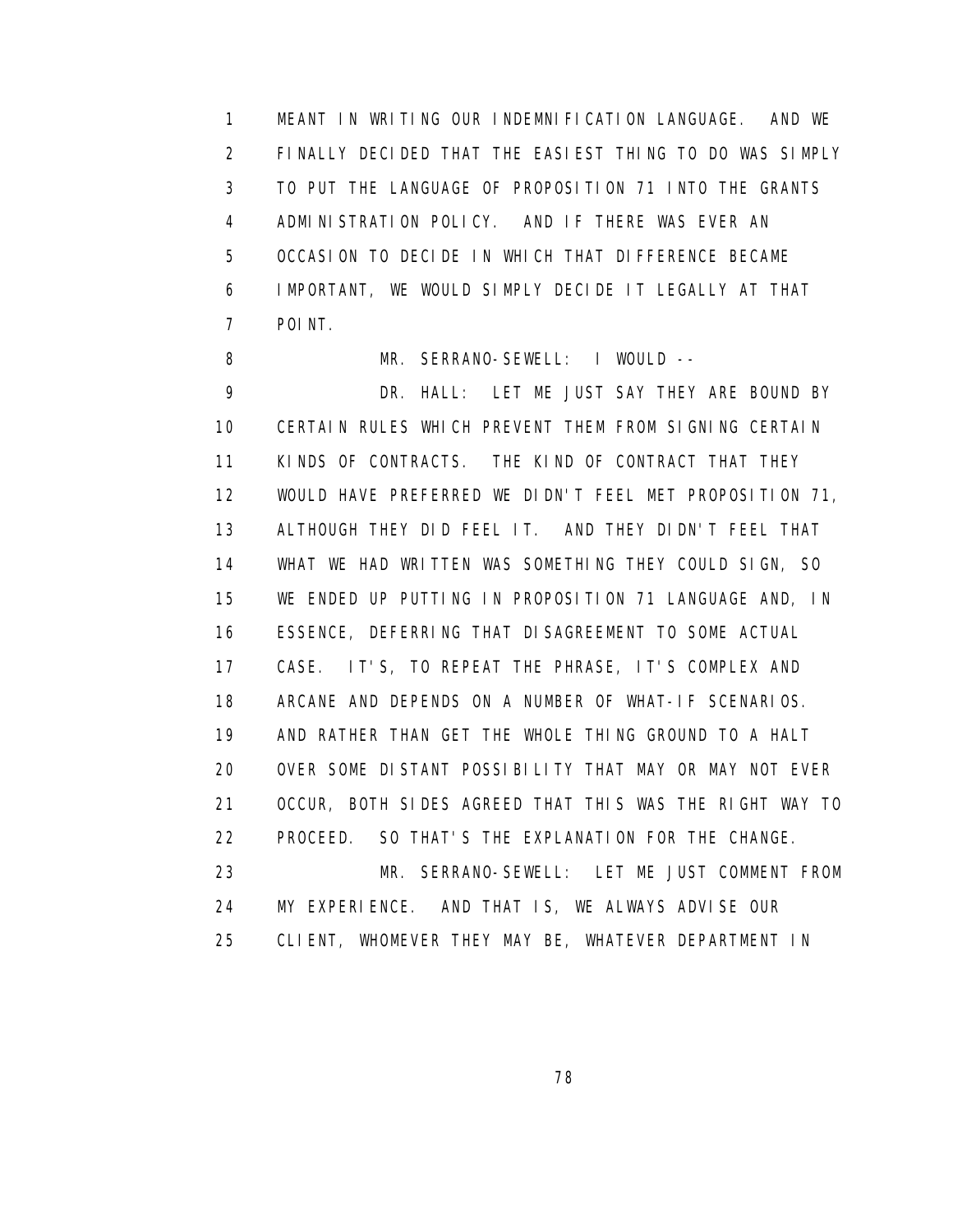1 THE CITY AND COUNTY OF SAN FRANCISCO, WE INSIST THAT 2 THIS KIND OF INDEMNIFICATION LANGUAGE IS INCLUDED IN 3 ALL OF OUR CONTRACTS AND ALL OF OUR REAL ESTATE 4 DOCUMENTS. WE ALWAYS GET PUSH-BACK FROM THE OTHER 5 PARTY. THEY DON'T WANT IT IN THERE, AND THEY COME UP 6 WITH A VARIETY OF REASONS WHY THEY CAN'T SIGN IT. 7 AFTER NEGOTIATIONS, BECAUSE THIS IS ALL 8 NEGOTIATIONS, THEY END UP DO AGREEING TO THIS KIND OF 9 INDEMNITY CLAUSE. OTHERWISE WE JUST WON'T EXECUTE A 10 CONTRACT WITH THEM, AND THAT'S JUST THE NEGOTIATION 11 PROCESS. 12 DR. HALL, IF WHAT YOU ARE SAYING IS THAT IT'S 13 A TANGLY, COMPLICATED ISSUE, OKAY. I WOULD LIKE TO 14 HEAR FROM -- I DON'T KNOW IF IT'S POSSIBLE IN THIS 15 INSTANCE -- I WOULD LIKE TO HEAR FROM OUR COUNSEL AS TO 16 HOW THEY FEEL ABOUT EXECUTING CONTRACTS WITHOUT THIS -- 17 FROM CIRM'S PERSPECTIVE WITHOUT THIS KIND OF 18 INDEMNIFICATION LANGUAGE. THE UC, THEY HAVE A TEAM OF 19 LAWYERS, THAT'S FINE, AND THEY'RE GOING TO COME UP WITH 20 WHATEVER POSITION THEY COME UP WITH BASED ON THE RULES 21 THAT THEY PROMULGATED AND THE LAW AND WHAT UC GETS TO 22 DO VIS-A-VIS THE STATE CONSTITUTION. WE ALSO HAVE 23 THOSE SAME CONSIDERATIONS. 24 DR. HALL: I UNDERSTAND. THIS WAS A 25 NEGOTIATED COMPROMISE, I WOULD SAY.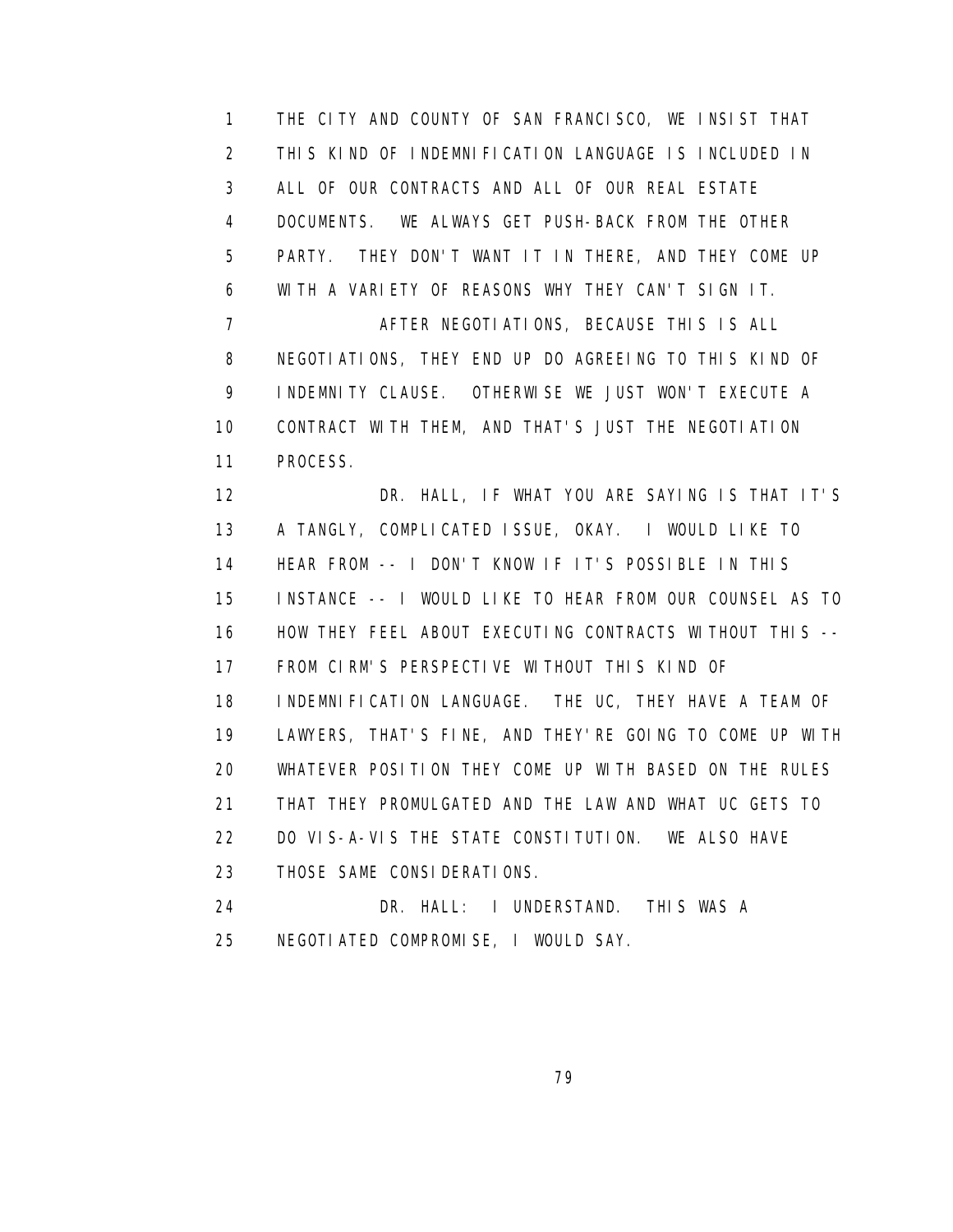1 MR. KLEIN: DAVID, SINCE THE WORKING GROUP 2 DOESN'T HAVE THE LEGAL EXPERTISE, CAN THIS REPORT BE 3 GIVEN TO YOU AND THE OTHER MEMBERS AT THE BOARD LEVEL 4 SO THAT WE CAN EVALUATE IT AT THE BOARD LEVEL? AT THIS 5 POINT, IN ORDER TO MOVE THE BALL FORWARD, IT APPEARS 6 THAT, AS DR. HALL SAYS, THAT THERE ARE VARIOUS OUTCOMES 7 THAT ARE PROBABLY ACCEPTABLE MUTUALLY TO BOTH PARTIES 8 BASED ON DIFFERENT FACT PATTERNS, BUT IT APPEARS THAT 9 THE LAWYERS ARE GOING TO HAVE TO PROCEED IN FIGURING 10 OUT THOSE FACT PATTERNS AND WORKING THAT OUT OVER TIME; 11 BUT IF WE COULD DECIDE AT THE BOARD LEVEL HOW WE'RE 12 GOING TO SPECIFICALLY WORK IT OUT WHEN WE HAVE A 13 SPECIFIC REPORT BY THE ATTORNEYS THAT YOU'VE REQUESTED, 14 THAT MAY ALLOW US TO MOVE FORWARD TODAY. 15 MR. SERRANO-SEWELL: I'M COMFORTABLE WITH

 16 MOVING FORWARD TODAY. IT SEEMS AS THOUGH THERE'S NOT A 17 LOT OF DISCUSSION ON THIS ISSUE. YOU DON'T WANT TO 18 REHASH IT NOW AND BORE EVERYONE TO TEARS, BUT I WOULD 19 ASK, AS AN ICOC MEMBER, WHENEVER THE TIME IS 20 APPROPRIATE, AND IT DOESN'T SEEM AS THOUGH IT'S A 21 PRIORITY RIGHT NOW, BUT FOR ME TO GET A SENSE OF WHY WE 22 AGREE TO EXCLUDE THIS LANGUAGE. 23 DR. HALL: WE'LL DO THAT BEFORE THE ICOC

 24 MEETING, DAVID, AND WE'LL GET YOU THAT INFORMATION. 25 WE'LL BE HAPPY TO PROVIDE THE ARGUMENTS ON BOTH SIDES.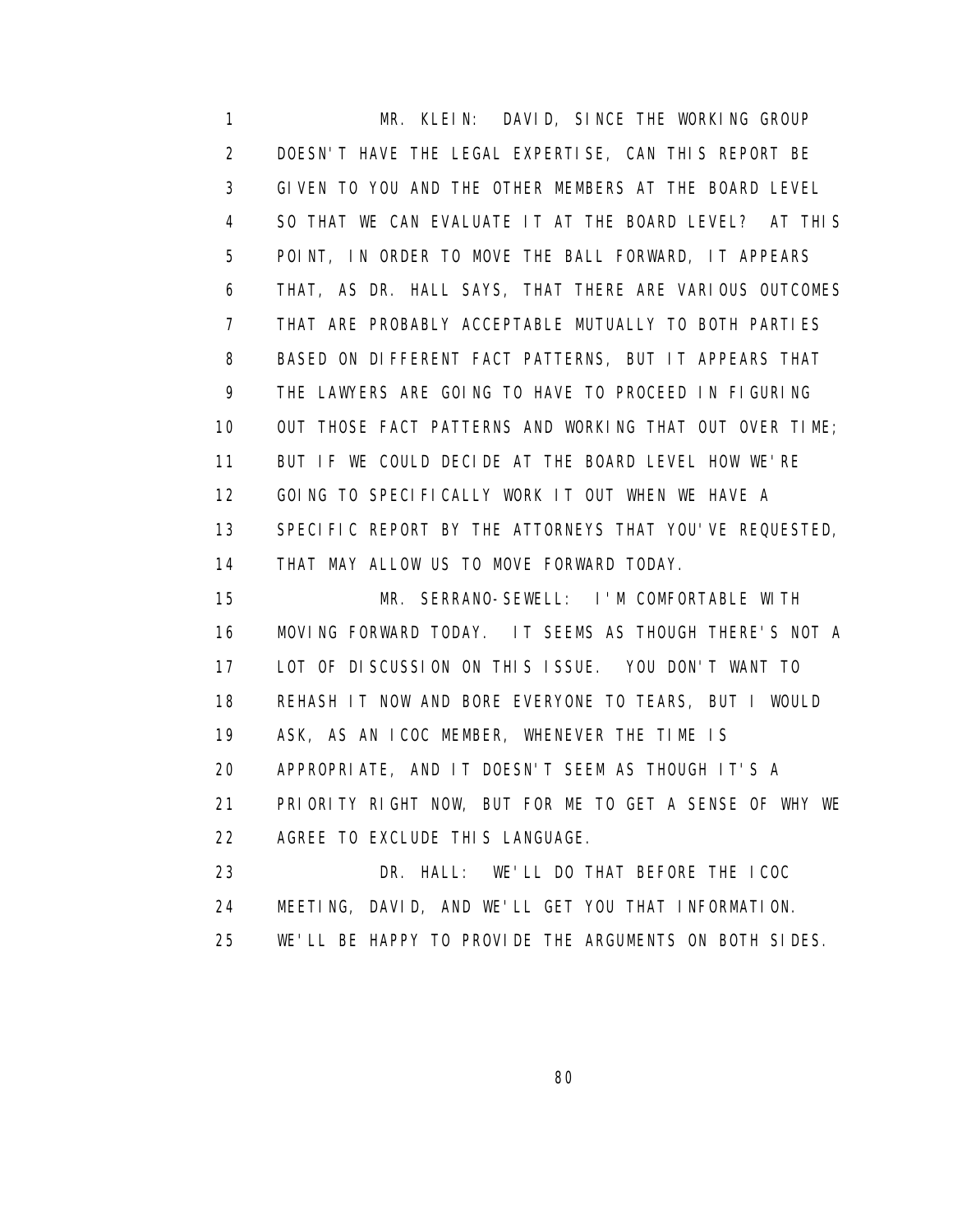1 MR. SERRANO-SEWELL: THANK YOU. 2 DR. DONAHOE: POINT OF INFORMATION. HOW ARE 3 WE DEFINING COVERED STEM CELL LINES? 4 DR. CHIU: IT SHOULD BE UP FRONT IN THE 5 GLOSSARY, COVERED STEM CELL LINE, ON PAGE 7. IS THAT 6 ACCEPTABLE? 7 DR. DONAHOE: YES. THANK YOU. 8 DR. HALL: ARE THERE OTHER COMMENTS? STU, 9 ARE THERE OTHER COMMENTS FROM THE WORKING GROUP? 10 CHAIRMAN ORKIN: ANY OTHERS FROM THE WORKING 11 GROUP? THE PUBLIC, IF NOT FROM THE WORKING GROUP. 12 MS. AURITI: ELLEN AURITI FROM THE UNIVERSITY 13 OF CALIFORNIA. WE JUST WOULD LIKE TO HAVE SOME 14 CLARIFICATION ON PAGE 22 ABOUT THE INTENT OF THE POLICY 15 HERE TO REQUIRE REVIEW AND APPROVAL BY AN ESCRO 16 COMMITTEE AT AN INSTITUTION OF ALL USE OF COVERED STEM 17 CELL LINES. OUR UNDERSTANDING WAS THAT THE MEDICAL AND 18 ETHICAL STANDARDS THAT WERE ALREADY PASSED REQUIRE 19 NOTIFICATION ONLY IN CERTAIN CASES WHEN IT'S JUST 20 PURELY IN VITRO RESEARCH, AND WE'D JUST LIKE SOME 21 CLARIFICATION ON THAT. 22 MR. SAMBRANO: THAT'S CORRECT. SO WE 23 RECOMMEND ACTUALLY MODIFYING THAT LANGUAGE IN ORDER TO 24 REFLECT THE FACT THAT THE MEDICAL AND ETHICAL STANDARDS 25 ADDRESS TWO DIFFERENT TYPES OF POSSIBILITIES. ONE IS

<u>and the state of the state of the state of the state of the state of the state of the state of the state of th</u>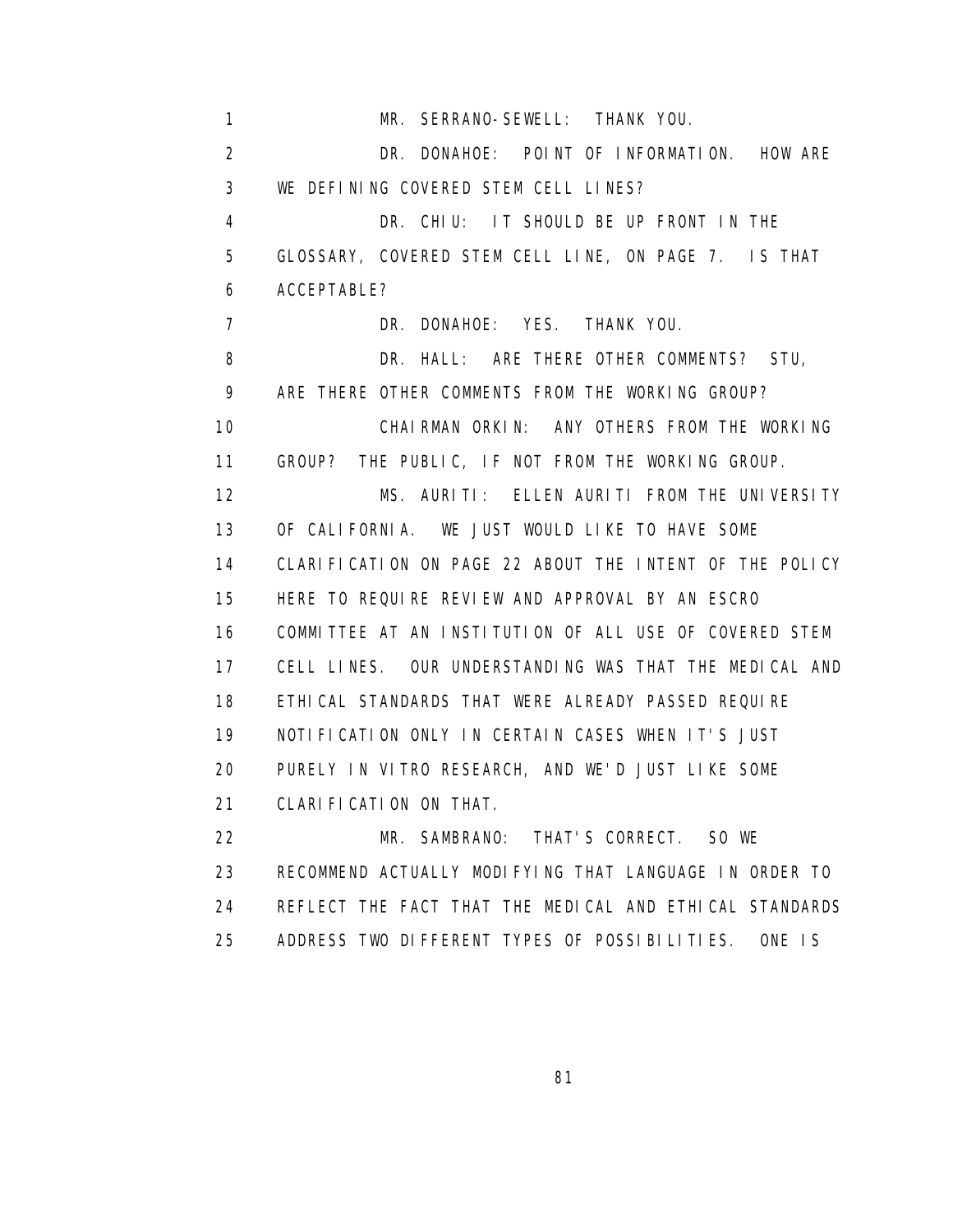1 REVIEW AND APPROVAL, AND THE OTHER ONE IS NOTIFICATION. 2 WHAT WE WANTED TO STRESS THERE WAS THAT AS CIRM WE WANT 3 TO KNOW WHEN NOTIFICATION OCCURS. SO THAT IS ADDRESSED 4 A LITTLE BIT LATER IN THIS SAME CHAPTER UNDER THE 5 JUST-IN-TIME POLICIES ON PAGE 26 -- 6 MS. SAMUELSON: I STILL NEED A DEFINITION OF 7 THAT. 8 MR. SAMBRANO: -- UNDER CERTIFICATION, ITEM C 9 SAYS CERTIFICATION THAT CERTIFIES THAT THE SCRO 10 COMMITTEE NOTIFICATION OR REVIEW AND APPROVAL OF THE 11 PROJECT'S USE OF COVERED STEM LINE AS SPECIFIED IN 12 APPENDIX A. SO THAT ALLOWS CIRM TO BE AWARE OF SUCH 13 NOTIFICATION OR REVIEW AND APPROVAL. 14 MS. AURITI: IS THE INTENT TO CHANGE THE 15 LANGUAGE IN PARAGRAPH 4 ON PAGE 22? 16 MR. SAMBRANO: YES. ANY OTHER COMMENTS? 17 DR. HALL: SEEM TO BE NO OTHER PUBLIC 18 COMMENTS HERE, MR. CHAIR. 19 CHAIRMAN ORKIN: ANY OTHER PUBLIC COMMENTS? 20 OKAY. SHOULD WE CONSIDER THIS ONE READY FOR A 21 CONSENSUS? 22 MR. SHEEHY: YES. 23 CHAIRMAN ORKIN: POLL THE MEMBERS PRESENT. 24 MR. SHEEHY: SO MOVED. 25 DR. CHIU: SHALL I GO DOWN THE ROLL CALL?

<u>82 and 2014 and 2014 and 2014 and 2014 and 2014 and 2014 and 2014 and 2014 and 2014 and 2014 and 2014 and 201</u>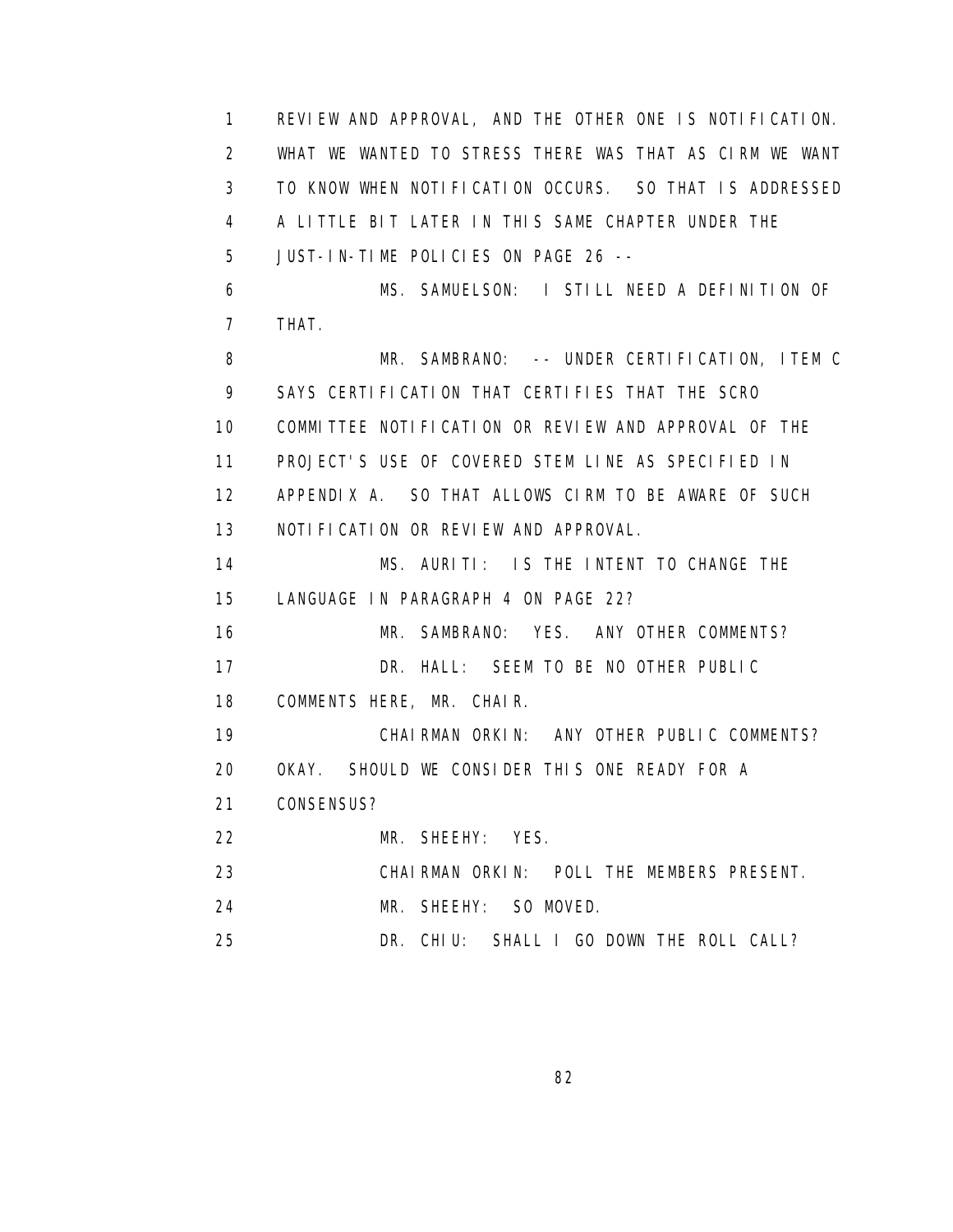- 1 CHAIRMAN ORKIN: YES, PLEASE DO.
- 2 DR. CHIU: STU ORKIN.
- 3 CHAIRMAN ORKIN: YES.
- 4 DR. CHIU: JOAN SAMUELSON.
- 5 MS. SAMUELSON: YES.
- 6 DR. CHIU: ROBERT KLEIN. SUSAN BONNER-WEIR.
- 7 DR. BONNER-WEIR: YES.
- 8 DR. CHIU: ALI BRIVANLOU.
- 9 DR. BRIVANLOU: YES.
- 10 DR. CHIU: PATRICIA DONAHOE.
- 11 DR. DONAHOE: YES.
- 12 DR. CHIU: ANDREW FEINBERG. MARCY FEIT.
- 13 MS. FEIT: YES.
- 14 DR. CHIU: ALEXANDRA JOYNER. JUDITH KIMBLE.
- 15 SHERRY LANSING. JEFFREY MACKLIS.

16 DR. MACKLIS: YES.

- 17 DR. CHIU: JEFF ROTHSTEIN. PABLO RUBINSTEIN.
- 18 DAVID SERRANO-SEWELL.
- 19 MR. SERRANO-SEWELL: YES.
- 20 DR. CHIU: JEFF SHEEHY.
- 21 MR. SHEEHY: YES.
- 22 DR. CHIU: JON SHESTACK. DENNIS STEINDLER.
- 23 DR. STEINDLER: YES.
- 24 DR. CHIU: RAINER STORB. CLIVE SVENDSEN.
- 25 JANET WRIGHT. GEORGE YANCOPOULOS.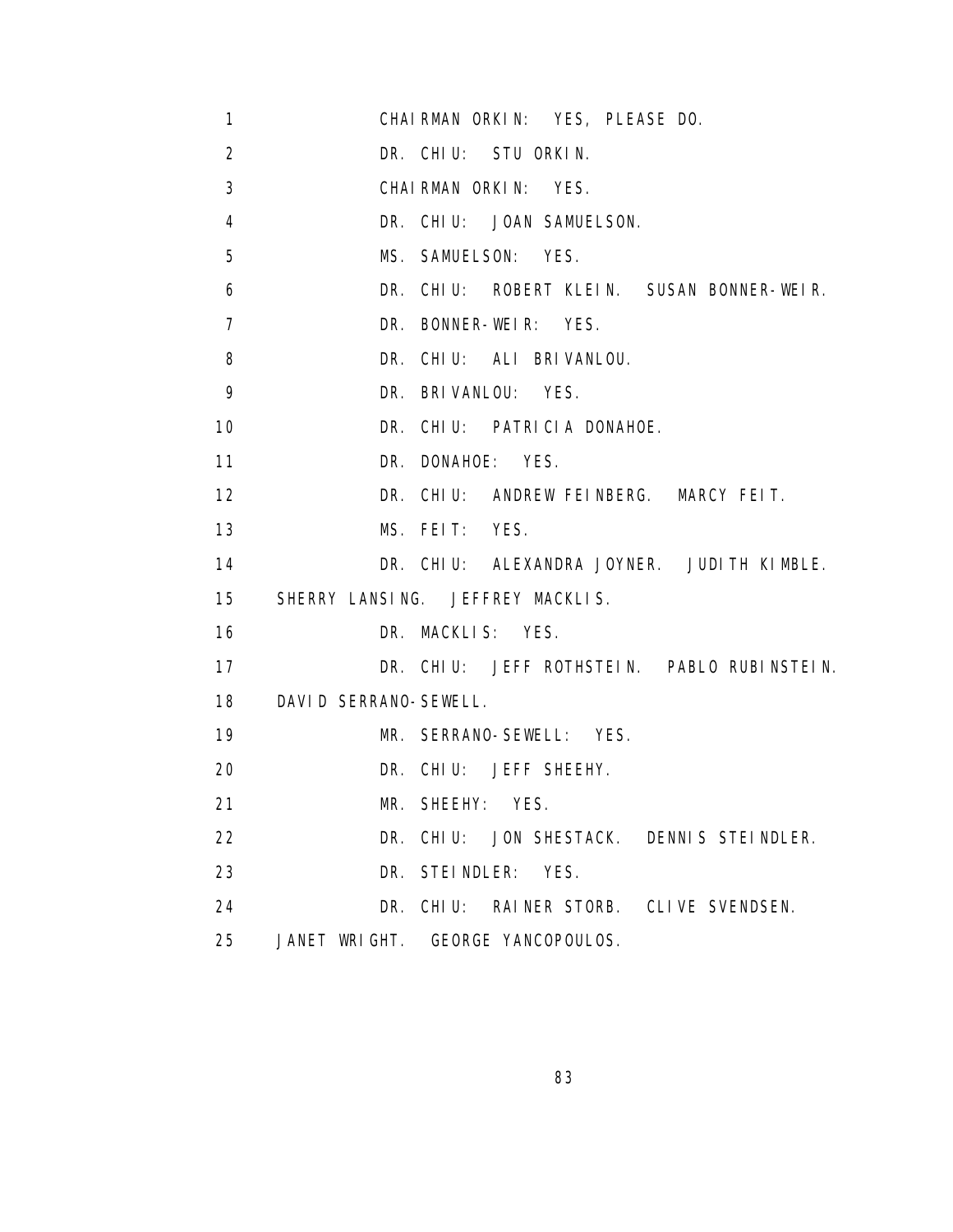1 DR. YANCOPOULOS: YES.

2 DR. CHIU: WISE YOUNG.

3 DR. YOUNG: HERE. YES.

 4 TWELVE. AGAIN, WE HAVE UNANIMOUS CONSENSUS 5 VOTE ON CHAPTER 3.

 6 CHAIRMAN ORKIN: CHAPTER 4 LOOKS LIKE A SHORT 7 ONE.

8 MR. SAMBRANO: IT IS. CHAPTER 4 BEGINS PAGE 9 27 AND ENDS PAGE 27. THIS CHAPTER IS FOCUSED ON THE 10 ACCEPTANCE OF THE AWARD. AND THIS LANGUAGE IS WHAT IS 11 OR WILL BE FOUND WITHIN THE NOTICE OF GRANT AWARD THAT 12 IS SENT TO POTENTIAL GRANTEES AND WHICH THEY MUST SIGN 13 AND RETURN IN ORDER TO ACCEPT THE AWARD. THE LANGUAGE 14 HERE REFLECTS NO CHANGES FROM PREVIOUS VERSION.

15 CHAIRMAN ORKIN: ANY COMMENTS FROM THE

16 MEMBERS?

 17 MR. SHEEHY: THERE IS A COMMENT WITHIN THE UC 18 DOCUMENT ABOUT REQUIRING PI SIGNATURE. THEIR COMMENT 19 IS THAT, AT LEAST FOR THE UC, THEY HAVE NO AUTHORITY TO 20 SIGN AGREEMENTS ON BEHALF OF THE UNIVERSITY AND THEIR 21 SIGNATURE IS NOT REQUIRED BY FEDERAL AWARDING AGENCIES. 22 THEY ALSO SPECULATE THAT IT COULD MAKE IT DIFFICULT TO 23 PROCESS THE NOTICE OF GRANT WITHIN 30 DAYS BECAUSE PI'S 24 ARE OFTEN TRAVELING.

25 IS THERE ANY SENSE OF WHETHER OR NOT WE

<u>84 and 2012 and 2013</u>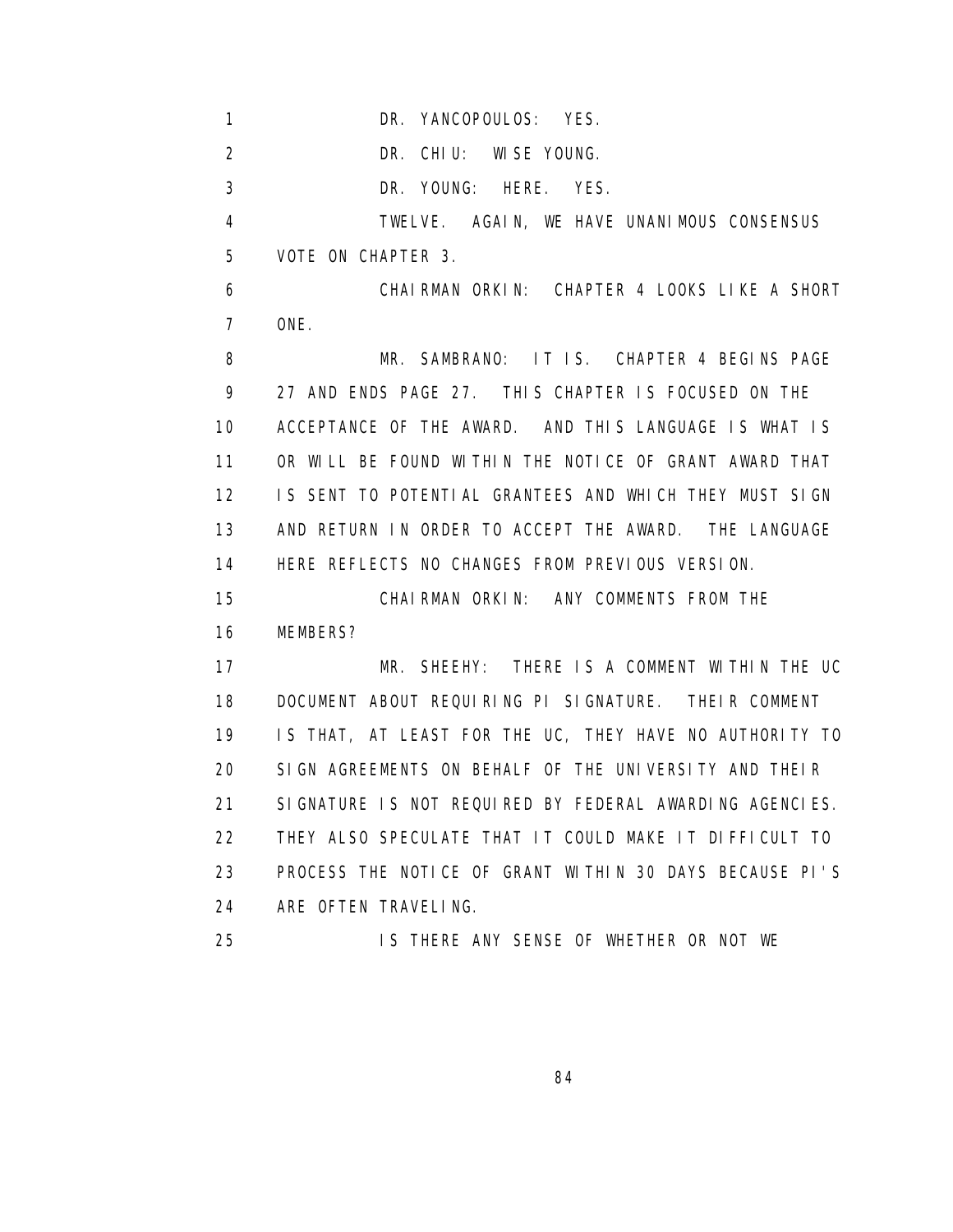1 SHOULD HAVE A PI SIGN ON?

 2 CHAIRMAN ORKIN: I THINK MOST PI'S SIGN OFF 3 ON GRANTS. IF THEY WANT THE GRANT, THEY SHOULD SIGN. 4 MR. SHEEHY: I'M COMFORTABLE WITH THAT TOO. 5 I JUST WANTED TO GET THE SENSE OF IT FROM -- 6 CHAIRMAN ORKIN: IF THEY'RE TRAVELING, THERE 7 ARE FAX MACHINES. 8 DR. BRIVANLOU: I AGREE WITH THAT. 9 DR. DONAHOE: I DO TOO. 10 DR. MACKLIS: THIS IS JEFF MACKLIS. I AGREE. 11 ALMOST EVERY PRIVATE FOUNDATION REQUIRES A SIGNATURE. 12 CHAIRMAN ORKIN: SEEMS LIKE A TOTALLY 13 SPECIOUS ARGUMENT. 14 DR. DONAHOE: I AGREE. 15 MR. SHEEHY: I CERTAINLY APPRECIATE -- THIS 16 IS ONE OF THE THINGS WE MIGHT HAVE GOTTEN AT AN ICOC 17 MEETING AND JUST KIND OF FLOWN THROUGH, BUT WE MAY HEAR 18 BACK FROM UC HERE. SOMEBODY STOOD UP. 19 MS. EVANS: THIS IS SAMUELA EVANS. I'M WITH 20 THE UNIVERSITY OF CALIFORNIA OFFICE OF RESEARCH. NO, 21 AS A PRINCIPAL INVESTIGATOR, YOU NEVER SIGN AN NIH OR 22 AN NSF OR ANY OF THOSE OTHER GRANT DOCUMENTS. IN FACT, 23 MOST OF THEM ARE COMING TO YOU NOW ELECTRONICALLY, AND 24 NOBODY IS SIGNING ANYTHING. IT'S JUST AN EXTRA STEP TO 25 ASK PEOPLE TO GO FIND SOMEBODY ELSE TO SIGN A DOCUMENT.

<u>85 and 200 million and 200 million and 200 million and 200 million and 200 million and 200 million and 200 mi</u>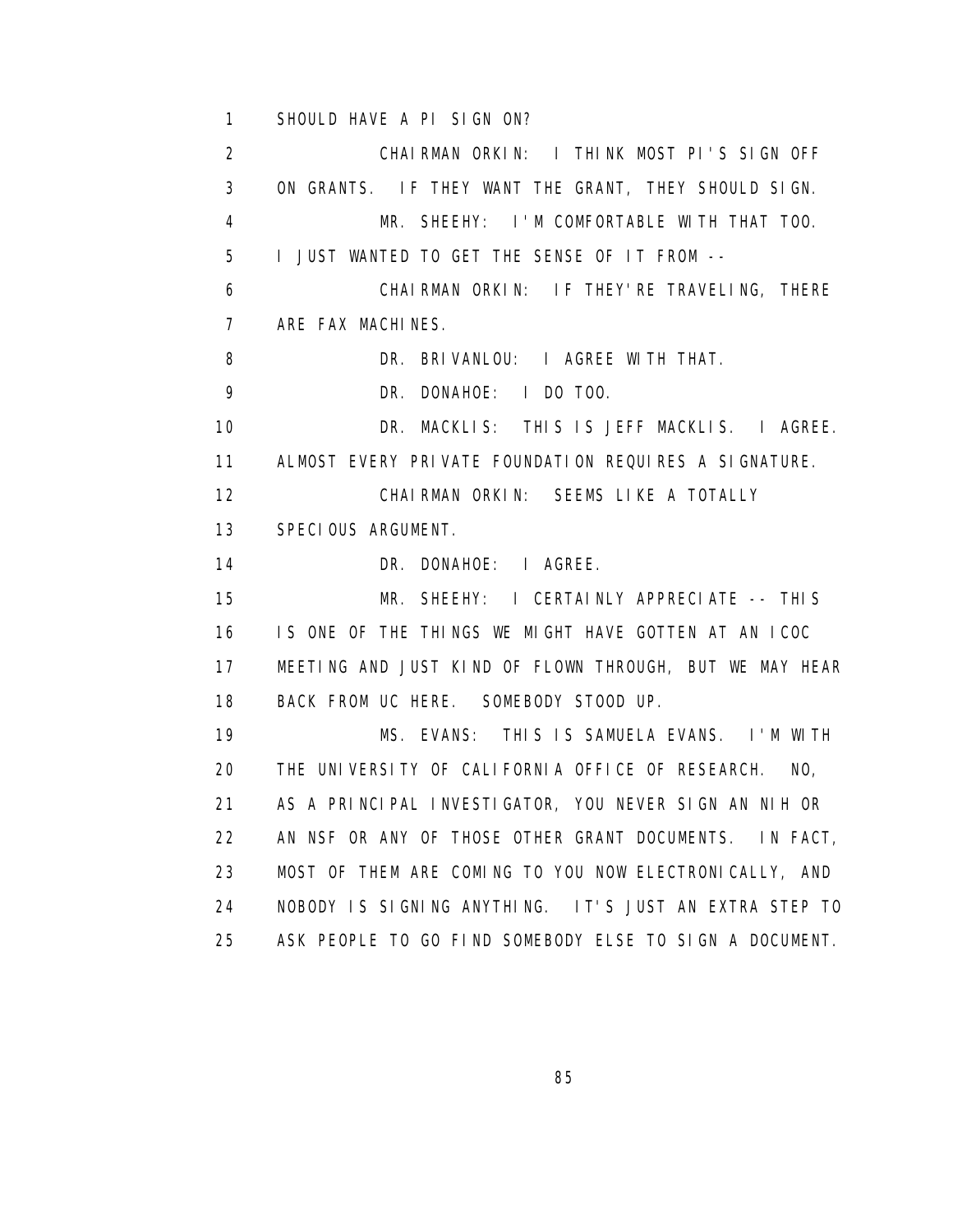1 THERE ARE VERY FEW FEDERAL AWARDS THAT EVER REQUIRE A 2 PI SIGNATURE. IT HAS NO LEGAL AUTHORITY AND NO 3 AUTHORITY TO BIND THE INSTITUTION.

 4 ONCE IN A WHILE YOU ARE CORRECT, YOU WILL 5 FIND FOUNDATIONS THAT ASK A PI TO ACKNOWLEDGE THAT 6 THEY'VE READ THE GRANT AGREEMENT, BUT THEY HAVE NO 7 AUTHORITY TO ACCEPT IT. WITH THE MOVE TO ELECTRONIC 8 ADMINISTRATION, NOBODY IS SIGNING MUCH THESE DAYS AT 9 THE FEDERAL LEVEL AND THE PI NEVER SIGNS.

 10 MS. SAMUELSON: HOW DO WE RESOLVE THIS? 11 MR. KLEIN: IS THERE A WAY TO ASSIGN THE PI'S 12 AN ELECTRONIC CODE WHERE THEY CAN SIGN ELECTRONICALLY? 13 DR. CHIU: WE CAN WORK THIS OUT IF IT'S YOUR 14 DESIRE TO HAVE THE PI SIGN. I GUESS THE ISSUE ON THE 15 TABLE IS DO YOU, THE WORKING GROUP, WANT THE PI'S TO 16 SIGN WITH THE INSTITUTION OR JUST THE INSTITUTION TO 17 SIGN RESPONSIBILITY, TAKING RESPONSIBILITY FOR 18 ACCEPTING THE AWARD? 19 MR. MEARS: THE POINT IS LEGAL ACCEPTANCE OF 20 THE AWARD, NOT SIGNING THE PROPOSAL, NOT MAKING 21 JUDGMENTS ABOUT THE SCIENCE, AND NOT HAVING PRACTICAL

22 DAY-TO-DAY RESPONSIBILITY FOR ADMINISTERING THE WORK

23 AND THE FUNDING.

 24 MR. KLEIN: CAN SOMEONE SPEAK CLOSER TO THE 25 MICROPHONE, PLEASE?

<u>86 and 2008 and 2008 and 2008 and 2008 and 2008 and 2008 and 2008 and 2008 and 2008 and 2008 and 2008 and 200</u>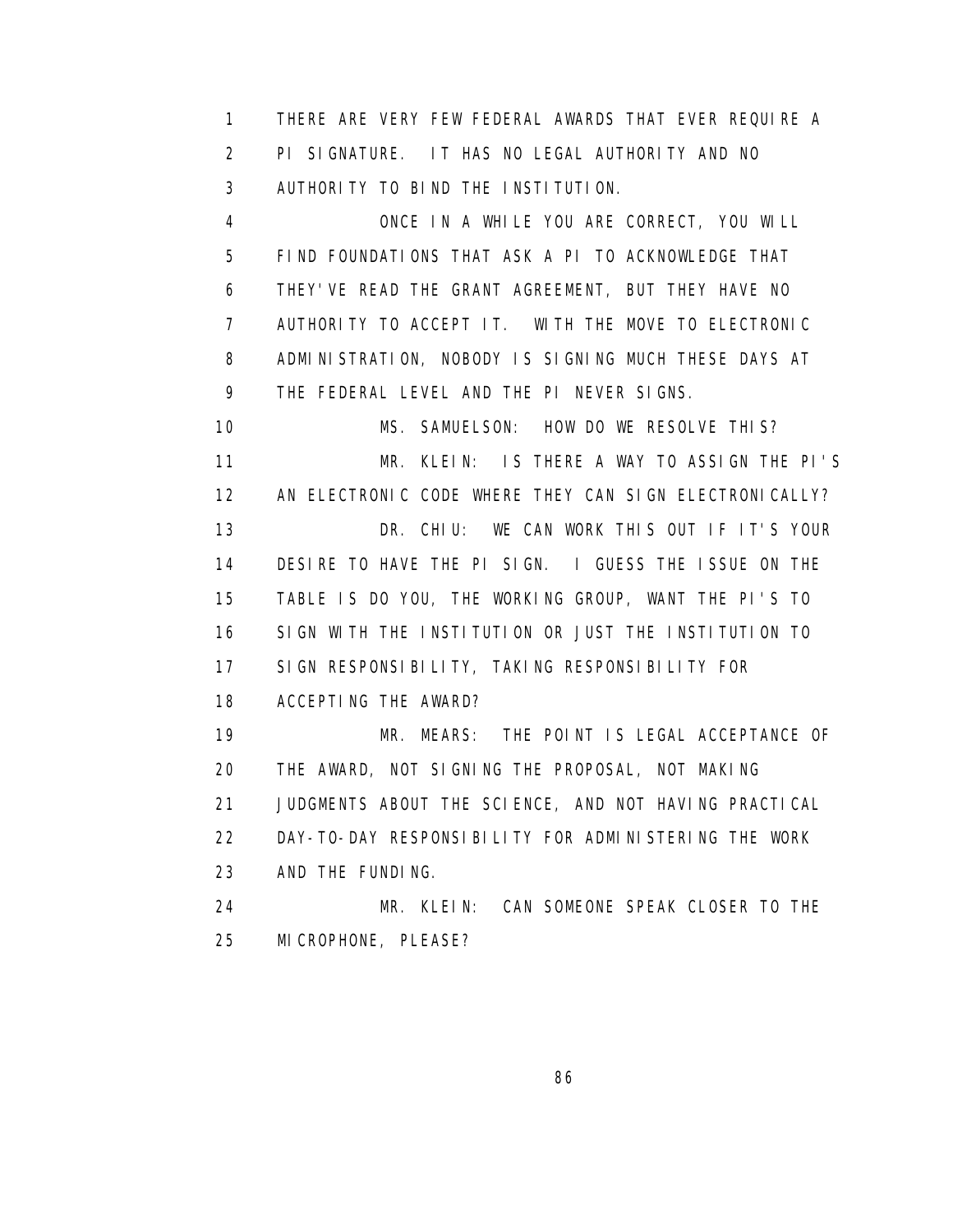1 MS. SAMUELSON: I'M HEARING A DIFFERENCE OF 2 OPINION BETWEEN THE SCIENTISTS IN THE EAST AND THE UC. 3 DR. HALL: IT'S ALSO A DIFFERENCE BETWEEN 4 SCIENTISTS AND THE ADMINISTRATIVE PEOPLE.

 5 MS. SAMUELSON: WHAT DIFFERENCE DOES IT MAKE 6 IN TERMS OF THE EFFECTIVENESS OF THE IMPLEMENTATION OF 7 THE GRANT AND UNNECESSARY BURDENS ON THE PROCESS? I 8 DON'T KNOW HOW TO DISTINGUISH IT.

 9 MR. MEARS: I'M DAVID MEARS, UNIVERSITY OF 10 CALIFORNIA, DIRECTOR OF RESEARCH ADMINISTRATION. AS A 11 TECHNICAL LEGAL POINT, ALL GRANTS ARE AWARDED TO THE 12 REGENTS OF THE UNIVERSITY OF CALIFORNIA, NOT TO 13 INDIVIDUALS, NOT TO PI'S. THAT'S NOTWITHSTANDING THE 14 VIEW THAT PI'S OWN THE MONEY. BUT LEGALLY AND 15 TECHNICALLY ALL AWARDS ARE TO THE REGENTS.

 16 SO THE REGENTS HAVE DELEGATED FORMAL 17 AUTHORITY TO ACCEPT AWARDS ON THEIR BEHALF, AND IT'S 18 THOSE DESIGNATED PEOPLE IN THE CONTRACTS AND GRANTS 19 OFFICES OR IN THE SPONSORED PROJECTS OFFICES THAT HAVE 20 THE AUTHORITY TO BIND THE REGENTS. THE RESEARCHERS DO 21 NOT HAVE THAT AUTHORITY TO LEGALLY AND TECHNICALLY 22 ACCEPT THE GRANT.

 23 WHAT WE'RE TRYING TO ACCOMPLISH HERE IS TO 24 MINIMIZE THE ADMINISTRATIVE STEPS THAT IT WOULD TAKE TO 25 SIGN A GRANT FROM CIRM AND SEND IT BACK. SO WE'RE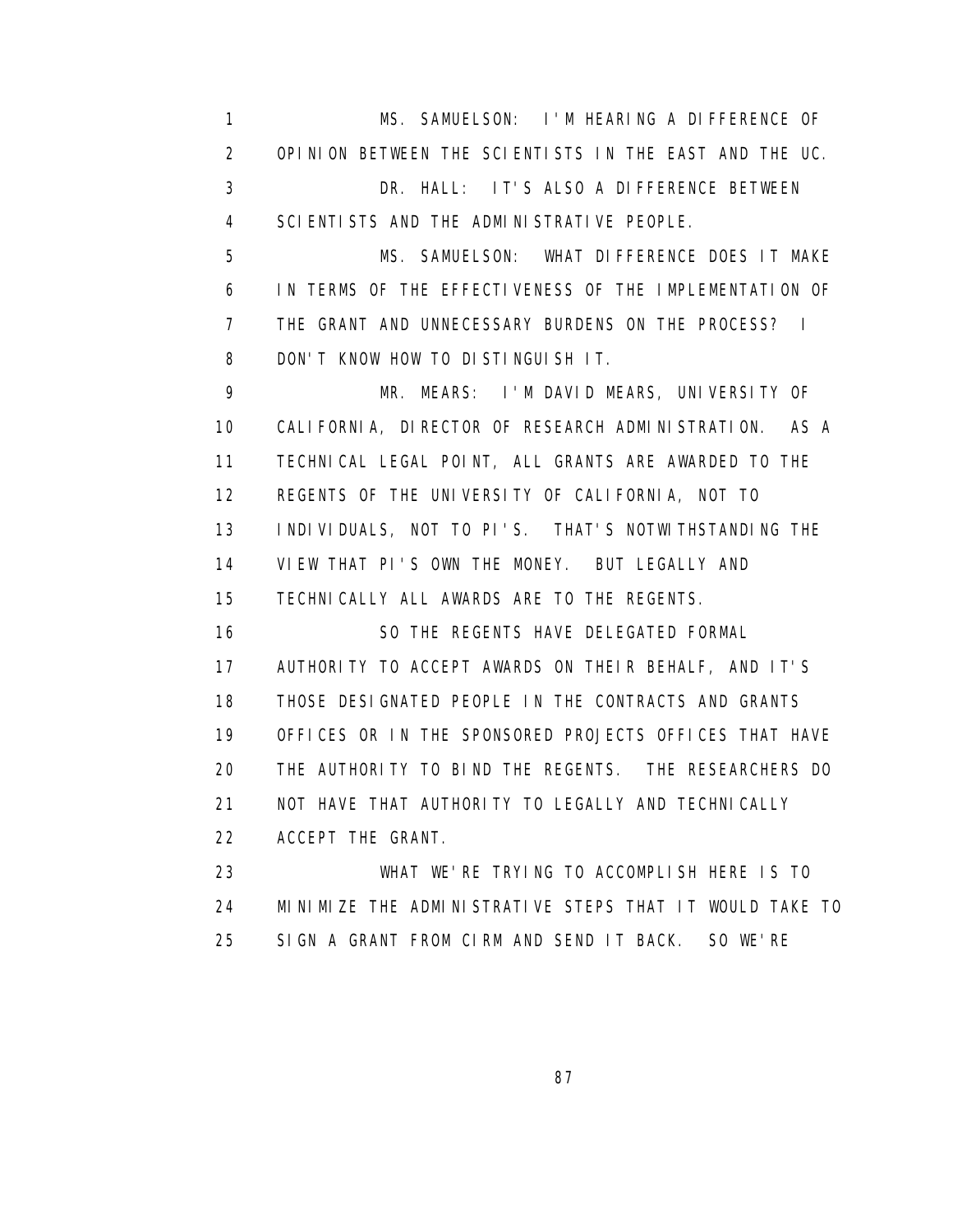1 TRYING TO ELIMINATE EXTRA STEPS FOR EFFICIENCY 2 PURPOSES.

 3 DR. HALL: LET ME JUST SAY A WORD IF I MIGHT. 4 I THINK MANY OF US FEEL THAT HAVING INVESTIGATORS SIGN 5 HELPS TO BRING TO THEIR ATTENTION THE FACT THAT THEY DO 6 HAVE RESPONSIBILITY. AND I THINK WE'VE SEEN RECENT 7 EVENTS WHERE -- THAT UNDERLINE THE IMPORTANCE OF THAT. 8 EVEN THOUGH IT MAY NOT HAVE LEGAL STANDING, IT, I 9 THINK, REMINDS THE INVESTIGATOR OF THEIR ONGOING 10 RESPONSIBILITIES FOR WHAT HAPPENS UNDER THE GRANT. AND 11 IN THE END, ALTHOUGH IT IS THE INSTITUTION THAT HAS THE 12 LEGAL RESPONSIBILITY, THE PERSON WHO'S MOST RESPONSIBLE 13 FOR SEEING THAT THE WORK GETS DONE, THAT IT GETS DONE 14 ACCORDING TO OUR STANDARDS IS THE PI. AND I WOULD 15 ARGUE THAT IT HAS CONSIDERABLE SYMBOLIC AND EVEN 16 SUBSTANTIVE BENEFIT IN REMINDING PI'S OF THAT FACT. 17 MR. KLEIN: DR. HALL, THIS IS BOB KLEIN. IN 18 ORDER TO REACH YOUR POINT, WHICH IS VERY APPEALING TO 19 ME, I UNDERSTAND THE LOGIC CLEARLY, AND YET BE 20 RESPONSIVE TO MINIMIZING UNNECESSARY TIME SPENT IN 21 ACHIEVING THAT OBJECTIVE, ISN'T IT POSSIBLE THAT WE 22 WOULD GIVE A CODE TO THE -- A SPECIFIC NUMERICAL CODE 23 OR NUMERICAL AND LETTERED CODE TO THE PI, AND THEY 24 COULD SIGN USING THAT CODE ELECTRONICALLY? 25 DR. HALL: WE CAN CERTAINLY LOOK INTO THAT,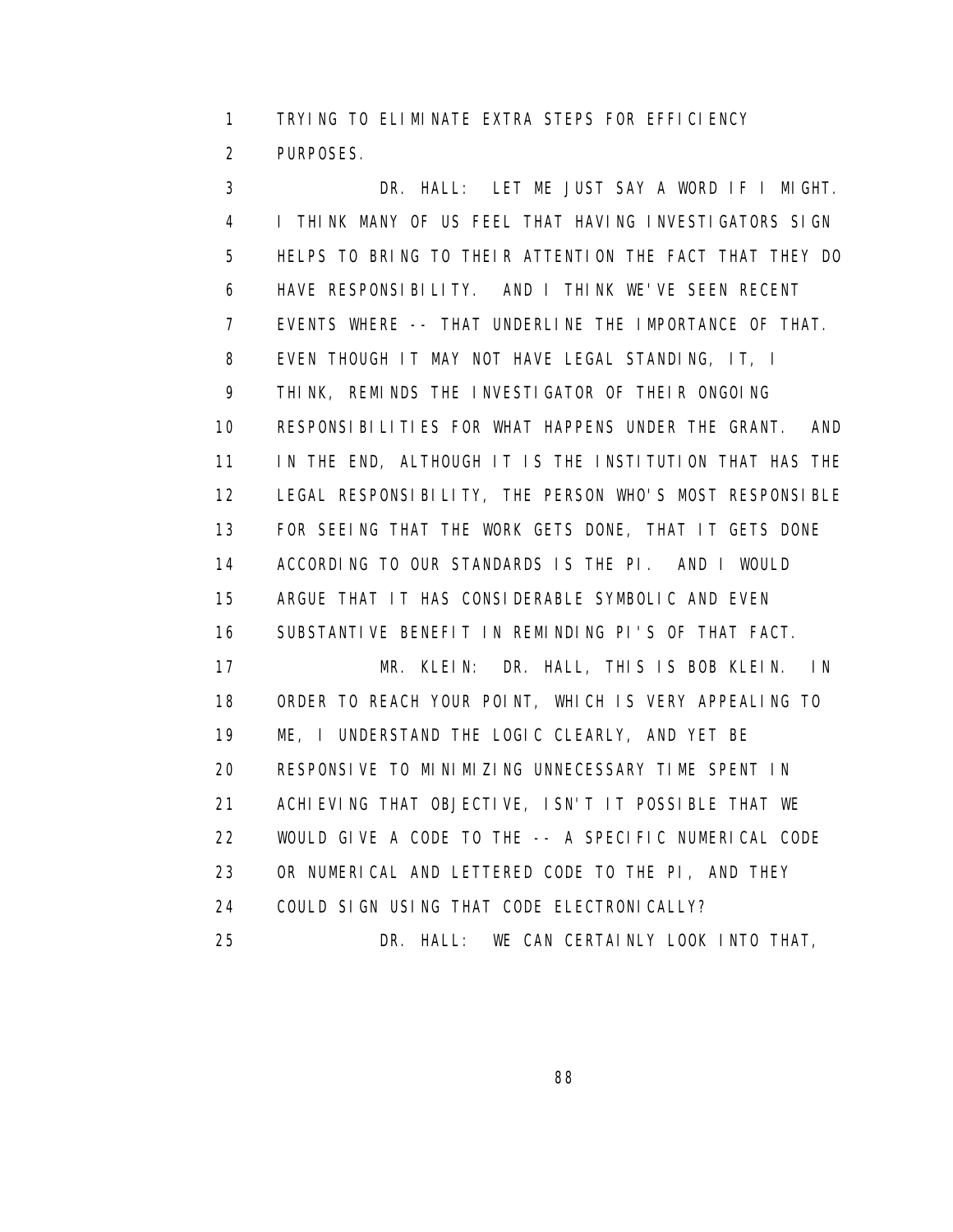1 HOW DIFFICULT IT WOULD BE TO INSTITUTE SUCH A SYSTEM. 2 WE CAN CERTAINLY DO THAT.

 3 DR. BRIVANLOU: I WOULD ASK. THIS IS ALI 4 BRIVANLOU FROM ROCKEFELLER. I WOULD LIKE TO SECOND DR. 5 HALL'S OPINION ABOUT THIS. I THINK IT'S BEYOND 6 SYMBOLISM. THE COLLEAGUE FROM UC MENTIONED THAT THE 7 REGENTS GET THE AWARD, BUT IT'S IMPORTANT TO REMEMBER 8 THAT IT IS NOT THE REGENTS THAT WRITE THE GRANTS. IN 9 THAT SENSE, THE SCIENTISTS WHO ARE ACTUALLY WRITING THE 10 GRANTS AND COMPETING FOR IT SHOULD BE AWARE OF EXACTLY 11 WHAT HAPPEN. AND THERE IS NOTHING MORE POWERFUL THAN 12 PUTTING YOUR FINAL SIGNATURE ON A DOCUMENT THAT YOU 13 HAVE TRIED SO HARD TO GET AT THE END OF THE DAY. SO I 14 WOULD LIKE, JUST FOR THE RESPONSIBILITY POINT OF VIEW, 15 VOTE FOR THE FACT THAT THE PI SIGNS EITHER 16 ELECTRONICALLY OR WITH A PEN. 17 DR. DONAHOE: I WOULD WEIGH IN HERE. I THINK

 18 THAT'S A VERY IMPORTANT CONCEPT. ALSO, IN THIS DAY AND 19 AGE, WE'RE WRITING SO MANY GRANTS, YOU SOMETIMES GET 20 LOST IN TERMS OF WHAT'S BEEN FUNDED AND WHAT'S STILL 21 OUTLINED. SO I THINK PUTTING A SIGNATURE ON A PAPER OR 22 ELECTRONICALLY IS VERY IMPORTANT. 23 CHAIRMAN ORKIN: I WOULD AGREE IN THIS CASE, 24 ESPECIALLY WITH THE OVERSIGHT OF THIS FIELD.

25 DR. MACKLIS: THIS IS JEFFREY MACKLIS FROM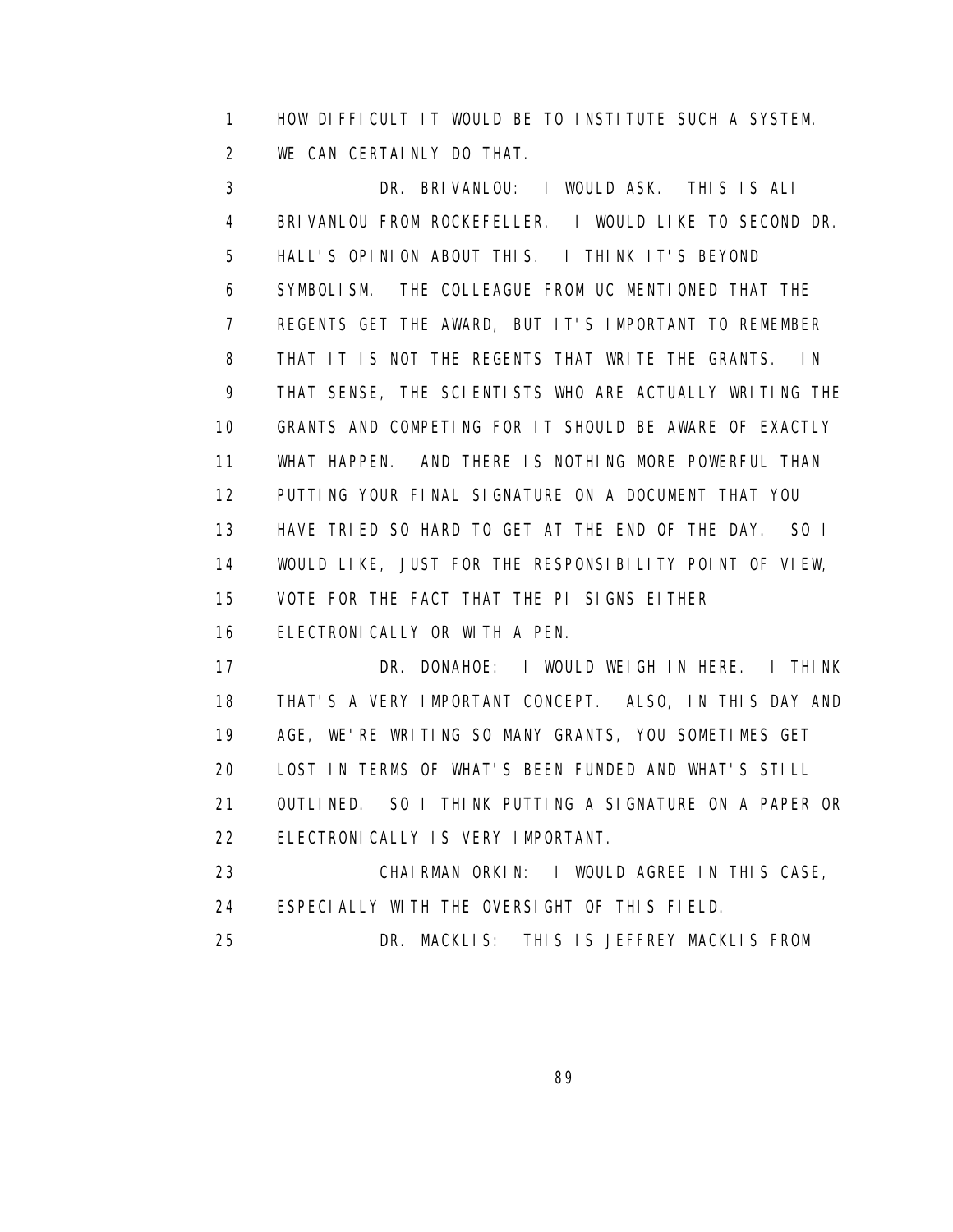1 BOSTON. I AGREE ENTIRELY.

 2 MS. SAMUELSON: I AGREE. WE'RE MAKING AN 3 INVESTMENT IN THE INTELLECTUAL CAPITAL OF THE 4 SCIENTISTS, AND WE WANT TO HAVE THAT RELATIONSHIP WITH 5 THEM. IT'S NOT WITH THE REGENTS. 6 DR. YOUNG: I WANTED TO POINT OUT THAT THIS 7 MAY INVOLVE OTHER INSTITUTIONS OTHER THAN UC AND THAT 8 THERE MAY BE ORGANIZATIONS THAT -- 9 UNIDENTIFIED SPEAKER: DON'T EXPLAIN THAT TO 10 ME. I'M ON THE PHONE. 11 DR. YOUNG: AND SO PERHAPS HAVING A GENERAL 12 POLICY OF INVESTIGATORS SIGNING WOULD NOT BE SO -- I 13 DON'T THINK IT'S SUCH AN ONEROUS REQUEST. 14 MS. MARCKESE: THIS IS CHRISTINE MARCKESE 15 FROM THE SALK INSTITUTE. I'M GOING TO ALSO AGREE WITH 16 THE UC POINT ON THIS. BUT I THINK MAYBE SOMETHING ELSE 17 WE COULD LOOK AT IS MAYBE WHEN WE'RE ALL DONE IS LOOK 18 AT A NORMAL LIFE SPAN OF A GRANT AND HOW MANY TIMES WE 19 NEED TO GET THE PI'S SIGNATURE. AND SO AS NOT TO KIND 20 OF BOGGLE DOWN THE PROCESS, MAYBE THAT WOULD BE ANOTHER 21 WAY TO LOOK BACK AT EVERYTHING. 22 DR. YOUNG: I MIGHT POINT OUT THAT GRANTS 23 FROM THE STATE OF NEW JERSEY ALL REQUIRE INVESTIGATOR 24 SIGNATURE. SO THIS IS A POLICY THAT IS STANDARD IN NEW

25 JERSEY. AND MAYBE WE SHOULD LOOK AT OTHER CALIFORNIA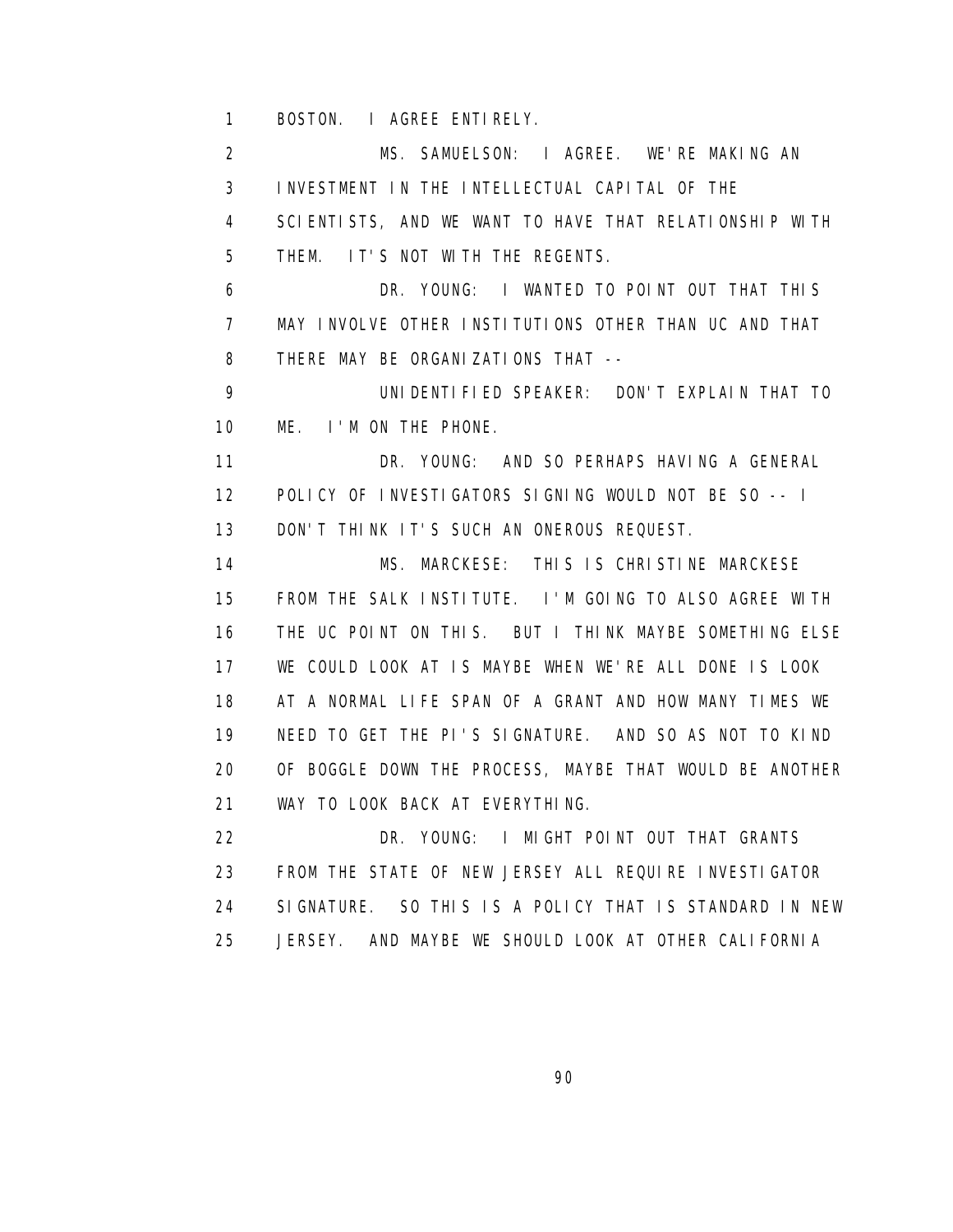1 PRACTICES AS WELL.

 2 DR. HALL: I THINK I HEAR A PRETTY GOOD 3 CONSENSUS ON THE COMMITTEE. DO YOU WANT A ROLL CALL 4 VOTE ON THIS? COULD WE INCORPORATE -- I GUESS IF WE 5 JUST SAY WE DO IT WITH NO CHANGE, THAT IS AN EFFECTIVE 6 VOTE ON THAT ISSUE. 7 MR. SHEEHY: SO MOVED. 8 MR. SAMBRANO: SO WE'RE GOING TO TAKE A VOTE 9 TO ACCEPT CHAPTER 4 WITH NO CHANGES, AND PLEASE RESPOND 10 YES IF YOU AGREE. 11 STU ORKIN. 12 CHAIRMAN ORKIN: YES. 13 MR. SAMBRANO: JOAN SAMUELSON. 14 MS. SAMUELSON: YES. 15 MR. SAMBRANO: SUSAN BONNER-WEIR. 16 DR. BONNER-WEIR: YES. 17 MR. SAMBRANO: ALI BRIVANLOU. 18 DR. BRIVANLOU: YES. 19 MR. SAMBRANO: PATRICIA DONAHOE. 20 DR. DONAHOE: YES. 21 MR. SAMBRANO: ANDREW FEINBERG. MARCY FEIT. 22 MS. FEIT: YES. 23 MR. SAMBRANO: ALEXANDRA JOYNER. JUDITH 24 KIMBLE. SHERRY LANSING. JEFFREY MACKLIS. 25 DR. MACKLIS: YES.

<u>91 - Johann Stein, amerikan pengaran pengaran pengaran pengaran pengaran pengaran pengaran pengaran pengaran</u>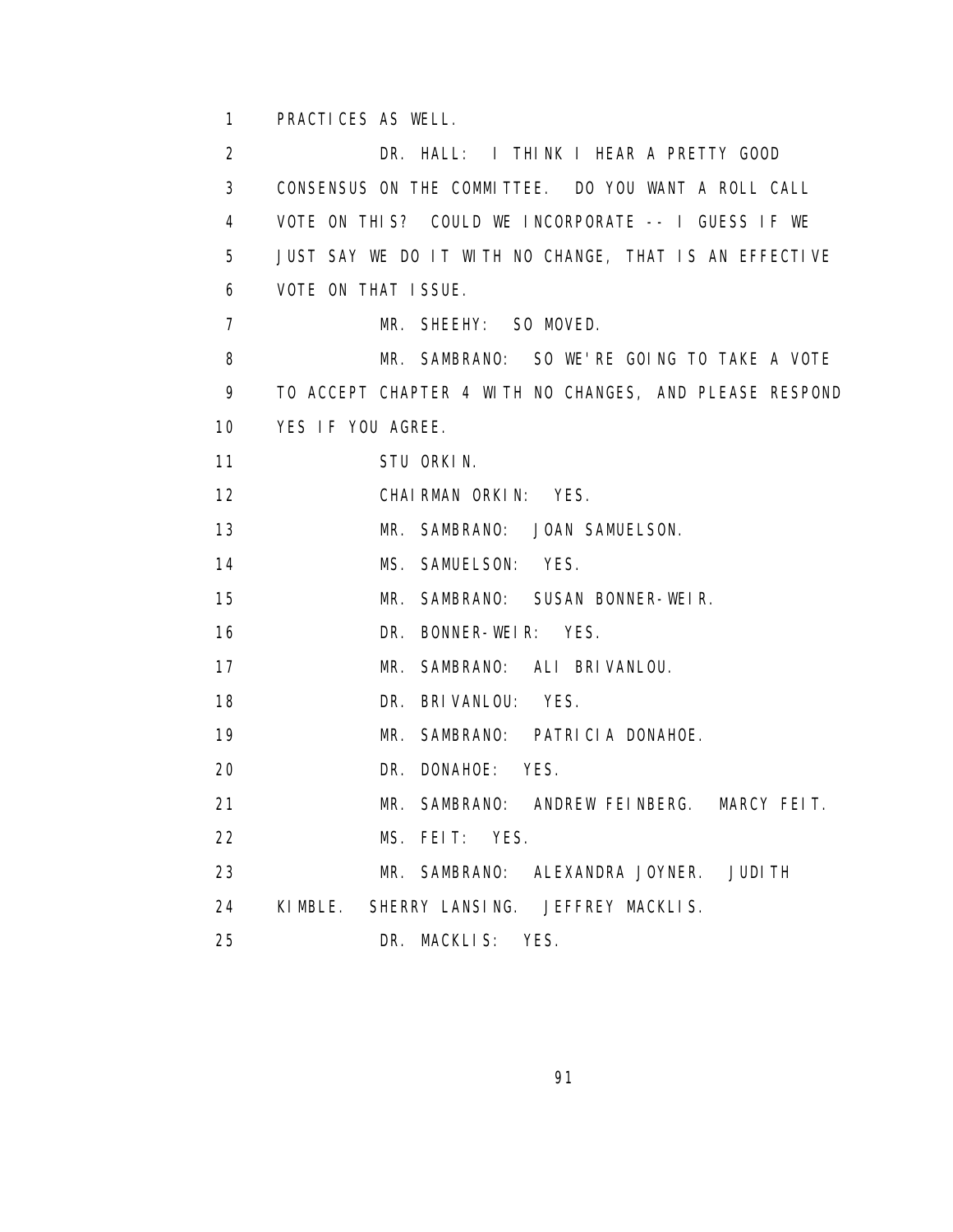1 MR. SAMBRANO: JEFFREY ROTHSTEIN. PABLO 2 RUBINSTEIN. DAVID SERRANO-SEWELL. 3 MR. SERRANO-SEWELL: YES. 4 MR. SAMBRANO: JEFF SHEEHY. 5 MR. SHEEHY: YES. 6 MR. SAMBRANO: JON SHESTACK. DENNIS 7 STEINDLER. 8 DR. STEINDLER: YES. 9 MR. SAMBRANO: RAINER STORB. CLIVE SVENDSEN. 10 JANET WRIGHT. GEORGE YANCOPOULOS. 11 DR. YANCOPOULOS: YES. 12 MR. SAMBRANO: WISE YOUNG. 13 DR. YOUNG: YES. 14 DR. CHIU: THANK YOU. WE'LL NOW MOVE ON TO 15 CHAPTER 5, WHICH IS AN ORANGE CHAPTER. THIS CHAPTER, 16 STARTING WITH PAGE 28 AND GOING ONTO PAGE 36, EXPLAINS 17 THE CIRM POLICY ON PAYMENT AND USE OF FUNDS AND IS 18 STRUCTURED INTO 11 SECTIONS FROM A THROUGH K. 19 STARTING ON PAGE 28, SECTION A STATES THE 20 CIRM WILL ISSUE ALIQUOTS OF FUNDS AFTER RECEIVING THE 21 SIGNED NOTICE OF GRANT AWARD AND ANY APPLICABLE PUBLIC 22 POLICY ASSURANCE DOCUMENTS UNDER THE JUST-IN-TIME RULES 23 UNLESS OTHERWISE SPECIFIED IN THE RFA. 24 THE SECOND SECTION B TALKS ABOUT ALLOWABLE 25 AND UNALLOWABLE COSTS. AND I WOULD LIKE TO SUGGEST

<u>92 and 2011 and 2012 and 2014 and 2014 and 2014 and 2014 and 2014 and 2014 and 2014 and 2014 and 2014 and 201</u>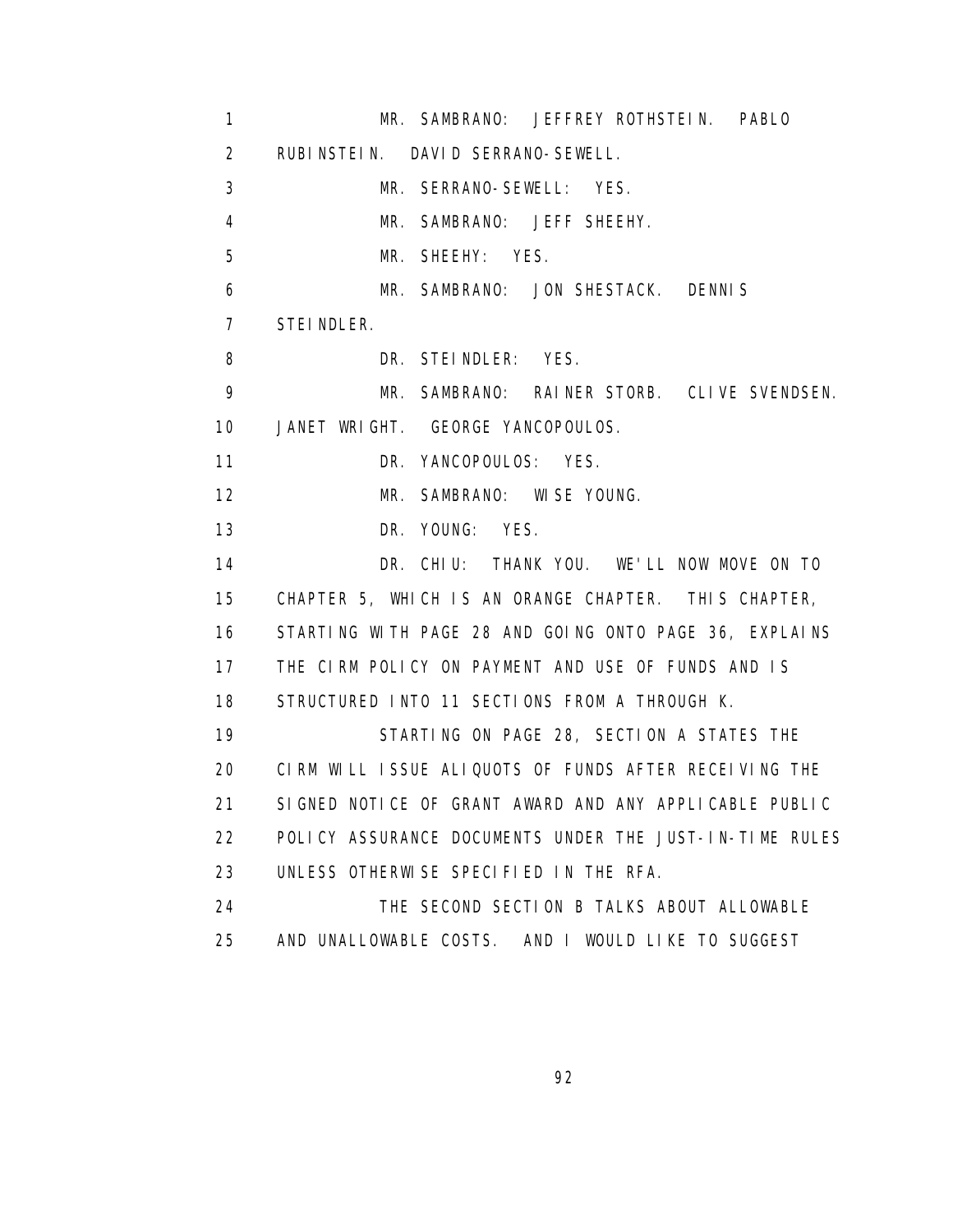1 THAT SECTION B, IT'S A WORK IN PROGRESS, AND I WOULD 2 LIKE TO MOVE ON FROM IT BECAUSE WE'RE NOW REVISING 3 SECTION B TO REFLECT WHAT'S IN PROPOSITION 71 MUCH MORE 4 CLOSELY. SO I'D LIKE ON MOVE ON FROM THAT. 5 SECTION C COVERS BUDGETARY OVERLAP, WHICH IS 6 QUITE A COMMON FEATURE IN MOST GRANTS. 7 SECTION D DESCRIBES CHANGES IN THE RESEARCH 8 THAT WILL REQUIRE PRIOR APPROVAL BY CIRM. AND WE FEEL 9 THAT AS A NEW STATE AGENCY FULLY ACCOUNTABLE TO THE 10 PUBLIC, WE NEED TO GET TO KNOW THE INVESTIGATORS AND TO 11 KNOW THE RESEARCH THAT IS FUNDED. AND SO IF THERE ARE 12 ANY SIGNIFICANT CHANGES IN ACTIVITIES THAT AFFECT THE 13 RESEARCH, SUCH AS CHANGES IN SCOPE OF RESEARCH, USE OF 14 FUNDS, EXTENSIONS, REBUDGETING, AND/OR TRANSFER OF 15 AWARDS, WE NEED TO KNOW ABOUT THEM AND TO APPROVE THESE 16 CHANGES. 17 SO WE'VE LISTED THESE ACTIVITIES THAT REQUIRE 18 PRIOR APPROVAL AND A SIMPLE METHOD FOR GETTING SUCH 19 APPROVAL. THAT IS SECTION D. 20 SECTION E COVERS HOW WE EXPECT THE GRANTEE 21 ORGANIZATION TO MANAGE CIRM-FUNDED EQUIPMENT. 22 SECTION F DESCRIBES OUR POLICY FOR A 23 PREFERENCE FOR CALIFORNIA SUPPLIERS. WE WANT TO BE 24 CONSISTENT WITH PROPOSITION 71, THAT AS A CALIFORNIA

25 STATE AGENCY, WE EXPECT THE GRANTEE TO MAKE ALL EFFORTS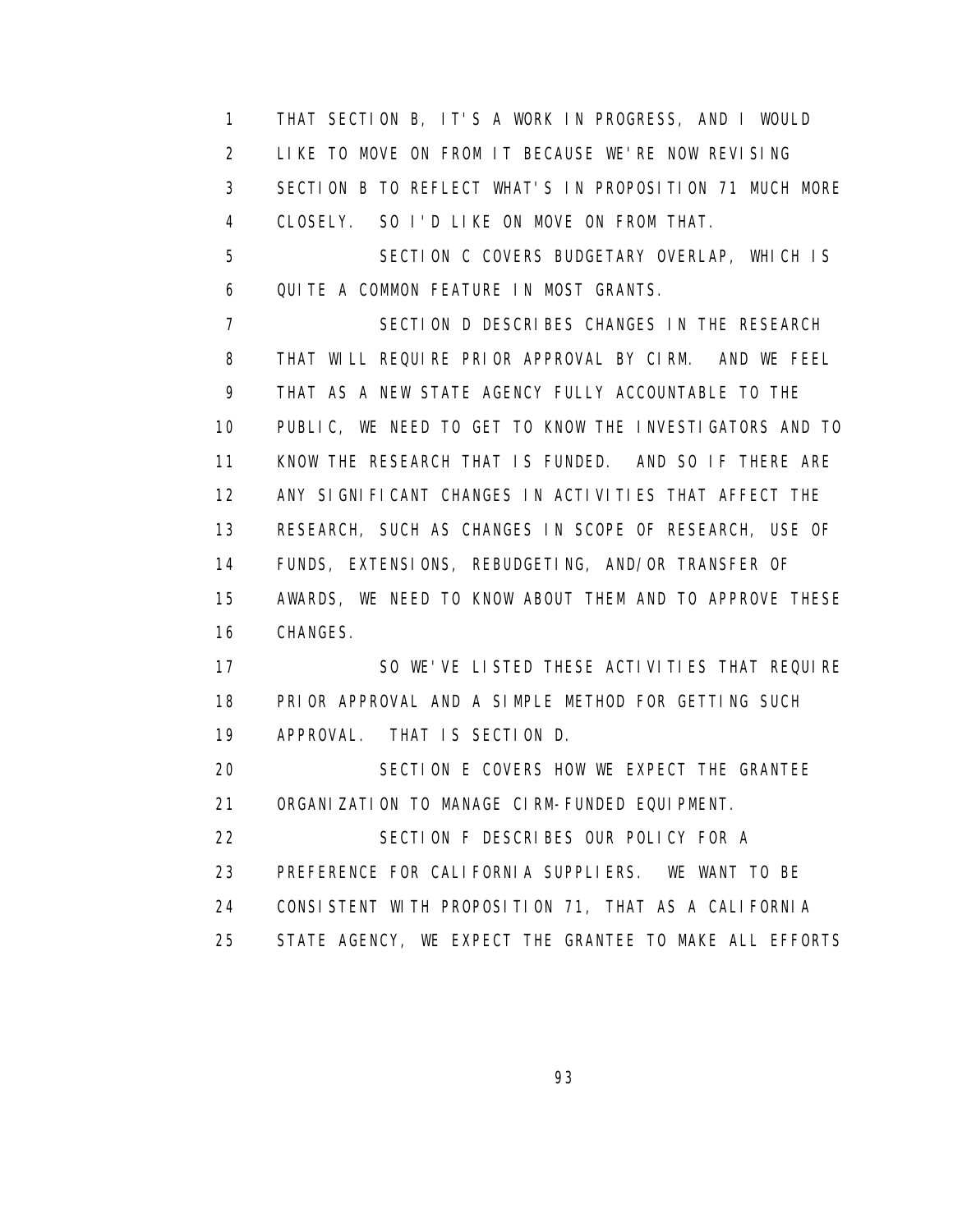1 TO PURCHASE GOODS AND SERVICES FROM CALIFORNIA 2 SUPPLIERS. AND I UNDERSTAND AT THE END OF THIS 3 DISCUSSION, THERE WILL BE A COMMENT FROM INVITROGEN. 4 MOVING ON, THE NEXT SECTION DESCRIBES, 5 SECTION G DESCRIBES ACCOUNTING RECORDS, DOCUMENTATION 6 RETENTION, AND ACCESS TO RECORDS AND AUDITS. THERE MAY 7 BE AUDITS MADE BY THE STATE CONTROLLER'S OFFICE OR BY 8 CIRM FROM TIME TO TIME, SO THAT'S STATED IN G. 9 SECTION H DEALS WITH MISUSE OF FUNDS FROM THE 10 CIRM, DEALS WITH WASTE -- FRAUD, WASTE, OR ABUSE. AND 11 THE CONSEQUENCES OF MISUSE OF FUNDS WILL BE DESCRIBED 12 FURTHER DOWN IN SECTION K. 13 SECTION I DESCRIBES CIRM'S REPORTING 14 REQUIREMENTS FOR GRANTEES. THESE CONSIST OF AN INTERIM 15 FINANCIAL REPORT AND A PROGRAMMATIC REPORT DUE AT THE 16 SAME TIME SO THAT WE CAN TRACK BOTH FINANCIAL AND 17 RESEARCH PROGRESS MADE. AND THEN WE ARE REQUESTING AN 18 ANNUAL FINANCIAL REPORT DUE THREE MONTHS AFTER THE END 19 OF THE PREVIOUS FUNDING YEAR THAT WILL ALLOW US TO SEE 20 THE EXACT EXPENDITURES. AND I BELIEVE THERE WILL BE 21 COMMENTS FROM THE PUBLIC ABOUT THESE REPORTS WHICH 22 WE'LL COME BACK TO. 23 WE CURRENTLY FEEL THAT THESE REPORTS WILL

 24 PROVIDE THE INFORMATION FOR CIRM TO BE GOOD STEWARDS OF 25 THE PUBLIC'S MONEY. THERE ARE ALSO OTHER REPORTS IN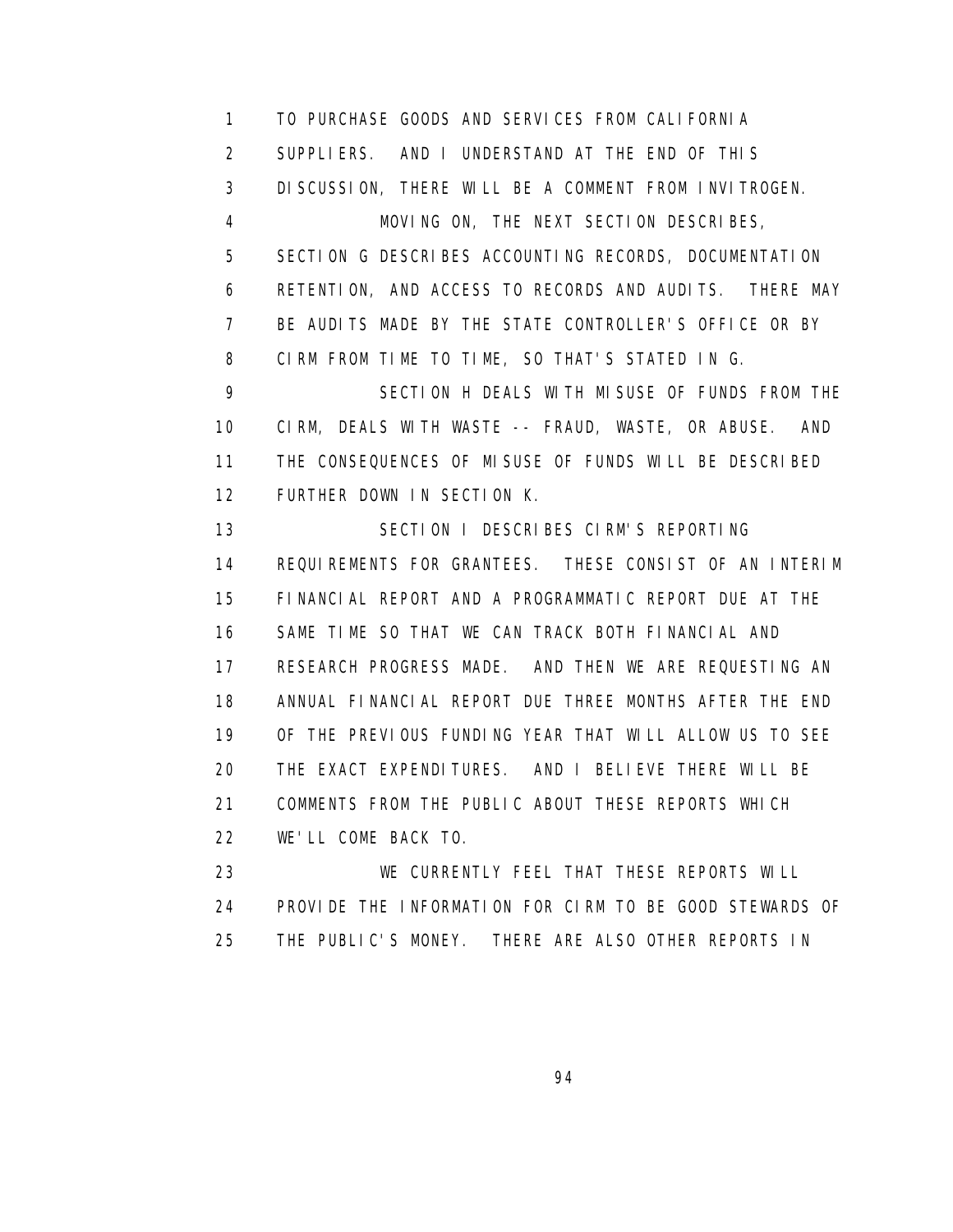1 THIS SECTION ON PUBLICATIONS, INVENTIONS, AND PATENTS. 2 AND THESE ARE WRITTEN TO BE CONSISTENT WITH OUR IP 3 POLICIES. 4 SECTION J IS ON GRANT CLOSEOUT. 5 AND THEN THE LAST SECTION, SECTION K, SPELLS 6 OUT THE CONSEQUENCES OF FAILURE TO COMPLY WITH CIRM 7 POLICIES AND REGULATIONS. 8 SO I'VE REVIEWED VERY QUICKLY FOR YOU THE 9 SECTIONS ON THIS RATHER LARGE CHAPTER. MR. CHAIRMAN, I 10 TURN THE MEETING BACK TO YOU FOR DISCUSSION. 11 CHAIRMAN ORKIN: ARE THERE ANY SPECIFIC 12 ISSUES THAT THERE'S BEEN CONCERN ABOUT PREVIOUSLY THAT 13 WE SHOULD FOCUS ON? 14 DR. CHIU: FIRST, DO WORKING GROUP MEMBERS 15 HAVE ANY COMMENTS ABOUT ANY PART OF THIS CHAPTER AS 16 IDENTIFIED BY THE SECTION IDENTIFIER? 17 MR. SHEEHY: I THINK THERE'S TWO THINGS OUT 18 THERE. THERE'S THE PUBLIC COMMENT ON THE PREFERENCE 19 FOR CALIFORNIA SUPPLIERS, AND THEN THERE IS MAYBE 20 RELEVANT TO SOME OF OUR OTHER DISCUSSIONS SOME 21 DISCUSSION FROM THE UC FOLKS ABOUT UNDER SECTION 5 22 UNDER REPORTING REQUIREMENTS, WELL, ABOUT WHETHER PI'S 23 OR GRANTEES SHOULD BE THE REPORTING ENTITY. 24 DR. CHIU: SO, MR. CHAIRMAN, WITH YOUR 25 PERMISSION, SHALL I GO OVER SOME OF THE PUBLIC COMMENTS

<u>95 and the state of the state of the state of the state of the state of the state of the state of the state of the state of the state of the state of the state of the state of the state of the state of the state of the st</u>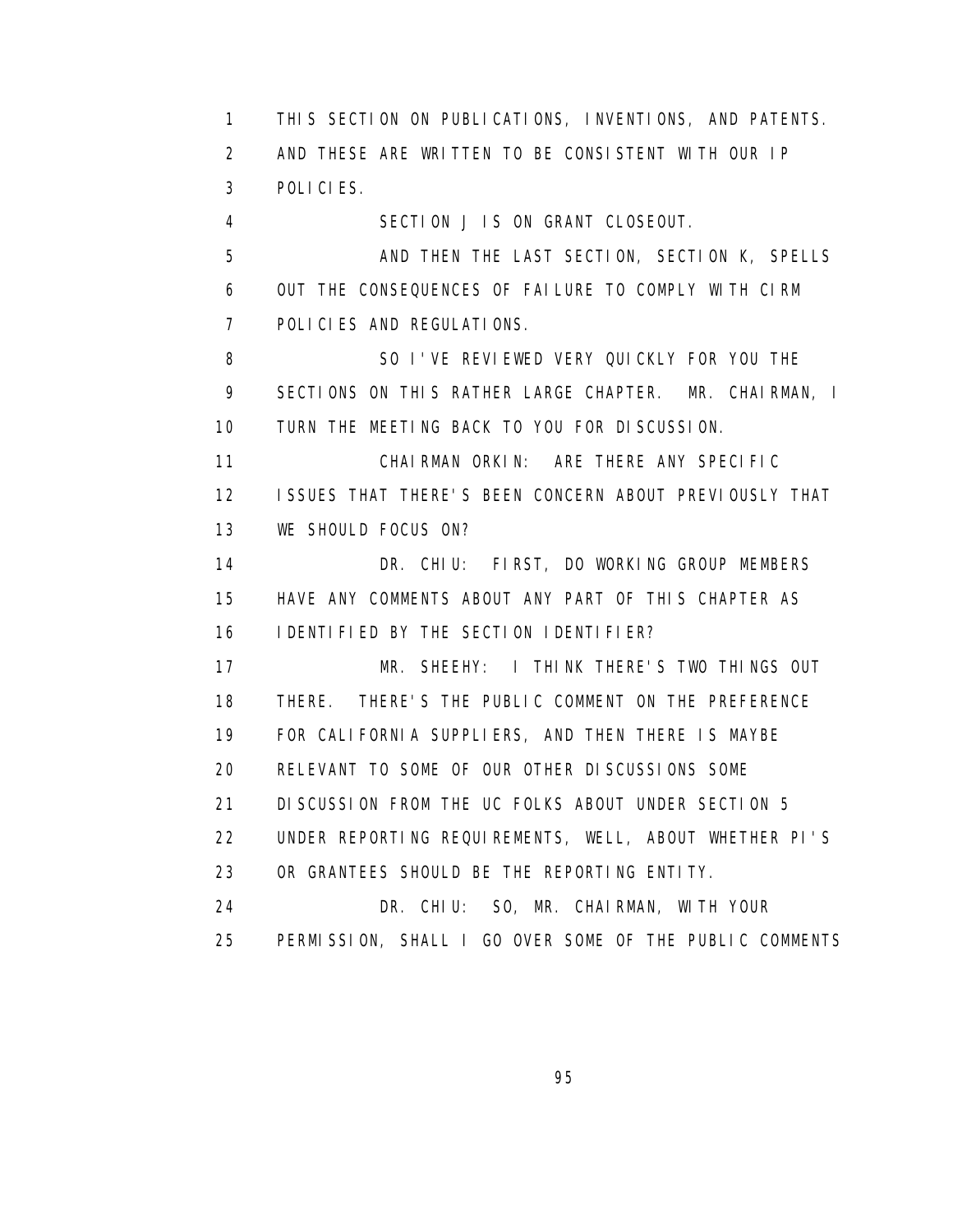1 THAT WE'VE RECEIVED?

 2 CHAIRMAN ORKIN: OKAY. PLEASE DO. 3 DR. CHIU: SINCE I DO NOT HEAR MUCH COMMENT 4 FROM THE WORKING GROUP ON THIS CHAPTER. THE FIRST 5 REFERS TO -- MAKE SURE I HAVE -- I AM NOT GOING TO 6 DISCUSS THE COMMENTS ON ALLOWABLE COSTS, COSTS AND 7 ACTIVITIES FOR REASONS I'VE DELINEATED BEFORE. 8 SO MOVING ONTO PAGE 31 THROUGH 32, PRIOR 9 APPROVAL REQUIREMENTS. THIS IS A COMMENT FROM CAL TECH 10 THAT WE RECEIVED BY E-MAIL. THE PRIOR APPROVAL 11 REQUIREMENTS ARE SIMILAR TO THOSE USED BY BOTH THE NIH 12 AND NSF 20 YEARS AGO. THE FEDERAL AGENCIES HAVE 13 SIMPLIFIED AND REDUCED THE PRIOR APPROVAL REQUIREMENTS 14 ON RESEARCH GRANTS. AND THEY SAY WE CAN CERTAINLY LIVE 15 WITH THE CIRM REQUIREMENTS, BUT DO THEY REALLY NEED TO 16 BE SO RESTRICTIVE? THAT'S THEIR GENERAL COMMENT. 17 NOW, GOING THROUGH TO SUBSECTIONS, ON PAGE 18 32, SUBSECTION 4, REBUDGETING, THERE IS A COMMENT FROM 19 UCOP, THAT THIS IS NOT CONSISTENT WITH NIH POLICY, THAT 20 NIH DOES NOT PLACE LIMITATIONS ON REBUDGETING. 21 **IS THERE ANY DISCUSSION ABOUT THIS**  22 RESPONSE -- THIS COMMENT FROM THE INSTITUTIONS? 23 CHAIRMAN ORKIN: WHAT WAS THE RATIONALE FOR 24 PUTTING LIMITS ON -- 25 DR. CHIU: ON TRACKING AND GETTING APPROVAL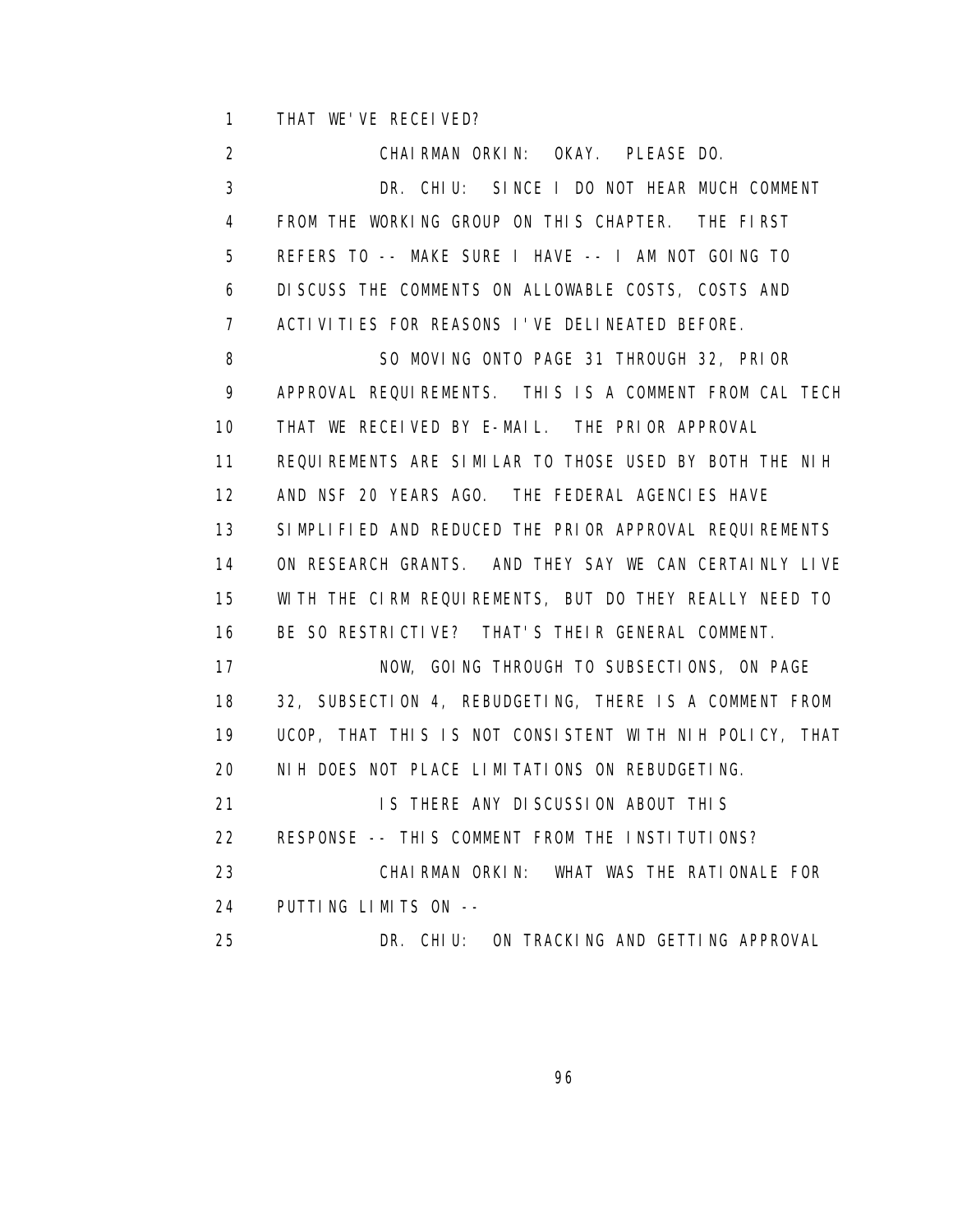1 FOR REBUDGETING, IF YOU LOOK AT THE REBUDGETING, WE PUT 2 VERY GENERAL RULES OF PERSONNEL, IF THEY CHANGE AND 3 REBUDGET MORE THAN A CERTAIN AMOUNT, SUCH AS 25 PERCENT 4 OF WHAT WAS ORIGINALLY PUT THERE, THEN WE WOULD LIKE TO 5 KNOW ABOUT IT FOR CONSULTANTS AND FOR EQUIPMENT. SO 6 THERE IS A BASELINE BENEATH WHICH THEY DO NOT HAVE TO 7 ASK FOR PRIOR APPROVAL; BUT IF THERE'S A BIG CHANGE 8 THAT IS MORE THAN 25 PERCENT OF THAT BUDGET ITEM, WE 9 WOULD LIKE TO KNOW WHAT IS THE RATIONALE FOR MAKING 10 SUCH SHIFTS WAS OUR INTENT. 11 CHAIRMAN ORKIN: ANY COMMENTS FROM THE GROUP, 12 WORKING GROUP? 13 MR. SHEEHY: IT SEEMS LIKE THE EXISTING 14 POLICY SEEMS FAIRLY REASONABLE, BUT UNLESS -- THE WAY 15 IT'S WRITTEN. YEAH, UNLESS -- I MEAN 25 PERCENT IS A 16 FAIRLY HIGH THRESHOLD, I THINK. 17 DR. CHIU: ARE THERE OTHER COMMENTS ABOUT 18 WHAT WE HAVE HERE AS A THRESHOLD FOR TRIGGERING 19 REQUIREMENT FOR APPROVAL? 20 DR. MACKLIS: THIS IS JEFFREY MACKLIS FROM 21 HARVARD IN BOSTON. THESE SEEM VERY REASONABLE. THESE 22 ARE SPECIAL FUNDS THAT HAVE COME FROM A SPECIAL BILL 23 AND PROPOSITION FOR SPECIAL USE. AND I THINK, UNLIKE 24 THE STREAMLINING AT NIH, THE CITIZENS OF CALIFORNIA 25 SHOULD KNOW THAT THE FUNDS ARE GOING TO BE SPENT PRETTY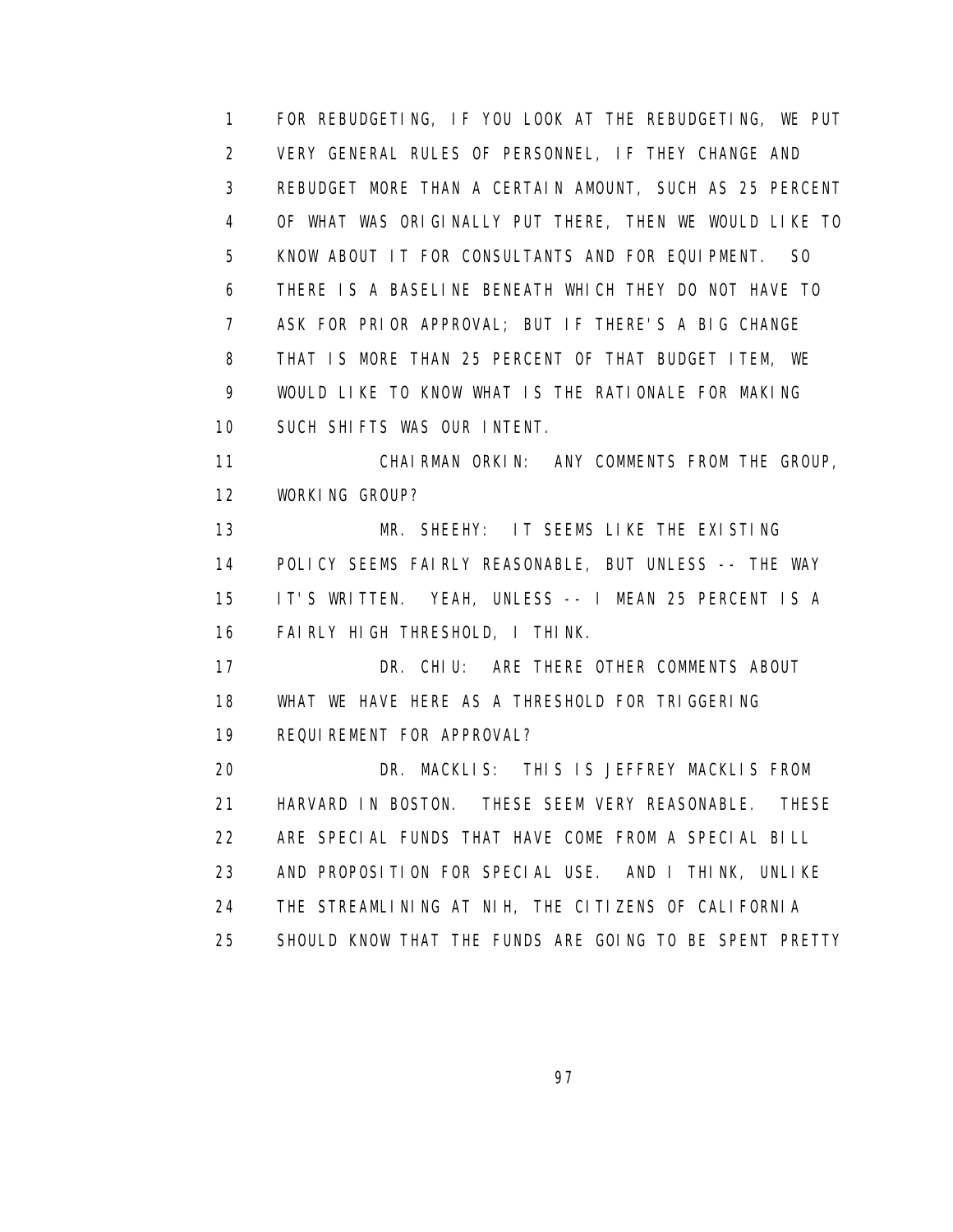1 CLOSELY TO THE WAY THEY WERE APPLIED. AND 25 PERCENT, 2 I AGREE, IS A PRETTY LARGE THRESHOLD FOR DIFFERENCE. 3 AND IF THE INVESTIGATOR WOULD LIKE TO REBUDGET, IT 4 SEEMS LIKE THERE ARE PROVISIONS TO GET ADMINISTRATIVE 5 APPROVAL TO DO SO. 6 CHAIRMAN ORKIN: ANY OTHER COMMENTS? FROM 7 THE PUBLIC? 8 MR. MEARS: DAVID MEARS, UNIVERSITY OF 9 CALIFORNIA. I WAS A MEMBER OF THE FEDERAL 10 DEMONSTRATION PARTNERSHIP WHEN IT WAS CREATED MORE THAN 11 20 YEARS AGO. AND ONE OF NSF'S AND NIH'S OBJECTIVES 12 WAS TO REMOVE AND MITIGATE THE EFFECTIVE PRIOR 13 APPROVALS ON INVESTIGATORS. AND THAT HAS RESULTED. 14 THE WHOLE PURPOSE OF AT LEAST A FEDERAL GRANT, AND I 15 CAN'T SPEAKER FOR CIRM GRANTS, IS TO PROVIDE SUPPORT 16 AND ASSISTANCE TO RESEARCHERS TO DO THEIR RESEARCH. 17 THE CURRENT POLICY PROVIDES FOR THE CONTROL 18 AT THE TOTAL GRANT AWARD AMOUNT AND PERMITS REBUDGETING 19 WITHIN BUDGET CATEGORIES BECAUSE IT'S IMPOSSIBLE, I'M 20 TOLD BY RESEARCHERS, TO PREDICT CLEARLY AND PRECISELY 21 IN ADVANCE HOW THE FUNDS ARE GOING TO BE APPLIED AS THE 22 RESEARCH UNFOLDS. TO HAVE THESE KINDS OF CONTROLS 23 LITERALLY IS A STEP BACKWARDS 20 YEARS. 24 WE DEAL WITH THESE ISSUES WITH THE STATE OF 25 CALIFORNIA AGENCIES ALL THE TIME BECAUSE WE ASK WHAT IS

e de la construcción de la construcción de la construcción de la construcción de la construcción de la constru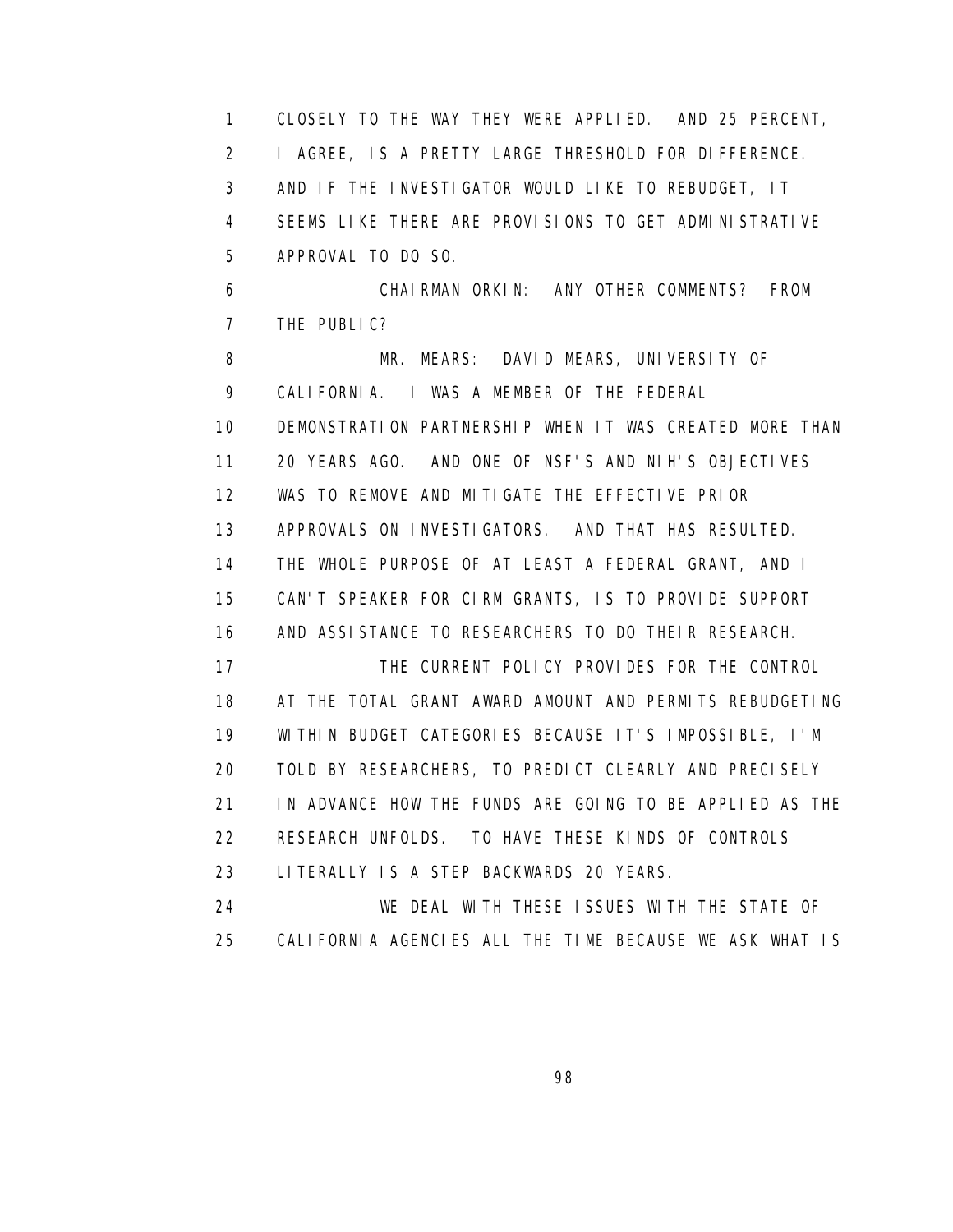1 THE PURPOSE OF THE CONTROLS. SAY YOU KNOW ABOUT THE 2 CHANGES. WELL, HOW ARE YOU GOING TO MAKE DECISIONS ON 3 WHETHER TO APPROVE THEM OR NOT? YOU WANT TO HOLD THE 4 PRINCIPAL INVESTIGATOR ACCOUNTABLE FOR MANAGING THE 5 FUNDS, YOU SHOULD LET THE INVESTIGATOR DO THAT. TAKE A 6 LOOK AT THE COST AND HOURS AND EFFORT IN DOLLARS IT 7 TAKES TO MANAGE ALL OF THESE PRIOR APPROVALS. I'D MUCH 8 RATHER HAVE RESEARCHERS DOING RESEARCH THAN WORRYING 9 ABOUT WHETHER THEY'RE A NICKEL OVER OR UNDER A 10 PARTICULAR LINE ITEM. THE IMPACT ON INVOICING IS 11 ABSOLUTELY OUTRAGEOUS BECAUSE STATE AGENCIES WON'T 12 APPROVE AN INVOICE IF THE BUDGET LINE ITEM GOES OVER BY 13 ANY AMOUNT.

14 SO I WOULD CHALLENGE THE CONTROLS, THE PRIOR 15 APPROVALS FROM THE POINT OF VIEW OF A COST AND 16 DIVERSION OF RESEARCH EFFORT. I DON'T BELIEVE THEY 17 HAVE A PRODUCTIVE PURPOSE EVEN IF YOU WERE TO BE 18 INFORMED. ON THE OTHER HAND, THERE'S PLENTY OF 19 CONTROLS IN OUR INSTITUTIONAL SYSTEMS. FEDERAL 20 REQUIREMENTS TO COMPLY WITH ALL KINDS OF COST 21 ACCOUNTING STANDARDS, A 21, WE HAVE ANNUAL AUDITS UNDER 22 OMB CIRCULAR 133. THERE'S NO LACK OF CONTROLS TO 23 ASSURE THAT FUNDS ARE BEING SPENT APPROPRIATELY. 24 I JUST THINK THIS IS A GIANT STEP BACKWARDS 25 WITH RESPECT TO IMPOSING CONTROLS THAT COST A LOT OF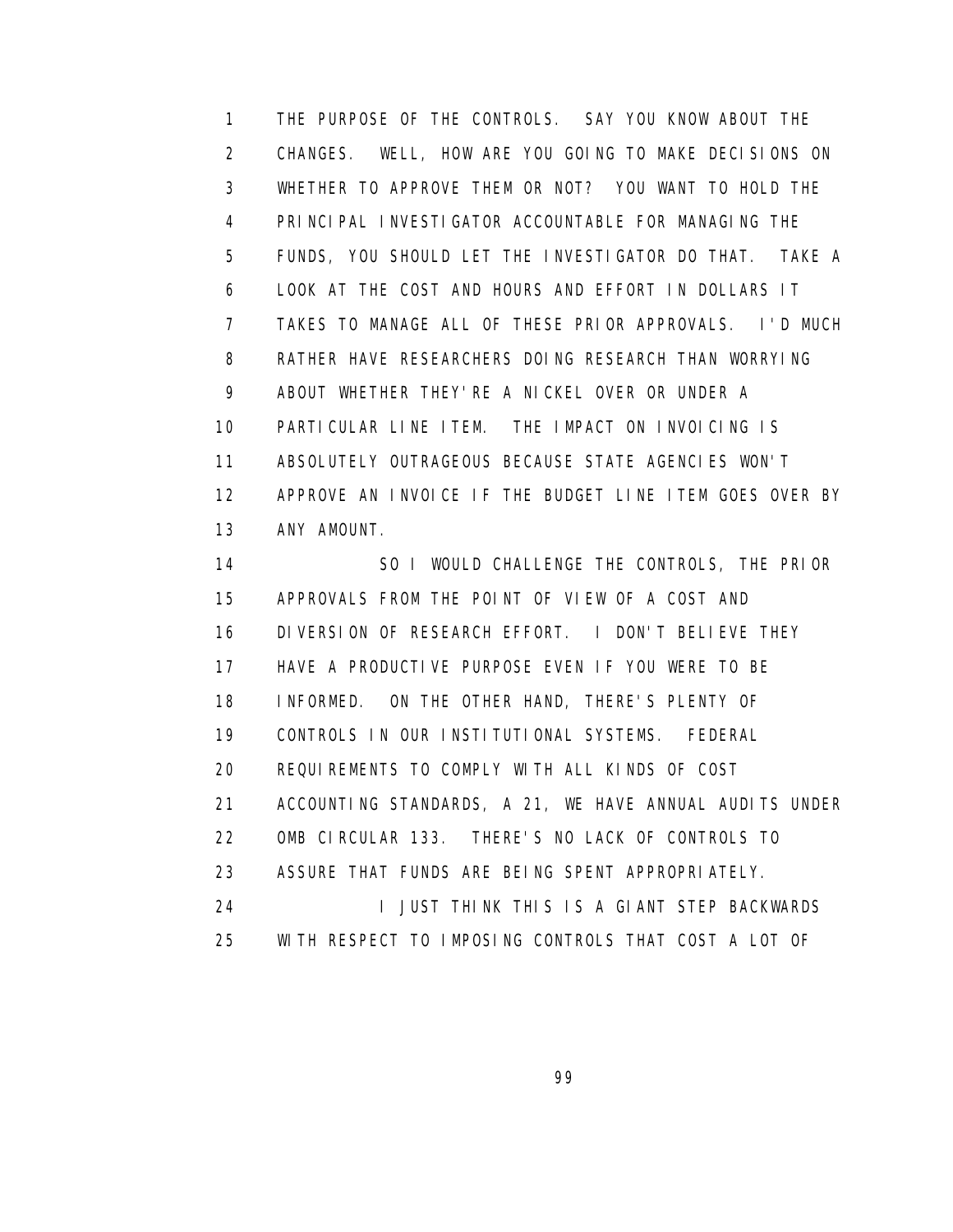1 EFFORT AND DOLLARS, AND I DON'T KNOW FOR WHAT PURPOSE. 2 WE'RE FOR ACCOUNTABILITY, WE'RE FOR LETTING PEOPLE KNOW 3 WHAT THE MONEY IS BEING USED FOR, AND WE BELIEVE THAT 4 THE OTHER POLICIES APPLY MORE THAN ADEQUATE CONTROLS TO 5 THAT. 6 MS. SAMUELSON: DO WE HAVE A RESPONSE TO 7 THIS? 8 CHAIRMAN ORKIN: ANY OTHER COMMENTS OR 9 RESPONSES? 10 MS. SAMUELSON: I HATE FOR SMART SCIENTISTS 11 TO BE SPENDING UNNECESSARY TIME WITH PAPERWORK, BUT I 12 DEFER TO YOUR EXPERIENCE. 13 DR. HALL: I THINK THE ARGUMENT WOULD BE WHAT 14 JEFF SAID, THAT MANY OF OUR PROJECTS MAY VERY WELL BE 15 QUITE DIRECTED AND MAY NOT BE A SITUATION IN WHICH 16 WE'RE SAYING WHEREVER YOUR CURIOSITY LEADS YOU, YOU 17 SHOULD GO. MY SENSE IS IT'S PART OF OUR HAVING 18 MILESTONES AND OTHER THINGS, THAT WE HAVE A TARGET IN 19 MIND, WHICH IS A VERY CLEAR ONE. 20 DR. MACKLIS: MANY PRIVATE FOUNDATIONS EXERT, 21 **I THINK, UNREASONABLY RESTRICTIVE LIMITATIONS ON**  22 REBUDGETING. FOR EXAMPLE, STAY WITHIN \$1,000 OF THE 23 BUDGETED LINE. AND IN THAT REGARD, I'D AGREE ENTIRELY 24 WITH THE DIRECTOR FROM THE UNIVERSITY OF CALIFORNIA. 25 HOWEVER, THESE ARE DIFFERENT KINDS OF FUNDS. 25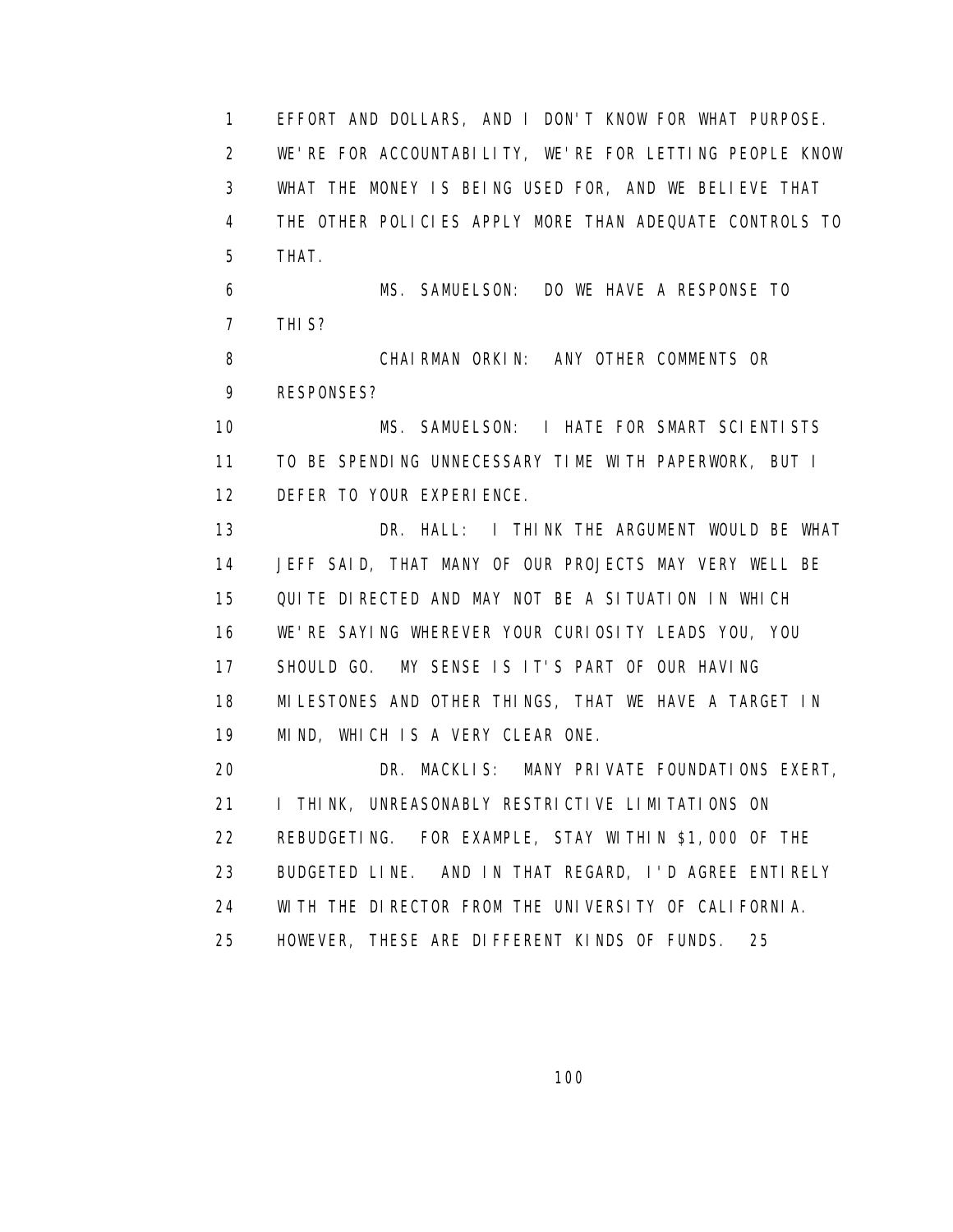1 PERCENT OF LARGE NUMBERS ARE LARGE DIFFERENCES. 2 THERE'S ADMINISTRATIVE ABILITY TO CHANGE THE USE OF 3 FUNDS. AND AT THE NIH LEVEL, IN ADDITION TO GIVING 4 LOCAL AUTHORITY, WE WENT TO LARGELY MODULAR GRANTS. 5 UNLESS CIRM IS GOING TO GIVE LARGE BLOCKS FOR 6 INVESTIGATOR-DIRECTED SCIENCE, WHICH I GATHER IS 7 SLIGHTLY DIFFERENT THAN THE MANDATE, STAYING WITHIN 25 8 PERCENT DOESN'T TO ME SEEM UNREASONABLE FROM THE 9 INVESTIGATOR'S POINT OF VIEW. IN FACT, IT SORT OF 10 ENSURES ACCOUNTABILITY.

 11 MS. SAMUELSON: I'D SUGGEST THAT WE PROCEED 12 TO MOVE TO ADOPT THIS SECTION IF WE'RE AT THE END. AND 13 IF THERE ARE FURTHER CONCERNS ABOUT THAT OVER TIME, WE 14 CAN READDRESS IT.

 15 MS. MARCKESE: IF YOU DO VOTE TO ADOPT IT, 16 WHEN I READ THE GLOSSARY, SPECIFICALLY PAGE 10 AND SAW 17 SIGNIFICANT REBUDGETING, THERE IT STATES THAT IT'S MORE 18 THAN 25 PERCENT OF THE TOTAL COST AWARDED. THEN I WAS 19 CONFUSED LATER ON IF WE'RE GOING TO HAVE BUDGET LINE 20 ITEM RESTRICTIONS BASED ON 25 PERCENT. IT'S KIND OF 21 CONFUSING THERE.

 22 DR. CHIU: THANK YOU FOR POINTING THAT OUT. 23 WE WILL MAKE IT CONSISTENT.

 24 MR. SHEEHY: IF WE ARE GOING TO DO THIS 25 SECTION, I THINK WE REALLY SHOULD HEAR --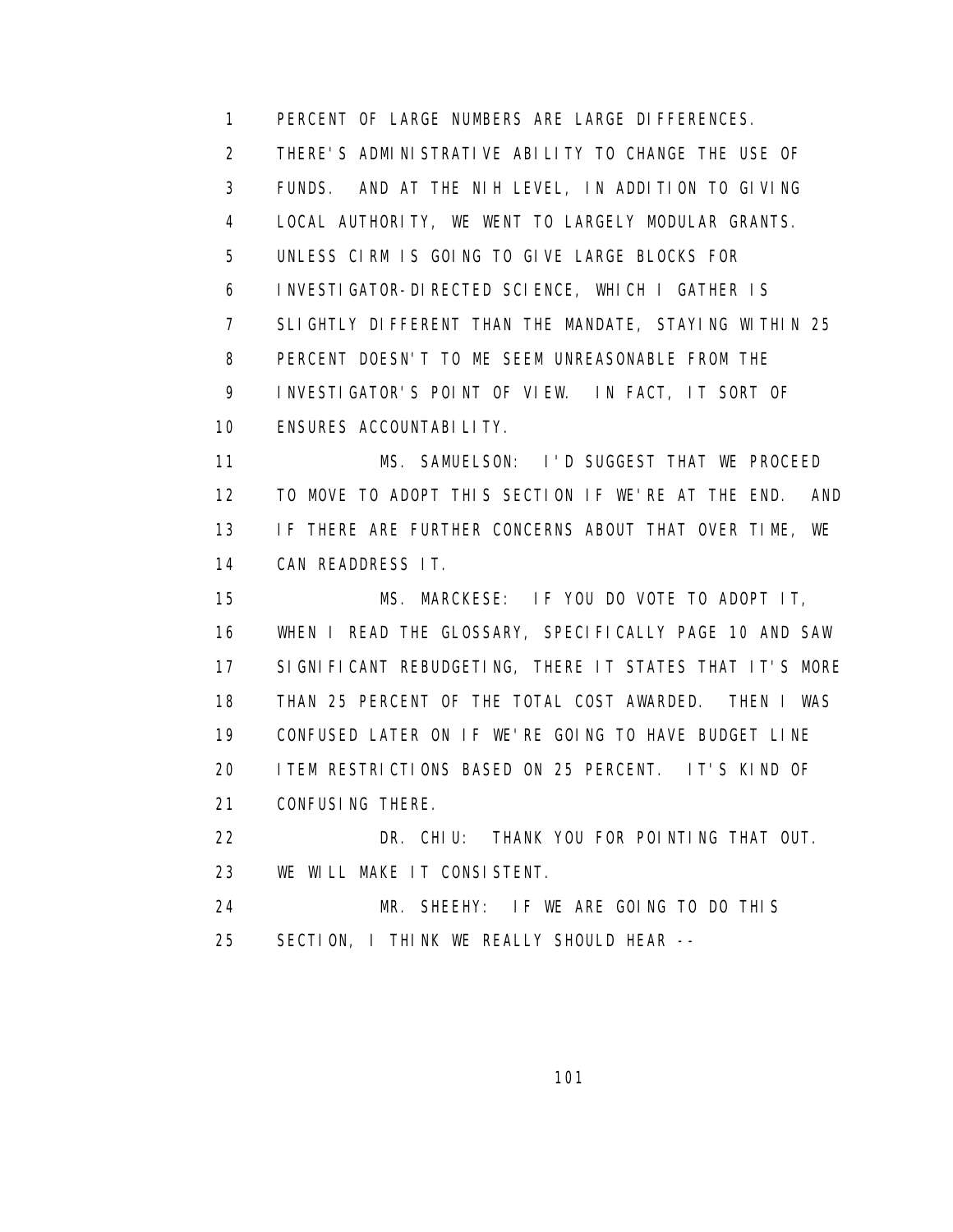1 DR. CHIU: WE WILL. 2 MR. SHEEHY: I'M GETTING CONFUSED. 3 DR. CHIU: I'M MOVING DOWN. SO DO I HEAR A 4 DECISION ABOUT WHAT LANGUAGE TO ADOPT FOR THE 5 REBUDGETING FROM THE GROUP? 6 CHAIRMAN ORKIN: I THINK WE OUGHT TO HAVE A 7 CONSENSUS, BUT I THINK IT WAS TO LEAVE AS WRITTEN. 8 DR. HALL: LET ME MAKE A SUGGESTION, THAT WE 9 IN THAT CASE HOLD IT AND NOT TAKE A SEPARATE VOTE 10 UNLESS PEOPLE, JUST IN THE INTEREST OF TIME, BUT JUST 11 FOLD IT IN. IF ANYBODY OBJECTS, WE CAN GO AHEAD AND 12 TAKE A ROLL CALL. 13 DR. CHIU: WE NOW MOVE TO, LET ME SEE, 14 SECTION G. I DON'T WANT SO MISS THE PREFERENCE. SO 15 THE NEXT ITEM WOULD BE SECTION F ON PAGE 32, PREFERENCE 16 FOR CALIFORNIA SUPPLIERS. I BELIEVE THERE IS COMMENT 17 FROM THE PUBLIC. 18 MR. DAUT: GOOD AFTERNOON. MY NAME IS DON 19 DAUT. I'M THE VICE PRESIDENT AND GENERAL MANAGER OF 20 INVITROGEN'S ANTIBODIES BUSINESS BASED IN CALIFORNIA. 21 PRIOR TO THAT I WAS THE DIRECTOR OF THE OLIGONUCLEOTIDE 22 BUSINESS, AND BOTH OLIGOS AND ANTIBODIES CERTAINLY HAVE 23 A KEY ROLE IN STEM CELL RESEARCH. 24 INVITROGEN, AS YOU PROBABLY KNOW, IS BASED IN 25 CALIFORNIA DOWN IN CARLSBAD. EMPLOYS ABOUT 1400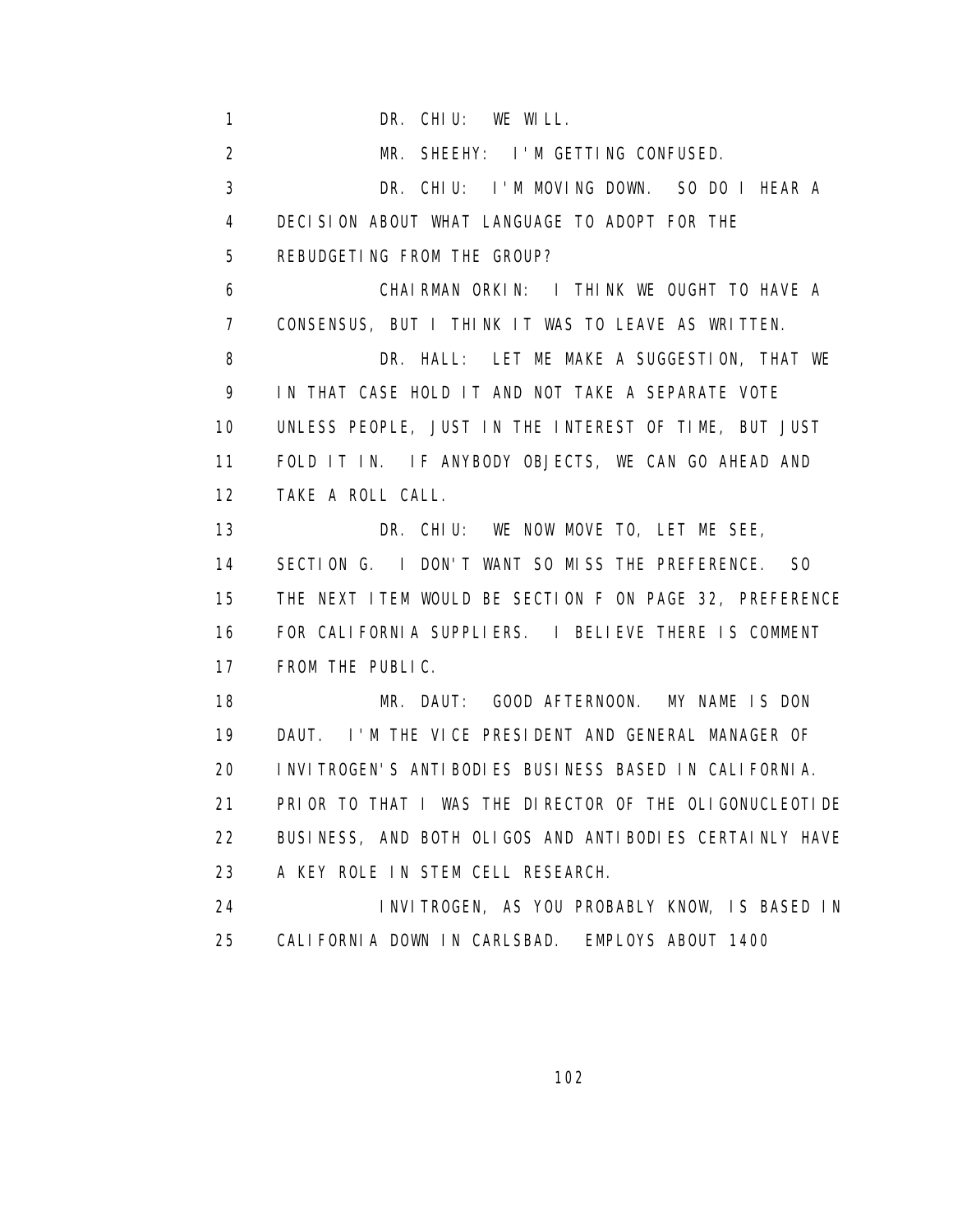1 CALIFORNIA RESIDENTS, BUT WE'RE ONLY ONE OF MANY 2 COMPANIES WHO PROVIDE THESE LIFE SCIENCES TOOLS FOR 3 RESEARCH. AND WE WOULD LIKE TO PROPOSE THAT THE 4 WORDING INITIALLY INCLUDED IN PROPOSITION 71 BE 5 REINSTATED SO THAT THE GRANTEES HAVE A TARGET OF 6 ACHIEVING AT LEAST 50 PERCENT OF THEIR MATERIALS PLACED 7 WITH COMPANIES WHO ARE BASED IN CALIFORNIA. 8 SO THE COMPANY HAS SUBMITTED WRITTEN 9 DOCUMENTS. IT JUST WAS PUT IN LAST EVENING, SO NOT 10 MUCH TIME TO REVIEW IT. FOR THE SAKE OF TIME, I'D LIKE 11 TO PARAPHRASE IT AND THEN FOLLOW UP WITH WRITTEN

12 COMMENT IN MORE FORMAL FASHION.

 13 SO THERE'S REALLY FIVE REASONS THAT WE THINK 14 WOULD BE IMPORTANT TO FOLLOW THE PROPOSITION 71 WHICH 15 READ, THE ICOC SHALL ESTABLISH STANDARDS TO ENSURE THAT 16 GRANTEES PURCHASE GOODS AND SERVICES FROM CALIFORNIA 17 SUPPLIERS TO THE EXTENT REASONABLY POSSIBLE IN A GOOD 18 FAITH EFFORT TO ACHIEVE A GOAL OF MORE THAN 50 PERCENT 19 OF SUCH PURCHASES FROM CALIFORNIA SUPPLIERS. AND WE 20 BASE THIS RECOMMENDATION ON FIVE POINTS.

 21 CALIFORNIA COMPANIES CAN PROVIDE THE NEEDED 22 GOODS AND SERVICES. CALIFORNIA REPRESENTS A 23 SIGNIFICANT PORTION OF THE 17 BILLION LIFE SCIENCES 24 MARKET. CERTAINLY MANY OF THE TOOLS, SERVICES, AND 25 PRODUCTS THAT LIFE SCIENCE RESEARCHERS INVOLVED WITH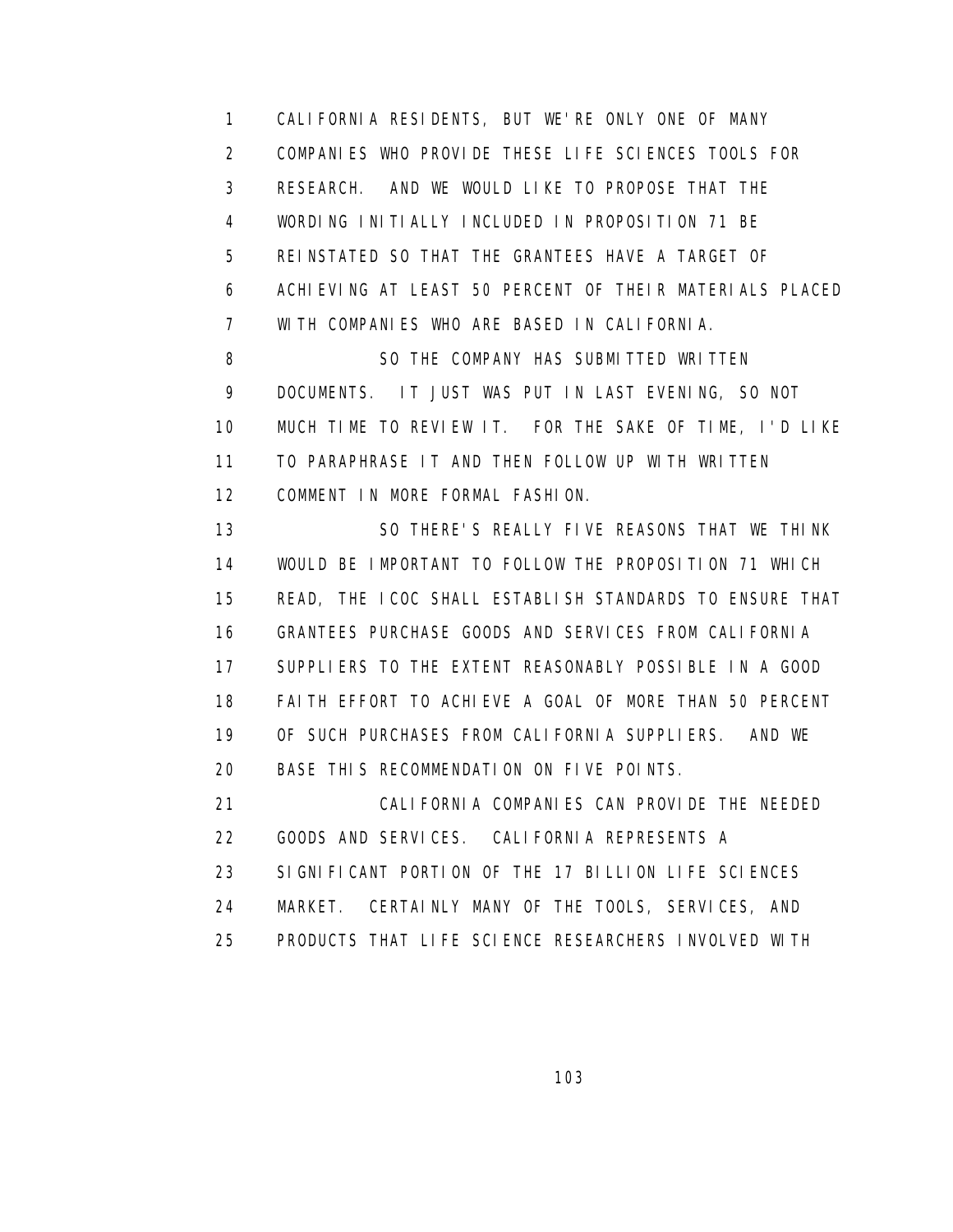1 STEM CELLS WILL BE ABLE TO FIND THE TOOLS THAT THEY 2 NEED FROM CALIFORNIA COMPANIES.

 3 THE WATERED DOWN PREFERENCE THAT IS BEING 4 PROPOSED IN THE GUIDELINE DOESN'T GIVE, WITHOUT VAGUE 5 REQUIREMENTS, IT DOESN'T PROVIDE A CLEAR DEFINITION OF 6 WHAT CONSTITUTES A GOOD FAITH EFFORT, AND WE THINK THAT 7 50 PERCENT IS AN IMPORTANT COMPONENT FOR THAT.

8 ANOTHER POINT IS EVEN IF ONLY 10 PERCENT OF 9 THE TOTAL CIRM FUNDING IS SPENT ON GOODS AND SERVICES, 10 AND THAT'S PROBABLY A LOW ESTIMATE, THAT THIS 11 PREFERENCE WILL AFFECT 300 HUNDRED MILLION IN 12 CALIFORNIA TAXPAYER MONEY WHICH IS A SIGNIFICANT

13 PORTION.

 14 POINT THREE, THE FULL SUPPLIER PREFERENCE IS 15 CONSISTENT WITH ICOC POLICY AND PROPOSITION 71 INTENT. 16 THE CIRM HAS EXPLICITLY FAVORED CALIFORNIA RESEARCH 17 INSTITUTIONS, CALIFORNIA LOCATIONS, CALIFORNIA 18 RESIDENTS. AND WITH THIS DILIGENCE IN ENSURING MAXIMUM 19 ECONOMIC BENEFIT TO THE STATE OF CALIFORNIA, WE FEEL 20 IT'S VERY IMPORTANT TO CONTAIN AND PROVIDE THIS 50 21 PERCENT GOOD FAITH EFFORT FOR THE PURCHASE FROM 22 CALIFORNIA SUPPLIERS.

 23 FOURTH POINT, CALIFORNIA VOTERS DID, IN FACT, 24 APPROVE THE FULL PREFERENCE. TO ELIMINATE THE MORE 25 THAN 50 PERCENT GOAL SIGNIFICANTLY DILUTES THE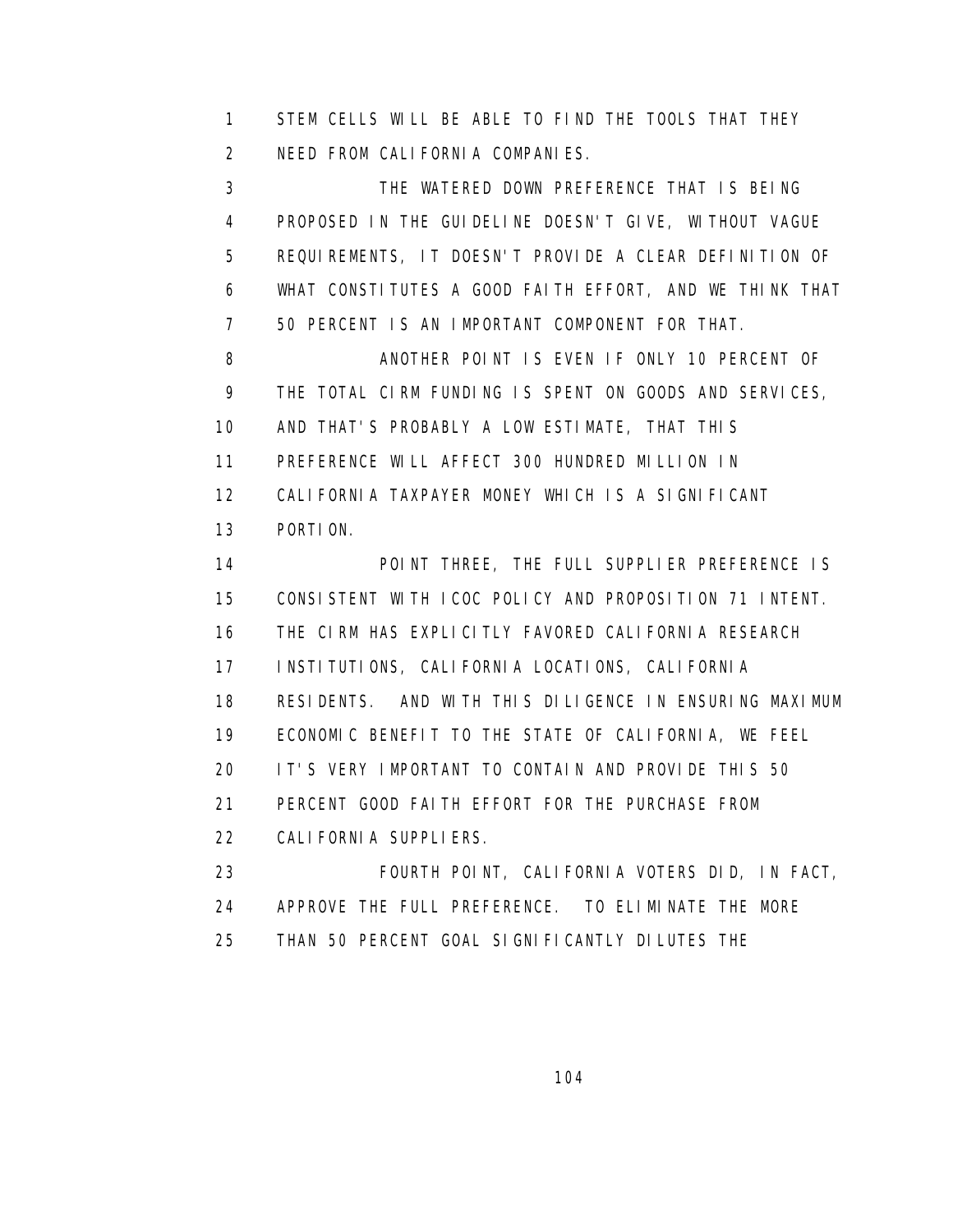1 REQUIREMENT AND MEANINGFULLY CHANGES THE PROVISIONS 2 THAT THE VOTERS HAVE APPROVED.

 3 AND OUR FIFTH POINT IS THE FULL REQUIREMENT 4 CAN BE READILY IMPLEMENTED. WE APPRECIATE THAT 5 FLEXIBILITY IS REQUIRED AND NECESSARY ON THE BASIS OF 6 THE GRANTEES, BUT WE THINK TO MAKE A GOOD FAITH EFFORT 7 AS REASONABLY AS POSSIBLE, THAT FROM THE RICH ARRAY OF 8 CALIFORNIA SUPPLIERS THAT ARE IN THE STATE, THAT THIS 9 STILL PROVIDES A GREAT DEAL OF FLEXIBILITY FOR THE 10 GRANTEES TO PURSUE THAT.

 11 SO IN SUMMARY, INVITROGEN IS VERY WILLING TO 12 WORK WITH THE GROUP TO PROVIDE SOME GUIDANCE AND SOME 13 DEFINITIONS ON WHAT CONSTITUTES A CALIFORNIA SUPPLIER. 14 WE BELIEVE THAT RESTORING THE FULL PREFERENCE LANGUAGE 15 IN MECHANISMS AND DEFINITIONS WILL BE BENEFICIAL AND 16 CONSISTENT WITH PROPOSITION 71 THAT THE VOTERS 17 APPROVED. THANK YOU. 18 MS. SAMUELSON: WHY WAS THAT LANGUAGE NOT 19 USED? 20 DR. CHIU: THE LANGUAGE -- THE WORD "ENSURE" 21 WILL BE UP TO THE UNIVERSITIES AND THE RECIPIENTS TO

22 TELL US HOW THEY WILL ENSURE PURCHASING AT LEAST 50

23 PERCENT OF PURCHASES FROM CALIFORNIA EVEN IF MAYBE

- 24 PURCHASERS -- SUPPLIERS ARE NOT AVAILABLE IN
- 25 CALIFORNIA. SO WE RELAXED IT TO MAKE IT TO EXTENT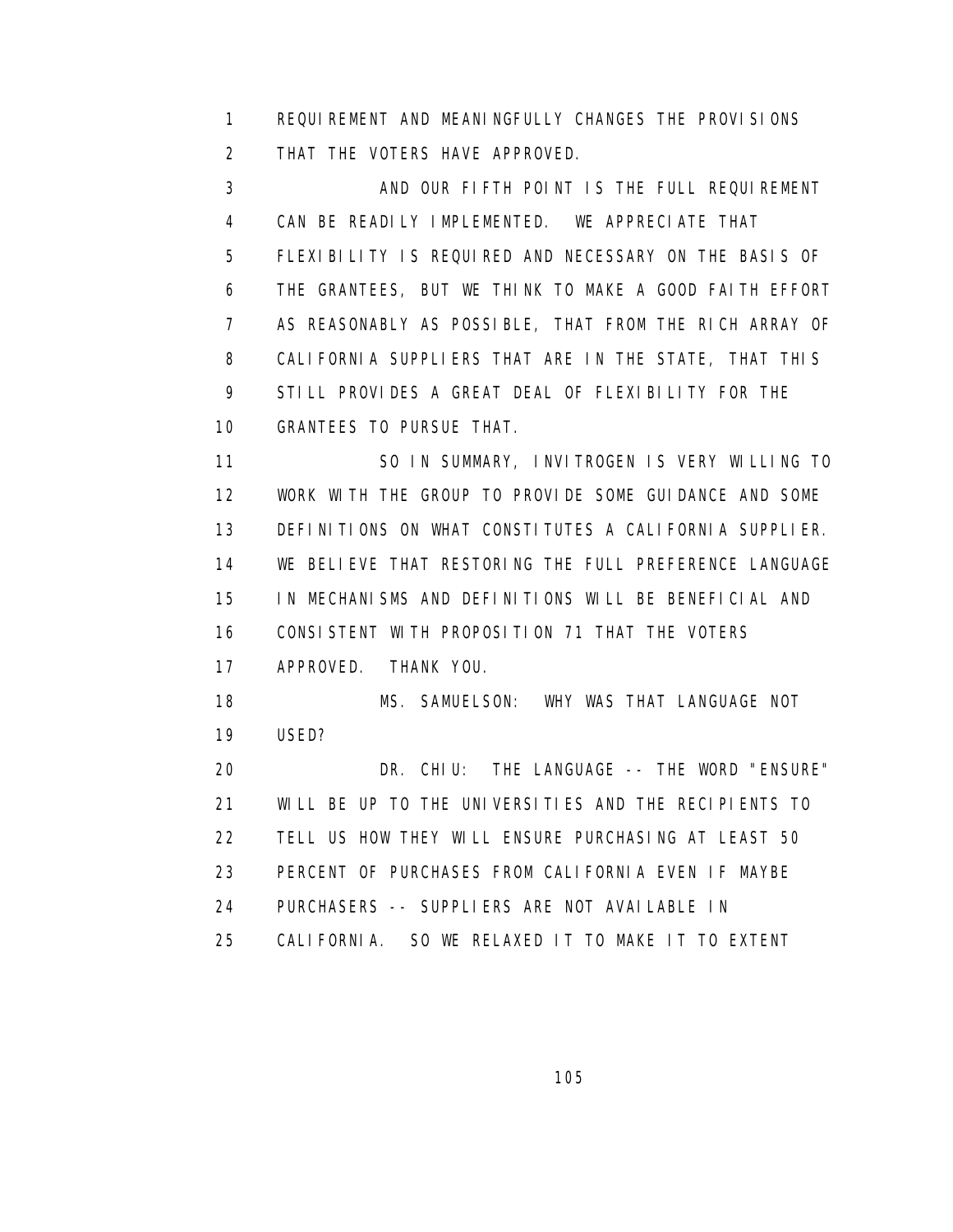1 POSSIBLE, REASONABLE EXTENT POSSIBLE, THEY WILL 2 PURCHASE CALIFORNIA SUPPLIERS -- FROM CALIFORNIA 3 SUPPLIERS, WHICH RESULTED IN THIS LANGUAGE THAT WE HAVE 4 HERE. BUT IT IS UP TO THE WORKING GROUP TO CHANGE THE 5 LANGUAGE AS THEY RECOMMEND. 6 CHAIRMAN ORKIN: ARLENE, HOW WOULD THAT BE 7 MONITORED? 8 DR. CHIU: THAT IS A GOOD QUESTION. WE ARE 9 NOT SURE. IT WILL BE UP TO THE UNIVERSITIES TO CERTIFY 10 TO US. IT'S UP TO THEIR ADMINISTRATION, I BELIEVE, IF 11 WE ARE GOING TO ENSURE THAT. 12 DR. HALL: CAN WE ALSO GET A LEGAL OPINION, 13 SCOTT, ABOUT WHETHER THE LANGUAGE WE HAVE IS CONSISTENT 14 WITH PROPOSITION 71? 15 MS. SAMUELSON: ON ITS FACE IT'S DIFFERENT. 16 MR. SHEEHY: I WONDER IF WE COULD JUST -- 17 RATHER THAN -- I DON'T THINK WE HAVE THE ANSWER IN 18 FRONT OF US OR WHAT WE CAN SAY DEFINITIVELY IS THE 19 ANSWER. MAYBE IF THE WORKING GROUP FEELS COMFORTABLE, 20 WE CAN CHARGE COUNSEL AND STAFF, WORKING WITH THE 21 INSTITUTIONS AND WITH THE BUSINESS COMMUNITY, TO TRY TO 22 DRAFT -- IN THE INTERIM BEFORE THE ICOC MEETING TO TRY 23 TO COME UP WITH SOMETHING THAT CAN WORK FOR ALL 24 CONCERNED PARTIES AND STILL BE CONSISTENT WITH THE 25 LANGUAGE OF THE STATUTE.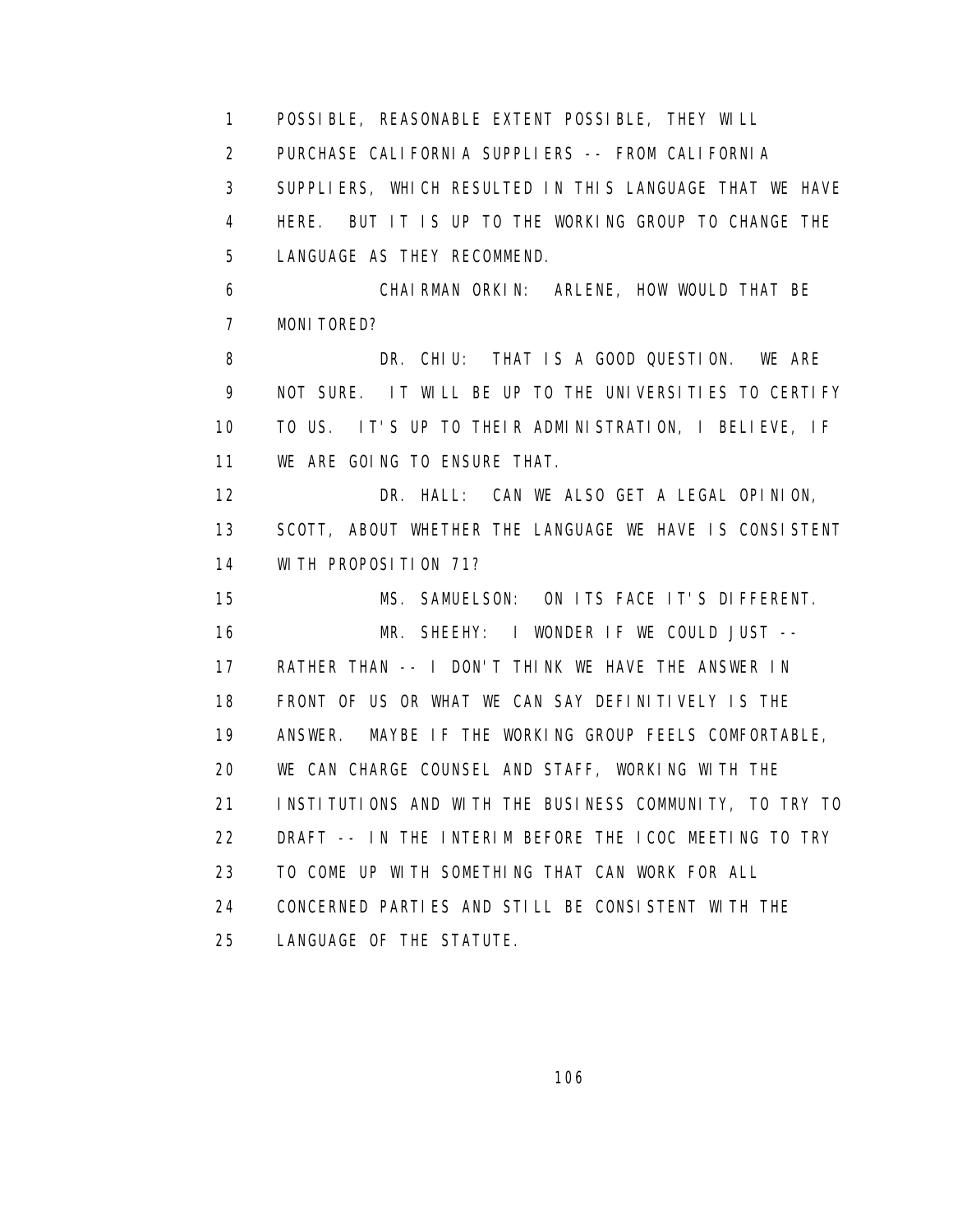1 MS. SAMUELSON: SO MOVED. 2 MR. SERRANO-SEWELL: ARE WE DISCUSSING THAT 3 MOTION? THERE WAS A QUESTION POSED TO SCOTT FROM DR. 4 HALL. AND I'M NOT SURE WHAT THE QUESTION WAS, BUT IT 5 MAY HAVE -- DOES IT HAVE SOMETHING TO DO WITH WHETHER 6 THE LANGUAGE BEFORE US, SUCH TO THE EXTENT REASONABLY 7 POSSIBLE LANGUAGE, WHETHER THAT COMPLIES WITH 8 PROPOSITION 71. MY PREFERENCE WOULD BE TO MIRROR 71 AS 9 MUCH AS POSSIBLE. WE'VE DONE THAT IN PLACES IN THIS 10 DOCUMENT, AND IT'S ALWAYS WISE TO DO SO. IF 11 PROPOSITION 71 IS CLEAR ON ITS FACE AS TO WHAT OUR 12 OBJECTIVES SHOULD BE, THEN I DON'T THINK THERE'S -- 13 WHAT ARE WE TALKING ABOUT HERE? LET'S JUST PUT THE 14 PROP 71 LANGUAGE IN HERE. 15 MS. SAMUELSON: THE CONCERN WAS THE "ENSURE." 16 MR. SERRANO-SEWELL: I UNDERSTAND. DOES 17 PROPOSITION 71 SAY ENSURE? 18 MR. SHEEHY: THERE'S AN ISSUE ON DEFINITIONS. 19 WE HAVE TO MAKE SURE THAT WHATEVER WE PUT IN PLACE IS 20 FEASIBLE. 21 MR. TOCHER: FOR THE PURPOSE OF THE 22 DISCUSSION, LET ME JUST READ, IT'S VERY BRIEF, THE 23 PROVISION IN PROP 71. IT SAYS, "THE ICOC SHALL 24 ESTABLISH STANDARDS TO ENSURE THAT GRANTEES PURCHASE 25 GOODS AND SERVICES FROM CALIFORNIA SUPPLIERS TO THE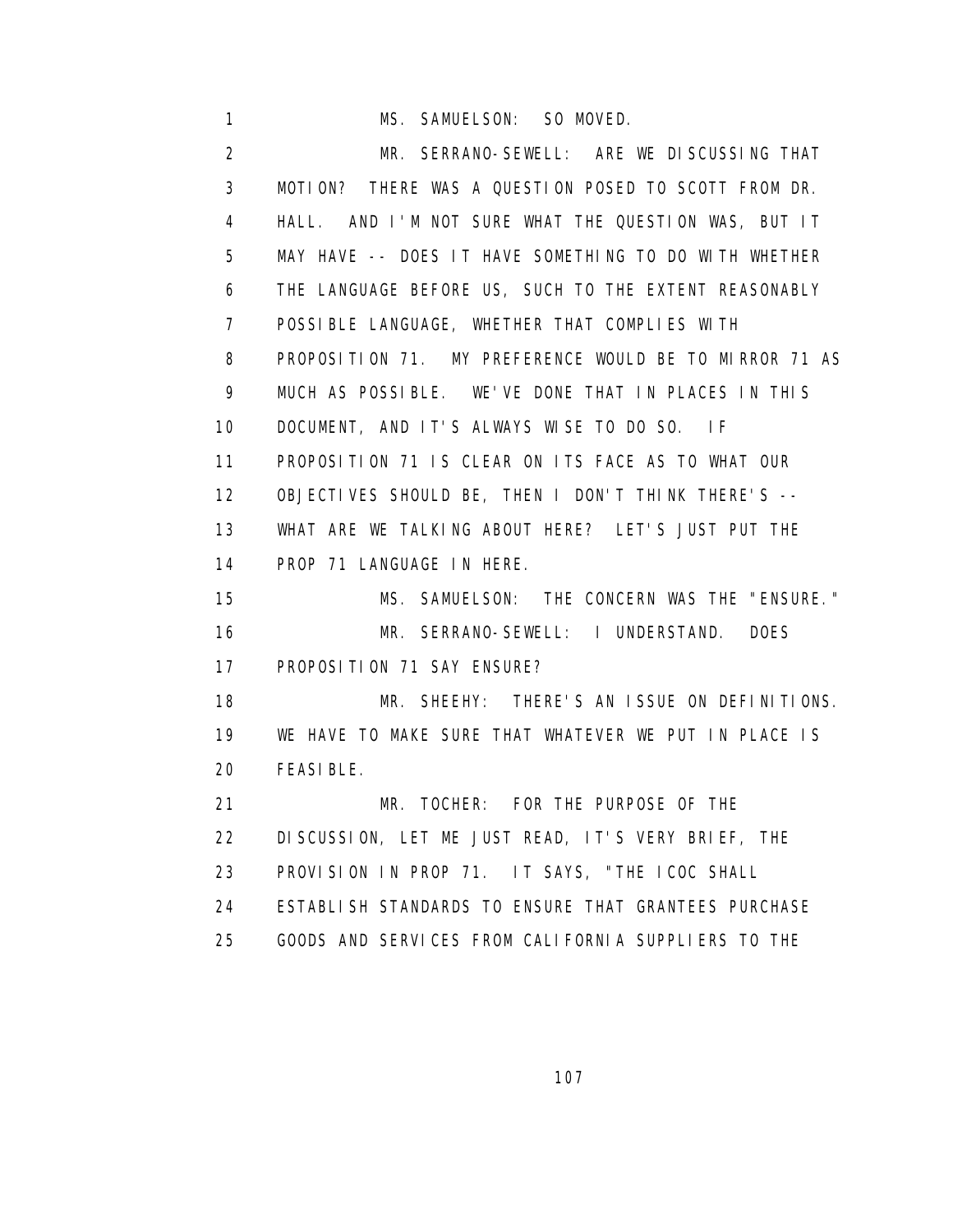1 EXTENT REASONABLY POSSIBLE IN A GOOD FAITH EFFORT TO 2 ACHIEVE A GOAL OF MORE THAN 50 PERCENT OF SUCH 3 PURCHASES FROM CALIFORNIA SUPPLIERS."

4 AND THEN YOU SEE IN THE DRAFT, THE EXISTING 5 DRAFT 9 D ON PAGE 32, IT STATES, "TO THE EXTENT 6 REASONABLY POSSIBLE, THE GRANTEES SHALL PURCHASE FROM 7 CALIFORNIA SUPPLIERS THE GOODS AND SERVICES USED IN ITS 8 CIRM-SUPPORTED RESEARCH." I DON'T THINK ON ITS FACE 9 THERE'S ANYTHING INCONSISTENT BETWEEN THAT AND 10 SUBDIVISION I. IT DOES NOT IDENTIFY THE PARTICULAR 11 PERCENTAGE OR MORE THAN 50 PERCENT, AND IT DOES NOT 12 DEFINE ENSURE, BUT THOSE ARE TYPICALLY THE SORTS OF 13 THINGS THAT IN PRACTICE INSTITUTIONS AND PARTICIPANTS 14 SORT OF TRY TO FIGURE OUT TOGETHER AS IT'S IMPLEMENTED. 15 MR. BEDFORD: COULD I JUMP IN, ZACH, SINCE I 16 WROTE THIS? SCOTT'S CLOSE AND ALMOST TO THE GOAL LINE 17 ON THAT. THE POINT IS THAT THE GRANTEES DON'T ENSURE 18 THAT THEY BUY 50 PERCENT. AND, FRANKLY, WE COULD NOT 19 COME UP WITH A WAY OF DETERMINING WHAT WE WOULD ASK OF 20 GRANTEES OTHER THAN WHAT'S IN THERE. IT DOESN'T SAY 21 EACH GRANTEE SHOULD ENSURE 50 PERCENT. IT SAYS THE 22 OVERALL PROGRAM NEEDS TO ENSURE 50 PERCENT. 23 AND I THINK IT'S OUR BELIEF THAT IF WE REALLY

 24 PUSH THE GRANTEES TO BUY CALIFORNIA, WHICH THIS IS 25 INTENDED TO DO, AND WE MONITOR THAT, THEN OVERALL WE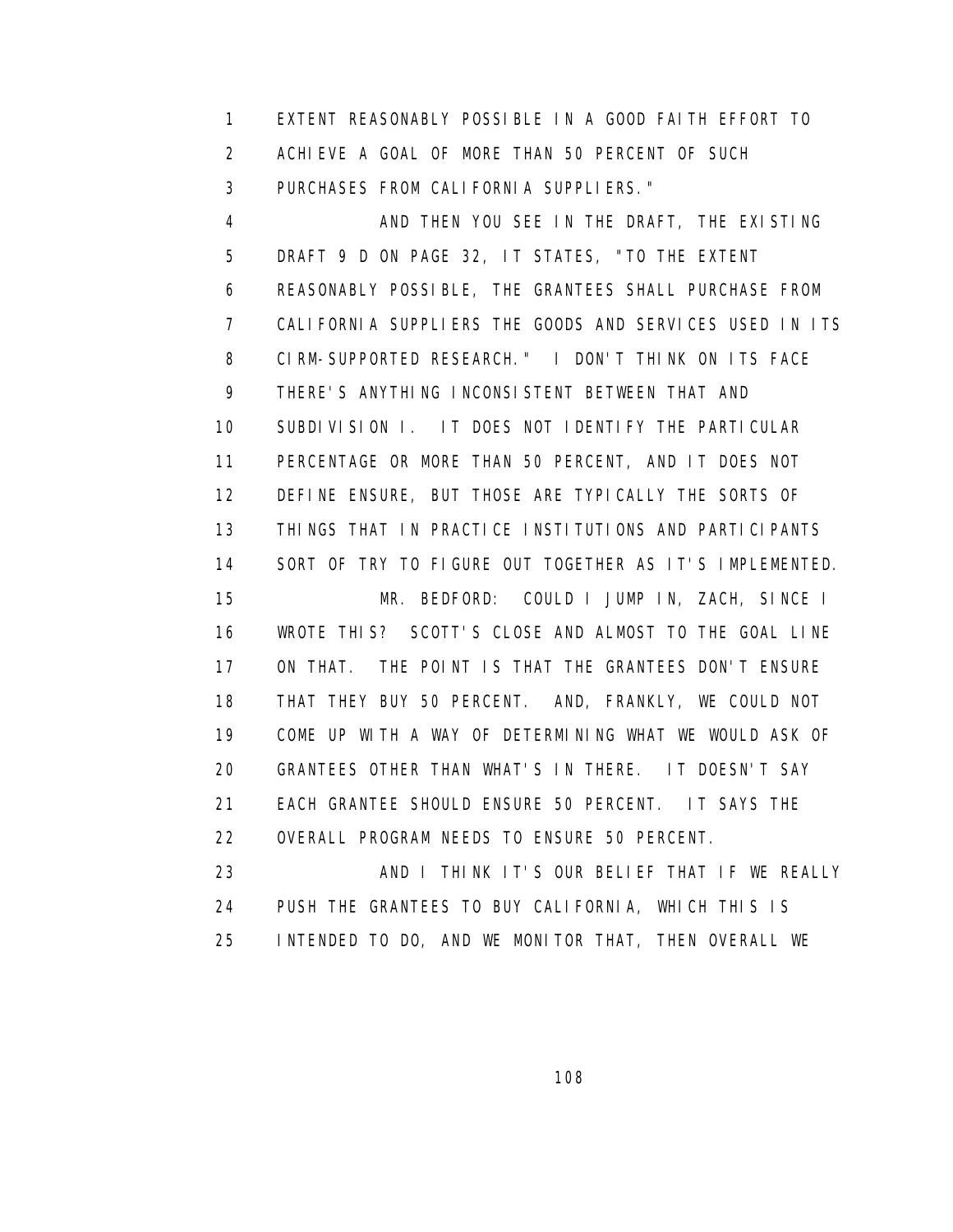1 SHOULD HIT THE 50-PERCENT MARK, BUT IT'S VERY POSSIBLE 2 THAT SOME GRANTEE'S UNIQUE RESEARCH REQUIRES 3 OUT-OF-CALIFORNIA PURCHASES, AND OTHERS BUY ALMOST A 4 HUNDRED PERCENT FROM CALIFORNIA. 5 ARLENE, IS THAT CLOSE ENOUGH? 6 DR. CHIU: EXCELLENT. THANK YOU. 7 MR. SERRANO-SEWELL: DAN, THIS IS DAVID. IS 8 THERE ANYTHING WRONG WITH INCLUDING THE FULL PROP 71 9 LANGUAGE THAT SCOTT JUST READ FOR US? WOULD THAT DO 10 ANY HARM? 11 MR. BEDFORD: WELL, I KNOW YOU ARE THE 12 ATTORNEY. ONLY IN THIS REGARD, AND THAT IS THIS IS 13 BETWEEN US AND THE GRANTEES, AND THAT WE HAVE THAT 14 GOAL. IT'S NOT THEIR ISSUE; IT'S OUR ISSUE, BUT WE DO 15 WANT THEM TO -- APPARENTLY, YOU KNOW, PROP 71 SAYS OUR 16 REQUIREMENT IS TO DO SO REASONABLY. AND I THINK IT 17 DOES THAT BECAUSE IT ANTICIPATES THERE ARE GOING TO BE 18 TIMES WHERE PEOPLE HAVE TO GO ELSEWHERE TO GET THE 19 PROPER TOOLS OR SOURCES FOR TISSUE OR WHATEVER. 20 DR. HALL: DAN, LET ME JUST GET THIS 21 STRAIGHT. YOU'RE ARGUING THAT THE 50-PERCENT GOAL, 22 THEN, IS A CIRM GOAL. 23 MR. BEDFORD: YES. 24 DR. HALL: IF SALK BUYS A HUNDRED PERCENT OUT 25 OF CALIFORNIA AND THE UNIVERSITY OF CALIFORNIA BUYS A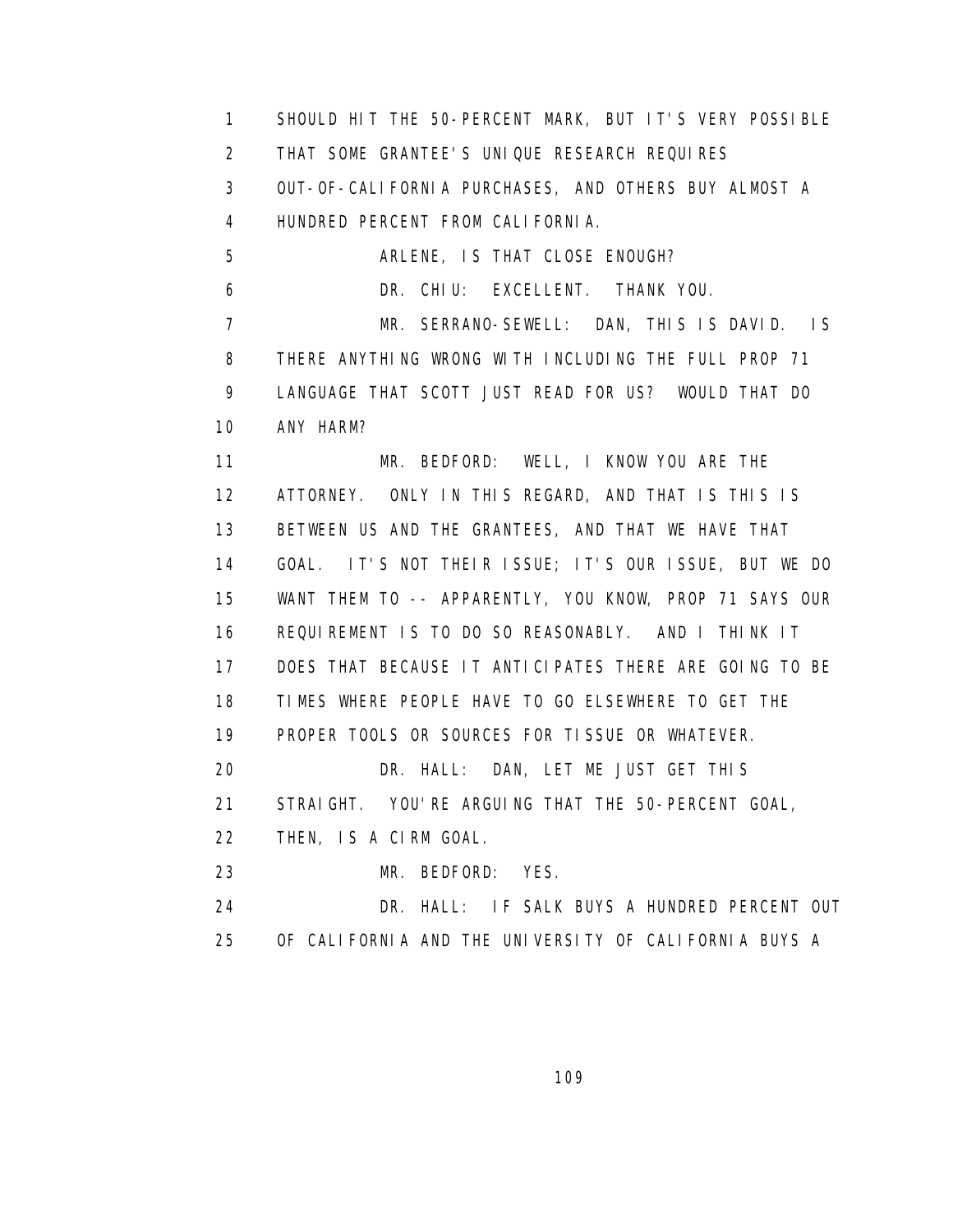1 100 PERCENT IN CALIFORNIA, THEN WE PROBABLY WILL HAVE 2 MET OUR GOAL, BUT THE SALK MAY NOT HAVE. SO THAT'S 3 NOT -- WE SHOULD NOT REQUIRE IT OF THE SALK. 4 MR. BEDFORD: THAT'S CORRECT. AND, OF 5 COURSE, THIS COMMITTEE HAS THE ABILITY TO SAY THEY 6 PREFER A HIGHER GOAL THAN THAT, AND THAT COULD BE 50 7 PERCENT FOR EACH GRANTEE. THIS IS THE SOURCE OF WHY WE 8 LEFT THE 50 PERCENT OFF. 9 DR. HALL: THAT MAKES SENSE. IT IS VERY 10 DIFFICULT TO ENFORCE THIS OR EVEN TO TRACK IT ACTUALLY 11 IN ANY MEANINGFUL WAY. SO IT SEEMS TO ME THAT WHAT IS

 12 IN THERE AT LEAST SAYS WHAT WE EXPECT, AND THEN IT IS 13 OUR GOAL, THEN, TO COME IN AT GREATER THAN 50 PERCENT. 14 SO THAT'S -- SO THEN IT'S UP TO WHATEVER PEOPLE WANT TO 15 DO ABOUT IT.

 16 MR. SHEEHY: UNLESS OTHER PEOPLE ON THE 17 COMMITTEE FEEL DIFFERENTLY, I WOULDN'T MIND SENDING 18 THIS BACK FOR ANOTHER LOOK JUST TO HAVE MORE 19 CONVERSATIONS. I DON'T THINK THIS IS SUCH A HUGE PART 20 OF THIS THAT WE NEED TO SPEND A LOT OF TIME ON IT. AND 21 WE DO WANT TO IN WHATEVER WAY POSSIBLE BE MOST 22 CONSISTENT WITH THE LAW. 23 MS. SAMUELSON: JUST A MINUTE. I HAVE A

 24 COMMENT. BUT IT ISN'T UNIMPORTANT TO HAVE THE VOTERS 25 THINKING THAT WE ARE DOING WHAT WE CAN TO TRY TO CREATE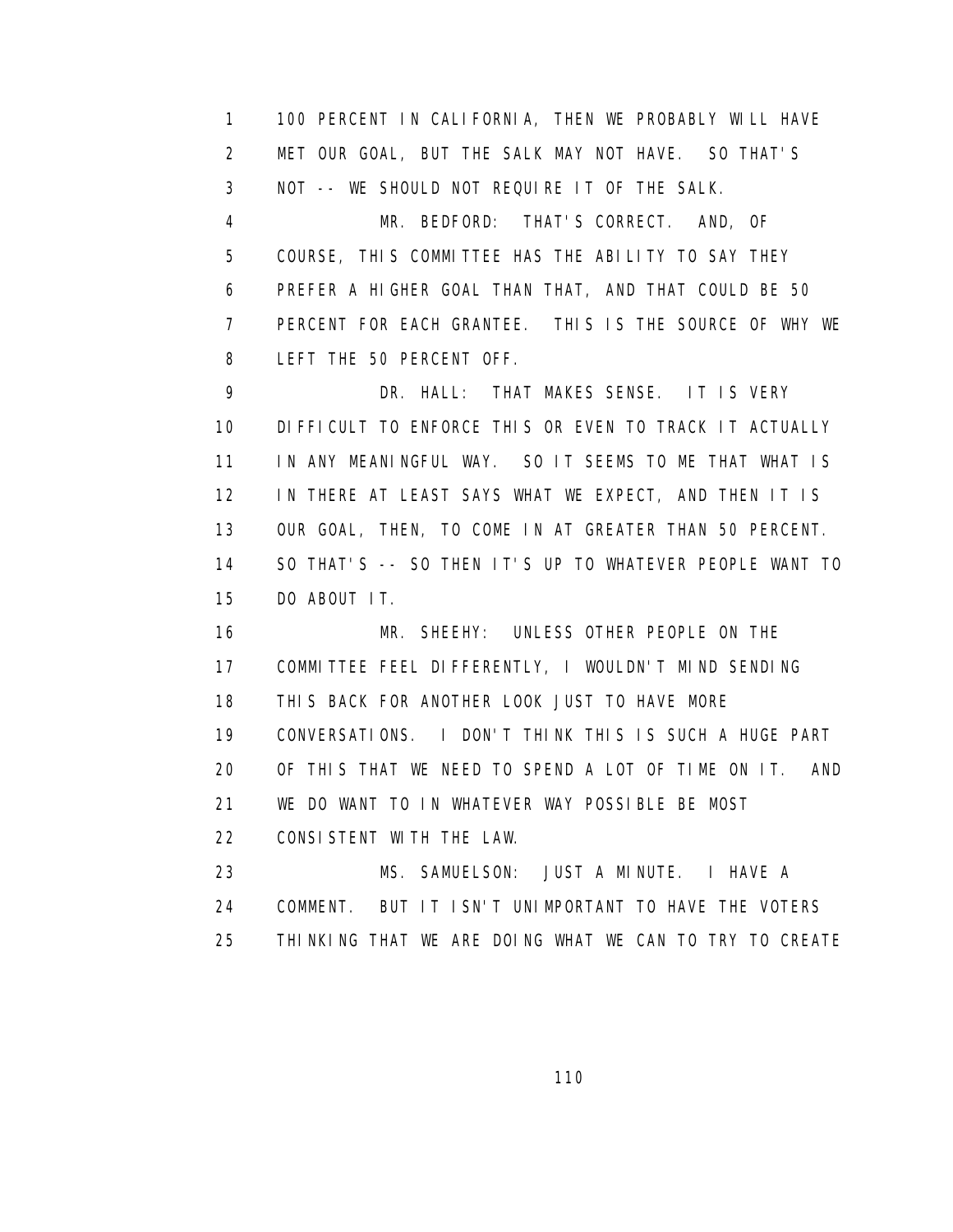1 THE INCENTIVES AND REQUIREMENTS TO HAVE THAT RETURN 2 BACK INTO THE STATE BECAUSE ONE THING WE DON'T WANT IS 3 AN EDITORIAL SAYING THAT WE RELAXED THE RULE BEHIND 4 CLOSED DOORS THAT WAS PASSED BY THE VOTERS, SO WE WANT 5 TO PROTECT OURSELVES.

 6 DR. HALL: WE'RE CERTAINLY NOT DOING IT 7 BEHIND CLOSED DOORS.

8 MS. SAMUELSON: NOT NOW.

 9 DR. HALL: LET ME JUST SAY ONE THING, DON. I 10 THINK THE TENSION WE ALL FEEL IS THAT OBVIOUSLY THIS IS 11 CALIFORNIA MONEY. WE ARE INTENDED TO BENEFIT THE STATE 12 OF CALIFORNIA, AND THAT IS AN IMPORTANT, I WOULD SAY, 13 SIDE BENEFIT OR GOAL OF PROPOSITION 71. HOWEVER, FROM 14 THE POINT OF VIEW OF THE PERSON IN THE LABORATORY, WHO 15 WANTS TO GET THE BEST POSSIBLE REAGENT OR THE BEST 16 POSSIBLE PIECE OF EQUIPMENT TO GET THEIR WORK GOING, WE 17 DON'T WANT TO SAY TO THEM, OH, NO. YOU'VE GOT TO BUY 18 THIS. WE KNOW IT'S SECOND RATE, BUT IT COMES FROM 19 CALIFORNIA. NOT TO IMPLY, MR. DAUT, THAT ANYTHING THAT 20 COMES FROM CALIFORNIA WOULD BE SECOND RATE, BUT STILL, 21 AS YOU KNOW, PEOPLE OFTEN HAVE VERY SPECIALIZED 22 REQUIREMENTS. EVEN TO HAVE TO MAKE THE CASE THAT THE 23 MICROSCOPE YOU WANT THAT COMES FROM OUT OF CALIFORNIA 24 IS BETTER SUITED FOR YOUR EXPERIMENTS THAN ONE THAT 25 COMES FROM IN CALIFORNIA IS, I WOULD SAY, TALKING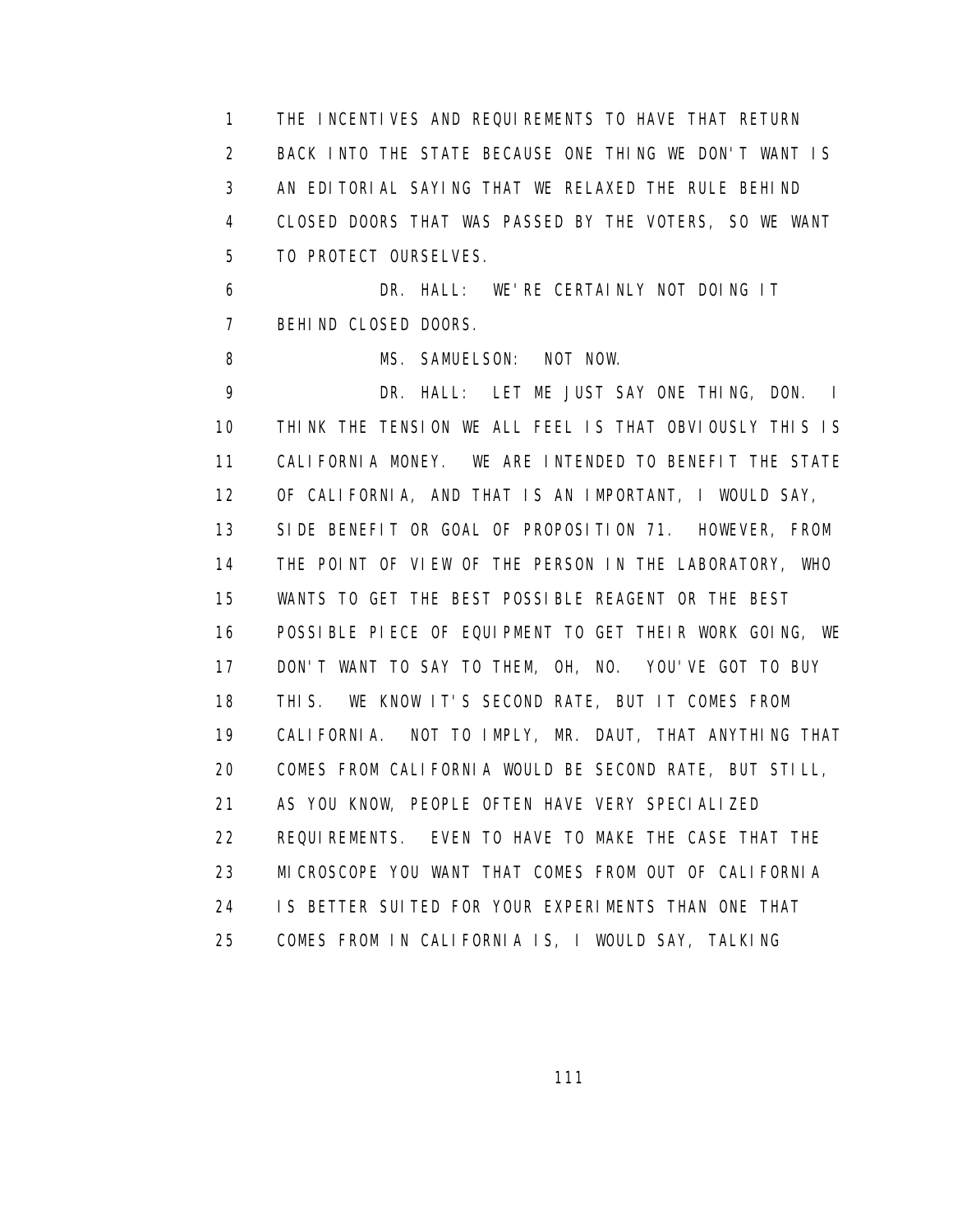1 BEFORE ABOUT BURDENSOME REQUIREMENTS, I WOULD SAY WOULD 2 BE BURDENSOME.

 3 MS. SAMUELSON: BUT ALL THAT CAN BE HANDLED 4 IN LANGUAGE.

 5 DR. DONAHOE: IF I COULD WEIGH IN HERE, I 6 THINK ONE OF THE THINGS IS LOOKING FOR STEM CELL 7 MARKERS THAT WE FIND -- PAT DONAHOE -- IT'S VERY 8 IMPORTANT TO BE ABLE TO GET A PARTICULAR REAGENT. THAT 9 ISN'T ALWAYS GOING TO BE IN CALIFORNIA. I THINK SOME 10 FLEXIBILITY IS REALLY IMPORTANT.

11 DR. HALL: WE HAVE A MEMBER OF THE PUBLIC WHO 12 WANTS TO SPEAK HERE.

 13 MR. REED: THIS IS DON REED. THIS SEEMS TO 14 BE POTENTIALLY DANGEROUS BECAUSE IT'S UNDERSTANDABLE, 15 IT'S CLEAR. WE'VE OFTEN BEEN TOLD THAT THIS IS NOT 16 GOING TO BENEFIT CALIFORNIA IN A FINANCIAL WAY. THIS 17 IS A FINANCIAL BENEFIT. AND I THINK ANYTHING THAT 18 WATERS IT DOWN IS A DETRIMENT AND A DANGER TO US. I 19 THINK THAT EVERY RESEARCHER SHOULD BE AWARE THAT THERE 20 IS A 50-PERCENT TARGET; AND IF THEY GO BEYOND THAT, 21 THEY SHOULD LET US KNOW SO WE CAN KEEP TRACK. I THINK 22 THIS COULD BE VERY TROUBLESOME TO US IN TERMS OF 23 LAWSUITS AND THOSE WHO OPPOSE THE RESEARCH WHO ARE 24 LOOKING FOR A CHANCE TO SHOOT US DOWN. 25 DR. DONAHOE: I THINK THE 50-PERCENT MARK IS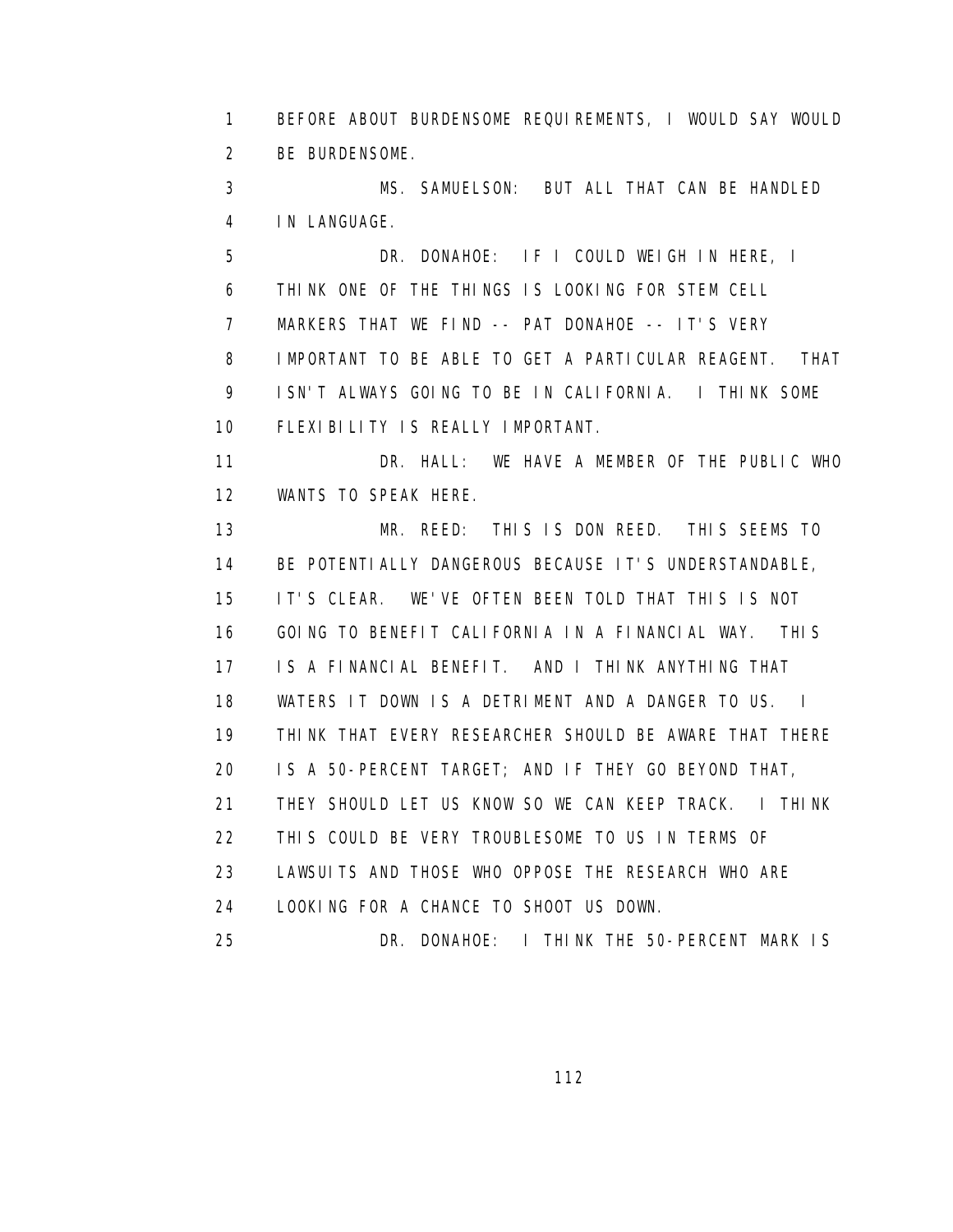1 ACHIEVABLE AND GIVES FLEXIBILITY, BUT HONORS THAT 2 COMMITMENT.

 3 DR. HALL: LET ME MAKE A SUGGESTION THAT WE 4 TAKE JEFF'S SUGGESTION AND WORK ON THIS. I THINK 5 ACTUALLY IF WE STATE IT AS A GOAL FOR CIRM, THAT THAT 6 MIGHT BE SUFFICIENT.

 7 MS. SAMUELSON: I MADE A MOTION TO THAT 8 EFFECT ABOUT 20 MINUTES AGO.

 9 CHAIRMAN ORKIN: WE HAVE ANY OTHER COMMENTS 10 FROM THE --

 11 MR. SERRANO-SEWELL: MY LAST SUGGESTION WOULD 12 BE PERHAPS DR. HALL WOULD CONSIDER INCLUDING A FOOTNOTE 13 OR AN APPENDIX OR REFERENCE TO THAT PROP 71 LANGUAGE. 14 IF IT'S JUST TOO BURDENSOME TO INCLUDE IT IN THE 15 POLICY, THE FRONT END OF THE POLICY, IT COULD BE 16 SOMEWHERE ELSE. 17 DR. CHIU: WE WILL WORK TO MIRROR IT IN

 18 REWORKING THE SENTENCE. IS THAT ACCEPTABLE TO THE 19 WORKING GROUP, THAT STAFF WILL TAKE THIS AND WORK WITH 20 MEMBERS OF THE PUBLIC TO INCLUDE LANGUAGE THAT MIRRORS 21 THE INTENT OF PROP 71 IN THIS SECTION F?

22 CHAIRMAN ORKIN: SOUNDS FINE.

23 DR. DONAHOE: GOOD.

24 DR. CHIU: DO WE NEED A VOTE ON WHAT HAS

25 HAPPENED THUS FAR, OR CAN I CONTINUE TO MOVE ON IN THIS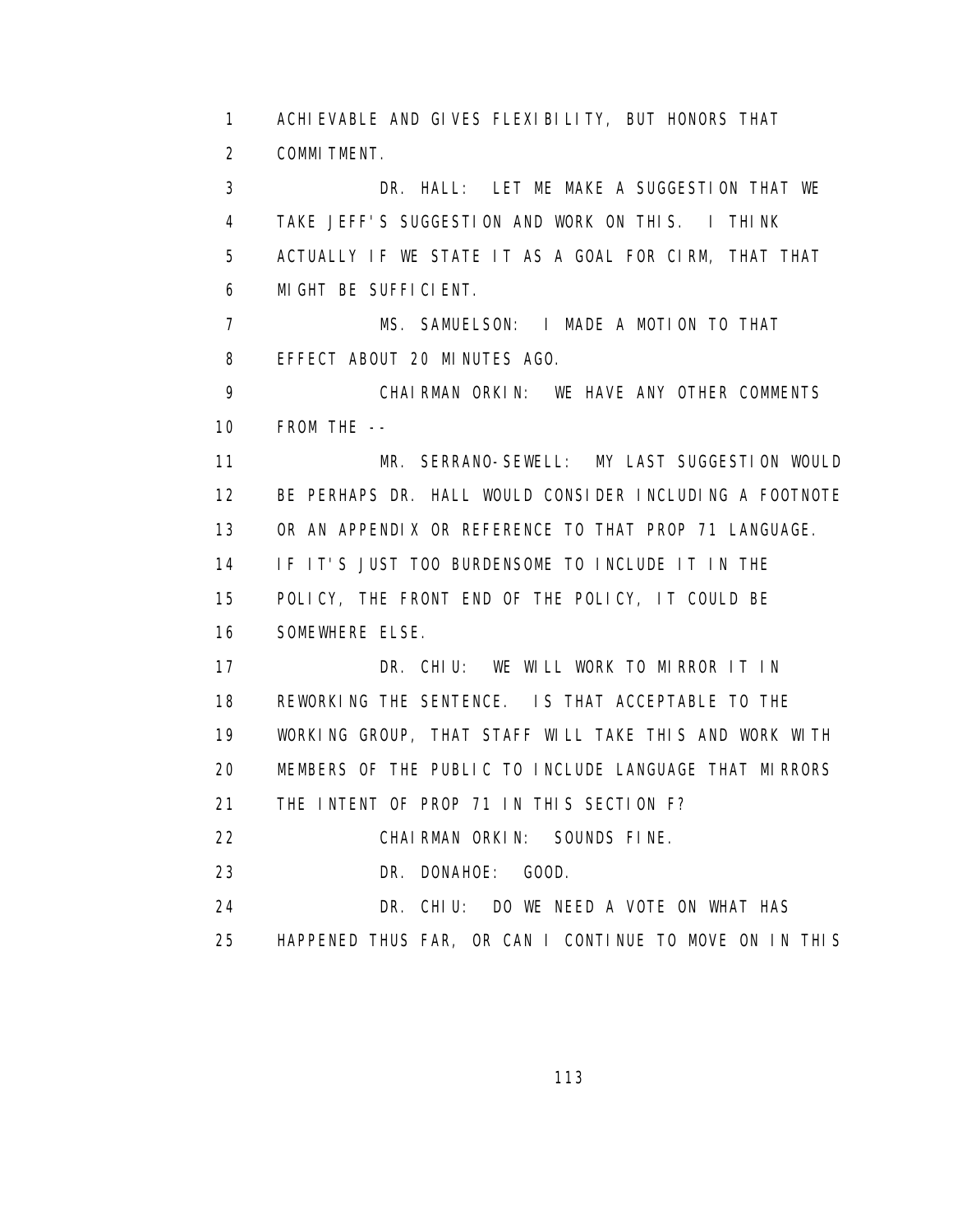1 CHAPTER?

 2 CHAIRMAN ORKIN: CONTINUE. 3 DR. CHIU: SO THE NEXT SECTION IS SECTION G, 4 ACCOUNTING RECORDS, DOCUMENTATION, ACCESS TO RECORDS, 5 AND AUDITS. AND I AM GOING TO READ A COMMENT FROM 6 UCOP, IF I MAY, REGARDING DOCUMENTATION RETENTION. 7 THAT THEIR COMMENT, WE ARE ASKING EVERYONE TO RETAIN 8 SUPPORTING DOCUMENTATION FOR -- LET ME DOUBLE-CHECK -- 9 FOR FIVE YEARS. WE ARE ASKING FOR RETENTION OF 10 SUPPORTING DOCUMENTATION FOR FIVE YEARS. AND UCOP 11 STATES THAT FEDERAL AND STATE REGULATIONS GENERALLY 12 REQUIRE THAT RECORDS BE RETAINED FOR THREE YEARS. 13 DIVERGENT REQUIREMENTS MAY ENTAIL UNNECESSARY 14 ADMINISTRATIVE AND TRACKING BURDEN. 15 SO THEY'RE SUGGESTING IT BE REDUCED TO THREE 16 YEARS. AND IF I MAY MAKE THE POINT THAT WE THOUGHT OF 17 THIS, AND WE SUGGESTED FIVE YEARS FOR THE SIMPLE REASON 18 THAT SOME GRANTS MAY BE FIVE-YEAR GRANTS. AND SO WE 19 WANTED TO KEEP ALL THIS DOCUMENTATION THROUGH THE LIFE 20 OF THE GRANT OR MAYBE EVEN A RENEWAL AND, HENCE, THE 21 FIVE YEARS. 22 THE OTHER POINT, I THINK, SCOTT, CORRECT ME 23 IF I'M WRONG, THAT CALIFORNIA, STATE OF CALIFORNIA, HAS 24 REQUIREMENTS FOR DOCUMENT RETENTION.

25 MR. TOCHER: THAT'S RIGHT. IT VARIES AS TO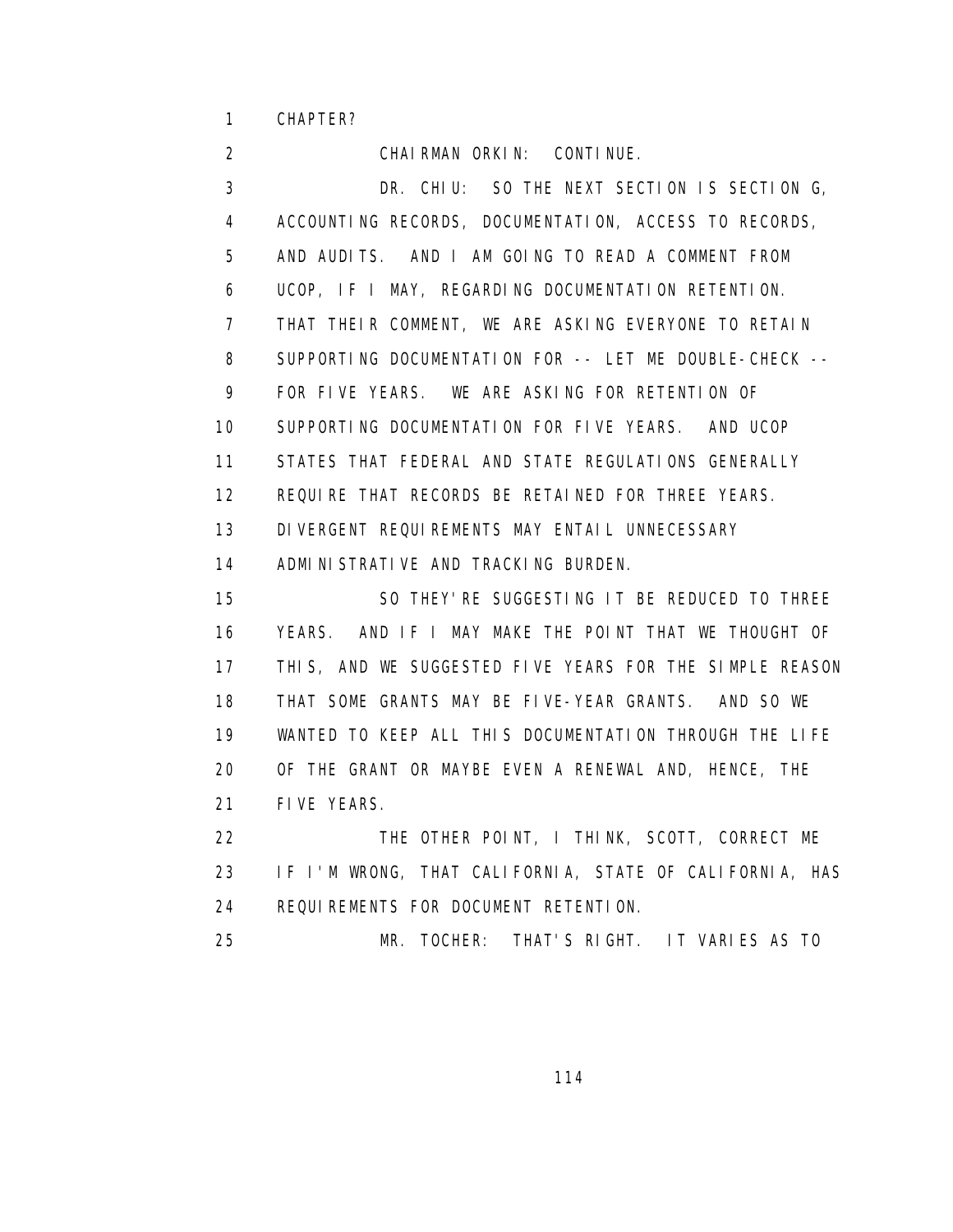1 THE PARTICULAR DEPARTMENT AND THE PARTICULAR RECORD AT 2 HAND, BUT IN SOME CASES THE STATE REQUIRES RECORDS 3 RANGING RETENTION ANYWHERE FROM THREE YEARS TO SEVEN 4 DEPENDING ON THE PARTICULAR RECORD, PERSONAL 5 INFORMATION, CERTAIN EXPENDITURE INFORMATION FROM A 6 GIVEN AGENCY DOCUMENTING EXPENDITURE OF FUNDS. IT 7 VARIES, BUT THAT'S GENERALLY THE RANGE. 8 **DR. CHIU:** SO FOR THAT REASON WE CAME UP WITH 9 THE INTERMEDIATE NUMBER OF FIVE YEARS AS REASONABLE. 10 CHAIRMAN ORKIN: THAT SOUNDS REASONABLE. I 11 THINK MOST MEMBERS OF THE WORKING GROUP AREN'T GOING TO 12 BE ABLE TO COMMENT IF THERE'S CALIFORNIA LAW TO THE 13 CONTRARY. 14 DR. CHIU: ARE THERE COMMENTS FROM UCOP? IF 15 NOT, SHALL WE MOVE ON? 16 MR. MEARS: WE MADE OUR COMMENTS. WE'RE 17 TRYING TO -- ALMOST EVERY COMMENT WE'RE MAKING TRYING 18 TO MINIMIZE THE ADMINISTRATIVE IMPACT AND COST TO 19 ADMINISTER AWARDS AND TRYING TO DO LIKEWISE ON THE 20 RESEARCHERS. THAT UNDERLIES EVERYTHING THAT WE'RE 21 SAYING. 22 DR. CHIU: SO I'D LIKE TO MOVE ON TO SECTION 23 I, REPORTING REQUIREMENTS, ON PAGE 36. AND IF YOU ARE 24 FOLLOWING IN YOUR NOTES, COMMENTS FROM THE PUBLIC ARE

25 NOW ON PAGE 9.

<u>115 - Andrea Stein, Amerikaansk politiker (</u>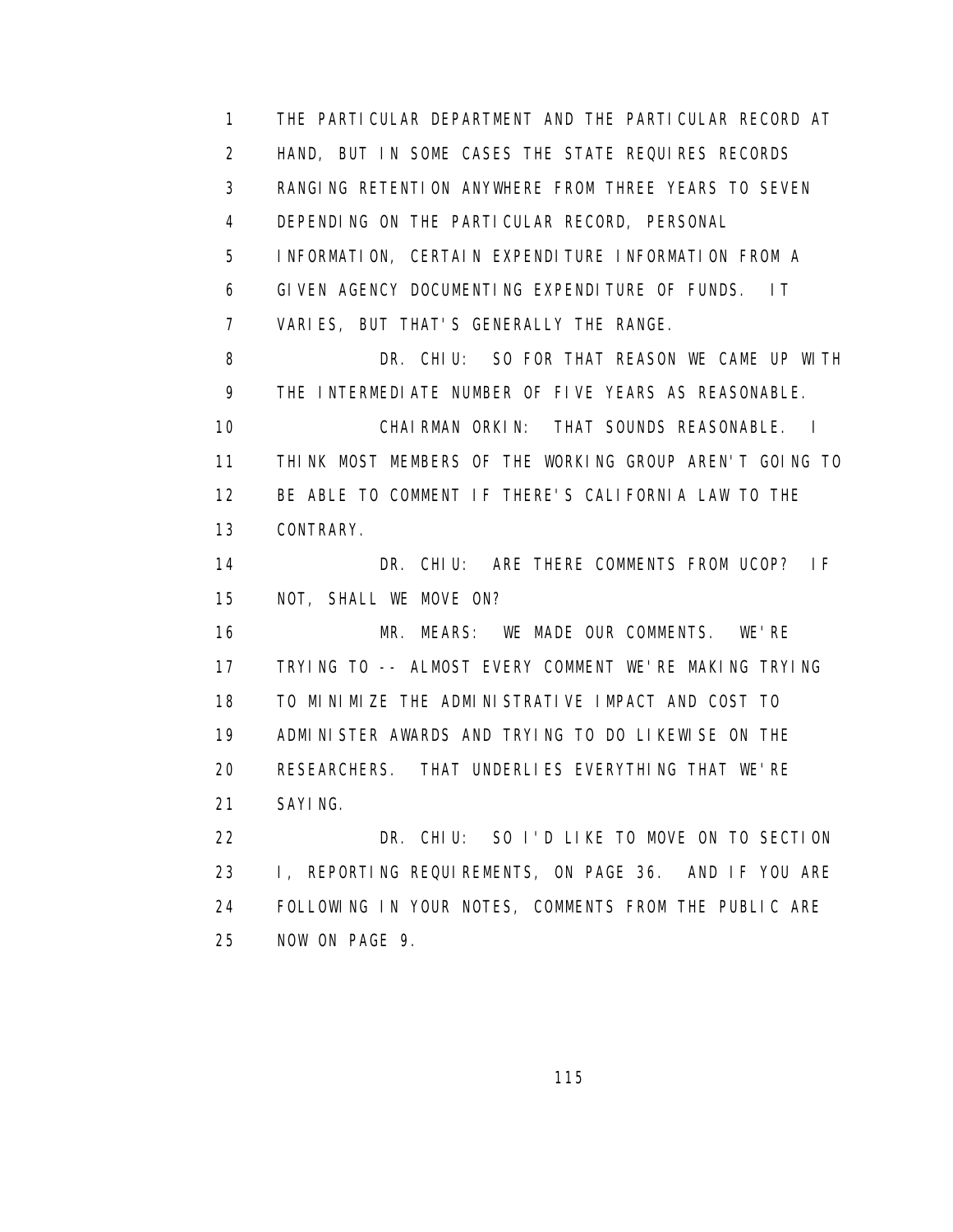1 ON PAGE 36 OF THE DOCUMENT THAT WE'RE 2 REVIEWING, THE COMMENT FROM CAL TECH GOES THUS. "THE 3 REPORTING REQUIREMENTS SEEM SOMEWHAT EXCESSIVE 4 PARTICULARLY WITH REGARD TO FINANCIAL REPORTING. BOTH 5 INTERIM AND ANNUAL FINANCIAL REPORTS ARE REQUIRED. 6 AGAIN, WE CAN LIVE WITH THESE REQUIREMENTS, BUT WOULD 7 CERTAINLY PREFER SOME RELIEF."

8 AND NOW MOVING ON TO UCOP'S COMMENTS ABOUT 9 THE REQUIREMENTS. COMMENT, "WE RECOMMEND THE 10 REQUIREMENTS FOR THE SUBMISSION OF AN INTERIM FINANCIAL 11 REPORT BE DELETED FOR A NUMBER OF REASONS. FIRST, NIH 12 HAS NO SUCH REQUIREMENT. TWO, ACCOUNTING SYSTEMS 13 CURRENTLY IN PLACE AT UC CAMPUSES REQUIRE 30 DAYS IN 14 WHICH TO PROCESS A FINANCIAL REPORT. THUS, AN INTERIM 15 REPORT DUE 60 DAYS PRIOR TO THE ANNIVERSARY OF THE 16 AWARD START DATE WOULD, IN FACT, REFLECT FINANCIAL 17 ACTIVITY THAT HAS TAKEN PLACE MORE THAN THREE MONTHS 18 PRIOR TO THE ANNIVERSARY, AND THE INFORMATION WOULD BE 19 DATED OR INACCURATE. AND FINALLY, PROCESSING A 20 FINANCIAL REPORT REPRESENTS A SIGNIFICANT FINANCIAL 21 BURDEN."

 22 SO THAT SUMMARIZES THEIR POSITION. THEY 23 SUGGEST REPLACING THE INTERIM FINANCIAL REPORT WITH 24 JUST THE REQUIREMENT FOR THE PROGRAMMATIC REPORT WITH 25 AN OVERVIEW OF ANY MAJOR UNEXPECTED EXPENDITURES OR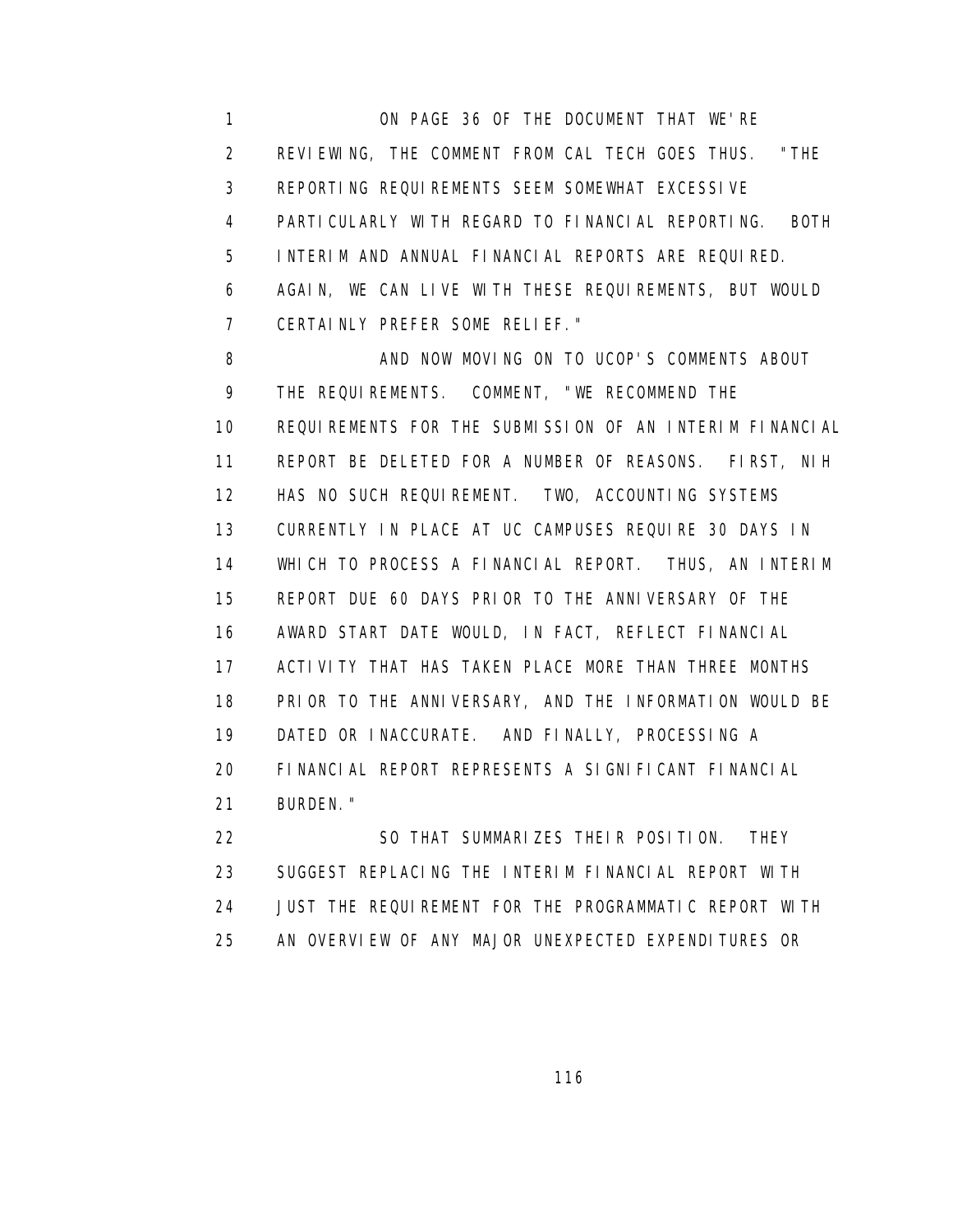1 UNSPENT FUNDS, AND THAT THAT SHOULD SATISFY CIRM'S NEED 2 FOR INFORMATION.

 3 I OPEN THIS FOR -- REQUEST DISCUSSION ON THIS 4 ITEM.

 5 CHAIRMAN ORKIN: NO COMMENTS? I HAVE NONE. 6 ANY FOR THE GROUP?

 7 DR. CHIU: IS THERE A PREFERENCE IN THE 8 WORKING GROUP FOR REMOVING THE INTERIM FINANCIAL REPORT 9 OR FOR KEEPING THE LANGUAGE IN HERE? WE RECOGNIZE THAT 10 UCOP HAS A POINT ABOUT THE 30 DAYS, AND WE WERE HAPPY 11 TO AMEND THE INTERIM FINANCIAL REPORT TO BE SUBMITTED 12 30 DAYS BEFORE THE END OF THE ANNIVERSARY DATE SO THAT 13 CIRM CAN REVIEW HOW EXPENDITURES HAVE BEEN GOING, BOTH 14 THE PROGRAMMATIC AND THE INTERIM FINANCIAL REPORT TO BE 15 DUE A MONTH BEFORE THE ANNIVERSARY DATE SO THAT IF 16 THERE'S ANYTHING THAT NEEDS TO BE RESOLVED, WE'LL HAVE 17 A MONTH TO RESOLVE IT BEFORE THE NEXT FUNDING PERIOD. 18 DR. MACKLIS: I DON'T WANT TO WEIGH IN ON TOO 19 MANY OF THESE THINGS, BUT ON THIS POINT IT SEEMS LIKE 20 UNIVERSITY OF CALIFORNIA'S POINT IS ABSOLUTELY VALID. 21 IF WE'RE HOLDING PEOPLE TO STAYING CLOSE TO THE BUDGET, 22 STAYING WITHIN 25 PERCENT, AND THEY'RE GOING TO GIVE AN 23 ANNUAL REPORT, THEN WHY REQUEST SO MANY DIFFERENT 24 REPORTS WHEN WE ALL KNOW THAT FINANCIAL ACCOUNTING 25 OFTEN LAGS BY SIMPLY MAKE EXTRA WORK WITHOUT GIVING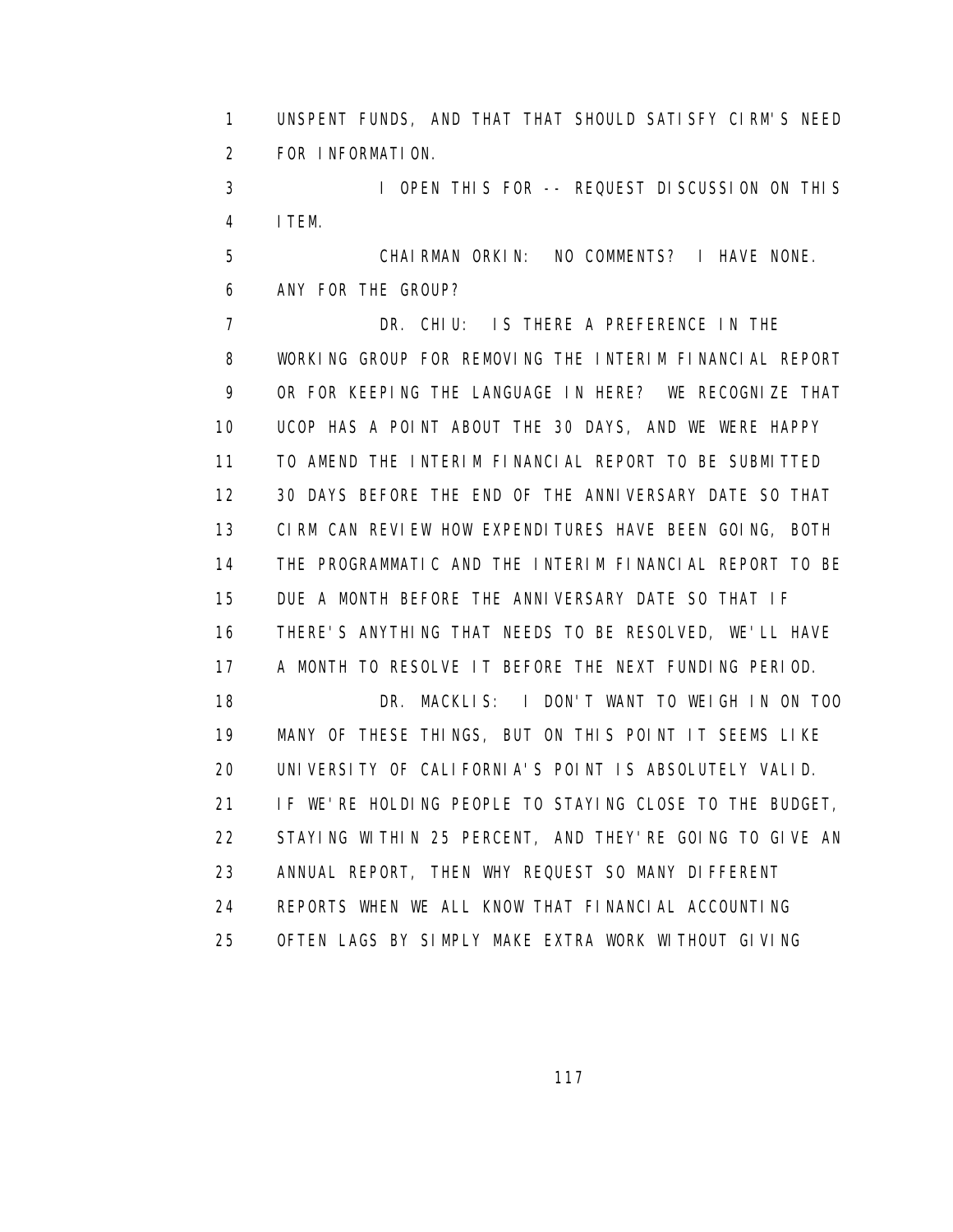1 VALUE. 2 MR. SHEEHY: SHALL WE ACCEPT THEIR AMENDMENT 3 THEN? 4 CHAIRMAN ORKIN: I THINK I'M PERSUADED BY 5 JEFF MACKLIS' ARGUMENT HERE. 6 DR. STEINDLER: BASED ON THE NUMBER OF FORMS 7 AND LETTERS WE ALL HAVE TO WRITE, I AGREE WITH THAT. 8 DR. BRIVANLOU: ALSO I AGREE WITH THAT. 9 DR. BONNER-WEIR: I WOULD AGREE WITH THAT 10 TOO. 11 DR. CHIU: IT SOUNDS LIKE WE HAVE AGREEMENT 12 TO ACCEPT UCOP'S RECOMMENDATION. IS THAT WHAT I HEAR? 13 CHAIRMAN ORKIN: I THINK SO. 14 MR. SHEEHY: YEAH. 15 DR. CHIU: THANK YOU. DO WE NEED TO TAKE A 16 ROLL CALL VOTE ON THIS? 17 CHAIRMAN ORKIN: ANYONE OPPOSED? 18 DR. CHIU: THANK YOU. 19 CHAIRMAN ORKIN: CONSIDER IT A CONSENSUS. 20 DR. CHIU: THEN WE'RE MOVING ON TO PAGE 37, 21 SUBSECTION 2 OF REPORTING REQUIREMENTS, THE ANNUAL 22 FINANCIAL REPORT. AND THE COMMENT FROM UC OFFICE OF 23 THE PRESIDENT IS PLEASE -- "PI'S DO NOT NORMALLY HAVE 24 THE AUTHORITY OR RESOURCES TO PROCESS AND SUBMIT A 25 FINANCIAL REPORT. THIS RESPONSIBILITY NORMALLY LIES

<u>118 - Andrea Stein, Amerikaansk politiker (</u>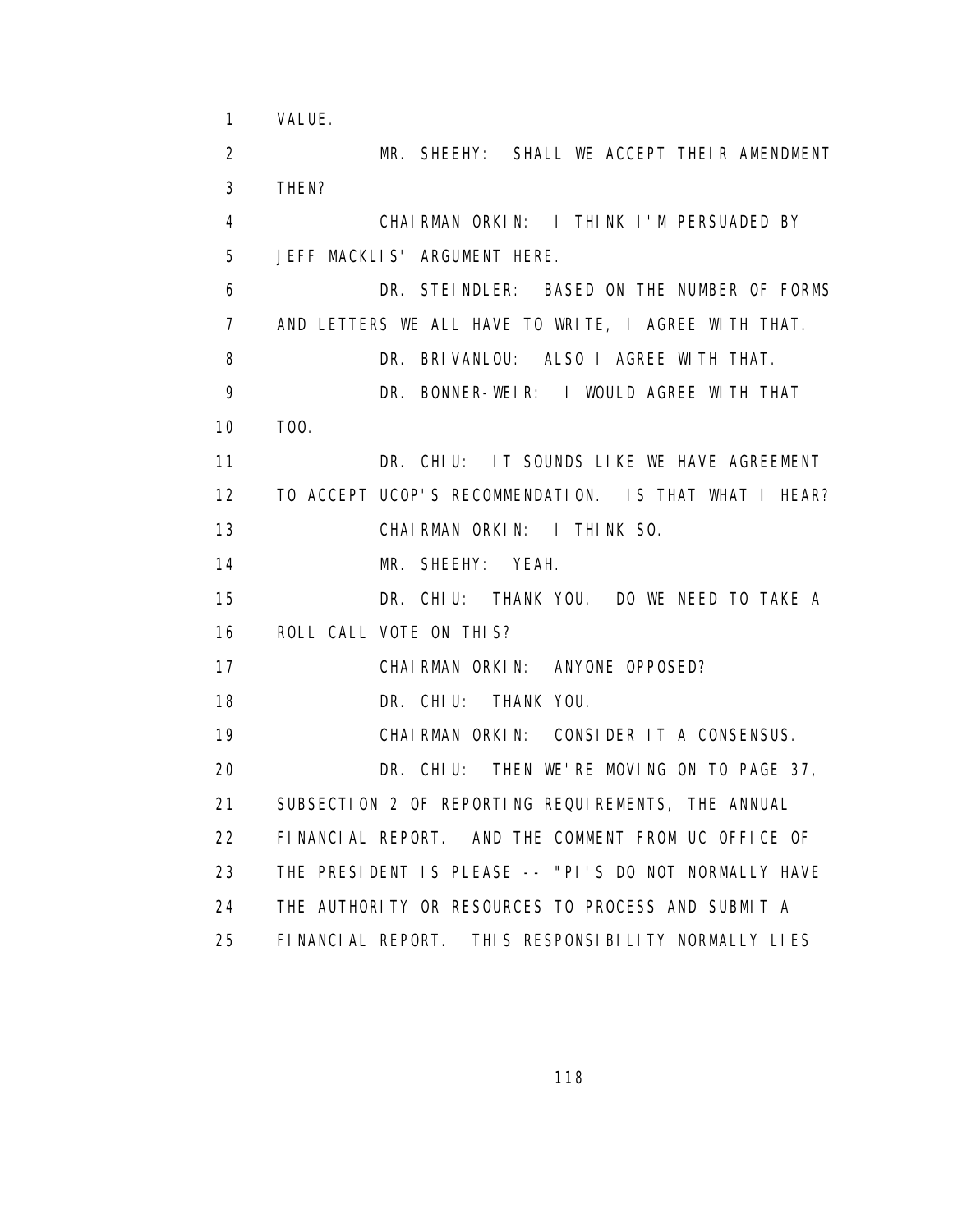1 WITH ADMINISTRATORS AT THE GRANTEE INSTITUTION. WE, 2 THEREFORE, RECOMMEND THAT THE "PI" BE DELETED AND 3 REPLACED WITH GRANTEES AS THIS MORE ACCURATELY REFLECTS 4 ACTUAL PRACTICE." AND WE AT CIRM AGREE WITH THEM. HOW 5 DOES THE WORKING GROUP FEEL? 6 CHAIRMAN ORKIN: SOUNDS REASONABLE. 7 DR. BONNER-WEIR: ABSOLUTELY. 8 DR. CHIU: SO WE WILL ACCEPT THAT CHANGE. 9 MR. SHEEHY: SOUNDS REASONABLE. 10 DR. CHIU: NEXT, MOVING ON TO PAGE 37, 11 SUBSECTION 5 ON OVERDUE REPORTS. THE COMMENT FROM UCOP 12 IS THAT WE APPRECIATE REQUIREMENT TO PROVIDE TIMELY 13 REPORTS. AS A PRACTICAL MATTER, THE PRIMARY LEVER TO 14 ASSURE THIS END IS CIRM CONTROL OVER RENEWAL FUNDING. 15 SO IT'S ABOUT REDUCING OR SUSPENDING AN AWARD COULD 16 CREATE INSTITUTIONAL CONCERNS ABOUT DISRUPTION OF 17 STUDENT TRAINING AND FINANCIAL EXPOSURE. SO THEY 18 SUGGEST THAT CIRM USE NONRENEWAL RATHER THAN SUSPENSION 19 OR REDUCTION AS A TOOL FOR ENFORCING THE REQUIREMENT OF 20 TIMELY REPORTS. 21 ARE THERE ANY COMMENTS ON UCOP'S SUGGESTION 22 OF ONLY USING NONRENEWAL RATHER THAN A SERIES OF OTHER 23 MEANS TO GET COMPLIANCE OF REPORTING? 24 CHAIRMAN ORKIN: I THINK THAT'S PRETTY 25 REASONABLE.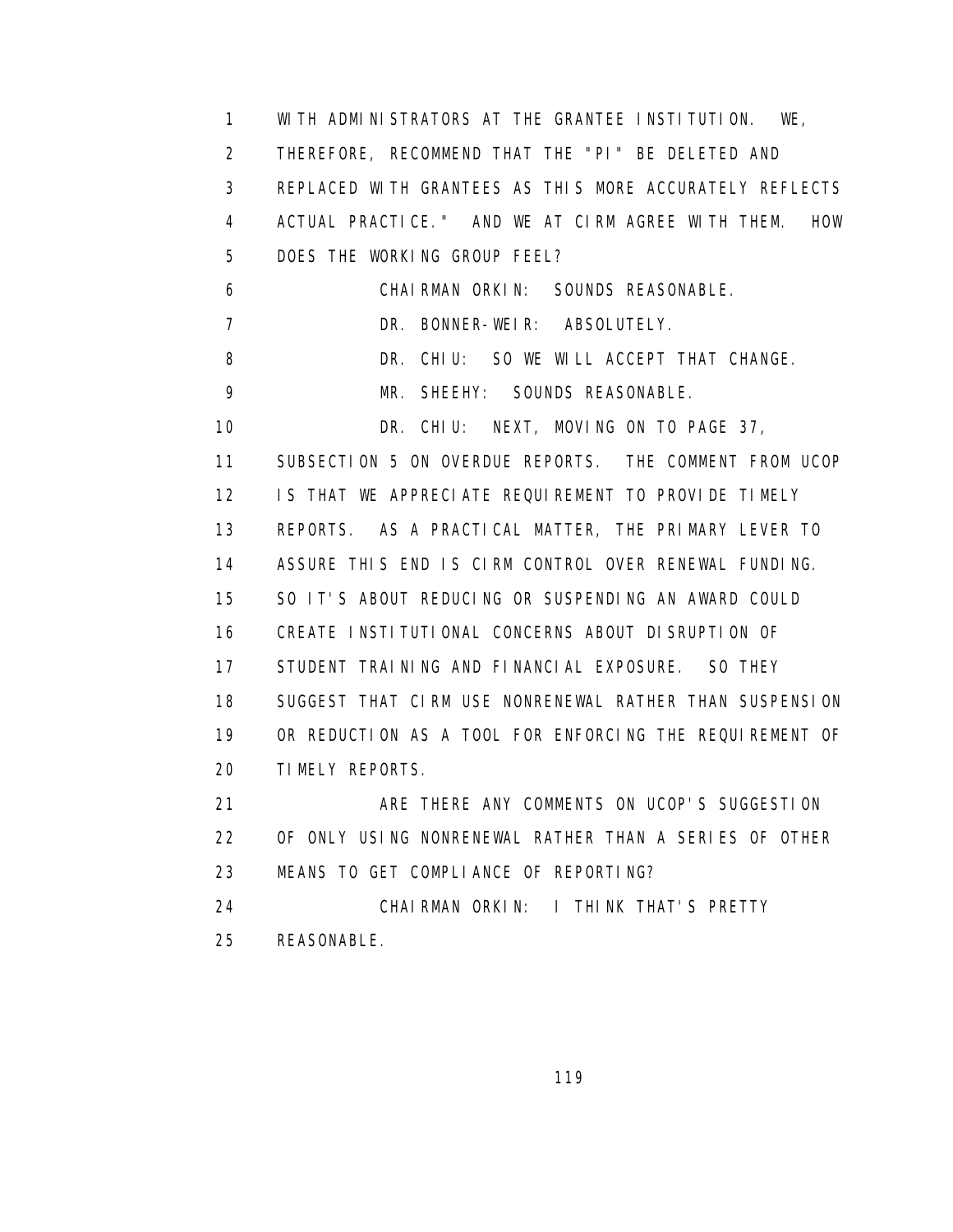1 DR. CHIU: THAT THEY ONLY USE NONRENEWAL AND 2 NO SUSPENSION OR REDUCTION AS A TOOL. IS THAT WHAT I 3 HEAR?

 4 MR. SHEEHY: SEEMS LIKE THE OBJECTION IN THIS 5 PARTICULAR INSTANCE IS SPECIFIC TO THE TRAINING GRANTS, 6 AND I DON'T -- WOULD IT HOLD ACROSS THE BOARD? JUST 7 ASKING AS A QUESTION.

8 DR. CHIU: THERE MIGHT BE SOME GRANTS WHERE 9 YOU MIGHT WANT TO REDUCE IF THEY JUST DO NOT DO TIMELY 10 REPORTS, BUT IT'S UP TO THE WORKING GROUP. IF THERE 11 ARE VERY FEW OF THESE, THEN PERHAPS.

 12 DR. HALL: ONE CAN COMMENT THAT REDUCING OR 13 SUSPENDING AN AWARD COULD CREATE INSTITUTIONAL CONCERNS 14 ABOUT DISRUPTION. WE WOULD HOPE THOSE CONCERNS WOULD 15 LEAD TO PROMPT FILING OF REPORTS.

 16 DR. MACKLIS: I AGREE WITH YOU. I UNDERSTAND 17 CORRECTLY THE RENEWAL WOULD BE AT THE END OF A THREE- 18 OR FIVE-YEAR TERM; IS THAT CORRECT?

19 DR. CHIU: NO. THIS IS ANNUAL RENEWAL.

20 DR. MACKLIS: ANNUAL RENEWAL. NOT SIMPLY

21 SAYING IF YOU DON'T GIVE US REPORTS FOR THESE FEW

22 YEARS, YOU WON'T GET RENEWED, BUT ANNUAL RENEWALS?

 23 DR. CHIU: YEAH. BECAUSE AN ANNUAL REPORT IS 24 DUE AND WE HAVE NO TEETH TO GET THAT.

25 MR. SHEEHY: PART OF IT IS THE PUBLIC IS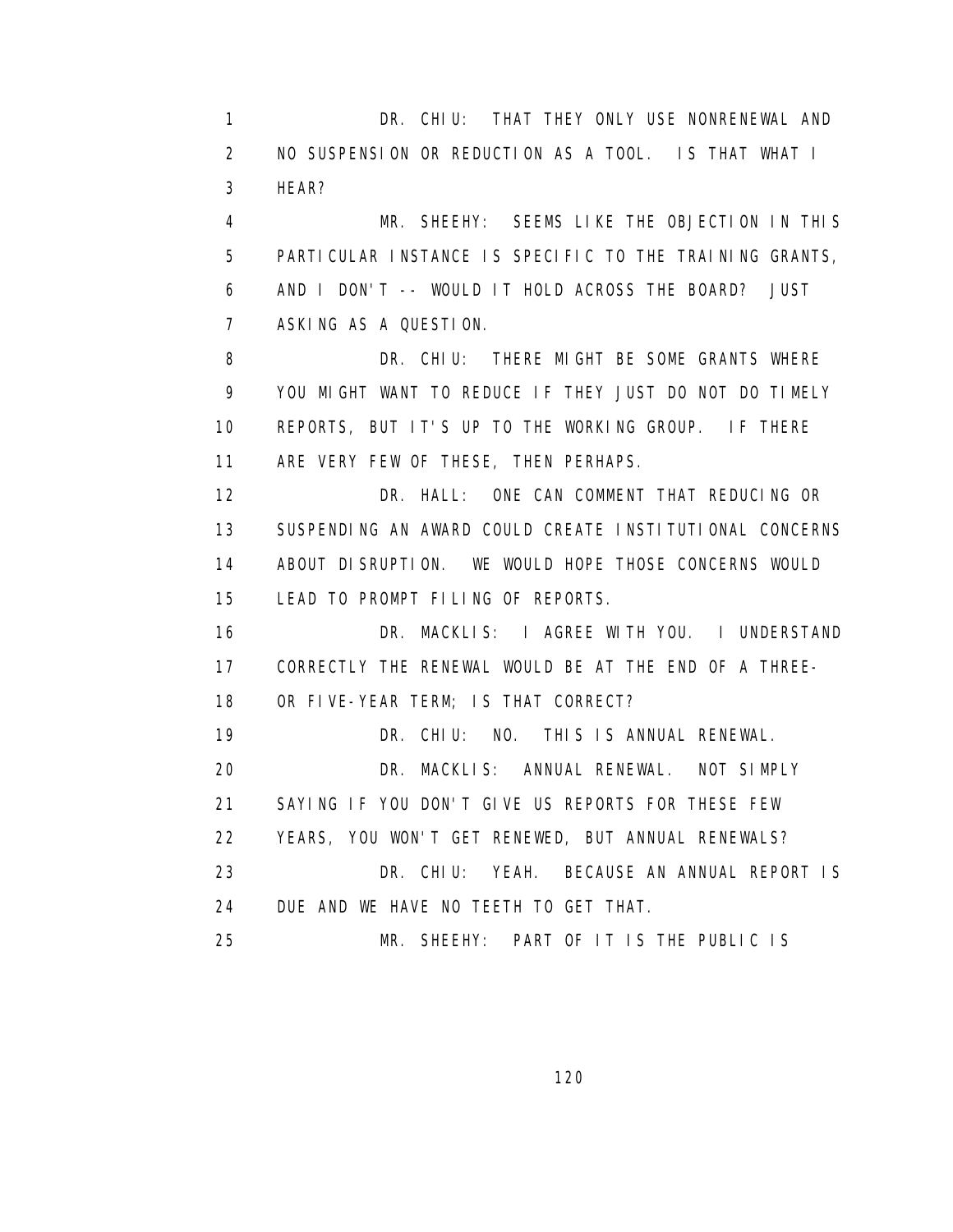1 GOING TO BE ASKING TO SEE THAT, WHICH WE SHOULD KEEP IN 2 MIND. 3 MR. SHESTACK: WHY WOULD WE WANT TO HAVE ONE 4 LESS TOOL FOR EVALUATION OR DISCIPLINE? I DON'T 5 UNDERSTAND WHY WE'D WANT TO CHANGE THAT. 6 DR. HALL: I THINK IT CERTAINLY -- I THINK 7 IT'S SOMETHING WE WOULD NOT USE LIGHTLY. 8 MR. SHESTACK: I AGREE. 9 DR. HALL: I THINK WE UNDERSTAND THE 10 IMPLICATIONS FOR THE INSTITUTION. I GUESS IT'S JUST A 11 QUESTION OF WANTING TO HAVE THAT AVAILABLE IN CASE WE 12 DID HAVE DIFFICULTIES. 13 MR. SHEEHY: I THINK THE LANGUAGE AS STATED 14 SEEMS, WHILE A BIT HARSH, DOES GIVE SOME FLEXIBILITY TO 15 CIRM STAFF. AND I THINK CIRM STAFF WILL BE REASONABLE. 16 THE WORST THING WOULD BE IF WE DIDN'T GET THE REPORTS 17 AND THE PUBLIC WAS DEMANDING THEM, AND WE HAVE TO 18 REALLY REACH THROUGH BACK TO THE INSTITUTIONS TO GET 19 THEM AND WE CAN'T. 20 DR. CHIU: HOW DOES THE WORKING GROUP FEEL 21 ABOUT THIS SECTION, THE LANGUAGE IN SUBSECTION 5 ABOUT 22 OVERDUE REPORTS? DO YOU WANT TO KEEP THE LANGUAGE THAT 23 IS ON PAGE 35 OR REDUCE THE NUMBERS OF TOOLS THAT CIRM 24 HAS TO GET THE REPORTS? 25 MR. SHESTACK: I DON'T WANT TO REDUCE CIRM'S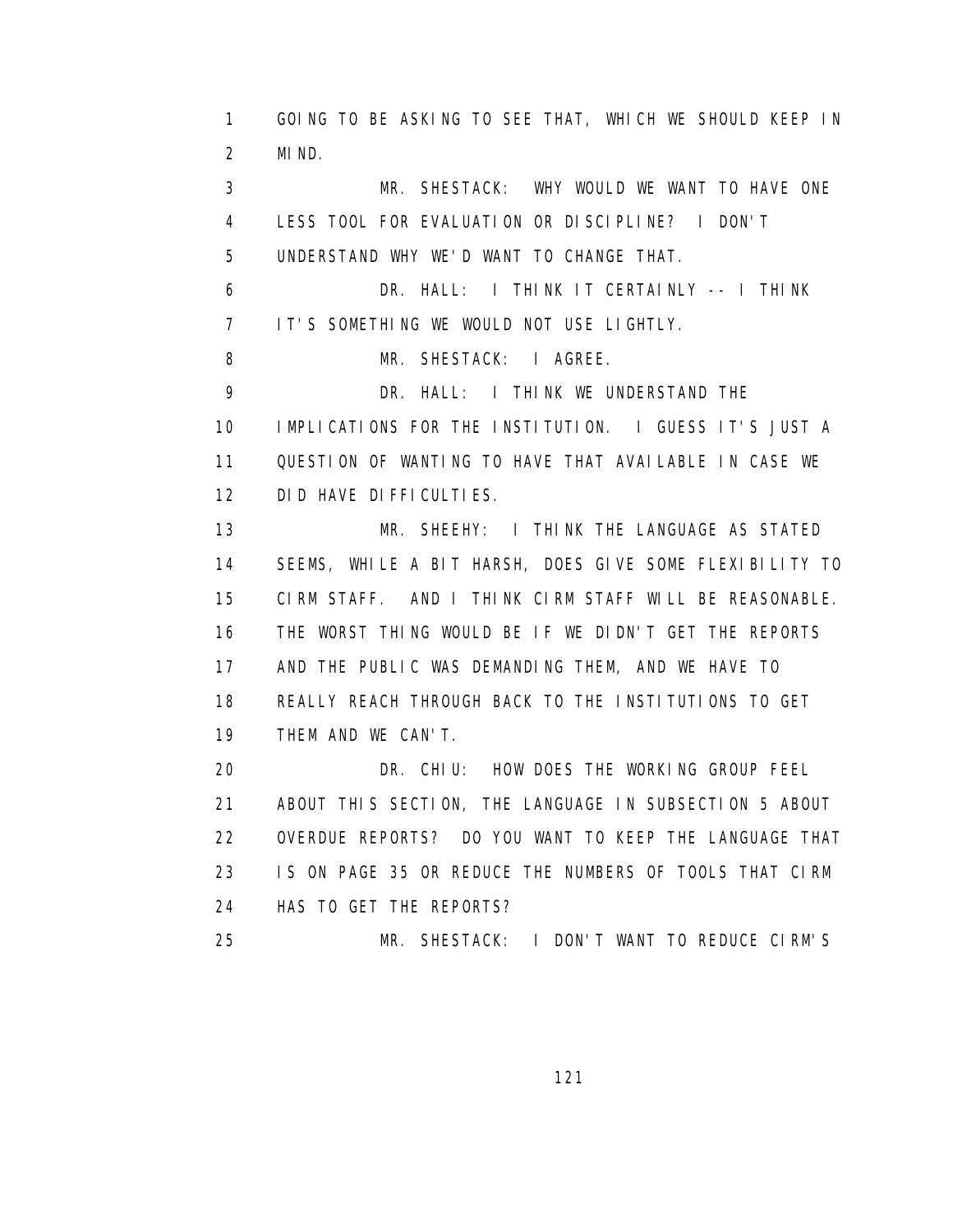1 ABILITY HERE. I DON'T SEE ANY REASON TO DO IT. 2 DR. CHIU: ANY COMMENTS TO THE CONTRARY? 3 OTHER COMMENTS ELSEWHERE? OKAY.

 4 MS. SAMUELSON: THE PERFECT POLICY IS GOING 5 TO BE DESCRIBED IN A NEWSPAPER ARTICLE SAYING THAT WE 6 HAVE APPLIED STRICT STANDARDS THAT REQUIRE CAREFUL 7 REPORTING AND YET ARE EFFICIENT SO THAT THEY DON'T 8 BURDEN THE SCIENTIFIC PROCESS. SO IF THERE'S SOME WAY 9 THAT THOSE TWO COMPETING NEEDS CAN BE -- IF THAT'S WHAT 10 THE EFFECT IS, THEN THAT'S WHAT I WOULD HOPE WE WOULD 11 DO. BUT WE CERTAINLY DON'T WANT THE PRESS REPORTING 12 THAT WE'RE RELAXING ANY KIND OF STRICT CONTROLS.

 13 MR. SHEEHY: MAYBE THE POINT, SINCE THE 14 OBJECTION IS VERY SPECIFIC TO THE TRAINING GRANTS, THEY 15 REFERENCE OVERDUE REPORTS WITHIN THE NEXT SECTION, AND 16 MAYBE THAT'S THE PLACE WHERE WE MAY MORE APPROPRIATELY 17 THINK ABOUT RELAXING IT IF WE NEED TO.

18 DR. CHIU: IN THE TRAINING GRANTS.

19 MR. SHEEHY: IN THE TRAINING GRANTS.

 20 DR. CHIU: THE TRAINING GRANTS, WE DO REQUIRE 21 QUITE A BIT OF REPORTING BECAUSE WE WANT TO TRACK THE 22 TRAINEES. THAT IS WHY WE WANT TO MAKE --

 23 MR. SHEEHY: I JUST NOTED THAT THEY MADE THE 24 OBJECTION AGAIN IN THAT SECTION. BUT TO MAKE THE BROAD 25 CHANGE DOESN'T REALLY SEEM LIKE SOMETHING WE SHOULD DO.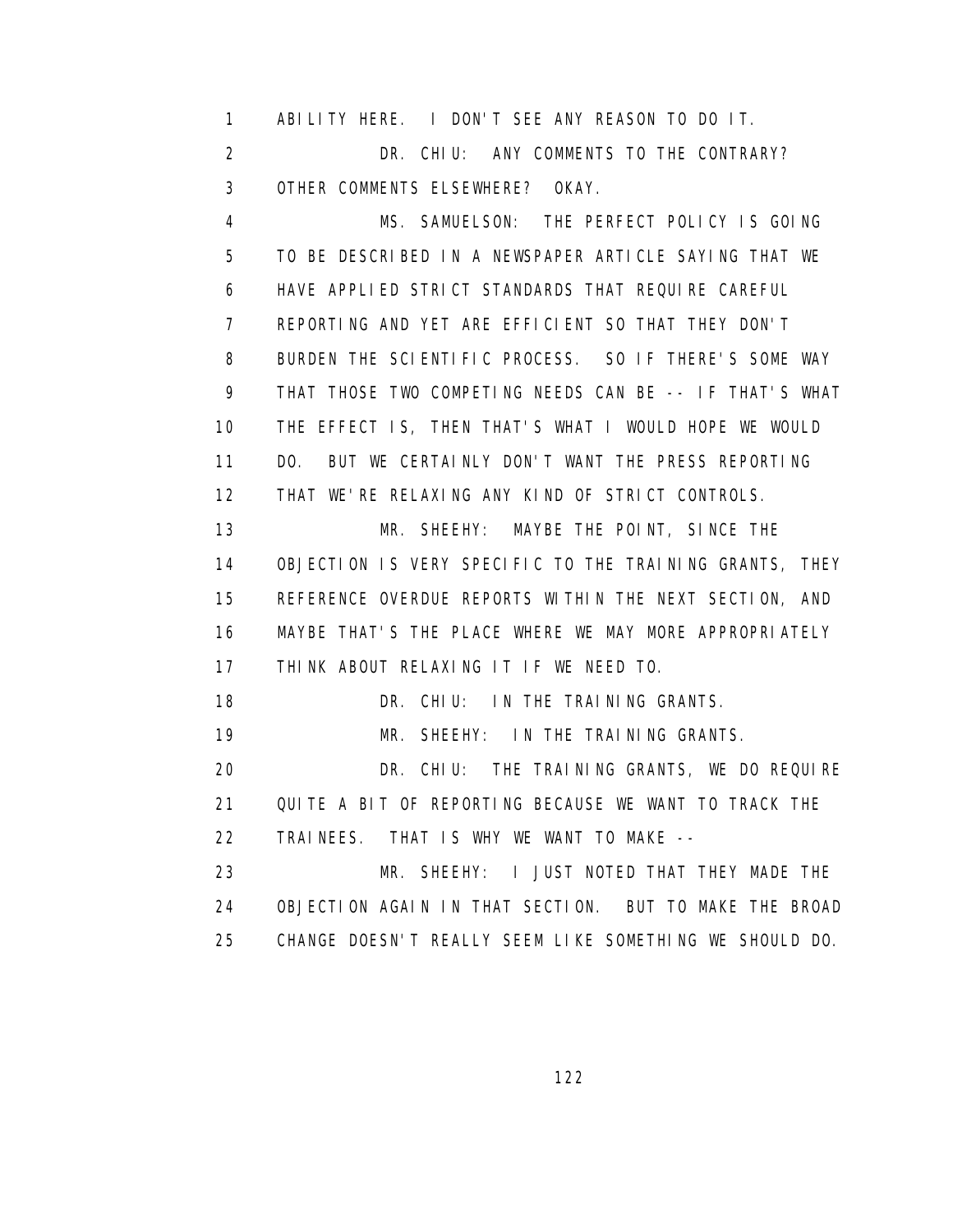1 DR. CHIU: IS THAT THE SENTIMENT OF THE 2 WORKING GROUP, THAT WE WILL KEEP THE LANGUAGE ON 3 PARAGRAPH 5 ON PAGE 35? 4 CHAIRMAN ORKIN: YES. 5 DR. CHIU: THANK YOU. MOVING ALONG TO -- OH, 6 THIS IS CHAPTER 6. THAT'S GIL. I'M SORRY. THERE IS 7 ONE OTHER COMMENT, IF YOU WOULD BEAR WITH ME, THAT I 8 MISSED IN THE BEGINNING. 9 I WANT TO GO BACK TO PAYMENT FOR TRAINEES. 10 THERE IS ONE MINOR POINT THAT I WANT TO BRING TO YOUR 11 ATTENTION THAT I OVERLOOKED. I APOLOGIZE. 12 MR. SAMBRANO: IT'S ACTUALLY ON PAGE 29, 13 ALLOWABLE COSTS AND ACTIVITIES. 14 DR. CHIU: WE HAD SKIPPED THROUGH THAT WHOLE 15 SECTION BECAUSE OF THE INDIRECT COST, AND WE'RE NOT 16 GOING TO TALK ABOUT INDIRECT COST, BUT THERE IS A 17 COMMENT BROUGHT UP BY UCOP ABOUT PUTTING IN TUITION AND 18 FEE PAYMENTS FOR OTHER GRANTS JUST TO BE CONSISTENT 19 WITH THE TRAINING GRANTS. THIS WOULD BE PAGE 29, 20 SUBSECTION 1, ALLOWABLE COSTS. 21 AND THEY WOULD LIKE TO ADD AFTER FRINGE 22 BENEFITS, ITEMIZED SUPPLIES, AND STIPENDS TO ADD THE 23 WORDS AND TUITION AND FEE REMISSION. AND WE WOULD LIKE 24 TO ACCEPT THAT SUGGESTION, IF THE WORKING GROUP AGREES, 25 TO BE CONSISTENT.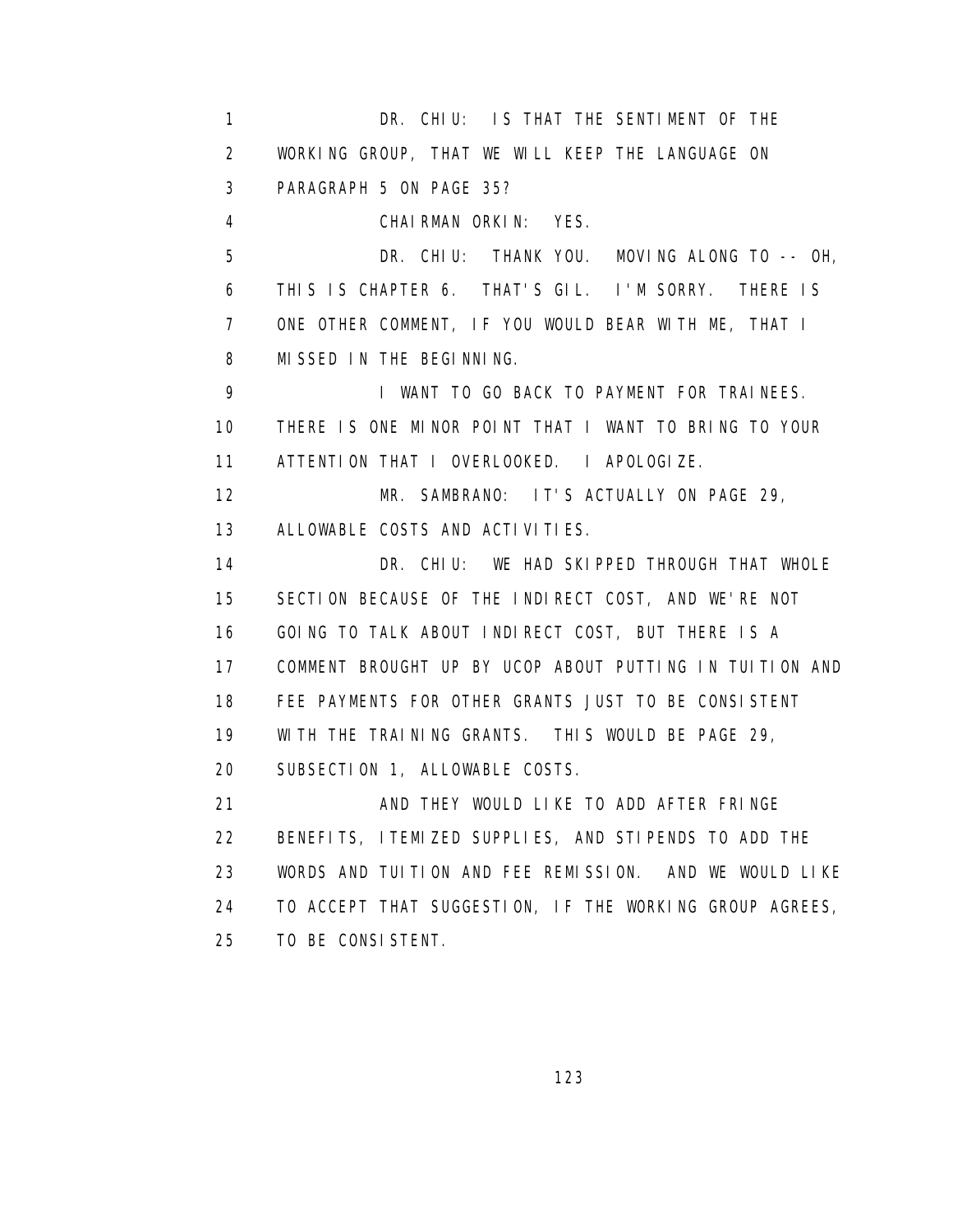| $\mathbf{1}$   | MR. SHEEHY: SEEMS REASONABLE.                               |
|----------------|-------------------------------------------------------------|
| 2              | DR. CHIU: ARE THERE ANY OBJECTIONS TO                       |
| 3              | PUTTING IN THAT EXTRA LANGUAGE ABOUT TUITION AND FEES?      |
| 4              | CHAIRMAN ORKIN: NO.                                         |
| 5              | DR. CHIU: THANK YOU. ONE OTHER POINT, TO                    |
| 6              | KEEP GOING BACK TO PAGE 29. UCOP RECOMMENDS THAT WE         |
| $\overline{7}$ | REMOVE THE CAP FOR INVESTIGATOR'S SALARY ANNUAL RATE OF     |
| 8              | \$200,000 PER INVESTIGATOR. AND UCOP SUGGESTS LIFTING       |
| 9              | THAT AS WELL AS OTHER RATES, AND WE SUGGEST KEEPING IT      |
| 10             | IN AS A CAP OF \$200,000 A YEAR. HOW DOES THE WORKING       |
| 11             | GROUP FEEL ABOUT THAT ON PAGE 29?                           |
| 12             | MS. SAMUELSON: DOES THAT MEAN THAT A GRANT                  |
| 13             | CAN'T BE AWARDED TO SOMEONE WHO HAS THAT NET TOTAL          |
| 14             | COMPENSATION, OR THAT THAT'S A LIMIT ON --                  |
| 15             | DR. CHIU: THE LATTER. IF THEY MAKE 400,000,                 |
| 16             | WE'RE ONLY GOING TO RATE IT AS \$200,000. IF THEY SPENT     |
| 17             | 50 PER CENT OF THEIR TIME WORKING, THEY CAN ONLY GET        |
| 18             | \$100,000, 50 PERCENT OF 200 AS OPPOSED TO \$200,000.       |
| 19             | MS. SAMUELSON: WE DON'T WANT THE NEWSPAPER                  |
| 20             | ARTICLE THAT SAYS THAT WE LIFTED IT. I KNOW THAT.           |
| 21             | MR. SHEEHY: SHOULD WE PERHAPS USE THE                       |
| 22             | LANGUAGE FROM THE INTELLECTUAL PROPERTY WORKING GROUP       |
| 23             | THOUGH? THERE IS -- BECAUSE WE SHOULD HAVE A COST OF        |
| 24             | LIVING INDEX, SHOULD HAVE AN INFLATION INDEX.<br><b>AND</b> |
| 25             | THERE'S A VERY COMPLICATED FORMULA IN THE INTELLECTUAL      |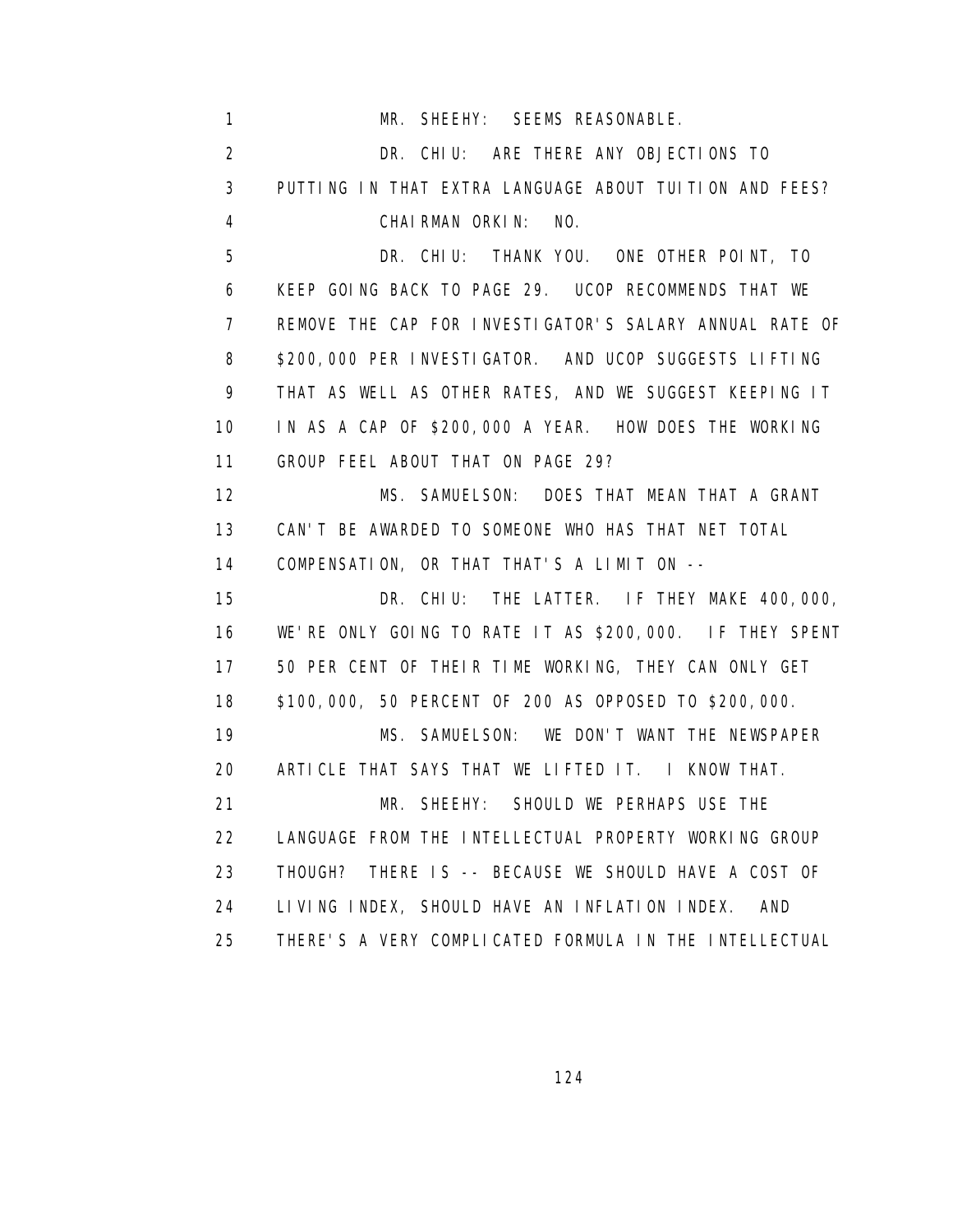1 PROPERTY REGULATIONS THAT DEFINES AN INFLATION MEASURE 2 THAT CAN ALLOW FOR AN ANNUAL ADJUSTMENT BASED ON SOME 3 CPI INDEX. MAYBE IF WE COULD DO THAT BECAUSE I DO 4 THINK IT COULD BE PROBLEMATIC TO PUT A NUMBER IN 5 CONCRETE FOREVER. 6 DR. CHIU: RIGHT. WE CAN LOOK INTO THAT AND 7 MAKE IT CONSISTENT WITH THE IP POLICY. HOW DOES THE 8 REST OF THE WORKING GROUP FEEL IF WE ADDED AT LEAST AN 9 INDEX FOR INFLATION CONSISTENT WITH THE OTHER POLICY? 10 MS. SAMUELSON: IS THIS POLICY CONSISTENT 11 WITH COMPENSATION POLICIES ELSEWHERE? 12 DR. CHIU: I BELIEVE THIS IS THE NIH POLICY 13 OF CAPPING. 14 MS. SAMUELSON: AND THE SAME AMOUNT? 15 DR. CHIU: YES. I THINK THEY MIGHT BE A 16 LITTLE LESS. 17 MS. MARCKESE: ONE EIGHTY-THREE FIVE. 18 DR. CHIU: SO WE JUST ROUNDED IT. 19 MR. SHEEHY: IS THERE A SENSE THAT THIS IS A 20 REASONABLE NUMBER? 21 DR. CHIU: WORKING GROUP MEMBERS? 22 CHAIRMAN ORKIN: IT'S SIMILAR TO THE NIH. 23 IT'S A LITTLE HIGHER THAN THE NIH CAP, BUT IT'S 24 SIMILAR. 25 MS. SAMUELSON: PERHAPS THAT'S ALL WE NEED TO

<u>125 - Johann Stein, Amerikaansk politiker (</u>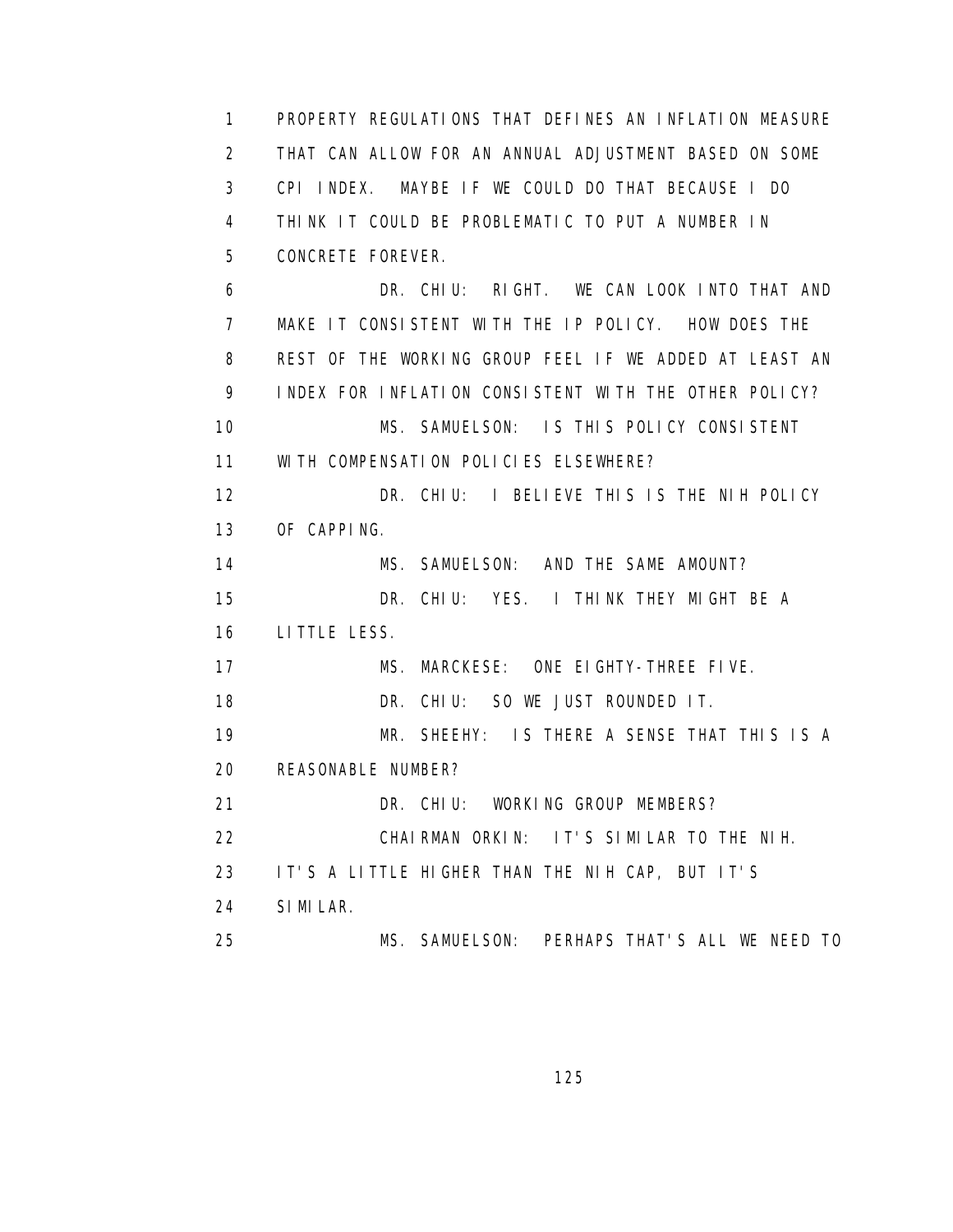1 DO. 2 DR. HALL: YOU DON'T MEAN TO LEAVE IT TIED TO 3 NIH, DO YOU? 4 MS. SAMUELSON: NO. NOT BOTHER WITH THE COST 5 OF LIVING INDEX. 6 MR. SHEEHY: NO, WE SHOULD INDEX IT. I THINK 7 IT'S REASONABLE TO INDEX IT MYSELF. 8 DR. CHIU: DOES THE WORKING GROUP HAVE ANY 9 OBJECTIONS TO US, STAFF, PUTTING IN A COST OF LIVING 10 INDEX INTO SECTION 1, ALLOWABLE COST, ON PAGE 28? 11 MS. SAMUELSON: DOES THAT AUTOMATICALLY 12 INCREASE THE COMPENSATION TO A GRANTEE? 13 MR. SHEEHY: POTENTIAL COMPENSATION. 14 DR. CHIU: ALLOWABLE, NOT TOTAL GRANT. 15 CHAIRMAN ORKIN: I THINK THAT WOULD BE OKAY. 16 DR. YOUNG: ARE THERE ANY PUBLIC COMMENTS ON 17 THAT? 18 MR. MEARS: ON WHAT SPECIFICALLY? 19 DR. YOUNG: ON THE INDEXING. THIS IS AN 20 AUTOMATIC INDEXING. 21 MR. MEARS: THE NIH SALARY CAP IS ESTABLISHED 22 BY THE CONGRESS IN THE NIH APPROPRIATION ACT, AND IT'S 23 NOT A CAP AS SUCH. IT'S LINKED TO THE FEDERAL 24 EXECUTIVE PAY SCALE. AND WHEN THAT PAY SCALE IS 25 INCREASED OR INDEXED, IF YOU WILL, THEN THE NIH CAP IS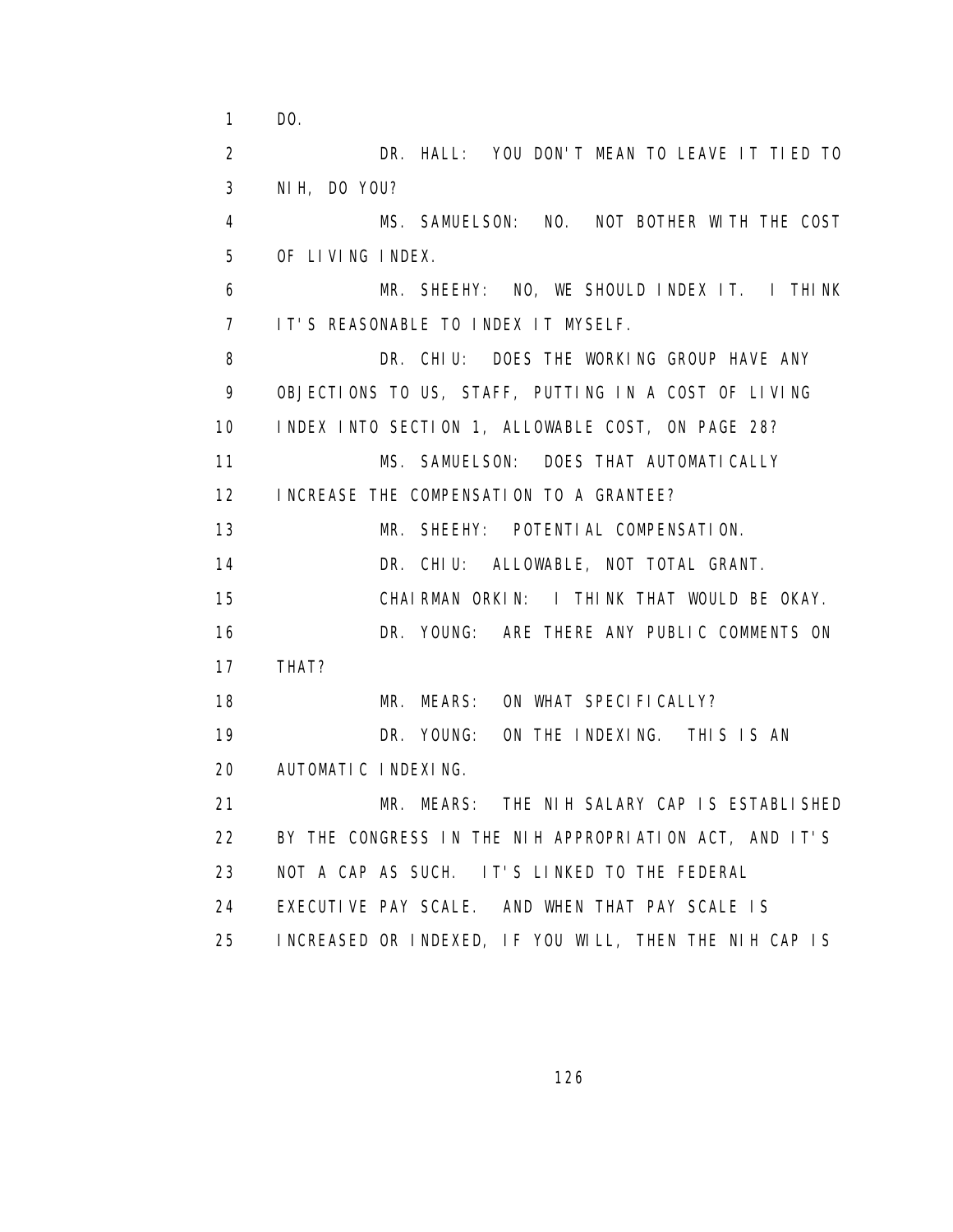1 INCREASED. SO THE FEDERAL PROCESS INCLUDES A PROVISION 2 FOR SALARIES TO INCREASE OVER TIME, AND I THINK IT 3 WOULD BE APPROPRIATE TO DO SO HERE.

 4 DR. HALL: AS I RECALL, THAT OFTEN HAS A LONG 5 LAG FOR WHATEVER REASON IN CHANGES. I ASSUME -- I 6 DON'T KNOW. I CAN'T REMEMBER THE THING FROM THE IP 7 POLICY, BUT I ASSUME THAT WOULD BE ADJUSTABLE ON A 8 REGULAR OR FREQUENT BASIS, ANNUAL BASIS EVEN.

 9 MR. MEARS: YEAH, YOU'RE RIGHT BECAUSE THEY 10 DON'T CHANGE THE FEDERAL PAY SCALE ALL THAT OFTEN, BUT 11 THE PRINCIPLE OF RECOGNIZING INCREASED COST OVER TIME 12 AND SALARIES IS APPROPRIATE.

13 **DR. HALL:** I THINK THAT THE ONLY PROBLEM, 14 WE'D HAVE TO FIGURE THAT OUT, WITH AN ANNUAL ONE IS HOW 15 YOU CALCULATE THAT AHEAD OF TIME WHEN YOU APPLY FOR A 16 FIVE-YEAR GRANT. TO TRY TO ESTIMATE WHAT YOUR SALARIES 17 ARE GOING TO BE MAY BE DIFFICULT. CAN WE WORK ON THAT? 18 I THINK, JEFF, TO TAKE YOUR SUGGESTION THAT WE DO NEED 19 TO INDEX IT SOMEHOW TO ALLOW FOR CHANGE.

20 MR. SHEEHY: MAY NOT BE MOST APPROPRIATE.

21 DR. HALL: BUT NOT HAVE IT BE SO FREQUENT

 22 THAT WE HAVE TO BE RECALCULATING ALL THE TIME. THAT'S 23 A PROBLEM FOR US.

24 MR. SHEEHY: WHATEVER IS REASONABLE.

25 MS. EVANS: IT'S ANNUAL BASED ON THAT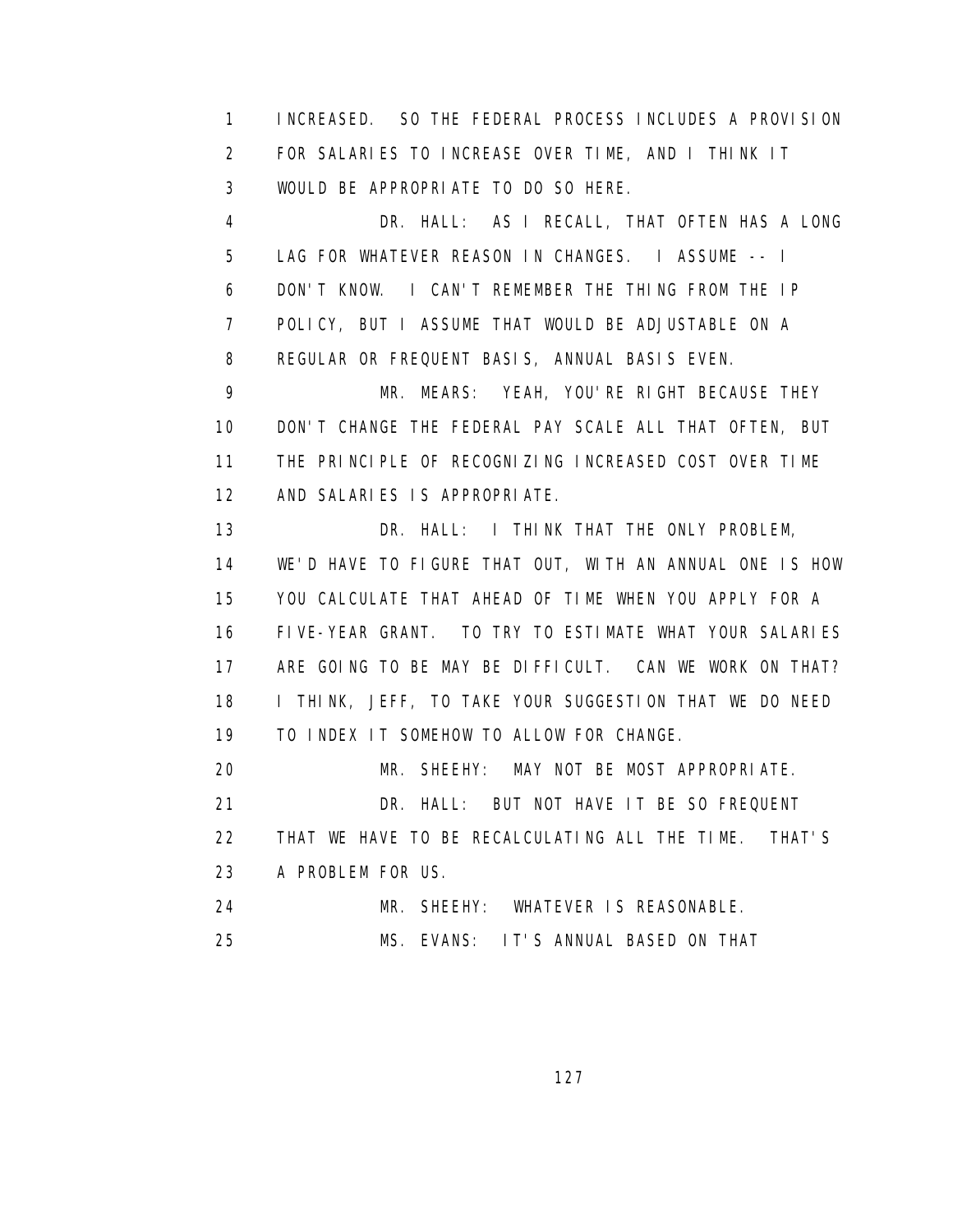1 EXECUTIVE WHATEVER, ANNUALLY IT'S CHANGED. IT'S 2 CHANGED BY THE FEDS FOR THAT EXECUTIVE LEVEL. IT'S 3 CHANGED ANNUALLY AS A CAP. AS AN INSTITUTION GRANTEE, 4 YOU DETERMINE WHETHER OR NOT YOUR INVESTIGATORS ARE 5 GETTING RAISES, BUT THE CAP ALSO GOES UP WITH THE 6 FEDERAL RAISE EVERY YEAR. 7 DR. HALL: THE CAP, I THOUGHT, WAS -- I DON'T 8 KNOW WHY I REMEMBER THIS -- AT 183 FOR A LONG TIME. A 9 LONG TIME. MY UNDERSTANDING WAS THAT IT MOVED NOT 10 ANNUALLY, BUT IN IRREGULAR JUMPS. 11 MS. EVANS: IT'S GONE UP FOR THE LAST COUPLE 12 YEARS, SO MAYBE THE FEDS AT THAT LEVEL HAVE GOTTEN 13 RAISES EVERY YEAR. 14 DR. HALL: LET'S TAKE A SENSE OF THE WORKING 15 GROUP. WE NEED A MECHANISM FOR BASICALLY COST OF 16 LIVING ADJUSTMENTS, AND SO WE JUST NEED TO FIGURE OUT 17 HOW TO DO THAT AND WHETHER WE CAN FIND ALL THESE THINGS 18 OUT. 19 DR. CHIU: THIS IS THE LAST THING THAT I'M 20 BRINGING TO YOUR ATTENTION ON CHAPTER 5, AND I'D LIKE 21 TO TAKE A QUICK -- IS IT NECESSARY TO TAKE A QUICK VOTE 22 OF THE SENTIMENT OF THE GROUP FOR ALL THESE CHANGES 23 THAT I HEAR ACCEPTANCE OF, OR ARE WE PRETTY CLEAR ON 24 THAT? 25 CHAIRMAN ORKIN: I THINK WE CAN GO AHEAD.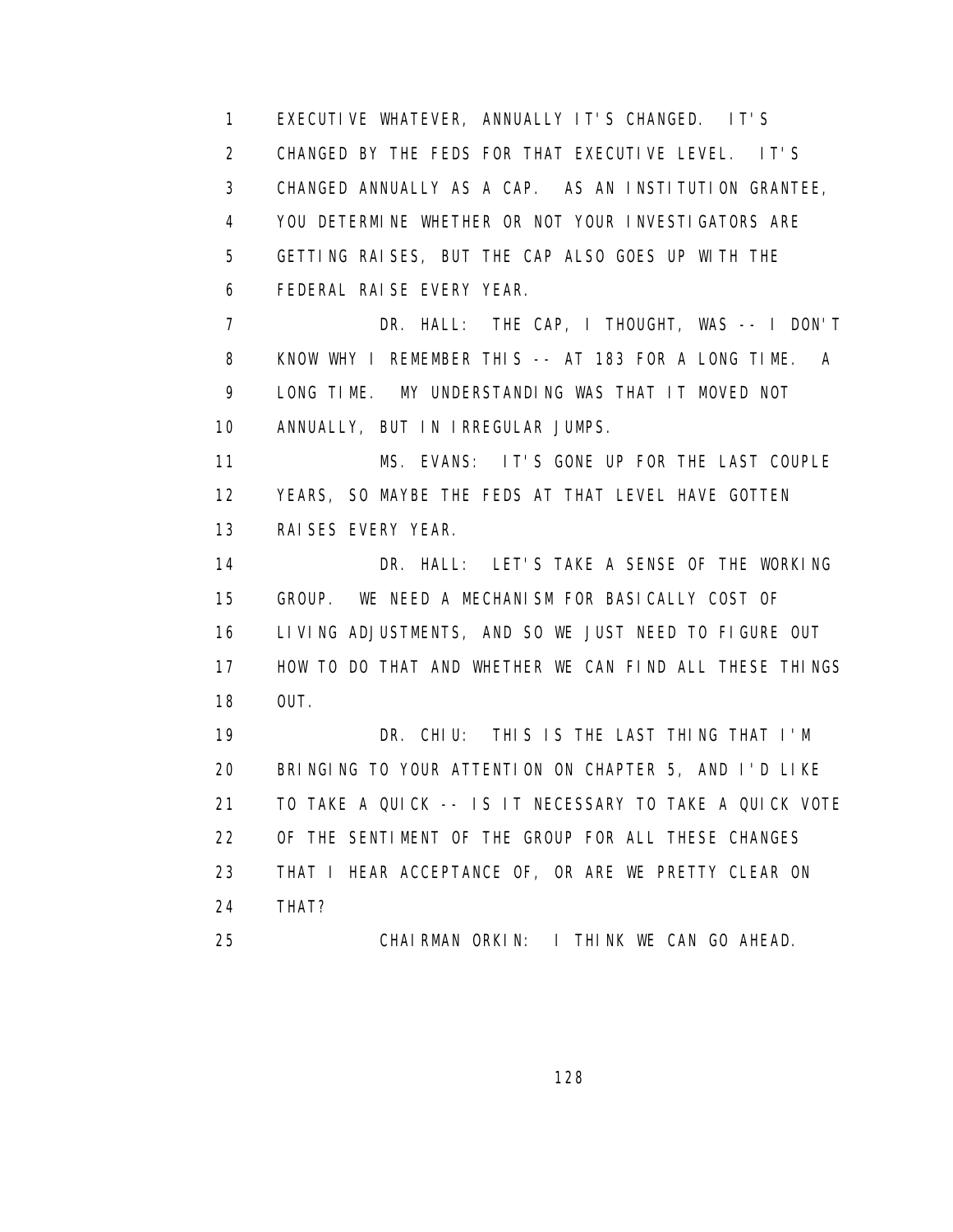1 DR. CHIU: SO CHAPTER 5, THE CHANGES ARE, NO. 2 1, ALLOWABLE COST, TO KEEP THE 200,000 PER 3 INVESTIGATOR, BUT TO WORK IN SOME INDICATION OF COST OF 4 LIVING INDEX; FOR PRIOR APPROVAL FOR REBUDGETING, TO 5 ACCEPT THE LANGUAGE AS IS; FOR F IN PAGE 32, PREFERENCE 6 FOR CALIFORNIA SUPPLIERS, FOR STAFF TO GO BACK AND 7 CHANGE THE WORDING TO MIRROR PROPOSITION 71. 8 MR. SHEEHY: IN CONJUNCTION WITH THE PUBLIC. 9 DR. CHIU: IN CONJUNCTION WITH THE PUBLIC. 10 THANK YOU. AND THEN ON PAGE 34, TO ELIMINATE ONE OF 11 THE FINANCIAL REPORTS; AM I CORRECT? AND THIS WOULD BE 12 THE INTERIM FINANCIAL REPORT; AM I CORRECT, SO THAT WE 13 JUST GET THE ANNUAL FINANCIAL REPORT. 14 (INTERRUPTION IN PROCEEDING.) 15 DR. CHIU: I'M GOING TO PLOW AHEAD IN THE 16 INTEREST OF TIME, AND I'LL YELL VERY LOUDLY. 17 SO WE'RE REMOVING THE INTERIM FINANCIAL 18 REPORT, JUST HAVING THE ANNUAL FINANCIAL REPORT, AND 19 THE PROGRAMMATIC REPORT WILL STILL BE DUE 60 DAYS PRIOR 20 TO THE ANNIVERSARY DATE. TO KEEP THE OVERDUE REPORTS 21 LANGUAGE SO THAT WE CAN HAVE FLEXIBILITY IN MONITORING. 22 **AND I BELIEVE THAT COMES TO THE END OF THIS**  23 CHAPTER, AND I WOULD LIKE TO HAVE AN IDEA OF HOW THE 24 WORKING GROUP FEELS. I'M GOING TO GO THROUGH A ROLL 25 CALL.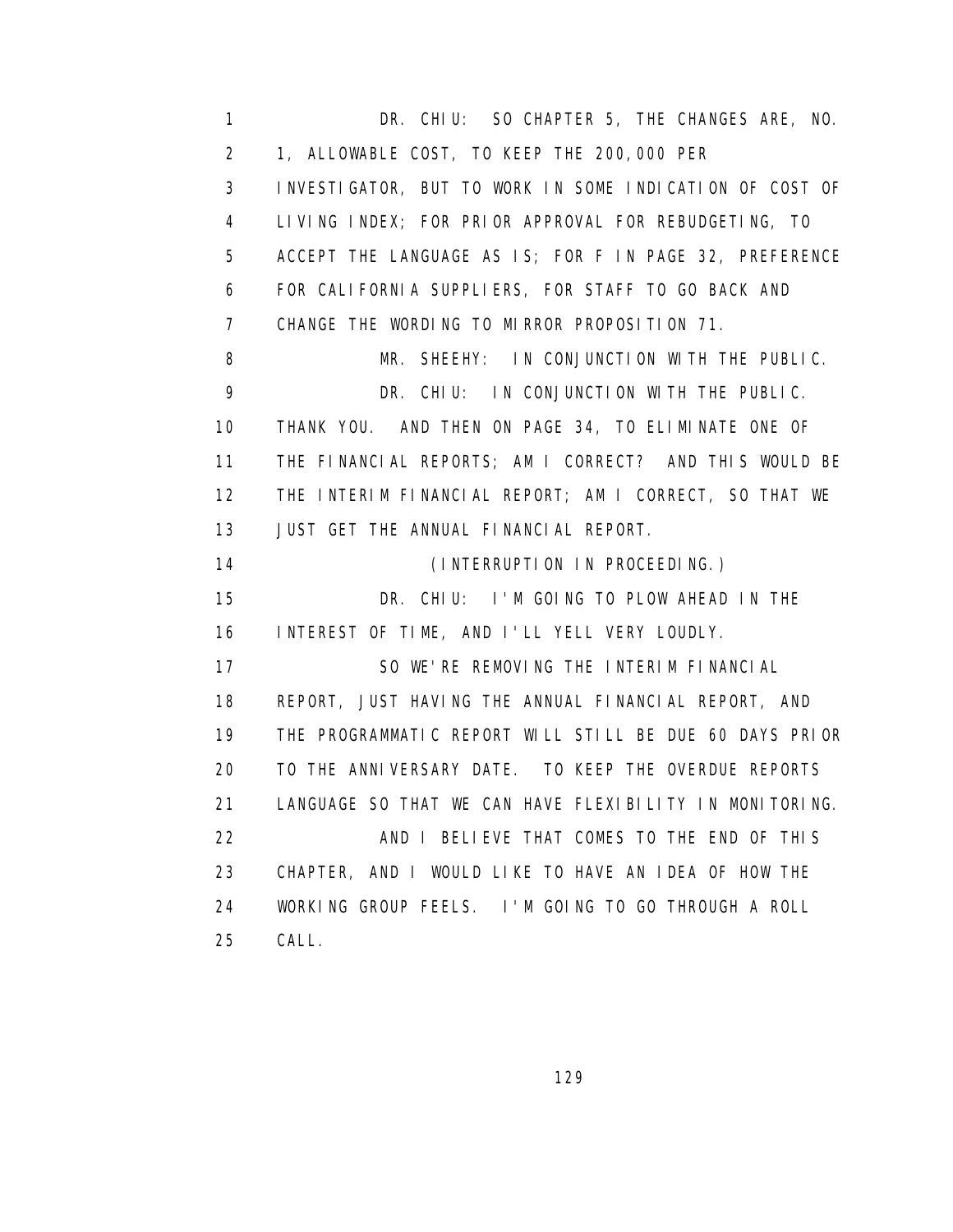| 1              |                                            |                              | MR. SHEEHY: CAN I GO AHEAD AND MAKE A MOTION   |
|----------------|--------------------------------------------|------------------------------|------------------------------------------------|
| $\overline{2}$ |                                            |                              | TO ACCEPT THE CHANGES, MAKE THE FORMAL MOTION? |
| 3              |                                            |                              | DR. CHIU: THANK YOU. THERE'S A FORMAL          |
| 4              | MOTION.                                    |                              |                                                |
| 5              |                                            |                              | CHAIRMAN ORKIN: YES. ARE WE GOING TO TAKE A    |
| 6              | FORMAL MOTION?                             |                              |                                                |
| $\overline{7}$ |                                            |                              | DR. CHIU: WE JUST HAVE A FORMAL MOTION FROM    |
| 8              | JEFF SHEEHY.                               |                              |                                                |
| 9              |                                            |                              | CHAIRMAN ORKIN: TO APPROVE OR AT LEAST GIVE    |
| 10             | THE CONSENSUS FOR APPROVAL OF THE CHANGES? |                              |                                                |
| 11             |                                            | DR. HALL: YES.               |                                                |
| 12             |                                            |                              | CHAIRMAN ORKIN: OKAY. I SECOND. I AGREE.       |
| 13             |                                            |                              | DR. CHIU: SO I'M GOING TO READ THE ROLL        |
| 14             | CALL.                                      |                              |                                                |
| 15             |                                            | STU ORKIN.                   |                                                |
| 16             |                                            | CHAIRMAN ORKIN: YES.         |                                                |
| 17             |                                            | DR. CHIU: JOAN SAMUELSON.    |                                                |
| 18             |                                            | MS. SAMUELSON: YES.          |                                                |
| 19             |                                            | DR. CHIU: SUSAN BONNER-WEIR. |                                                |
| 20             |                                            | DR. BONNER-WEIR: YES.        |                                                |
| 21             |                                            | DR. CHIU: ALI BRIVANLOU.     |                                                |
| 22             |                                            | DR. BRIVANLOU: YES.          |                                                |
| 23             |                                            | DR. CHIU: PATRICIA DONAHOE.  |                                                |
| 24             |                                            | DR. DONAHOE: YES.            |                                                |
| 25             |                                            | DR. CHIU: ANDREW FEINBERG.   | MARCY FEIT.                                    |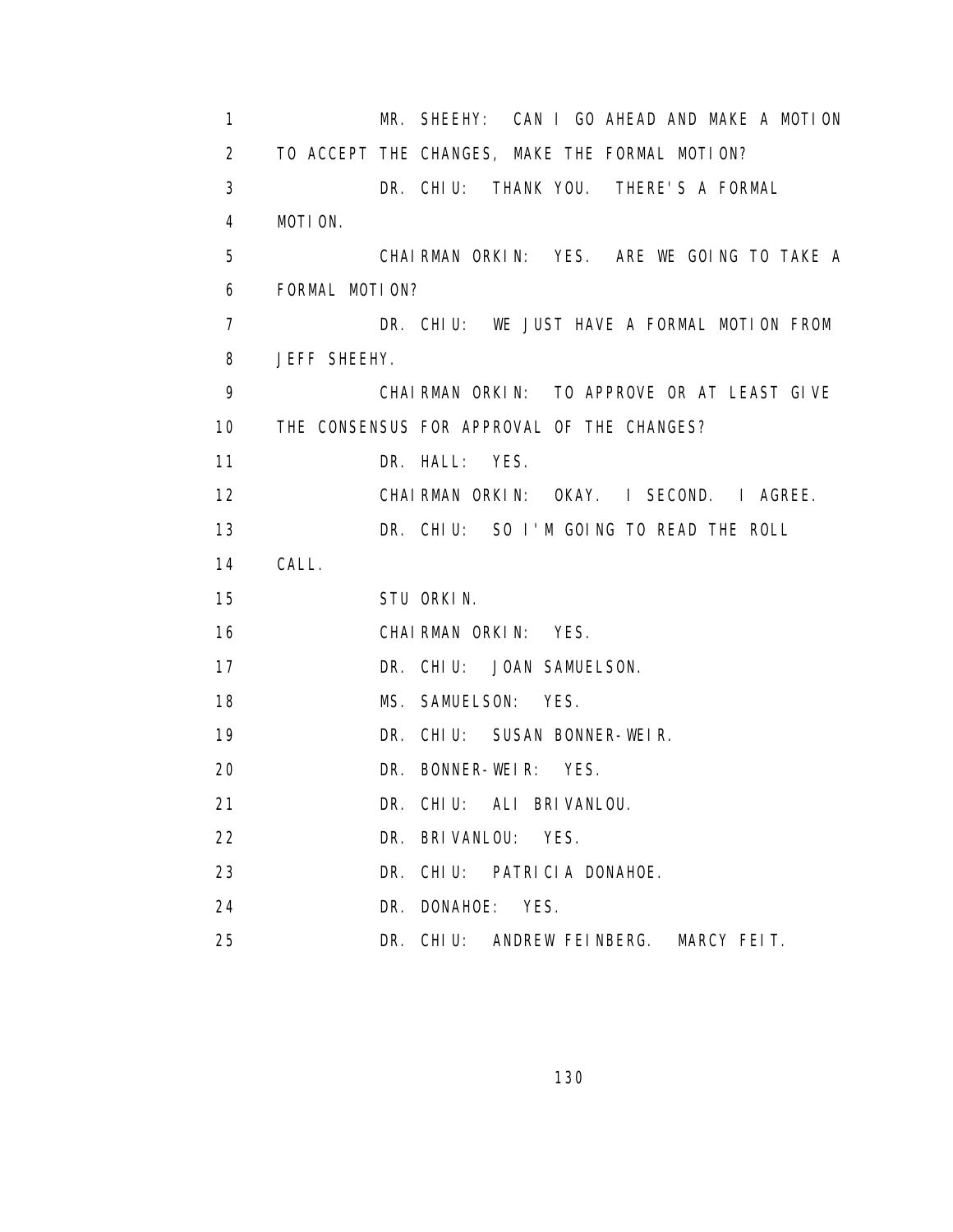| $\mathbf{1}$   | MS. FEIT: YES.                                       |
|----------------|------------------------------------------------------|
| 2              | DR. CHIU: ALEXANDRA JOYNER. JUDITH KIMBLE.           |
| 3              | SHERRY LANSING. JEFFREY MACKLIS.                     |
| 4              | DR. MACKLIS: YES.                                    |
| 5              | DR. CHIU: JEFF ROTHSTEIN. PABLO RUBINSTEIN.          |
| 6              | DAVID SERRANO-SEWELL.                                |
| $\overline{7}$ | MR. SERRANO-SEWELL: YES.                             |
| 8              | DR. CHIU: JEFF SHEEHY.                               |
| 9              | MR. SHEEHY: YES.                                     |
| 10             | DR. CHIU: JON SHESTACK. DENNIS STEINDLER.            |
| 11             | DR. STEINDLER: YES.                                  |
| 12             | DR. CHIU: RAINER STORB. CLIVE SVENDSEN.              |
| 13             | JANET WRIGHT. GEORGE YANCOPOULOS.                    |
| 14             | DR. YANCOPOULOS: YES.                                |
| 15             | DR. CHIU: WISE YOUNG.                                |
| 16             | DR. YOUNG: YES.                                      |
| 17             | DR. CHIU: THANK YOU VERY MUCH.                       |
| 18             | MR. SHESTACK: I COULDN'T GET ON.                     |
| 19             | DR. CHIU: DO I HAVE YOUR YES?                        |
| 20             | MR. SHESTACK: YEAH.                                  |
| 21             | DR. CHIU: THANK YOU. THIRTEEN. AGAIN, WE             |
| 22             | HAVE A CONSENSUS OPINION.                            |
| 23             | (A RECESS WAS TAKEN.)                                |
| 24             | DR. CHIU: WE'RE BACK, STU, AND THE REST OF           |
| 25             | THE WORKING GROUP. AND I BELIEVE THE LAST CHAPTER IS |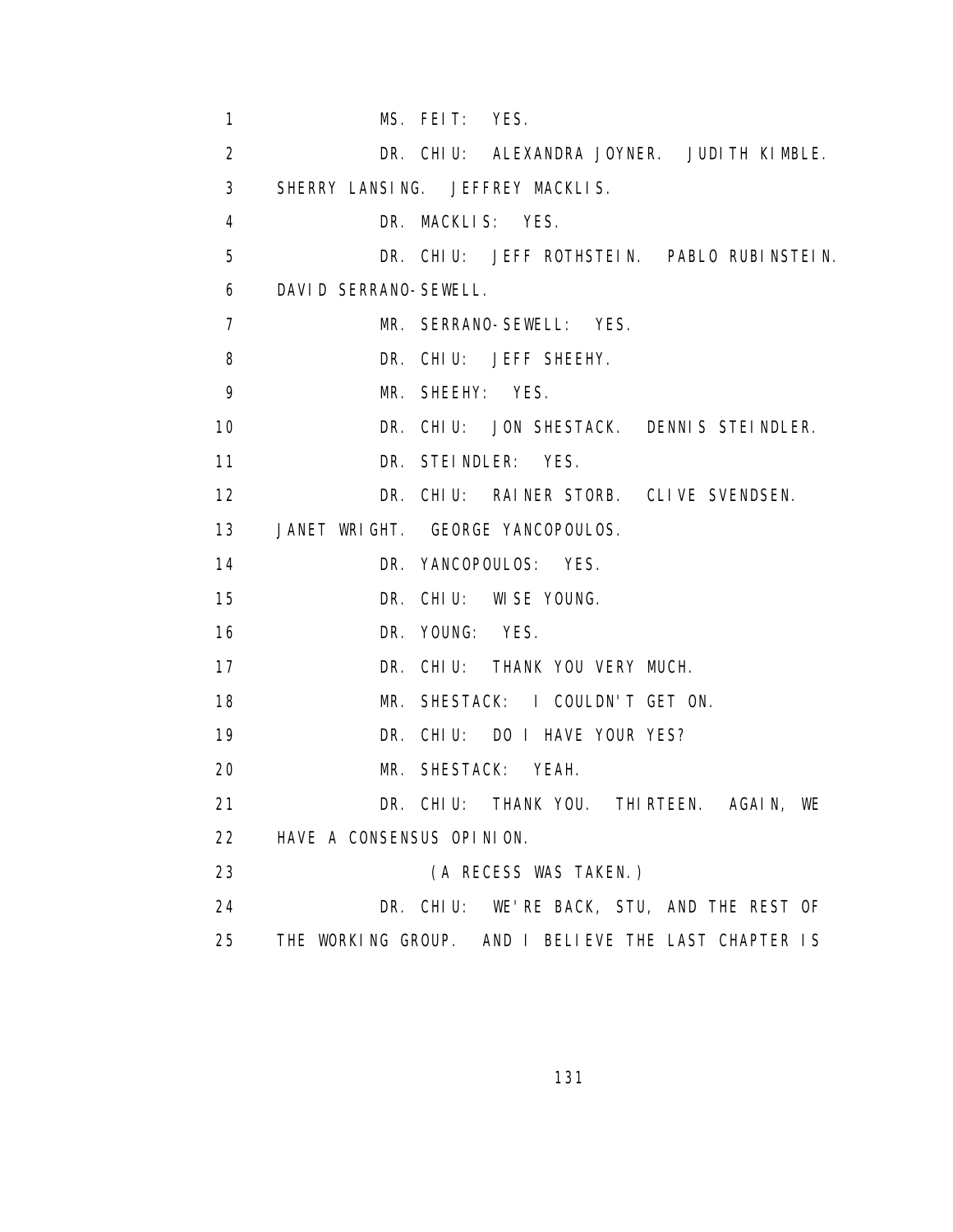1 CHAPTER 6, AND GIL WILL TAKE US THROUGH CHAPTER 6 WITH 2 WHICH YOU'RE QUITE FAMILIAR.

 3 MR. SAMBRANO: SO CHAPTER 6 IS THE SPECIAL 4 POLICIES FOR TRAINING GRANTS. AND SO THIS IS 5 ESSENTIALLY AN INCORPORATION OF THE INTERIM GAP FOR 6 TRAINING GRANTS OR THE BABY GAP, WHICH YOU HAVE ALREADY 7 REVIEWED AND WHICH WAS APPROVED BY THE ICOC IN 8 DECEMBER.

 9 A DOCUMENT WHICH I REFERRED TO EARLIER 10 DESCRIBES ALL THE DETAILS OF HOW EACH SECTION WAS 11 INCORPORATED INTO THIS LARGER DOCUMENT. AND THAT WAS 12 PROVIDED TO ALL THE WORKING GROUP MEMBERS, SO I'M NOT 13 GOING TO GO INTO THAT NOW.

14 IN TERMS OF EDITS THAT ARE SHOWN IN THE 15 DOCUMENT BEFORE YOU, THERE WAS ONE REGARDING THE 16 STIPEND LEVELS ON PAGE 38, C(1). WE CORRECTED THE 17 STIPEND ON THE LOWER END TO MATCH THAT FOUND IN THE RFA 18 THAT WE PUT OUT, RFA 0501. AND SO IT NOW SHOWS 36,000 19 RATHER THAN 35,500.

 20 WE ALSO BELOW THAT IN THE SECOND PARAGRAPH 21 REMOVED THE EXAMPLE RELATED TO POSTDOCTORAL LEVEL 22 STIPENDS. AND THE REASON WE DID THAT IS WE NO LONGER 23 MAKE REFERENCE TO NIH AS A GUIDE FOR THE STIPEND, SO IT 24 BECAME A RATHER UNCLEAR EXAMPLE, AND I THINK IT'S 25 OTHERWISE UNNECESSARY. SO THAT WAS THE REASON FOR THAT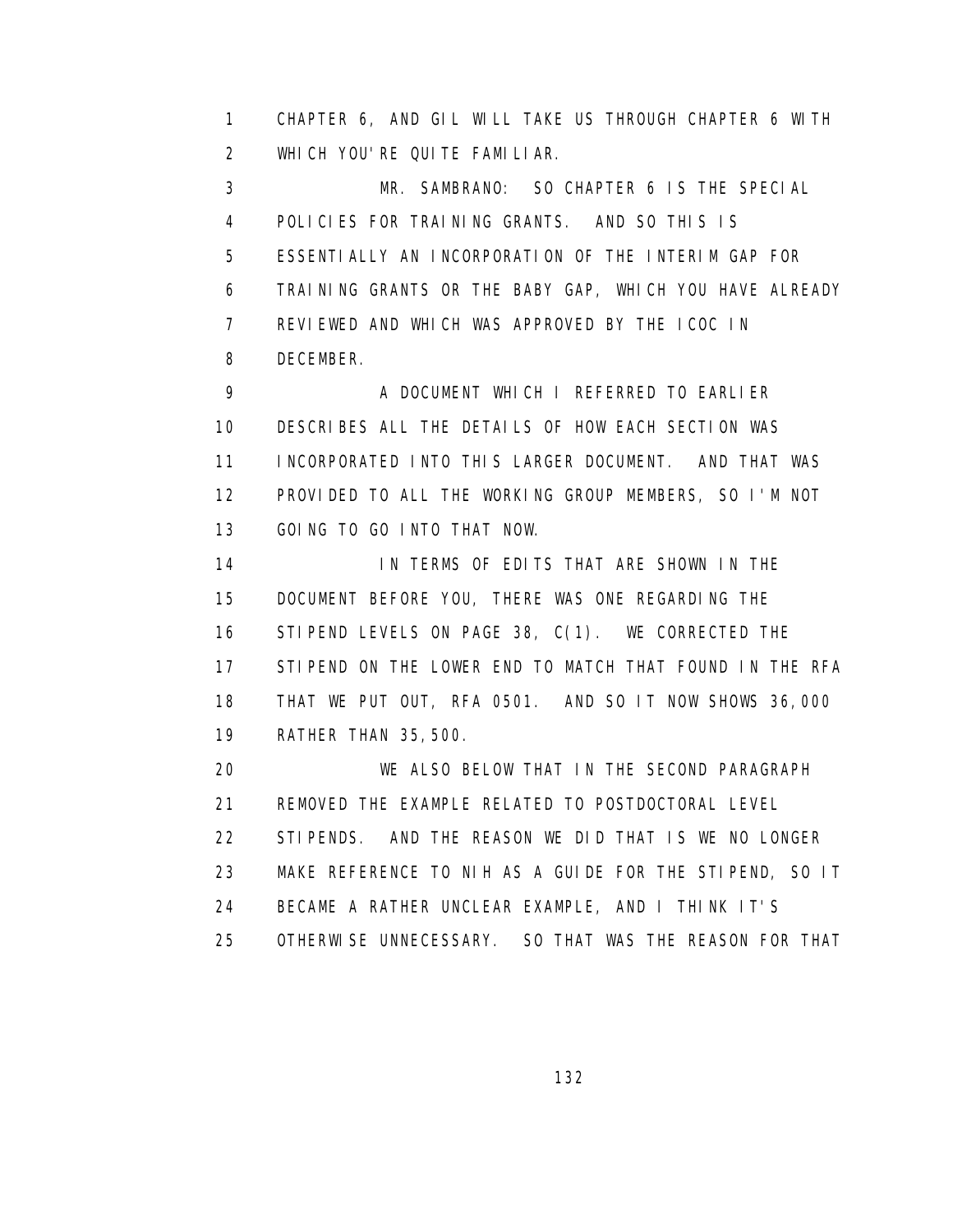1 CHANGE.

 2 OTHER THAN THAT, ARE THERE ANY COMMENTS 3 REGARDING THIS CHAPTER? 4 MR. SHEEHY: THERE IS THE -- NOT TO KEEP 5 CARRYING UC'S WATER, BUT I THINK THAT THEY MADE A 6 FAIRLY VALID -- NOT NECESSARILY VALID, BUT THEY RAISE 7 AN INTERESTING POINT UNDER TUITION AND FEES, AND I 8 WONDER IF YOU MIGHT WANT TO TAKE US THROUGH THAT. 9 MAYBE WE COULD GET STAFF'S THINKING ON THIS AND MAYBE 10 HEAR FROM UC ON THIS BECAUSE I THINK THIS IS AN 11 IMPORTANT POINT. 12 MR. SAMBRANO: IN SECTION C UNDER ALLOWABLE 13 COSTS AND ACTIVITIES, ITEM 2, THE TUITION AND FEES, 14 I'LL READ THE COMMENT FROM UCOP. "WITH RESPECT TO 15 TUITION AND FEE LIMITATION, WE UNDERSTAND THAT CIRM'S 16 PROPOSED POLICY MIRRORS CURRENT NIH POLICY, BUT WE 17 BELIEVE IT IS IMPORTANT TO RECOGNIZE THAT TUITION FEE 18 LIMITATIONS MAY LIMIT RECRUITING POTENTIAL AND SUGGEST 19 THAT HIGHER LIMITS WOULD HELP ATTRACT THE VERY BEST 20 TALENT TO STEM CELL RESEARCH. COMPETITION FOR THE BEST 21 GRADUATE STUDENTS IS INTENSE AND NATIONWIDE. 22 CALIFORNIA STEM CELL RESEARCH DESERVES THE VERY BEST 23 TALENT. THE ABILITY TO GET THE BEST TALENT IS FURTHER 24 IMPACTED BY THE LIMITED FINANCIAL CAPABILITY OF MANY 25 PUBLIC AND PRIVATE INSTITUTIONS TO FUND THE ACTUAL COST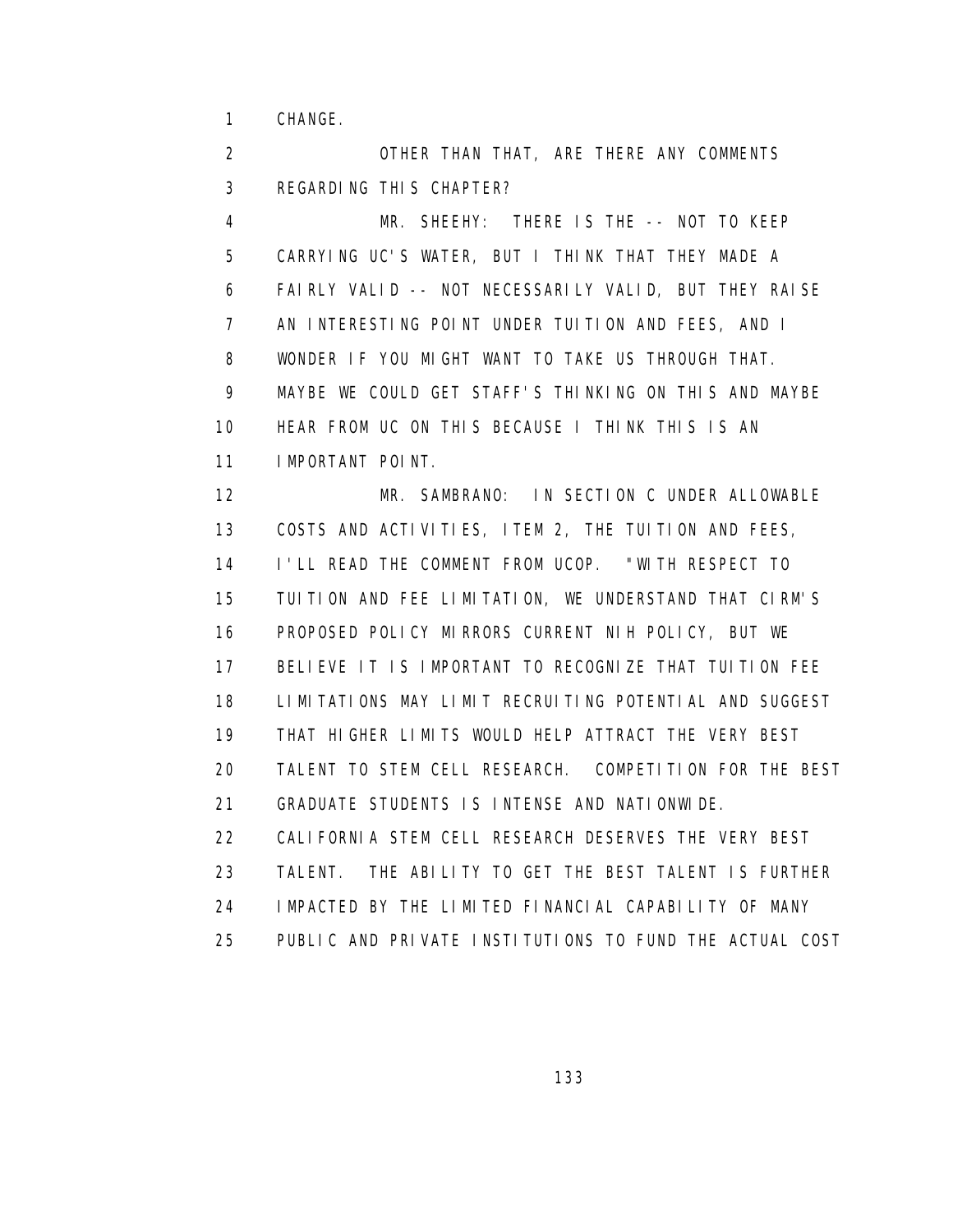1 OF TUITION AND FEES WHICH EXCEED THE GRANT LIMITS. 2 THIS COMBINATION OF LIMITS IS LIKELY TO BE 3 COUNTERPRODUCTIVE TO OUR SHARED INTEREST OF BEING ABLE 4 TO RECRUIT TALENTED GRADUATE STUDENTS TO WORK ON 5 CIRM-FUNDED PROJECTS."

 6 SO THEIR GENERAL RECOMMENDATION IS TO 7 INCREASE TUITION AND FEES. ACTUALLY CIRM STAFF, IN 8 GENERAL, FEELS THAT, ALTHOUGH WE'VE BEEN MIRRORING NIH 9 POLICY, WE HAVE ACTUALLY SPLIT OUT HEALTH INSURANCE 10 FROM TUITION AND FEES, WHICH IS NORMALLY UNDER NIH 11 TOSSED IN. SO CIRM BASICALLY WILL FUND 100 PERCENT OF 12 THE HEALTH INSURANCE COST, SO THAT IS SOMETHING THAT 13 YOU CAN ESSENTIALLY SUBTRACT FROM TUITION AND FEES THAT 14 IS NOW AVAILABLE FOR TUITION AND FEES COST, WHICH 15 ACTUALLY MAKES THE NUMBER A LITTLE BIT HIGHER.

 16 MR. SHEEHY: THE ONLY THING I MIGHT NOTE IS 17 THAT CALIFORNIA DOES TYPICALLY HAVE A HIGHER COST OF 18 LIVING THAN OTHER PLACES. AND I WOULD PERSONALLY, I 19 JUST SEE THIS AS BEING ONE OF THE KEY THINGS WE'RE 20 DOING. I HATE TO SAY WE WANT TO GET ALL THESE GREAT 21 PEOPLE FROM ALL OVER THE COUNTRY AND ALL OVER THE WORLD 22 TO COME HERE, BUT I KIND OF DO AND I'D LIKE TO BE AS 23 ATTRACTIVE AS POSSIBLE.

 24 DR. HALL: BUT THERE'S A DISTINCTION HERE. 25 IT'S NOT STIPENDS. IT'S TUITION AND FEES WHICH GO TO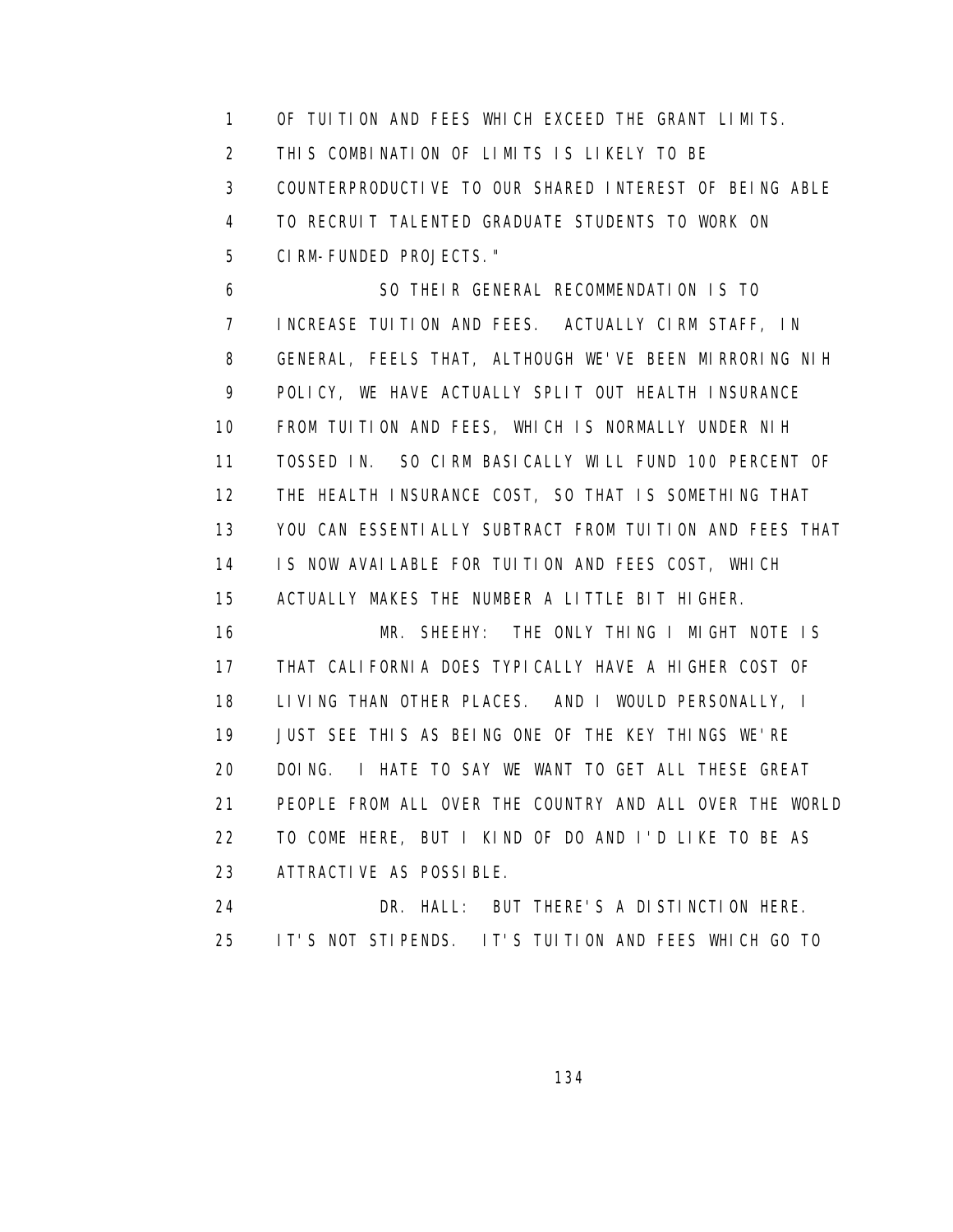1 PAY THE INSTITUTION. SO IT'S A QUESTION -- AS I 2 UNDERSTAND IT, THE ISSUE HERE RAISED BY UC DOES NOT 3 QUESTION THE STIPENDS THAT WE OFFER; ISN'T THAT RIGHT? 4 BUT SAYS THAT IF WE WOULD PAY MORE OF THE TUITION FEE 5 LIMITATIONS -- WE PAY MORE OF THE TUITION AND FEES 6 CHARGED BY THE INSTITUTION THAN NIH DOES. I'M NOT 7 QUITE SURE I FOLLOW THE ARGUMENT, THAT THIS WOULD ALLOW 8 RECRUITMENT OF BETTER STUDENTS. IN FACT, NO GRADUATE 9 PROGRAM THAT I KNOW OF IN THE STATE OF CALIFORNIA 10 CHARGES STUDENTS DIRECTLY FOR TUITION AND FEES. IT 11 IS -- IN THE END IT'S CHARGED EITHER TO RESEARCH GRANTS 12 OR IT'S PAID BY THE INSTITUTION. THE STUDENTS 13 THEMSELVES DON'T BEAR THE COST.

 14 SO THIS WOULD NOT BE AN ISSUE IN THEIR 15 RECRUITMENT HERE. AND I THINK THE OTHER THING THAT IS 16 OF CONCERN, I'M SURE, TO NIH AND TO US IS THAT, 17 PARTICULARLY IN PRIVATE INSTITUTIONS, THIS CAN BE A 18 FLOATING NUMBER. AND OFTEN IT IS USED -- I KNOW IN 19 SOME INSTITUTIONS IT'S BASICALLY SORT OF WHAT THE 20 TRAFFIC WILL BEAR IN TERMS OF WHAT YOU CAN GET FROM 21 GRANTING AGENCIES FOR THIS. 22 **I RECOGNIZE THAT INSTITUTIONS HAVE COSTS, BUT** 

 23 IT SEEMED TO US QUITE REASONABLE TO FOLLOW THE NIH IN 24 THIS, AND IT DOESN'T AFFECT WHAT THE STUDENTS GET. I 25 WOULD ARGUE -- I DON'T QUITE UNDERSTAND THE ARGUMENT, I

<u>135 - Andrea Stein, Amerikaansk politiker (</u>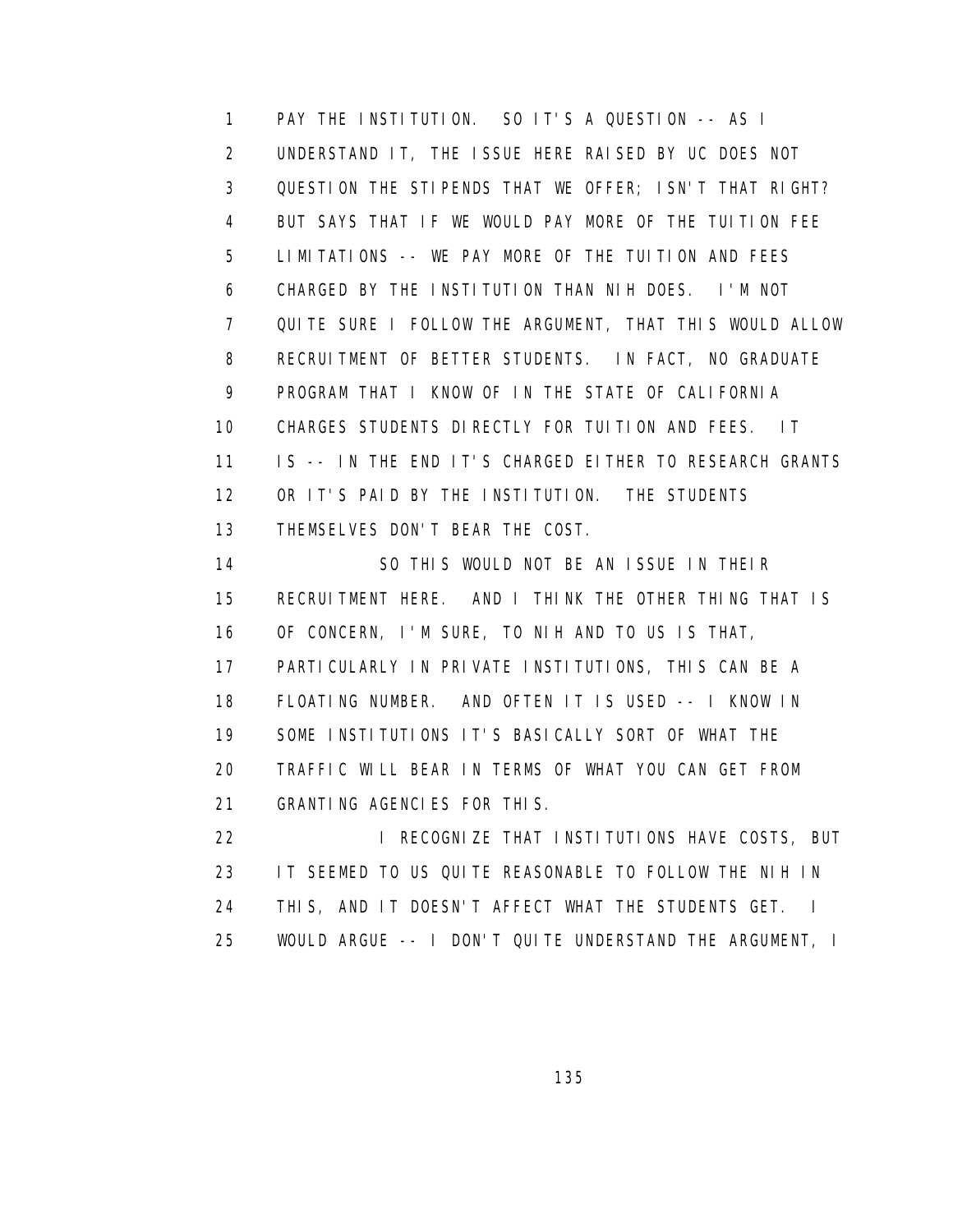1 SHOULD SAY, THAT IT HELPS IN RECRUITMENT.

 2 MR. MEARS: I THINK OUR CONCERN WAS THE MONEY 3 HAS TO COME OUT OF THE DEPARTMENT, AND THE PERSON WHO 4 MANAGES THE BUDGET ON THE DEPARTMENT HAS ONLY GOT A 5 LIMITED NUMBER OF DOLLARS. AND IF THAT LIMIT IS 6 INCREASED BY REIMBURSEMENT UNDER A CIRM GRANT, THAT'S 7 GOING TO MAKE IT POSSIBLE FOR THAT DEPARTMENT TO HIRE 8 MORE OR ATTRACT ADDITIONAL GRADUATE STUDENTS. I THINK 9 THAT WAS OUR CONCERN BECAUSE THERE'S A LIMITED AMOUNT 10 OF MONEY AVAILABLE TO MAKE UP THE DIFFERENCE. 11 DR. HALL: I THINK MANY OF US HAVE BEEN 12 INVOLVED IN GRADUATE TRAINING PROGRAMS, AND WE ALL 13 UNDERSTAND THE DIFFICULTY IN PIECING TOGETHER THE 14 BUDGETS FOR THESE. 15 MR. MEARS: YES, SIR. THAT WAS OUR FOCUS. 16 DR. HALL: IT IS ALSO A QUESTION THAT 17 ACTUALLY, HOW TO PUT IT, IT'S OFTEN A COMPETITION 18 BETWEEN THE DEPARTMENTS IN THE INSTITUTIONS. 19 INSTITUTIONS WANT TO RAISE THE FEES IN ORDER TO BRING 20 MORE MONEY TO THE INSTITUTION. THAT ITSELF POSES A 21 BURDEN ON THE DEPARTMENTS TO FIGURE OUT WHERE THAT 22 MONEY IS GOING TO COME FROM, SO IT'S A LITTLE BIT MORE 23 COMPLICATED, I WOULD SAY. 24 MY OWN FEELING IS I'M QUITE COMFORTABLE 25 ABIDING BY THE NIH LIMITS. BUT IF PEOPLE THINK WE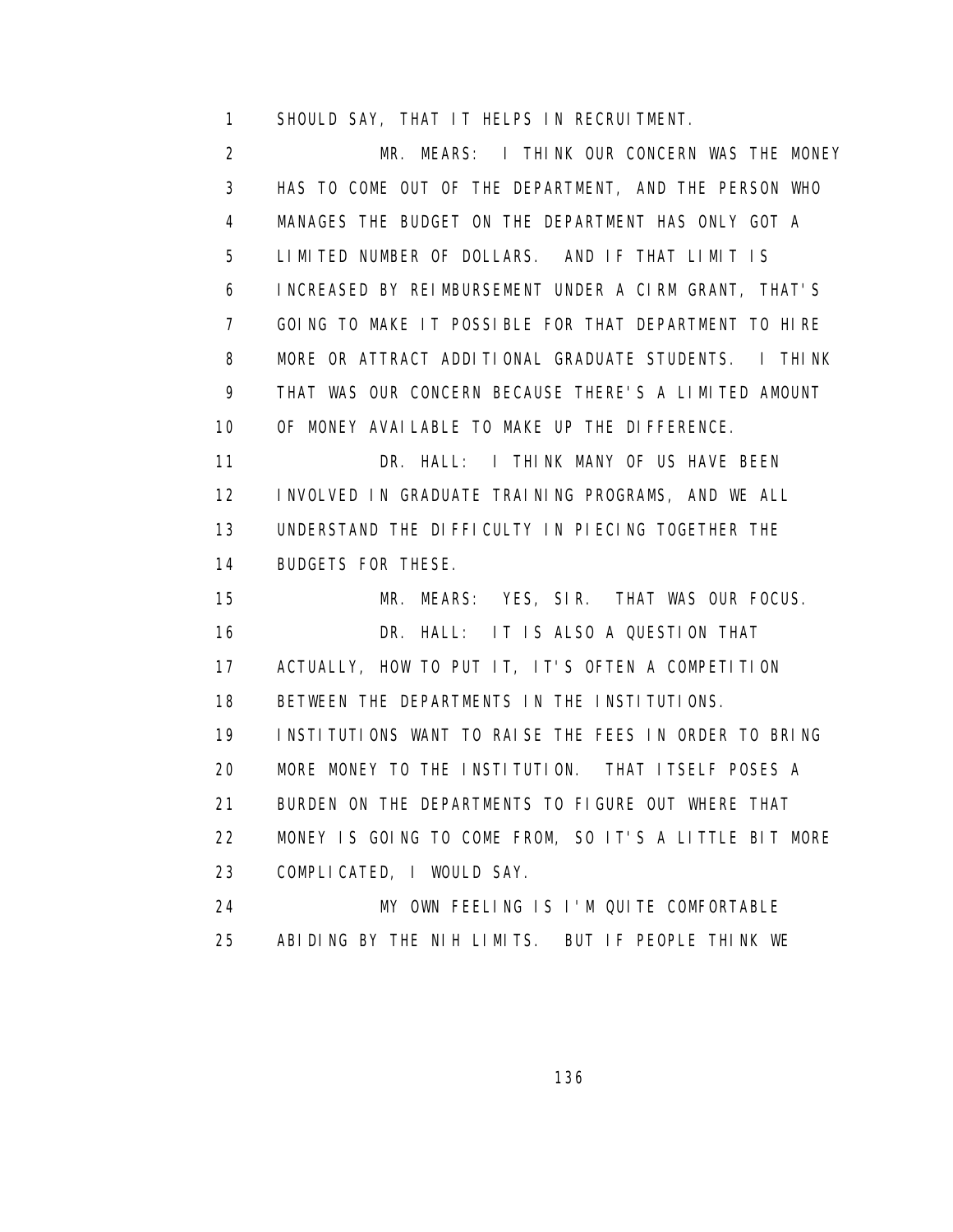1 SHOULD CONSIDER OTHERWISE, WE CAN CERTAINLY DO THAT. 2 MS. MARCKESE: WE HAVE A LOT OF STUDENTS AT 3 SALK FROM UCSD. WE DON'T HAVE OUR OWN DEGREE GRANTING, 4 AND WE GET BILLED FOR THEIR TUITION AND FEES. SO THIS 5 IS DEFINITELY -- PUTTING A CAP ON THAT IS GOING TO HURT 6 US, AND WE CAN'T CHARGE THAT TO OTHER NIH GRANTS OR ANY 7 OTHER PROBABLY FUNDING MECHANISM, SO THE INSTITUTE 8 WOULD HAVE TO PICK UP THE DIFFERENCE.

 9 DR. HALL: ALSO MAYBE YOU SHOULD HAVE A 10 DISCUSSION WITH UC SAN DIEGO.

 11 MS. MARCKESE: YOU'RE MORE THAN WELCOME TO 12 HELP WITH THAT. I'M JUST SAYING AS A PRIVATE 13 INSTITUTION, IT MAYBE WORKS A LITTLE BIT DIFFERENT AND 14 WE'D HAVE TO BEAR THE DIFFERENCE.

 15 DR. HALL: I WOULD CERTAINLY -- IT'S NOT 16 SOMETHING THAT WE RESEARCHED OR REALLY WORKED ON VERY 17 HARD IN THAT SENSE. AND IF PEOPLE FEEL THAT WE SHOULD 18 TAKE THIS UNDER CONSIDERATION, WE CAN CERTAINLY LOOK 19 INTO IT, SEE WHAT TUITION AND FEES ARE AROUND THE 20 STATE, AND SEE WHETHER THESE NUMBERS COULD BE CHANGED 21 IN A MORE FAVORABLE WAY. I DON'T NECESSARILY DISAGREE 22 WITH THAT, BUT I AM -- HOW TO PUT IT -- I AM AWARE THAT 23 THERE ARE LOTS OF DIFFERENT PEOPLE PULLING AT THIS 24 MONEY FOR DIFFERENT REASONS. AND WHAT WE, LIKE 25 EVERYBODY ELSE, WANT TO DO WHAT WE CAN TO SUPPORT THE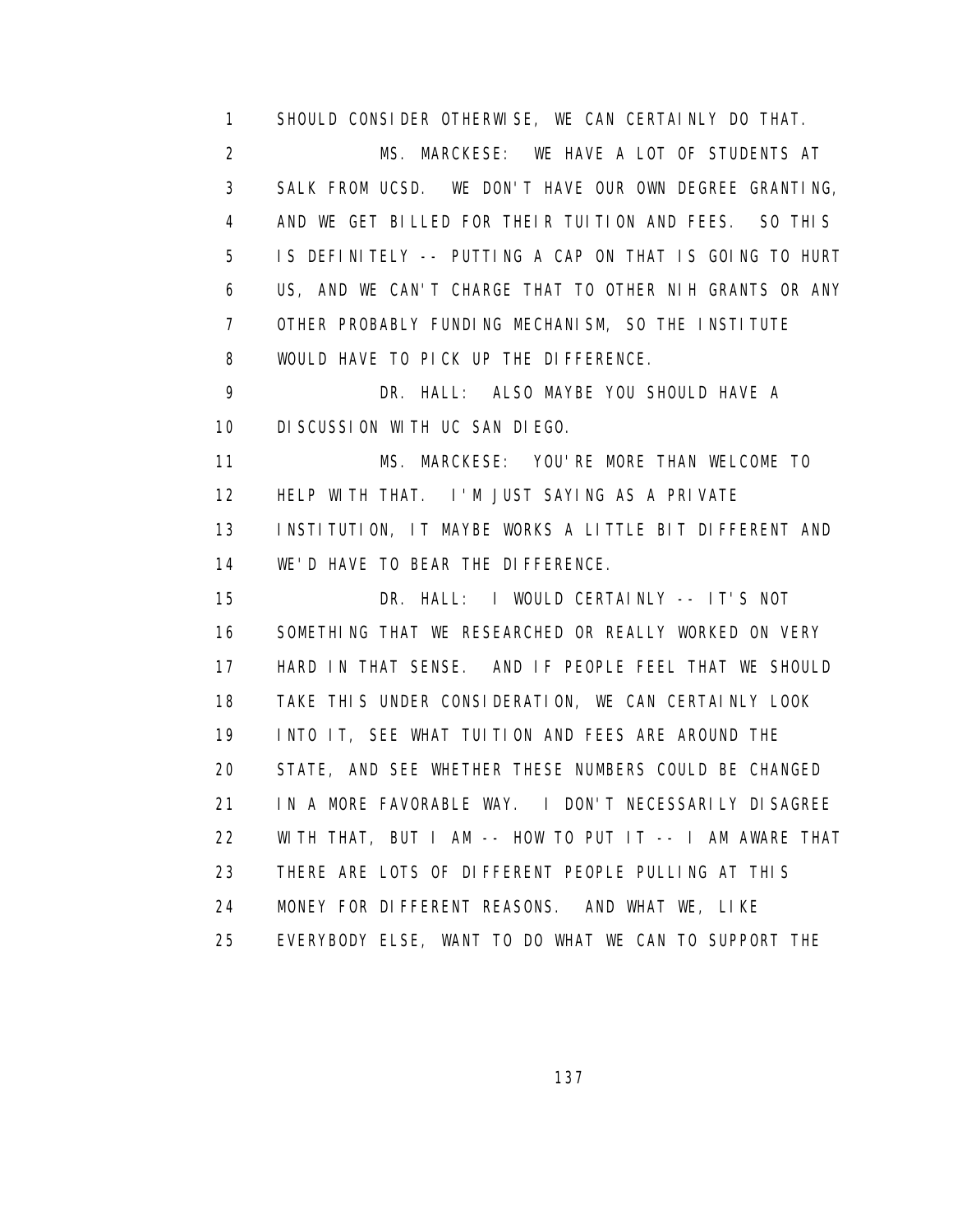1 PROGRAMS.

 2 WE THINK THE SUPPORT WE PROVIDE ACTUALLY 3 THROUGH THE TRAINING GRANTS IS REASONABLY GENEROUS FOR 4 THE PROGRAMS THEMSELVES. WE HAVE SUPPLEMENTS TO THE 5 GRADUATE PROGRAMS THAT ARE NOT FOUND TYPICALLY IN NIH 6 TRAINING GRANTS. **7** I WOULD SAY WE WOULD CERTAINLY TAKE IT UNDER 8 CONSIDERATION, BUT I AM DUBIOUS ABOUT SIMPLY OPENING 9 THE DOOR AND SAYING WE WOULD PAY TUITION AND FEES, 10 PERIOD. I THINK WHAT WE'D SEE IN SOME INSTITUTIONS WAS 11 THEY MIGHT EVEN GO UP. SO -- 12 MR. SHEEHY: MAYBE IF THERE ARE NEW NUMBERS 13 IN THE INTERIM THAT FOLKS MAY WANT TO PUT FORWARD. I 14 DON'T THINK A BLANK CHECK WOULD BE APPROPRIATE. 15 DR. HALL: MAYBE WE COULD HEAR FROM OTHER 16 MEMBERS OF THE WORKING GROUP, BUT IF THAT'S -- IF 17 PEOPLE ARE AGREEABLE THAT THAT'S A REASONABLE 18 SUGGESTION, THEN I WOULD PUT IT FORWARD FOR 19 CONSIDERATION. 20 CHAIRMAN ORKIN: I THINK IT WOULD BE 21 REASONABLE TO REEVALUATE, LOOK OVER THE OTHER TUITIONS 22 THROUGHOUT THE STATE, AND SEE WHETHER YOU'RE IN THE 23 RIGHT PLACE. 24 DR. HALL: GOOD. FAIR ENOUGH. 25 MR. SAMBRANO: THERE'S ANOTHER COMMENT FROM

<u>138 - Andrea Stein, amerikan ing kabupatèn Ing Pangalang Barat Barat Barat Barat Barat Barat Barat Barat Bara</u>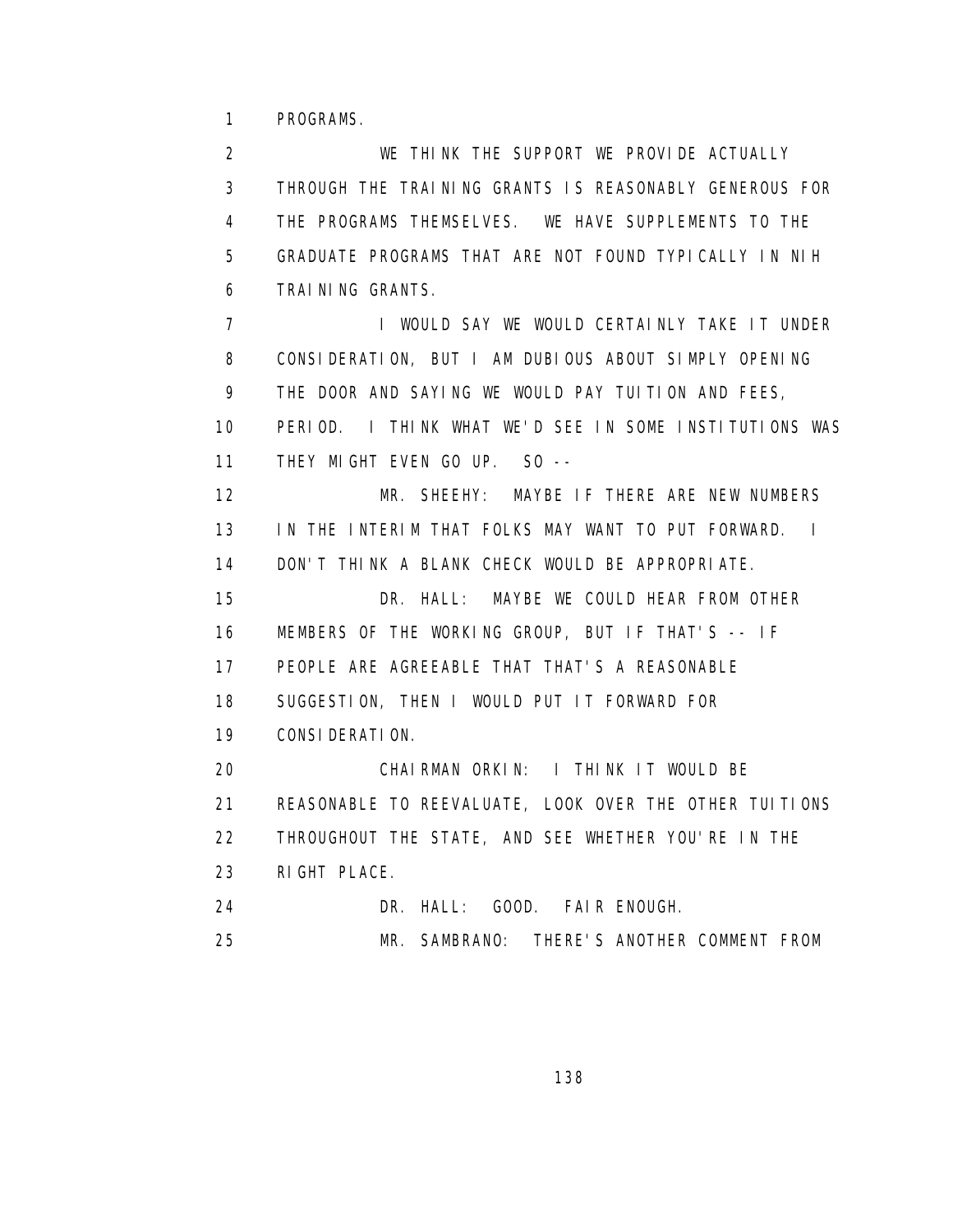1 UCOP HAVING TO DO WITH OVERDUE REPORTS. I THINK THIS 2 WAS PREVIOUSLY DISCUSSED IN THE PREVIOUS SECTION. 3 AGAIN, THE COMMENT READS AS FOLLOWS: "AS PREVIOUSLY 4 NOTED, WE APPRECIATE THE REQUIREMENT TO PROVIDE TIMELY 5 REPORTS TO CIRM. AS A PRACTICAL MATTER, THE PRIMARY 6 LEVERAGE TO ASSURE THIS END IS CIRM CONTROL OVER 7 RENEWAL FUNDING. REDUCING OR SUSPENDING AN AWARD COULD 8 CREATE INSTITUTIONAL CONCERNS ABOUT DISRUPTION OF 9 STUDENT TRAINING COMMITMENTS AND FINANCIAL EXPOSURE. 10 WE SUGGEST THAT CIRM USE NONRENEWAL RATHER THAN 11 SUSPENSION OR REDUCTION AS A TOOL FOR ENFORCING THE 12 REQUIREMENT OF TIMELY REPORTS." 13 SO ANY COMMENTS OR DISCUSSION ON THAT? 14 DR. HALL: LET ME JUST SAY THAT WE HAVE, 15 MAYBE BECAUSE IT'S ON US NOW, BUT WE, I THINK, HAVE A 16 PARTICULAR INTEREST IN WANTING TO TRACK THE INFORMATION 17 ON STUDENTS. THIS IS ALMOST DIRECTLY AN INSTITUTIONAL 18 RESPONSIBILITY HERE, WHOEVER IS RESPONSIBLE FOR THE 19 TRAINING GRANT OR THE PROGRAM, BUT WE OURSELVES ARE

20 ACCOUNTABLE FOR WHAT IS HAPPENING WITH TRAINING, WHICH

21 CAN BE TRACKED IN A MUCH MORE SPECIFIC WAY OFTEN THAN

23 THE PUBLIC. WE WANT TO HAVE THAT INFORMATION BECAUSE

22 RESEARCH GRANTS AND A MUCH MORE UNDERSTANDABLE WAY WITH

 24 WE NEED IT AND SAYING TO THE STATE AND TO THE PUBLIC 25 AND TO ALL THOSE WHO ARE INTERESTED IN STEM CELL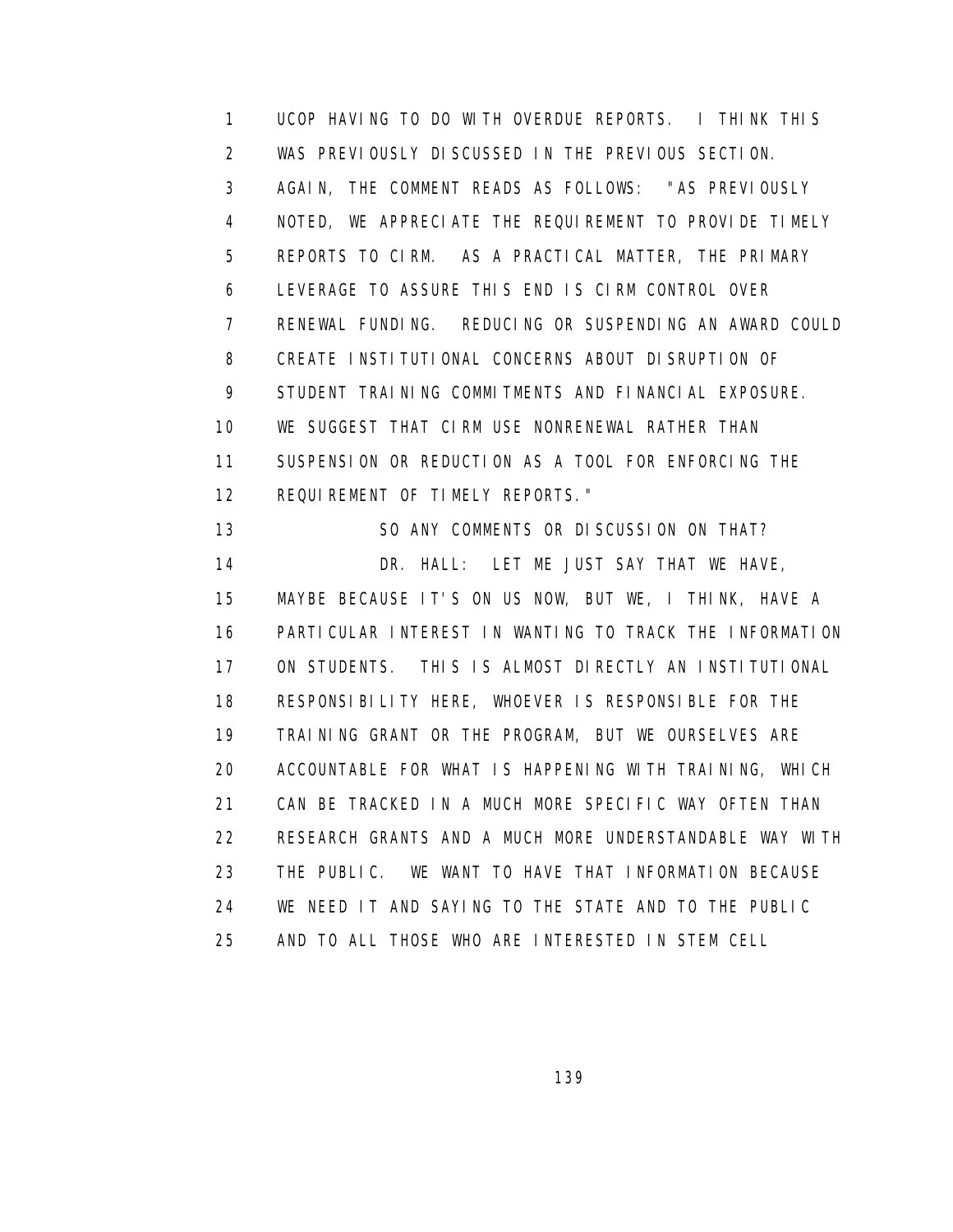1 RESEARCH, HERE ARE THE PEOPLE WE'VE TRAINED DURING THE 2 LAST YEAR, HERE ARE THEIR BACKGROUNDS, HERE'S WHAT 3 THEY'RE DOING. AND WE, I WOULD ARGUE, NEED THAT IN A 4 TIMELY MANNER.

 5 SO OUR INTENT IS NOT TO USE THIS IN AN 6 UNREASONABLE OR UNFAIR OR, I HOPE, BRUTAL WAY, BUT 7 SIMPLY IF WE DO HAVE DIFFICULTY IN A PARTICULAR 8 SITUATION, I THINK WE WANT TO BE ABLE TO SAY, LOOK, 9 THIS IS SERIOUS. WE NEED THIS INFORMATION. PLEASE GET 10 IT TO US QUICKLY, OR WE WILL HAVE TO TAKE ACTION. THAT 11 WOULD BE MY ARGUMENT IN FAVOR OF LEAVING THE LANGUAGE 12 AS IS.

 13 CHAIRMAN ORKIN: I THINK THAT'S A GOOD 14 ARGUMENT. IN ADDITION, SINCE THIS IS REALLY THE FIRST 15 FUNDING PROGRAM OF THE INSTITUTE, IT MAKES -- THE ONUS 16 IS ON YOU TO HAVE GOOD ACCOUNTABILITY OF THE FUNDING 17 AND THE SUPPORT. THE MORE REPORTS THE BETTER EARLY ON. 18 DR. HALL: RIGHT. YES. ABSOLUTELY. PEOPLE 19 WILL PAY ATTENTION TO THEM IN THE BEGINNING. AFTER A 20 WHILE PEOPLE WILL SORT OF TUNE OUT. THE EARLY ONES 21 WILL, I THINK, BE VERY IMPORTANT. VERY GOOD POINT, 22 STU.

 23 MR. SAMBRANO: ANY OTHER COMMENTS IN THAT 24 REGARD? OTHERWISE, I HAVE ANOTHER ADDITIONAL PUBLIC 25 COMMENT THAT COMES FROM THE GREENLINING INSTITUTE. IT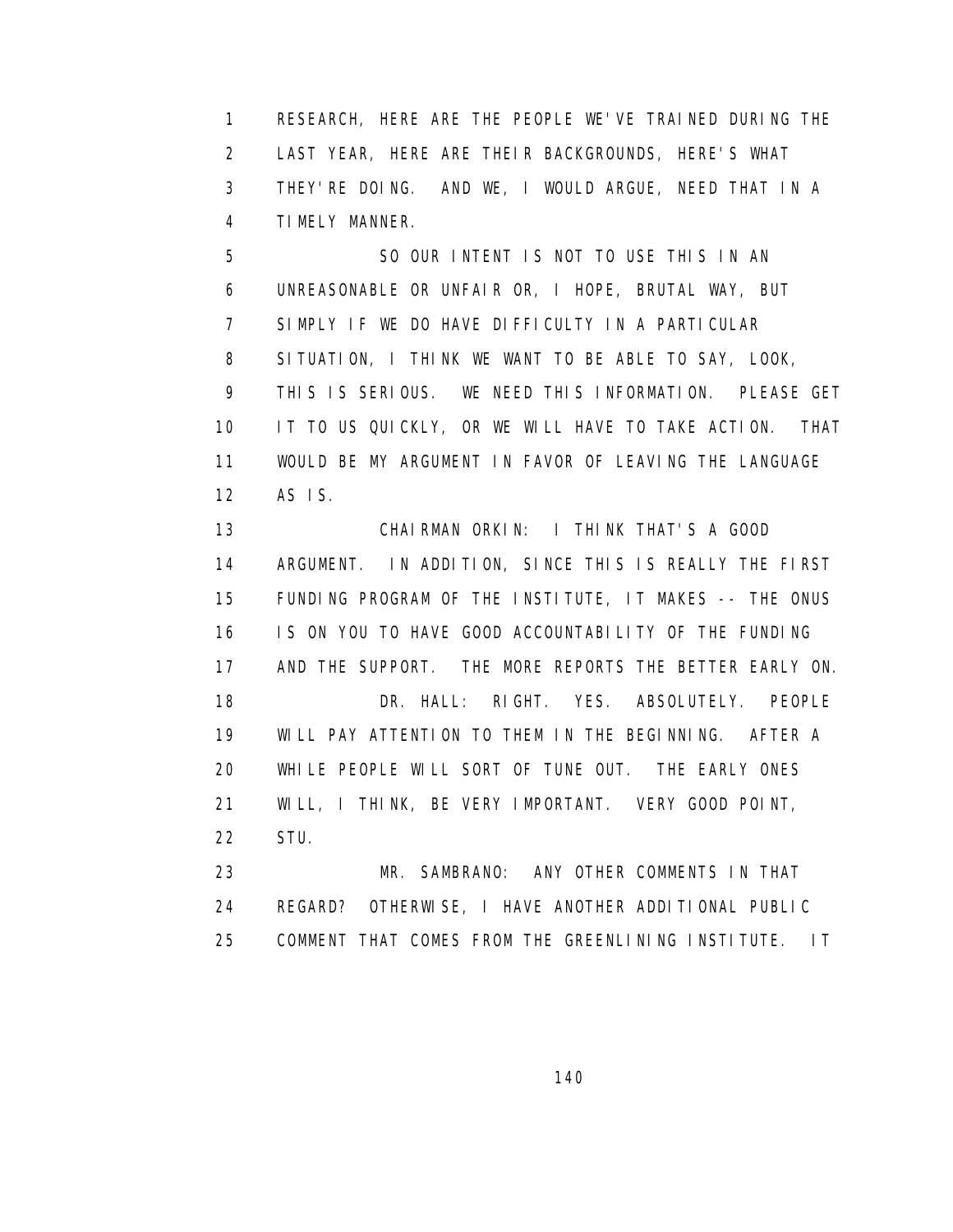1 READS: "TO THE SCIENTIFIC MEDICAL RESEARCH FUNDING 2 WORKING GROUP. THE GREENLINING INSTITUTE IS A 3 MULTI-ETHNIC PUBLIC POLICY AND ADVOCACY COALITION THAT 4 IS DEDICATED TO IMPROVING HEALTH OUTCOMES FOR 5 LOW-INCOME COMMUNITIES OF COLOR IN CALIFORNIA. OUR 6 COALITION INCLUDES CIVIL RIGHTS, HEALTH, BUSINESS, AND 7 FAITH-BASED ORGANIZATIONS, SUCH AS THE FIRST AME 8 CHURCH, THE CALIFORNIA BLACK CHAMBER OF COMMERCE, THE 9 CALIFORNIA HISPANIC CHAMBER OF COMMERCE, THE ASIAN 10 BUSINESS ASSOCIATION, THE MEXICAN-AMERICAN POLITICAL 11 ASSOCIATION, THE SOUTHEAST ASIAN CENTER, AND THE LA 12 MAESTRA COMMUNITY HEALTH CENTER. 13 "ON BEHALF OF OUR COALITION, WE WOULD LIKE TO 14 COMMEND THE SCIENTIFIC AND MEDICAL RESEARCH FUNDING 15 GROUP'S PROGRESS TOWARDS ENCOURAGING DIVERSITY AMONGST

 16 TRAINEES PARTICIPATING IN CIRM-FUNDED PROJECTS. WE 17 WOULD, HOWEVER, JUST LIKE TO MAKE ONE RECOMMENDATION. 18 AND THIS IS IN REGARDS TO CHAPTER 6, SECTION E, ITEM 19 3(A), WHICH IS ENTITLED "TRAINING PROGRAM REPORT." 20 "THIS SECTION, THERE'S A NEED FOR STRONGER 21 AND MORE EFFECTIVE LANGUAGE IN CIRM'S POLICIES THAT 22 INVOLVE DIVERSITY IN ACCORD WITH GREENLINING 23 INSTITUTE'S CONTINUAL ADVOCACY, AS WELL AS OUR HOPE 24 THAT ALL CALIFORNIANS FAIRLY RECEIVE THE BENEFITS OF 25 PROP 71.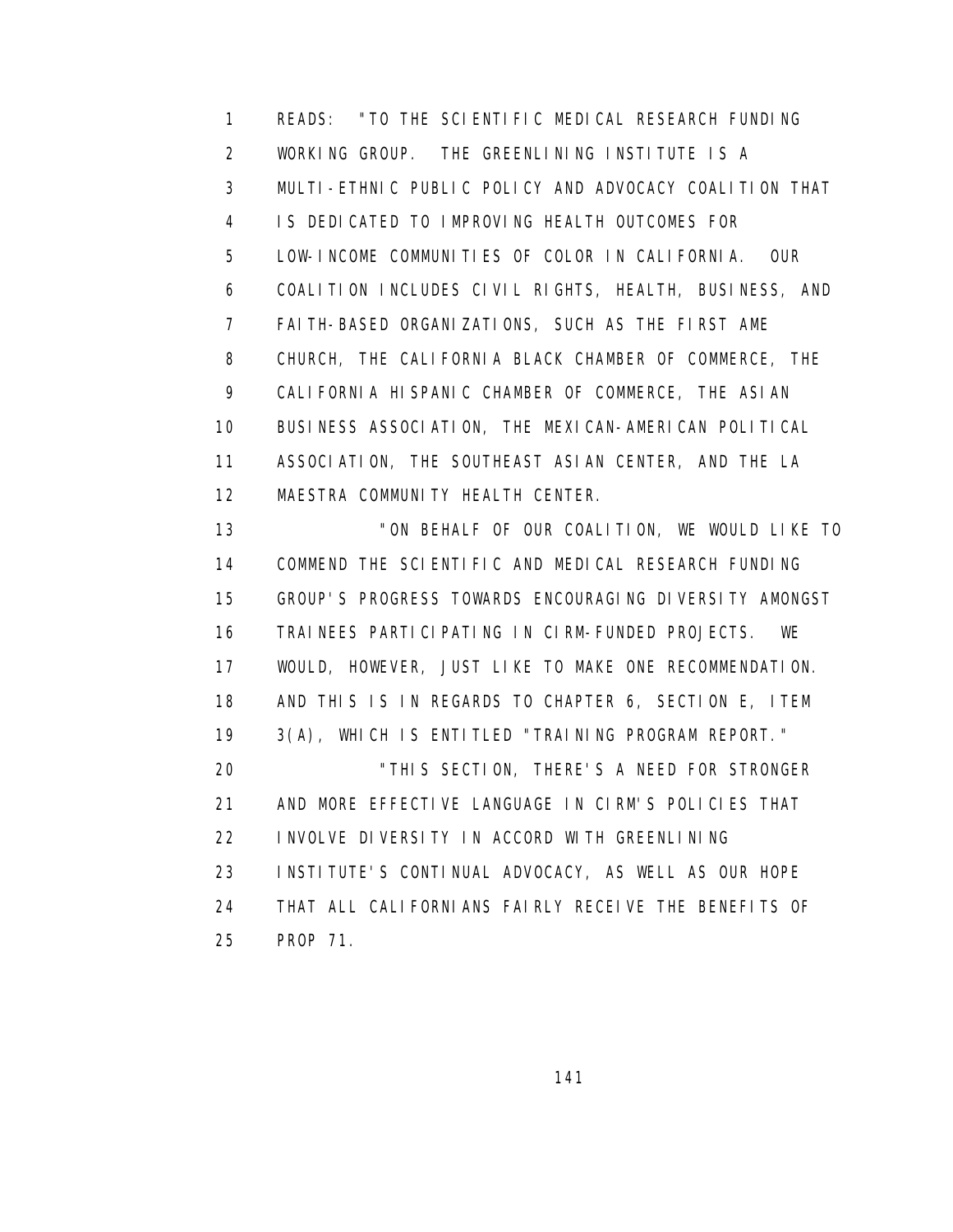1 "ON BEHALF OF OUR COALITION, WE HOPE THAT YOU 2 GIVE THIS RECOMMENDATION CAREFUL CONSIDERATION AND LOOK 3 FORWARD TO SEEING THESE CONCERNS ADDRESSED AT THE NEXT 4 ICOC MEETING IN APRIL. THANK YOU VERY MUCH." 5 LET ME JUST GO BACK TO TELL YOU EXACTLY WHAT 6 THE CHANGE IS. THE CHANGE WOULD READ: TRAINING 7 PROGRAM REPORT OF THE INTERIM GRANTS ADMINISTRATION 8 POLICIES, GRANTEE SHOULD BE REQUIRED TO REPORT THE 9 CURRENT DIVERSITY OF THEIR TRAINEES, INCLUDING, BUT NOT 10 LIMITED TO, THE COLLECTION OF INFORMATION REGARDING 11 AGE, SEX, RACE, ETHNICITY, ETC., AND THAT THESE RECORDS 12 NEED TO BE MADE PUBLICLY AVAILABLE. BY REVIEWING EACH

 13 RESEARCH INSTITUTE'S OWN DIVERSITY REPORT AS PART OF 14 EVERY CONSEQUENT TRAINING PROGRAM REVIEW, THE CIRM MAY 15 MORE EFFECTIVELY PERSUADE GRANT APPLICANTS TO EMBRACE 16 MEASURABLE DIVERSITY COMMITMENTS.

17 IN THAT REGARD, THE TRAINING APPOINTMENT 18 FORMS THAT ARE REQUIRED OF EACH TRAINEE WHEN THEY ARE 19 APPOINTED ACTUALLY ASKS FOR ALL OF THIS INFORMATION. 20 SO THIS IS INFORMATION WE WILL ALREADY BE TRACKING. SO 21 **I THINK WE'VE COVERED THAT BASE.** 

 22 BUT IF THERE ARE ADDITIONAL SUGGESTIONS OR 23 COMMENTS REGARDING THIS COMMENT.

 24 MS. SAMUELSON: IS THERE ANY SCIENTIFIC 25 PURPOSE SERVED IN COMPLYING WITH THIS? I'M JUST AFRAID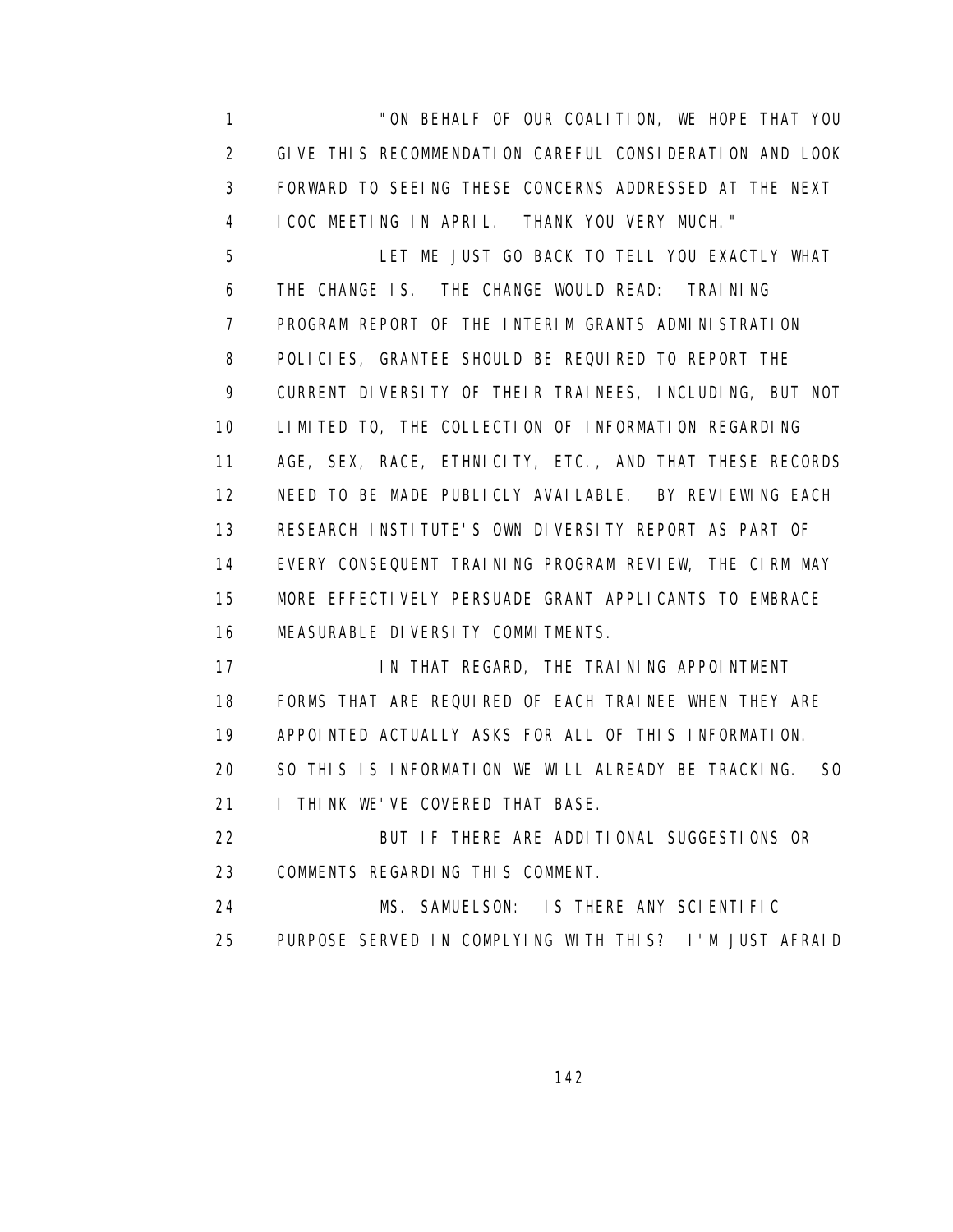1 IT'S BURDENSOME FOR NO OTHER EFFECTIVE REASON.

 2 MR. SAMBRANO: WHAT WE'RE DOING IS TRACKING. 3 THIS IS A TRACKING MECHANISM. IT IS NOT DEFINING OR 4 SPECIFYING WHO OR WHAT WILL BE A TRAINEE.

 5 MS. EVANS: UNIVERSITY CALIFORNIA. THIS IS 6 THE FIRST TIME WE'VE HEARD ABOUT WHAT'S GOING TO BE ON 7 THIS TRACKING FORM. I WOULD JUST RECOMMEND THAT YOUR 8 ATTORNEYS REVIEW WHAT YOU'RE GOING TO BE ASKING, AND 9 THAT EITHER IT'S NOT CONNECTED WITH NAMES OR THAT 10 YOU'VE GOT A SYSTEM OF RECORDS FOR PRIVACY. SOME OF 11 THAT INFORMATION WE WOULD NOT DISCLOSE DEPENDING ON HOW 12 YOU'RE GOING TO ASK FOR IT.

13 DR. CHIU: THANK YOU.

14 DR. HALL: VERY HELPFUL.

15 MR. SAMBRANO: ANY ADDITIONAL COMMENTS?

 16 MR. REED: THIS JUST SEEMS TO ME -- I AGREE 17 WITH THE PREVIOUS STATEMENT. THIS IS KID GLOVES STUFF, 18 VERY DELICATE. I CAN SEE ALL KIND OF PROBLEMS HERE IF 19 WE GET TOO SPECIFIC. THERE'S LAWS, I THINK, THAT 20 PRECLUDE US LETTING RACE BE A BASIS FOR HIRING. 21 ANYTHING THAT GETS TOO SPECIFIC, I THINK YOU'RE IN RISK 22 OF VIOLATING THAT.

 23 MR. SAMBRANO: LET ME JUST MAKE ONE COMMENT. 24 THE FORM THAT WE HAVE IS BASED ON WHAT NIH CURRENTLY 25 USES FOR TRAINEES UNDER THEIR AWARDS. SO IT DOESN'T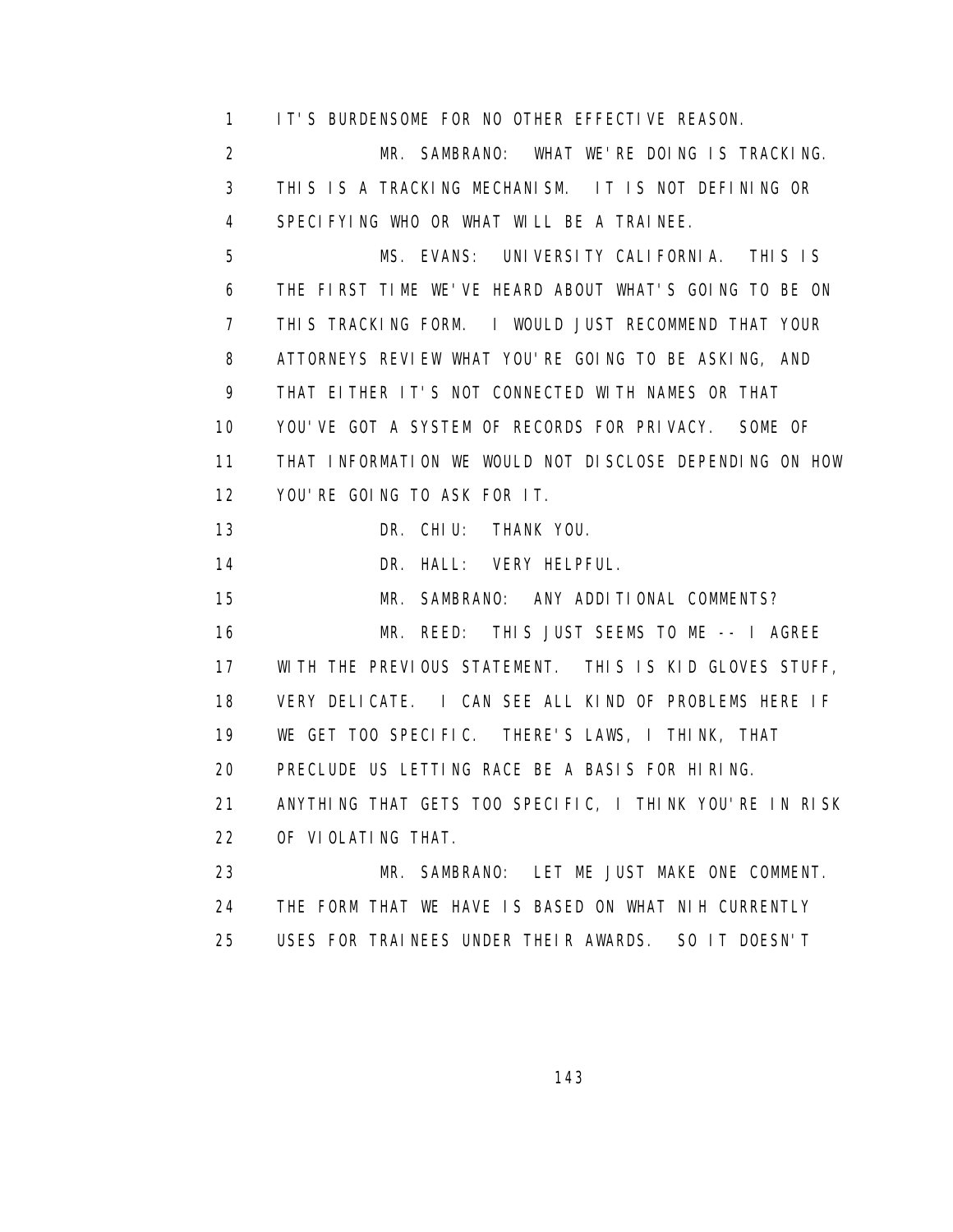1 DEVIATE FROM THAT AT ALL. IT SIMPLY PLACES IT IN A 2 DIFFERENT FORM, WHICH IS OUR FORM, AND WE'RE COLLECTING 3 ESSENTIALLY THE SAME TYPE OF INFORMATION. THERE IS 4 NOTHING NEW IN THAT FORM.

 5 DR. HALL: JUST TO ANSWER JOAN'S POINT, I 6 THINK WE ALL HAVE AN INTEREST IN HAVING A DIVERSE GROUP 7 OF SCIENTISTS AND CLINICIANS BE INVOLVED IN STEM CELL 8 RESEARCH. I CERTAINLY KNOW FROM MY EXPERIENCE AT NIH 9 THAT THE ABILITY TO GET VARIOUS ETHNIC GROUPS INVOLVED 10 IN CLINICAL TRIALS OFTEN IS AFFECTED BY THEIR 11 PERCEPTIONS OF THE PHYSICIANS THAT THEY ARE DEALING 12 WITH AND WHETHER OR NOT THOSE PHYSICIANS ARE PEOPLE 13 THAT THEY TRUST. AND CERTAINLY IN SOME COMMUNITIES 14 WHERE THERE'S BEEN A HISTORY OF DISCRIMINATION AND EVEN 15 A HISTORY OF FEELING THEY HAVE BEEN MISUSED IN MEDICAL 16 EXPERIMENTS, THEN IT IS VERY IMPORTANT TO HAVE 17 PHYSICIANS THAT THESE PEOPLE RECOGNIZE AND ARE 18 COMFORTABLE WITH AND TRUST, AND IT MAKES A HUGE 19 DIFFERENCE IN, I THINK, NOT ONLY ULTIMATE DELIVERY OF 20 HEALTHCARE, BUT ALSO IN TERMS OF OUR OWN ABILITY TO 21 WORK AND HAVE THE THERAPIES THAT WE DEVELOP BE 22 AVAILABLE AND BE TO ALL ETHNIC GROUPS. 23 SO I JUST WANT TO STRONGLY ENDORSE THE 24 PRINCIPLE HERE. WE SEE IT AS VERY DIRECTLY RELATED TO 25 THE GOALS OF THE INSTITUTE AND TO OUR GOALS OF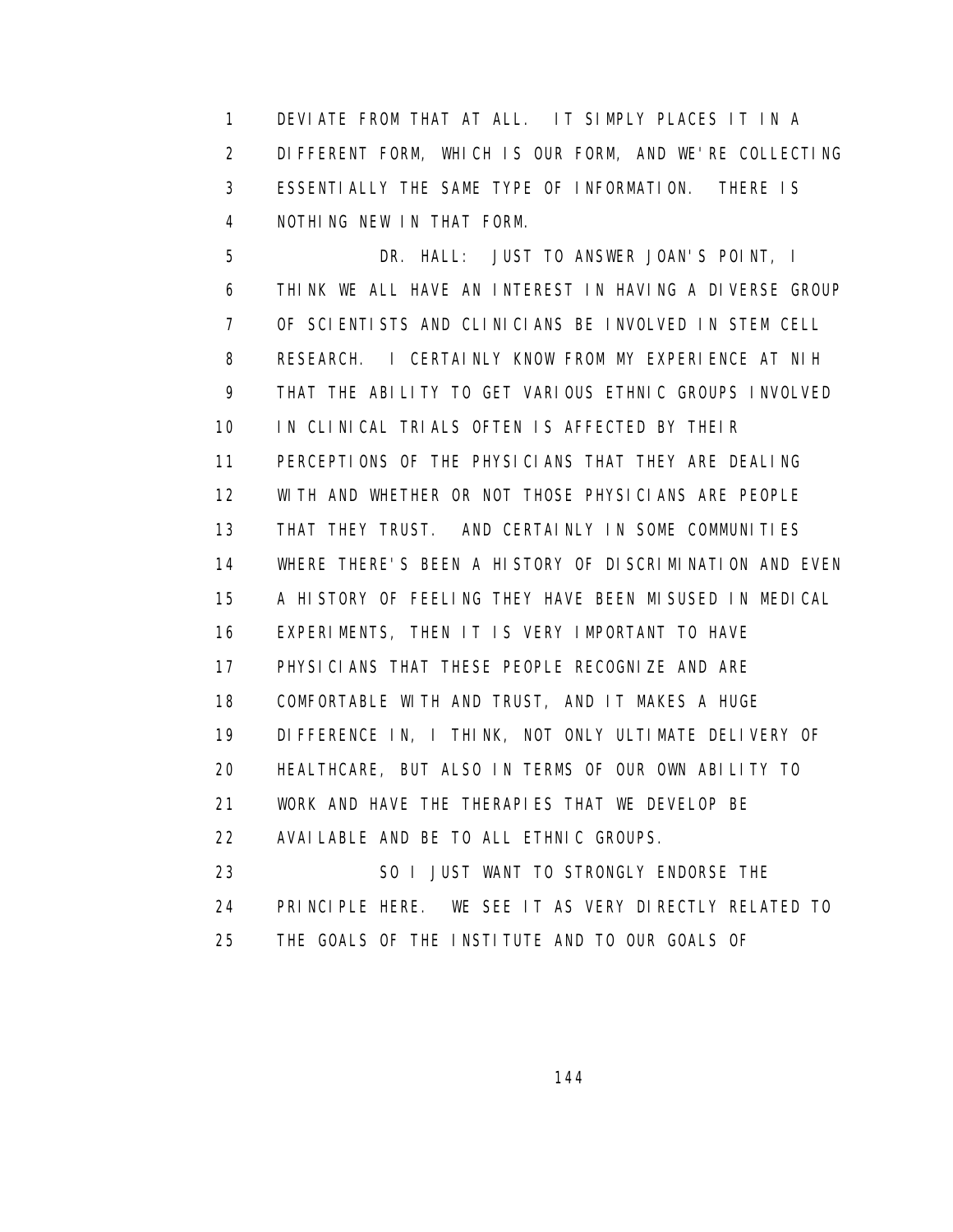1 PROVIDING THERAPIES FOR ALL CALIFORNIANS.

 2 MR. REED: I WOULD JUST LIKE TO RESPOND TO 3 THAT. NATURALLY IN FAVOR OF INCLUSION OF ALL ETHNIC 4 DIVERSITY. THAT MAKES US STRONGER AS A NATION, AS A 5 COUNTRY, BUT I KNOW THERE'S VERY SPECIFIC LAWS 6 INVOLVED, AND WE DON'T WANT TO HAVE ANYTHING TO 7 INTERFERE WITH US.

 8 MR. SAMBRANO: I THINK -- ARE THERE ANY OTHER 9 COMMENTS REGARDING THIS CHAPTER? OTHERWISE -- 10 DR. YOUNG: JUST VERY -- I WAS JUST LOOKING 11 AT THE VERY INITIAL PART, THE CRITERIA FOR REVIEW OF 12 TRAINING GRANT APPLICATIONS. I KNOW THE MEETINGS HAVE 13 ALREADY BEEN MADE AND DONE AND SO FORTH, BUT THIS IS 14 FOR THE FUTURE. IT SEEMS TO ME THAT SOME MORE THOUGHT 15 PERHAPS COULD BE PUT INTO THE CRITERIA HERE. THEY ARE 16 NOT ADDRESSING SEVERAL REALLY CRITICAL ISSUES THAT, FOR 17 ONE, I WOULD REALLY LIKE TO HAVE SOMETHING IN THERE 18 THAT TALKS ABOUT THE TRACK RECORD OF TRAINING AND THE 19 QUALITY OF THE TRAINEES. 20 DR. CHIU: DOES NO. 4 ADDRESS YOUR CONCERN? 21 CRITERION NO. 4 ON PAGE 37.

 22 DR. YOUNG: QUALITY AND DIVERSITY OF EXISTING 23 TRAINING PROGRAMS. I WAS JUST THINKING THE CRITERIA. 24 THESE JUST SEEM VERY SHALLOW, AND THEY'RE NOT

25 ADDRESSING THE -- TO ME THE REAL MARK OF A TRAINING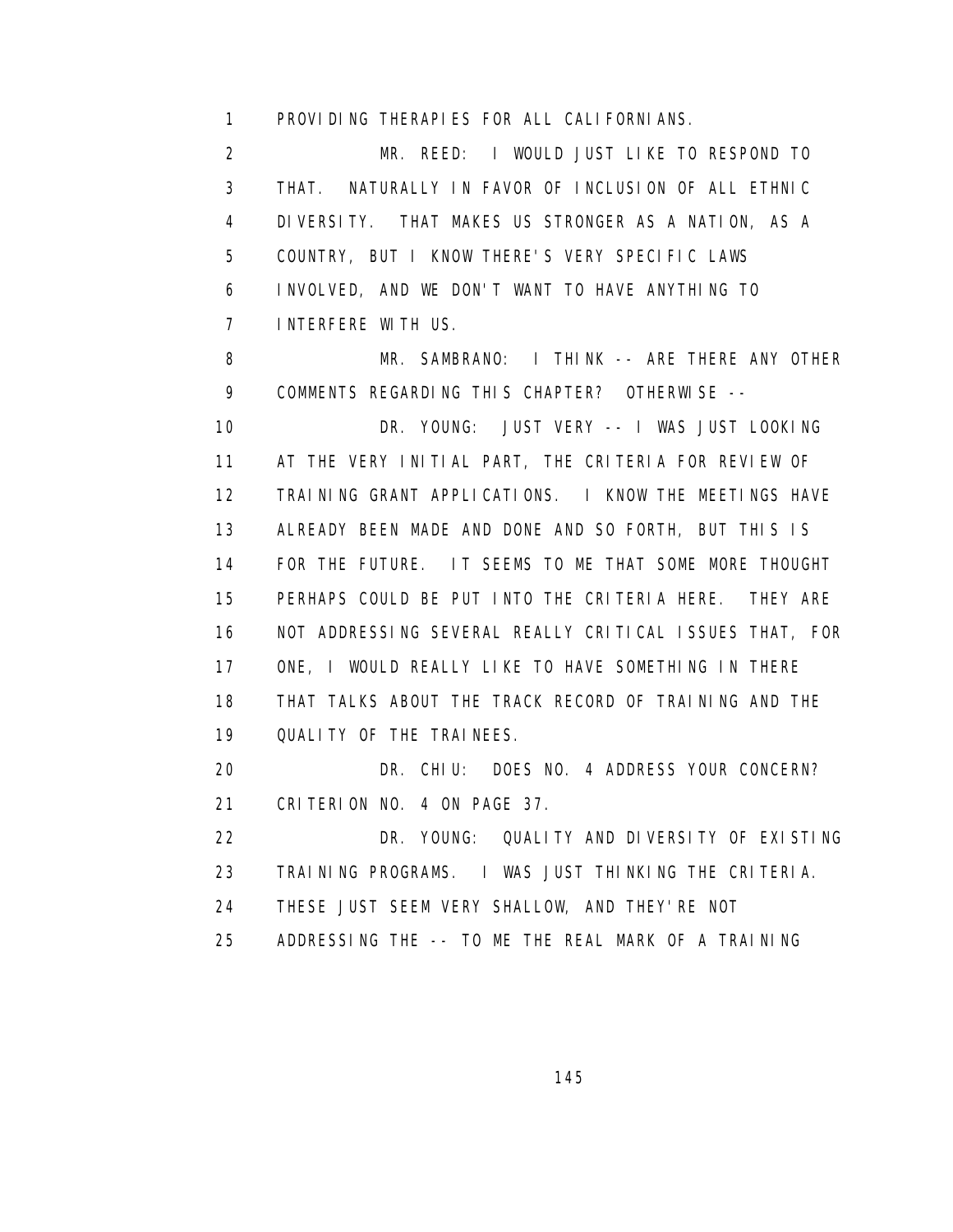1 PROGRAM IS WHERE THE TRAINEES GO AND WHAT THEY BECOME. 2 SO I WAS JUST THINKING THAT IF -- WE SHOULD EITHER PUT 3 THE CRITERIA OR NOT PUT THE CRITERIA, BUT TO HAVE 4 THESE, A LIMITED SET OF CRITERIA LIKE THIS DOESN'T MAKE 5 A LOT OF SENSE TO ME. 6 DR. HALL: WISE, IF YOU WOULD LIKE TO MAKE 7 SOME SUGGESTIONS ABOUT CRITERIA BEFORE OUR ICOC 8 MEETING, WE'D BE HAPPY TO PROPOSE THEM TO THE ICOC. 9 DR. YOUNG: SURE. SURE. 10 MS. SAMUELSON: THAT IS ALSO EXACTLY THE KIND 11 OF THING THAT WOULD BE RAISED AND DISCUSSED AND PUT 12 FORWARD AS A REAL RECOMMENDATION FROM THE WORKING GROUP 13 TO THE ICOC WHEN WE SIT DOWN AND COMPLETE THE PROCESS 14 OF COMPLYING WITH THE PROP 71 RESPONSIBILITIES OF THE 15 WORKING GROUP, WHICH WE'LL BE DOING SOON. 16 DR. YOUNG: RIGHT. I'LL DO THAT RIGHT NOW, A 17 PIECE OF PAPER TO ARLENE TO LOOK AT. 18 DR. HALL: WHY DON'T WE NOT DO IT ON THE FLY 19 HERE BECAUSE I THINK IF WE TRY TO WORDSMITH IT HERE. 20 WE WILL CERTAINLY BRING IT UP TO THE ICOC MEETING. 21 SO -- 22 MR. SAMBRANO: IF WE'RE DONE WITH ANY 23 COMMENTS, ANY OTHER SUGGESTIONS, DR. ORKIN, SHOULD WE 24 GO FORWARD WITH A VOTE? 25 CHAIRMAN ORKIN: GO AHEAD. ARE THERE ANY --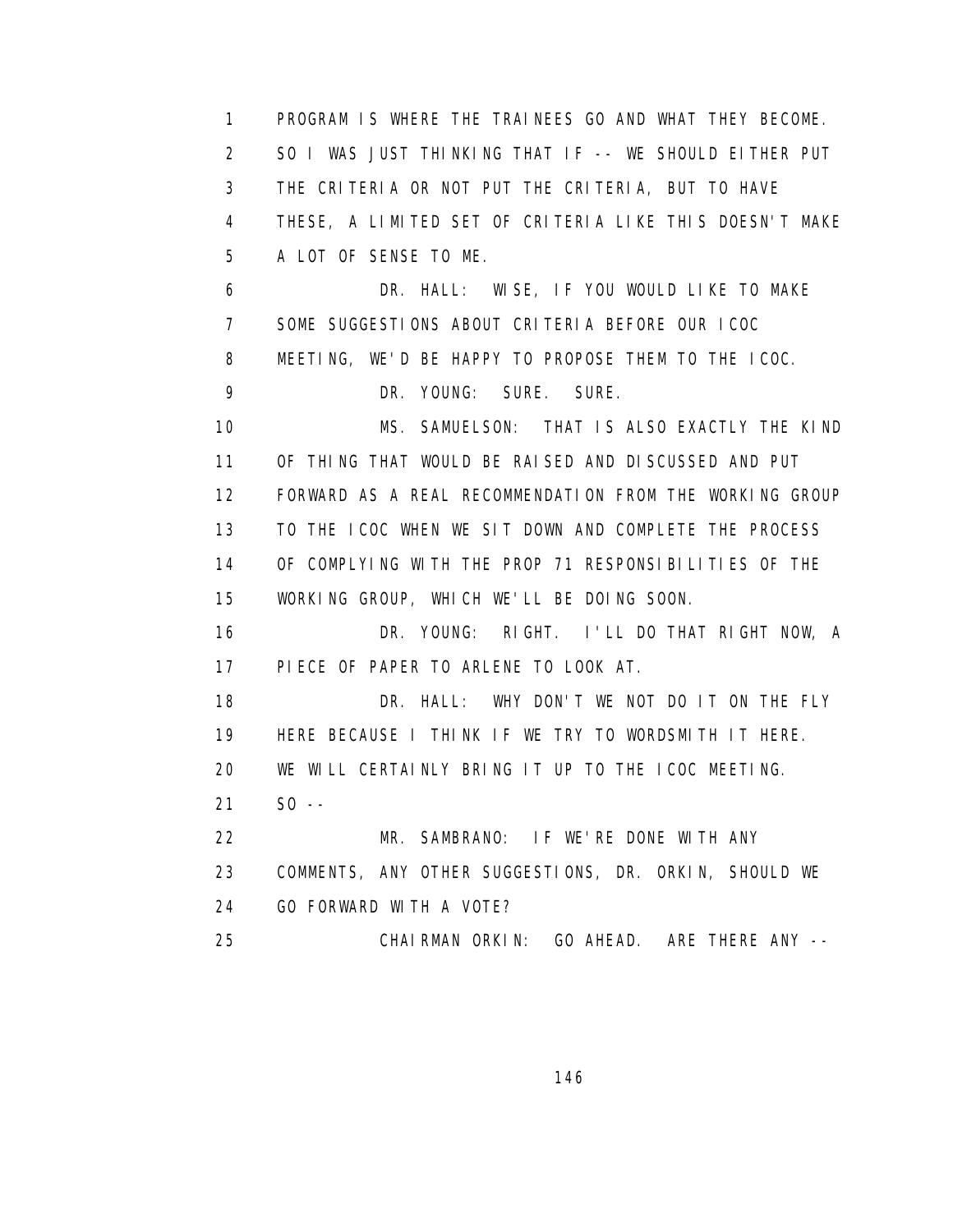1 DO YOU WANT TO TAKE A ROLL CALL? 2 DR. CHIU: IS THERE A MOTION? 3 MR. SHEEHY: I'D LIKE TO MOVE THAT WE ADOPT 4 SECTION 6 WITH A STIPULATION THAT FURTHER RESEARCH ON 5 SECTION 2 ON TUITION AND FEES BE DONE BY STAFF WITH 6 POTENTIAL AMENDMENT. 7 DR. CHIU: THERE IS A MOTION ON THE TABLE. 8 CHAIRMAN ORKIN: ROLL CALL OR ARE WE GOING TO 9 DO THIS BY EXCLUSION? ANY OPPOSED? 10 MR. SAMBRANO: WE JUST NEEDED A SECOND. 11 CHAIRMAN ORKIN: SECOND? 12 DR. DONAHOE: SECOND. 13 MR. SAMBRANO: HERE'S THE ROLL CALL. 14 MS. SAMUELSON: ONE SECOND. THIS IS THE 15 FINAL APPROVAL OF THE WHOLE CHAPTER 6. 16 MR. SAMBRANO: CHAPTER 6. 17 STU ORKIN. 18 CHAIRMAN ORKIN: YES. 19 MR. SAMBRANO: JOAN SAMUELSON. 20 MS. SAMUELSON: YES. 21 MR. SAMBRANO: SUSAN BONNER-WEIR. ALI 22 BRIVANLOU. 23 DR. BRIVANLOU: YES. 24 MR. SAMBRANO: PATRICIA DONAHOE. 25 DR. DONAHOE: YES.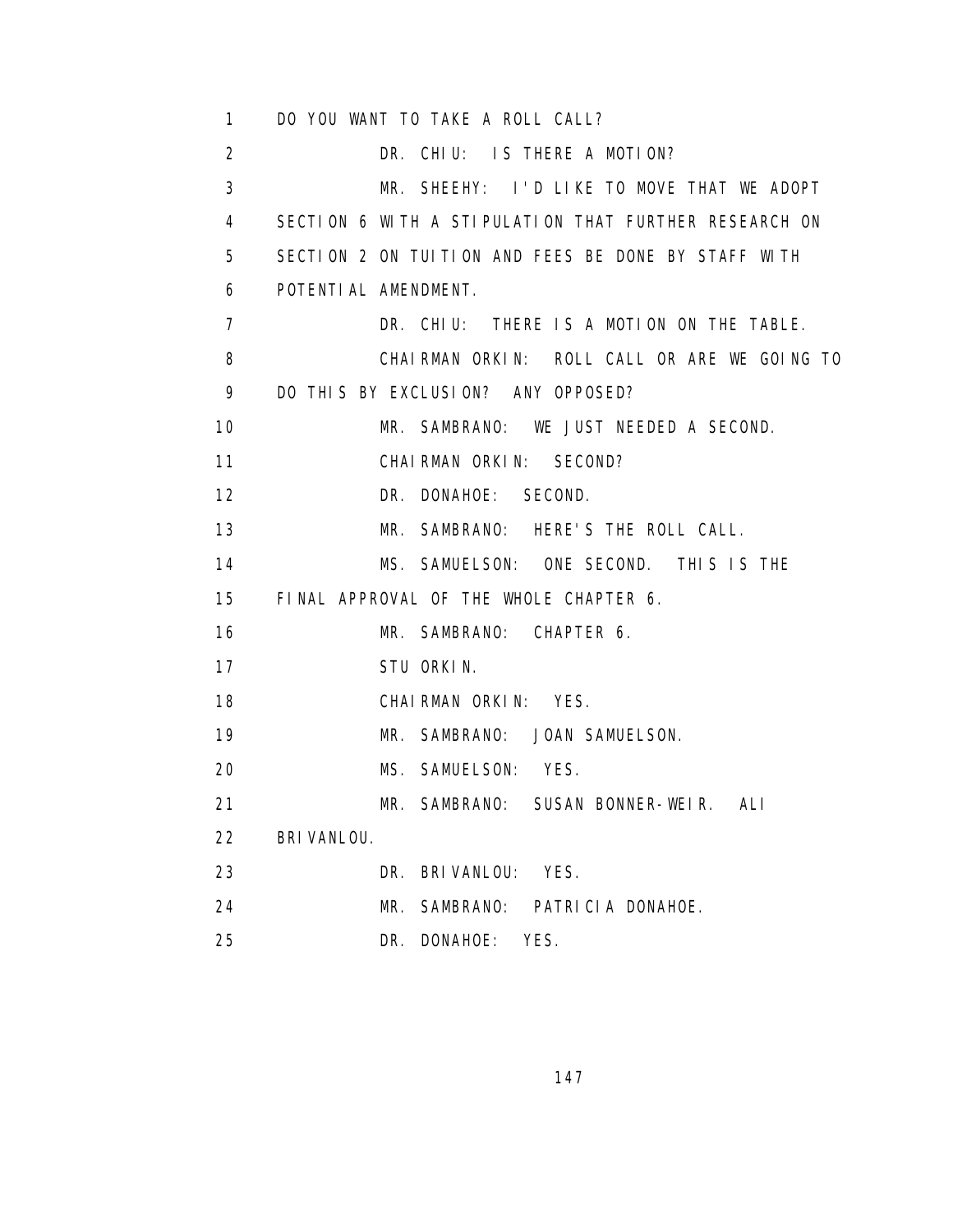| $\mathbf{1}$   | MR. SAMBRANO: ANDREW FEINBERG. MARCY FEIT.            |
|----------------|-------------------------------------------------------|
| $\overline{2}$ | MS. FEIT: YES.                                        |
| 3              | MR. SAMBRANO: ALEXANDRA JOYNER. JUDITH                |
| $\overline{4}$ | KIMBLE. SHERRY LANSING. JEFFREY MACKLIS.              |
| 5              | DR. MACKLIS: YES.                                     |
| 6              | MR. SAMBRANO: JEFFREY ROTHSTEIN. PABLO                |
| $\overline{7}$ | RUBINSTEIN. DAVID SERRANO-SEWELL.                     |
| 8              | MR. SERRANO-SEWELL: YES.                              |
| 9              | MR. SAMBRANO: JEFF SHEEHY.                            |
| 10             | MR. SHEEHY: YES.                                      |
| 11             | MR. SAMBRANO: JON SHESTACK.                           |
| 12             | MR. SHESTACK: YES.                                    |
| 13             | MR. SAMBRANO: DENNIS STEINDLER.                       |
| 14             | DR. STEINDLER: YES.                                   |
| 15             | MR. SAMBRANO: RAINER STORB. CLIVE SVENDSEN.           |
| 16             | JANET WRIGHT. GEORGE YANCOPOULOS.                     |
| 17             | DR. YANCOPOULOS: YES.                                 |
| 18             | DR. CHIU: WISE YOUNG.                                 |
| 19             | DR. YOUNG: YES.                                       |
| 20             | MR. SAMBRANO: THANK YOU.                              |
| 21             | DR. HALL: ALL RIGHT. CONGRATULATIONS TO THE           |
| 22             | WORKING GROUP. THIS IS TREMENDOUS.                    |
| 23             | MS. SAMUELSON:<br>THERE'S ONE FINAL MOTION I          |
| 24             | THINK WE SHOULD ADOPT, WHICH IS JUST TO CONFIRM THAT  |
| 25             | THIS WILL BE FORWARDED TO THE ICOC FOR APPROVAL AS AN |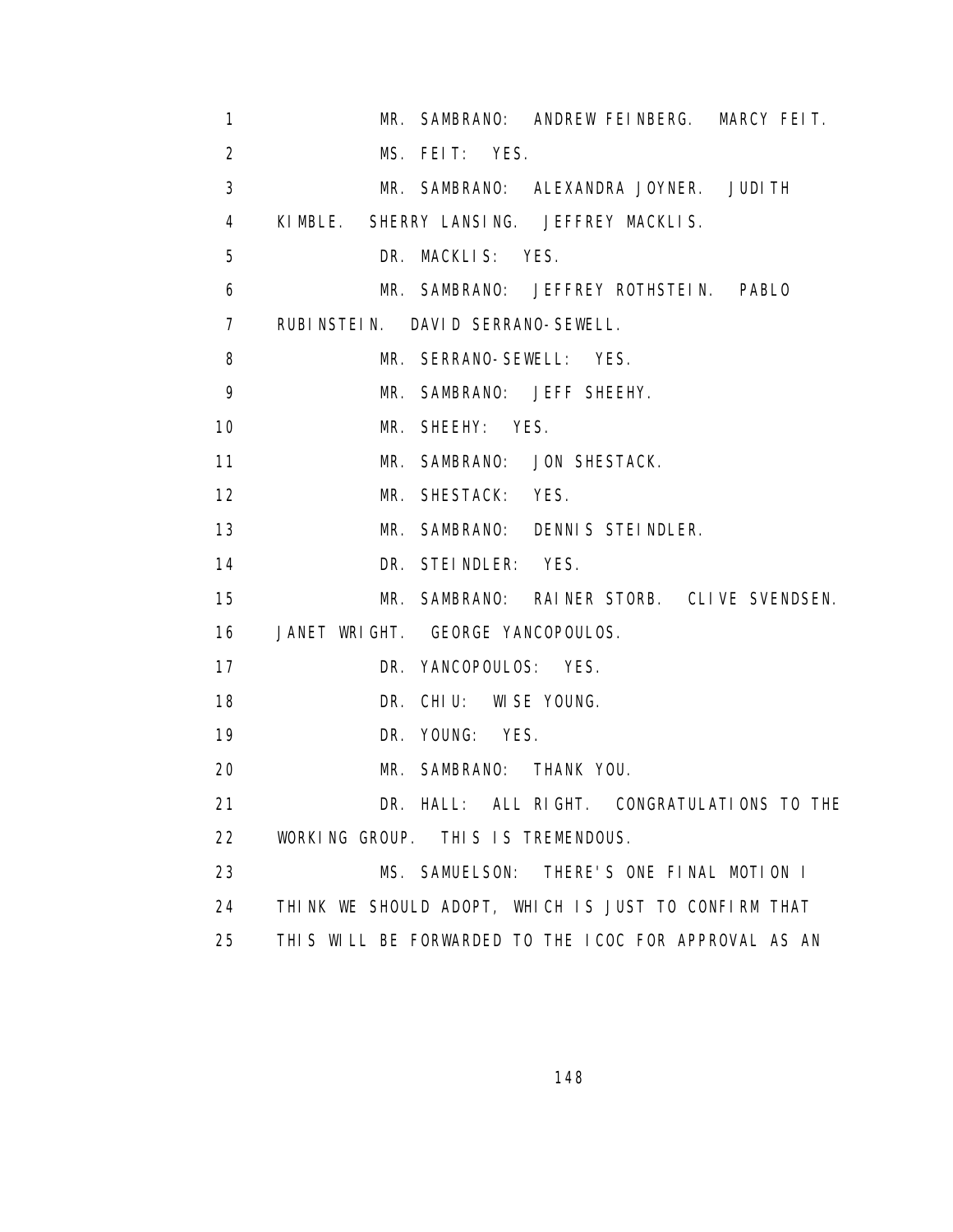1 INTERIM DOCUMENT, WHICH THE RESEARCH FUNDING WORKING 2 GROUP MAY RECOMMEND REVISIONS OF TO THE ICOC WHEN IT 3 COMPLETES ITS DEVELOPMENTAL PROCESS PURSUANT TO THE 4 SPECIFICS OF PROP 71 GOVERNING THE WORKING GROUP. 5 DR. CHIU: THAT IS THE MOTION ON THE TABLE. 6 MS. SAMUELSON: WHICH I THINK IS THE EARLIER 7 SENSE OF THE GROUP, BUT I THINK WE SHOULD BE EXPLICIT 8 ABOUT IT. 9 DR. CHIU: WORKING GROUP, IS THERE A SECOND 10 ON THE MOTION ON THE TABLE? 11 CHAIRMAN ORKIN: CAN I HEAR THAT RESTATED? 12 I'M NOT QUITE SURE WHAT THE MOTION IS. 13 MS. SAMUELSON: IT'S JUST TO CONFIRM THAT 14 THAT IS AN INTERIM DOCUMENT AND THAT THERE MAY BE 15 REVISIONS. 16 CHAIRMAN ORKIN: YES. OKAY. 17 DR. CHIU: ARE THERE ANY OPPOSING VOTES? 18 THEN WE SHALL BRING THIS FORWARD AS A CONSENSUS VOTE TO 19 ADOPT THIS AS AN INTERIM DOCUMENT. 20 DR. HALL: WITH THE POSSIBILITY OF CHANGES. 21 DR. CHIU: WITH THE POSSIBILITY OF CHANGES. 22 THANK YOU VERY MUCH. 23 CHAIRMAN ORKIN: THANK YOU. 24 DR. HALL: THIS IS TREMENDOUS. LET ME JUST 25 REMIND EVERYBODY AND SAY THAT ONE OF THE REASONS WE'RE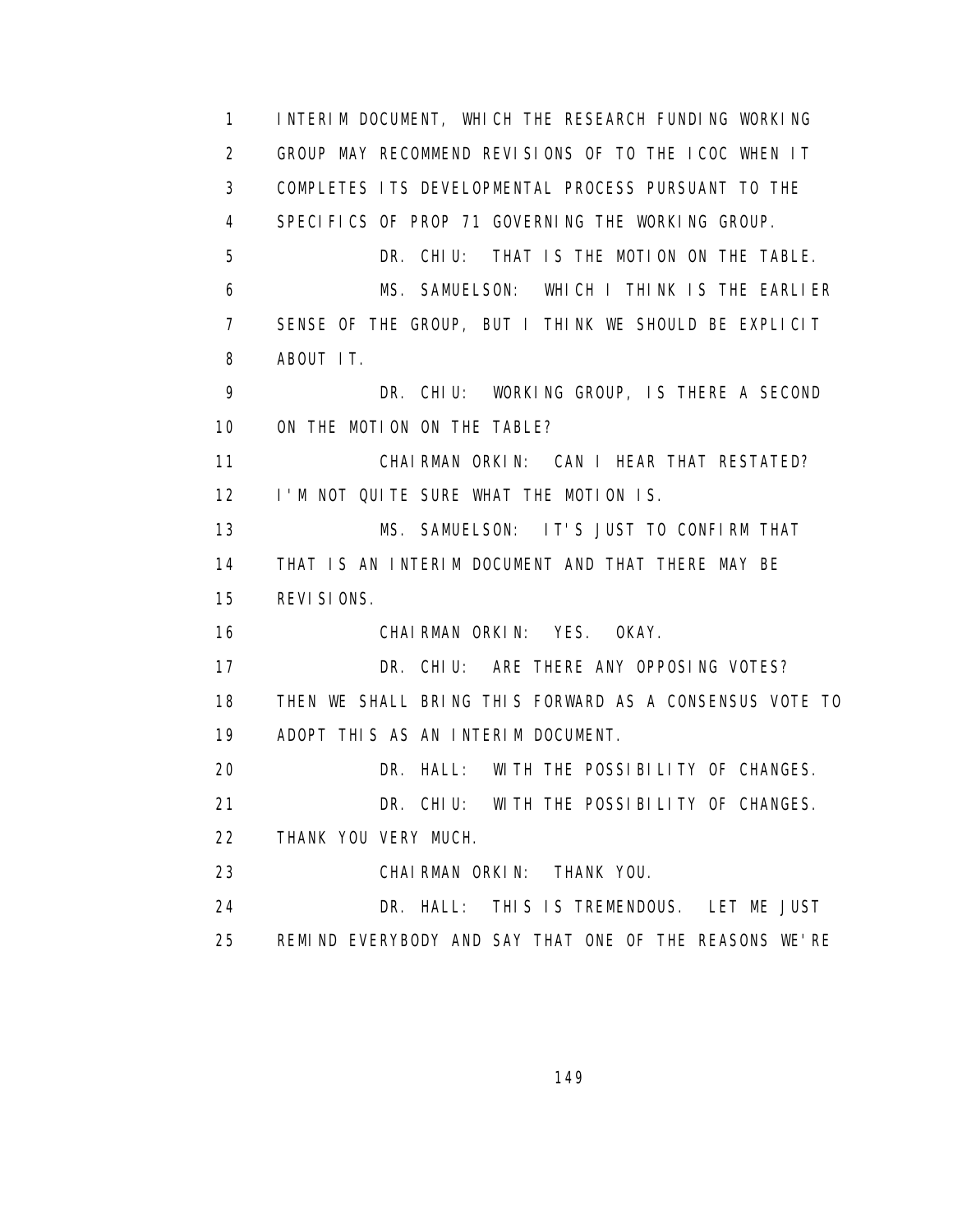1 PARTICULARLY PLEASED WITH THIS IS THAT THIS IS THE 2 THIRD PIECE IN OUR THREE-LEGGED STOOL, AS IT WERE. 3 WITH THE MEDICAL AND ETHICAL STANDARDS, THE 4 INTELLECTUAL PROPERTY POLICY, AND NOW THE GRANTS 5 ADMINISTRATION POLICY, THIS WILL COMPLETE, AT LEAST ON 6 AN INTERIM BASIS, OUR INFRASTRUCTURE FOR ISSUING GRANTS 7 AND WILL ALLOW US TO GO AHEAD. SO WE VIEW THIS AS A 8 REAL MILESTONE, IF YOU WILL, AND WE LOOK FORWARD TO 9 HAVING THE ICOC CONSIDER IT IN APRIL. 10 SO THANKS TO EVERYONE FOR PARTICIPATING. WE 11 REALLY APPRECIATE YOUR HELP AND YOUR THOUGHTFULNESS IN 12 HELPING US GO THROUGH THIS DOCUMENT. 13 **I ALSO WANT TO SAY THANKS TO THE MEMBERS OF**  14 THE PUBLIC WHO ARE HERE. WE APPRECIATE YOUR INPUT. WE 15 APPRECIATE YOUR THOUGHTFUL COMMENTS AND LOOK FORWARD TO 16 WORKING WITH YOU FURTHER ON THIS. 17 CHAIRMAN ORKIN: BYE. 18 (THE MEETING WAS THEN CONCLUDED AT 03:29 P.M.) 19 20 21 22 23 24 25